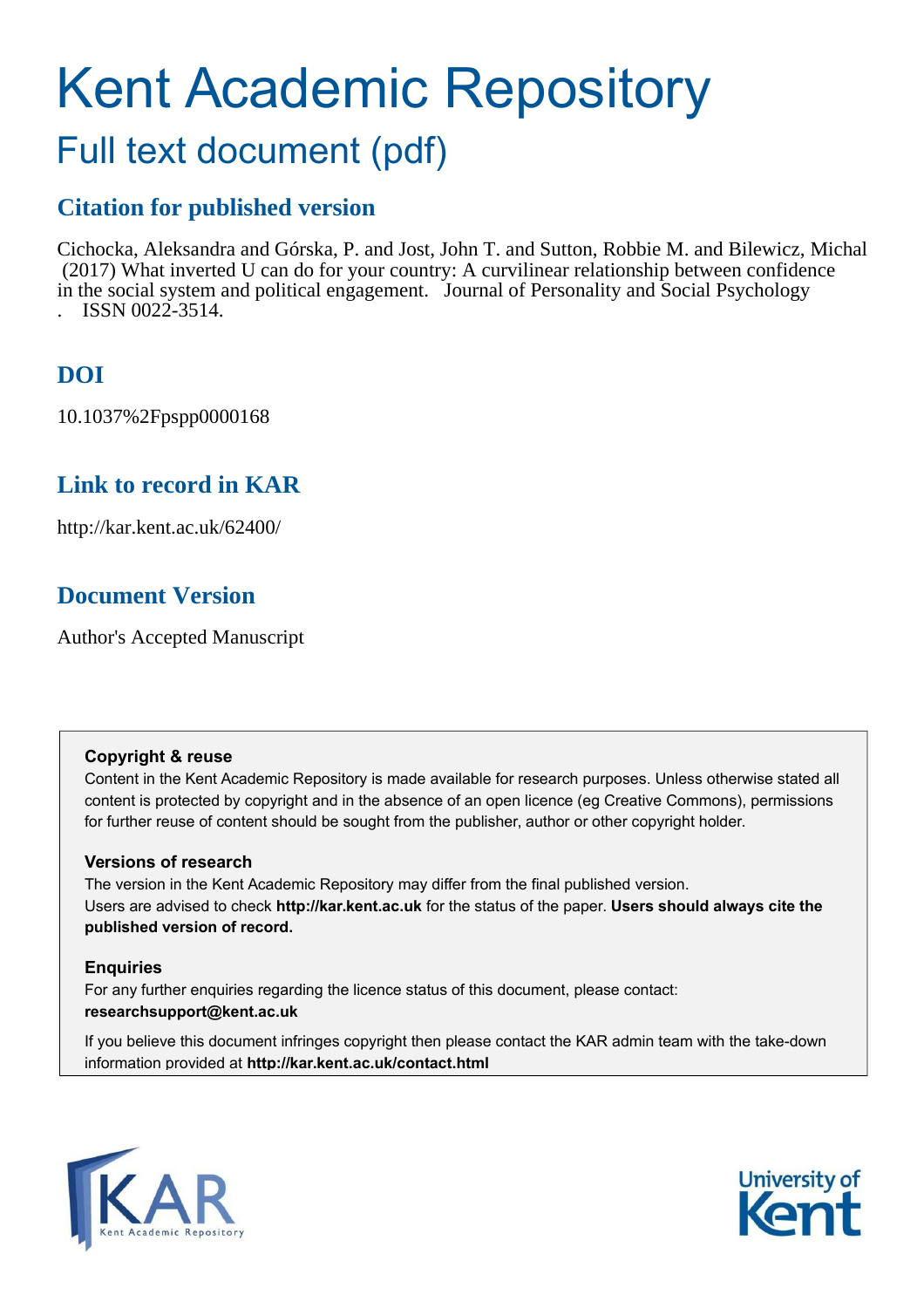This is a pre-copy-editing, author-produced PDF of an article accepted for publication in Journal of Personality and Social Psychology following peer review.

What inverted U can do for your country: A curvilinear relationship between confidence in

the social system and political engagement

DOI: 10.1037/pspp0000168

Aleksandra Cichocka University of Kent Paulina Górska University of Warsaw John T. Jost New York University Robbie M. Sutton University of Kent Michał Bilewicz University of Warsaw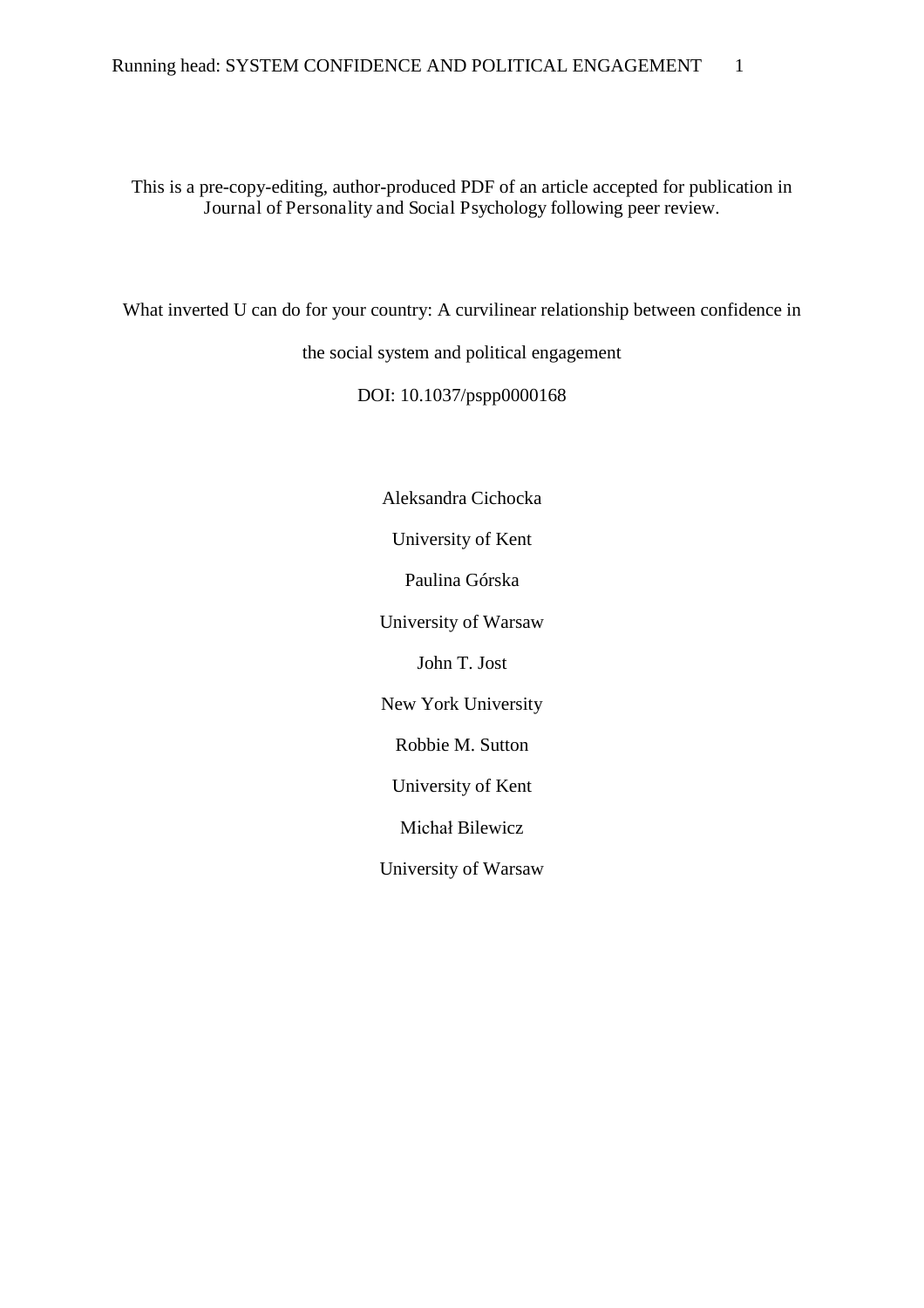#### Author note

Aleksandra Cichocka, School of Psychology, University of Kent; Paulina Górska, Faculty of Psychology, University of Warsaw; John T. Jost, Department of Psychology, New York University; Robbie Sutton, School of Psychology, University of Kent; Michał Bilewicz, Faculty of Psychology, University of Warsaw. The first two authors contributed equally to this work.

Preparation of this article was supported by the National Science Center (Poland) grant 2013/11/N/HS6/01187 awarded to Paulina Górska. The authors would like to thank Giacomo Marchesi for his help with visualizing the model and Vivienne Badaan, Aleksandra Cisłak, Kristof Dhont, Karen Douglas, Shaharzad Goudarzi, Aife Hopkins-Doyle, Melanie Langer, Ana Leite, Alvaro Rodriguez, Ben Seyd, Joanna Sterling, and Chadly Stern for their comments on an earlier version of this manuscript.

Correspondence concerning this article should be addressed to Aleksandra Cichocka, University of Kent, Keynes College, CT2 7NZ, Canterbury, UK. E-mail: a.k.cichocka@kent.ac.uk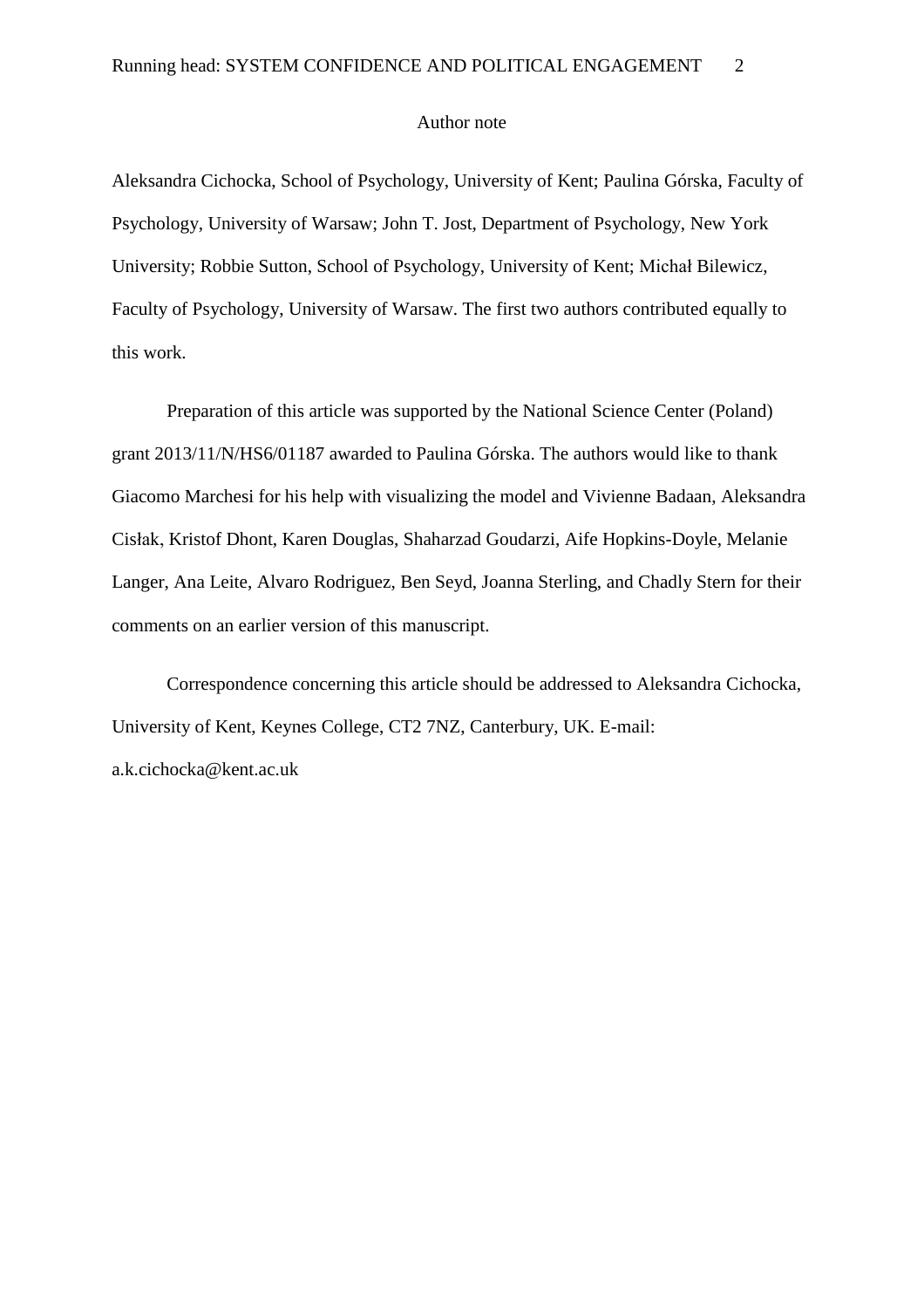#### **Abstract**

We examined the link between political engagement and the tendency to justify the socio-political system. On one hand, confidence in the system should be negatively related to political engagement, insofar as it entails reduced desire for social change; on the other hand, system confidence should also be positively related to political engagement to the extent that it carries an assumption that the system is responsive to citizens' political efforts. Because of the combination of these two opposing forces, the motivation for political engagement should be highest at intermediate levels of system confidence. Five studies revealed a negative quadratic relationship between system confidence and normative political engagement. In two representative surveys, Polish participants with moderate levels of system confidence were more likely to vote in political elections (Study 1) and to participate in solidarity-based collective action (Study 2). Two field studies demonstrated a negative quadratic relationship between system confidence and actual participation in political demonstrations (gender equality and teachers' protests in Poland; Studies 3 and 4). This pattern of results was further corroborated by analyses of data from 50 countries drawn from the World Value Survey: we observed negative quadratic relationships between system confidence and collective action as well as voting. These relationships were stronger in democratic (vs. non-democratic) regimes (Study 5). Our results suggest that some degree of system confidence might be useful to stimulate political engagement within the norms of the system.

Keywords: system justification, political engagement, collective action, voting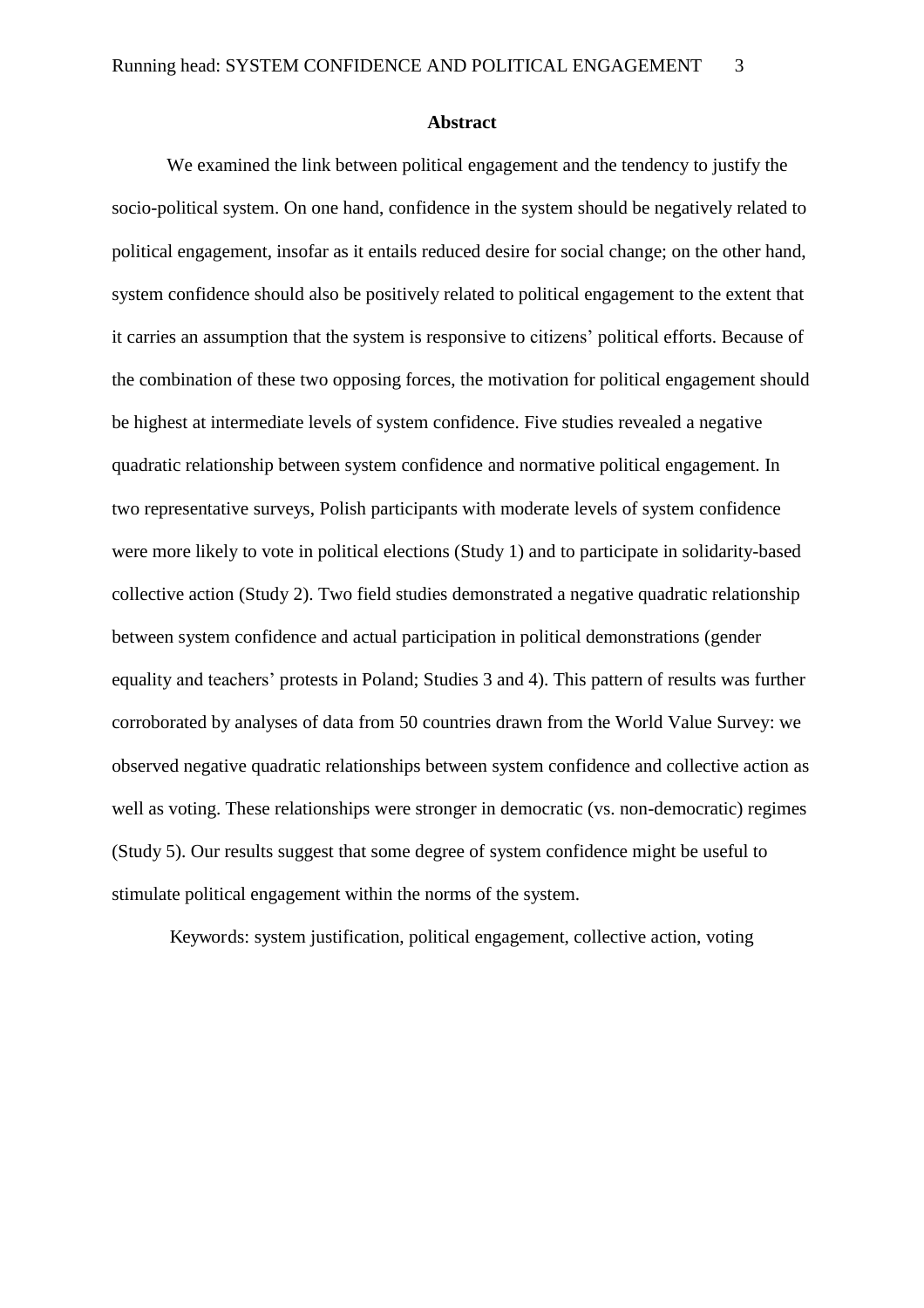What inverted U can do for your country: A curvilinear relationship between confidence in the social system and political engagement

(Rolling Stones, "You Can't Always Get What You Want")

I went down to the demonstration, to get my fair share of abuse . . .

Disenchantment with the political system should be a motivator of political engagement in activities aimed at shifting the status quo, such as voting or participation in protests. Yet, dissatisfaction and resentment of politics are often accompanied by low political activism (Grönlund & Setälä, 2007; Putnam, 2000). This dynamic was noted by Barack Obama in his 2016 address at Howard University:

"[I]f you don't get what you want long enough, you will eventually think the whole system is rigged. And that will lead to more cynicism—and less participation, and a downward spiral of more injustice and more anger and more despair. And that's never been the source of our progress. That's how we cheat ourselves of progress."

In this research we examine the link between political disenchantment and civic disengagement. In psychology, these issues may be approached from the perspective of system justification theory, which suggests that people are motivated to support existing socio-political systems, even if maintaining the status quo sometimes works to their disadvantage (Jost & Banaji, 1994; Jost, Banaji, & Nosek, 2004; Jost & Hunyady, 2002). System justification addresses psychological needs by maintaining the sense that the social system is familiar, safe, and consensually embraced (Jost, Ledgerwood, & Hardin, 2008). Nevertheless, individuals differ in the extent to which they are motivated to engage in system justification (Hennes, Nam, Stern, & Jost, 2012). When the system fails to satisfy one's needs, system confidence should be very low, and people should develop a stronger motivation to engage in politics (Jost et al., 2010). Through political engagement people are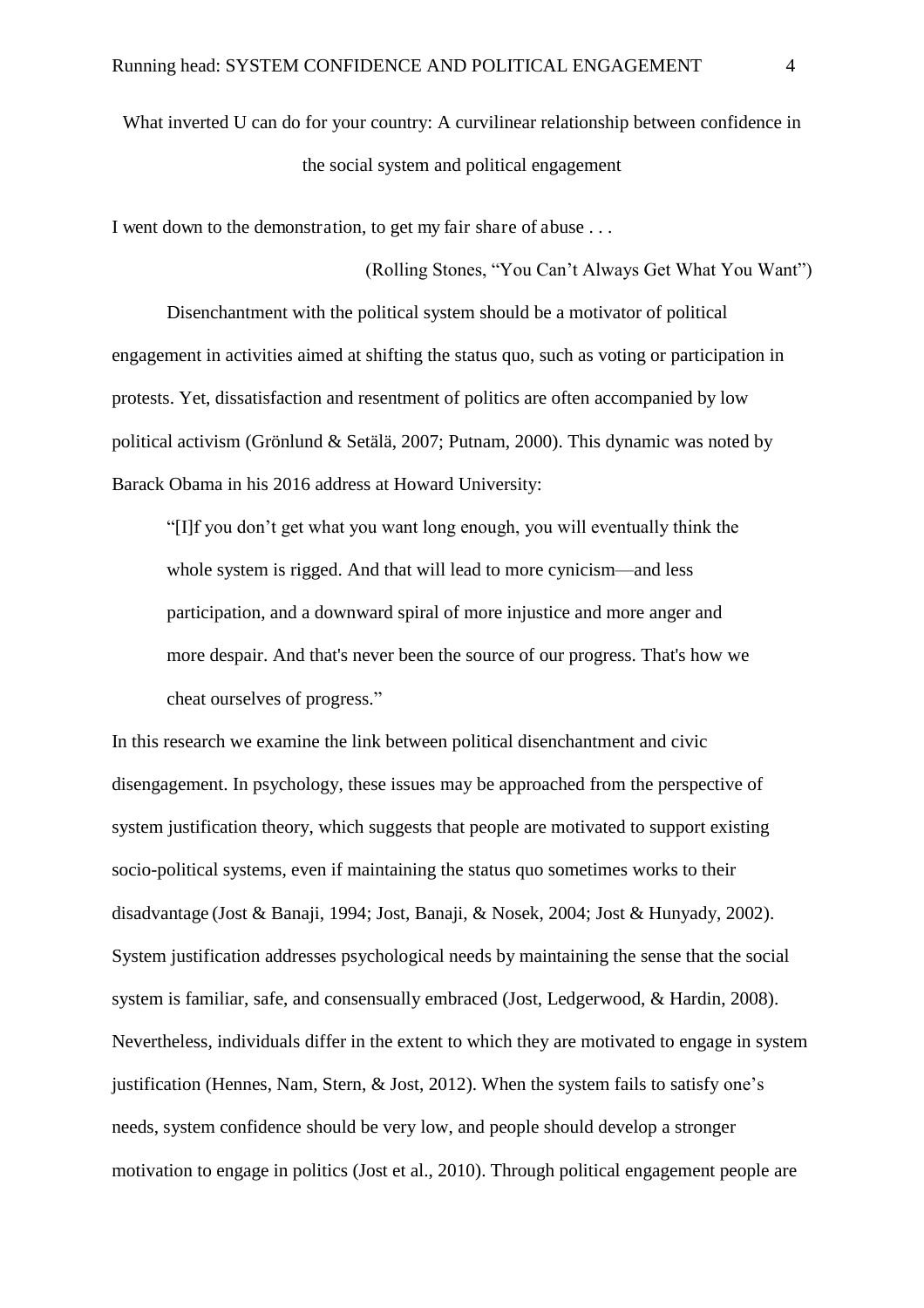able to communicate their needs and preferences and to pressure officials to respond to their demands (Verba, Scholzman, & Brady, 1995).

In support of this theoretical logic, previous research conducted in the US, UK, and Greece, suggested that low confidence in the socio-political system was associated with willingness to participate in collective protests (Jost et al., 2012). <sup>1</sup> However, in other contexts, such as post-Communist countries where support for the socio-political system is relatively low, higher confidence in the system seems to be associated with political engagement (Cichocka & Jost, 2014). For example, Skarzynska and Henne (2012) observed that system confidence in Poland was a positive predictor of political action, such as meeting with politicians or participating in demonstrations.

One explanation for these seemingly contradictory effects is that low system confidence may be associated with low levels of political efficacy, such as the assumption that one's actions in the political sphere will be ineffective, because the authorities are unable or unwilling to respond to citizens' demands (Corcoran, Pettinicchio, & Young, 2015; Craig, Niemi, & Silver, 1990; Craig & Maggiotto, 1982; Long, 1978). A sense of political efficacy is essential for civic engagement, but individuals who fail to support the system often feel that it is impossible to change things (González et al., 2005; Mannarini, Legittimo, & Taló, 2008; Zimmerman, 1989). In this way, system justification may be positively associated with political efficacy (Cichocka & Jost, 2014; Osborne, Yogeeswaran, & Sibley, 2015). Similarly, system confidence should capture the belief that the system will be appropriately responsive to one's efforts to achieve political outcomes by working within the norms of the system. Such efforts are conceptualized as normative political actions, which include voting

 $\overline{a}$ 

<sup>&</sup>lt;sup>1</sup> In this article, we use the term "system justification" to refer to the motivational process of justifying the system, and the term "system confidence" to refer to one's current level of satisfaction with the system (see also Banfield, Kay, Cutright, Wu & Fitzimons, 2011).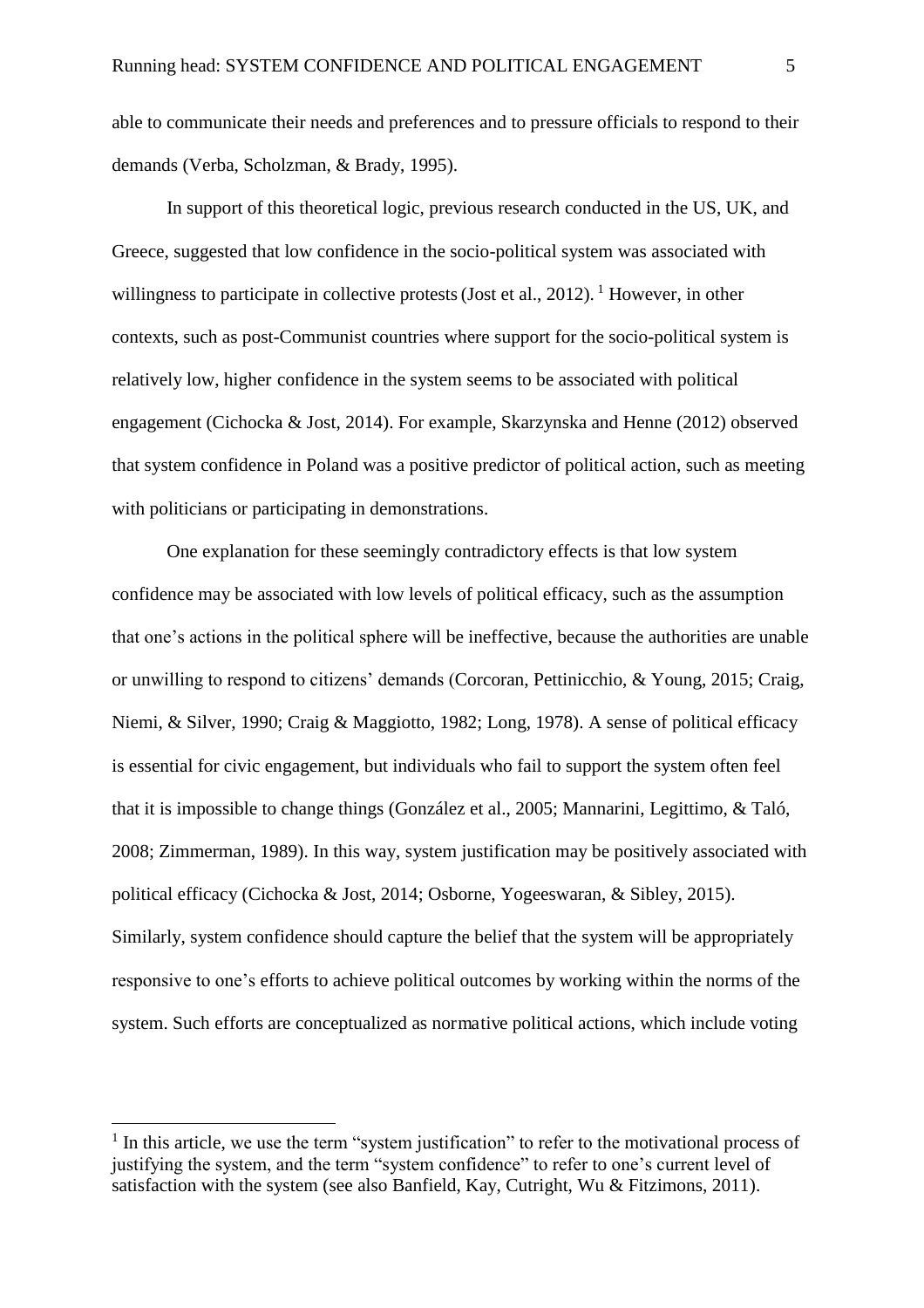and participating in peaceful demonstrations (Becker & Tausch, 2015; Jost et al., 2012; Tausch et al., 2011; Verba et al., 1995; Wright et al., 1990).

We therefore propose that as dissatisfaction with the political system increases, people's faith that they can influence the status quo by working within the system should decline, all other things being equal. This decline in political efficacy might counteract the mobilizing effect of dissatisfaction. In other words, system confidence may exert two opposing effects: On one hand, system confidence should be negatively related to normative political engagement, insofar as it involves a decreased desire for social change in the first place; on the other hand, system confidence should be positively related to normative political engagement, because it includes faith in the effectiveness of political participation. For example, dissatisfaction with the educational system appears to have motivated recent teacher protests in several countries (Wong & Ross, 2015). At the same time, the teachers presumably had some degree of confidence in the system if they believed that the authorities would be responsive to their demands.

Because of these two processes, we hypothesized that the motivation for normative political engagement should be greatest at intermediate (rather than high or low) levels of system confidence (for parallel examples of curvilinear predictions in social and personality psychology, see Brewer, 1991; McGuire, 1968, 1997). Even though political engagement aimed at changing the status quo should be associated with lower system confidence in general, a certain degree of system confidence is needed to assume that the authorities will be responsive to such engagement. This hypothesis is highly consistent with Atkinson's (1957) expectancy-value theory, which specifies that the individual's motivation to engage in a particular task is a mathematical product of the value of the task and his or her expectation of completing the task successfully. According to Atkinson, achievement motivation should be strongest for tasks of moderate value and expectancy. If the task is too difficult, then the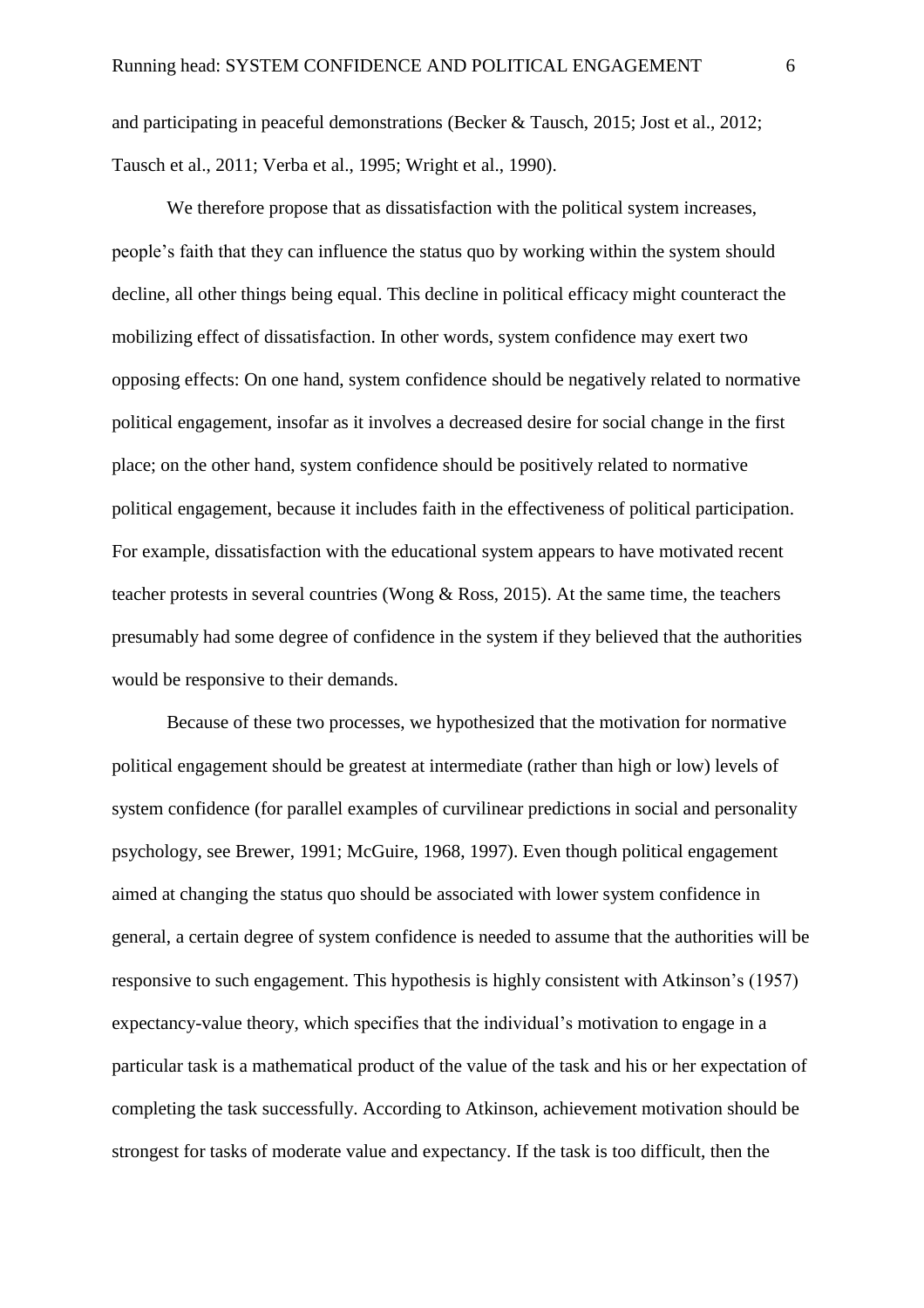expectation of success will be very low. On the other hand, if the task is too easy, then it might not be perceived as valuable or attractive. In line with this theorizing, we propose that the likelihood of political engagement will be shaped by the product of the value people place on changing the status quo and their expectation that such efforts will be successful in achieving the goal.

To return to the example of teacher protests, the likelihood of participating in protest should be greatest when teachers experience some desire for change (i.e., they value the potential outcomes of the protest), but at the same time feel that the government will be at least somewhat responsive to their demands (i.e., their expectation that the protest will lead to desired consequences is sufficiently high; see also Corcoran et al., 2015). In comparison, teachers with extremely low levels of system confidence may possess a strong need for change but feel that there is a zero (or near-zero) chance that their demands will be met; as a result, their likelihood of participating in the protest should also be near zero. Teachers with extremely high levels of system confidence would have a great deal of faith in the government's responsiveness but no real need for social change; they, too, would be unlikely to join the protest. Thus, the likelihood of political participation would the product (rather than the sum) of the need for change and beliefs about efficacy associated with system confidence. Likelihood of political engagement would then be maximized at moderate levels of system confidence, which strike a balance between the need for change and beliefs about political efficacy. Therefore, we hypothesize that the relationship between system confidence and political engagement should be curvilinear—a negative quadratic effect. Figure 1 illustrates our model schematically.

#### - Figure 1 -

We suggest that this relationship should hold for various forms of political participation, including voting and collective action. Voting is a conventional,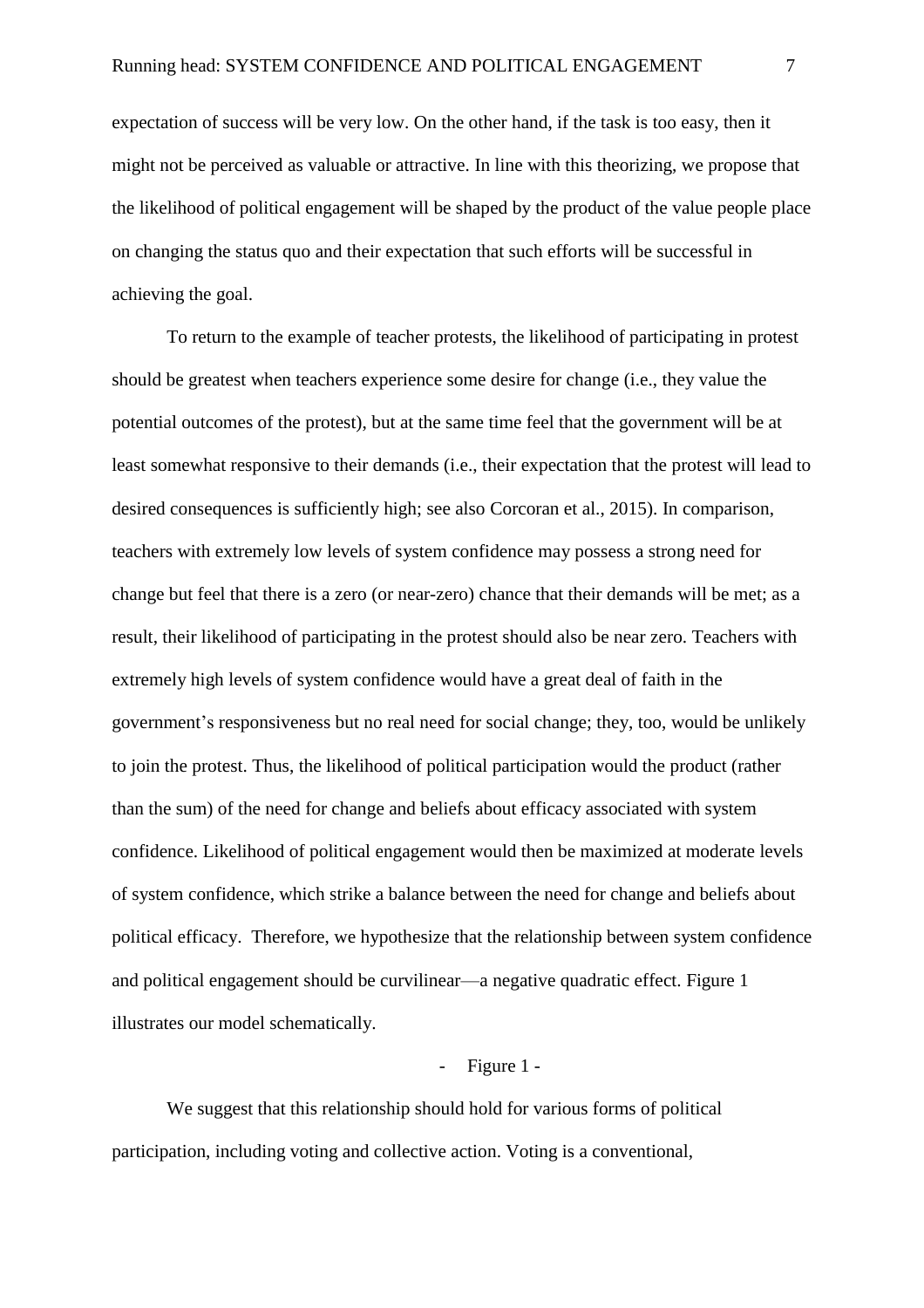institutionalized form of normative political engagement (Adler & Goggin, 2005; Putnam, 2000; van Steklenburg, Klandermans, & Akkerman 2016). Through voting people communicate their preferences concerning the way the political system should work. Thus, although voting may well be used to express support for the status quo, in democratic societies participating in elections typically signifies an attempt to influence the sociopolitical system. Participation in protests or demonstrations may be considered a noninstitutionalized (yet still normatively acceptable) mode of political engagement that supplements institutionalized activities, in an effort to influence politics in a democratic system (van Stekelenburg et al., 2016). Both forms of political engagement should be most appealing when the system is perceived as requiring at least some improvement but at the same time working well enough to heed calls for improvement.

#### **Overview**

In the current research program we examined the pattern of relations between individual differences in system confidence and political engagement. In a set of survey and field studies we investigated the novel hypothesis that a negative quadratic relationship would hold between system confidence and two forms of political engagement: voting and collective action. We examined actual political behavior as well as intentions to engage in political action. To increase the generalizability of results, we sought to recruit non-student samples and consider non-"WEIRD" (Western, Educated, Industrialized, Rich and Democratic) societies (Henrich, Heine, & Norenzayan, 2010). We sought to analyze datasets with at least 173 participants, which would provide 80% power to detect an effect of  $r =$ .21—the typical effect in social/personality psychology (Richard, Bond Jr., & Stokes-Zoota, 2003; see also Vazire, 2015).

In Study 1, we examined the effect of system confidence on intentions to vote using a large nationally representative survey conducted in Poland. In Study 2, which was part of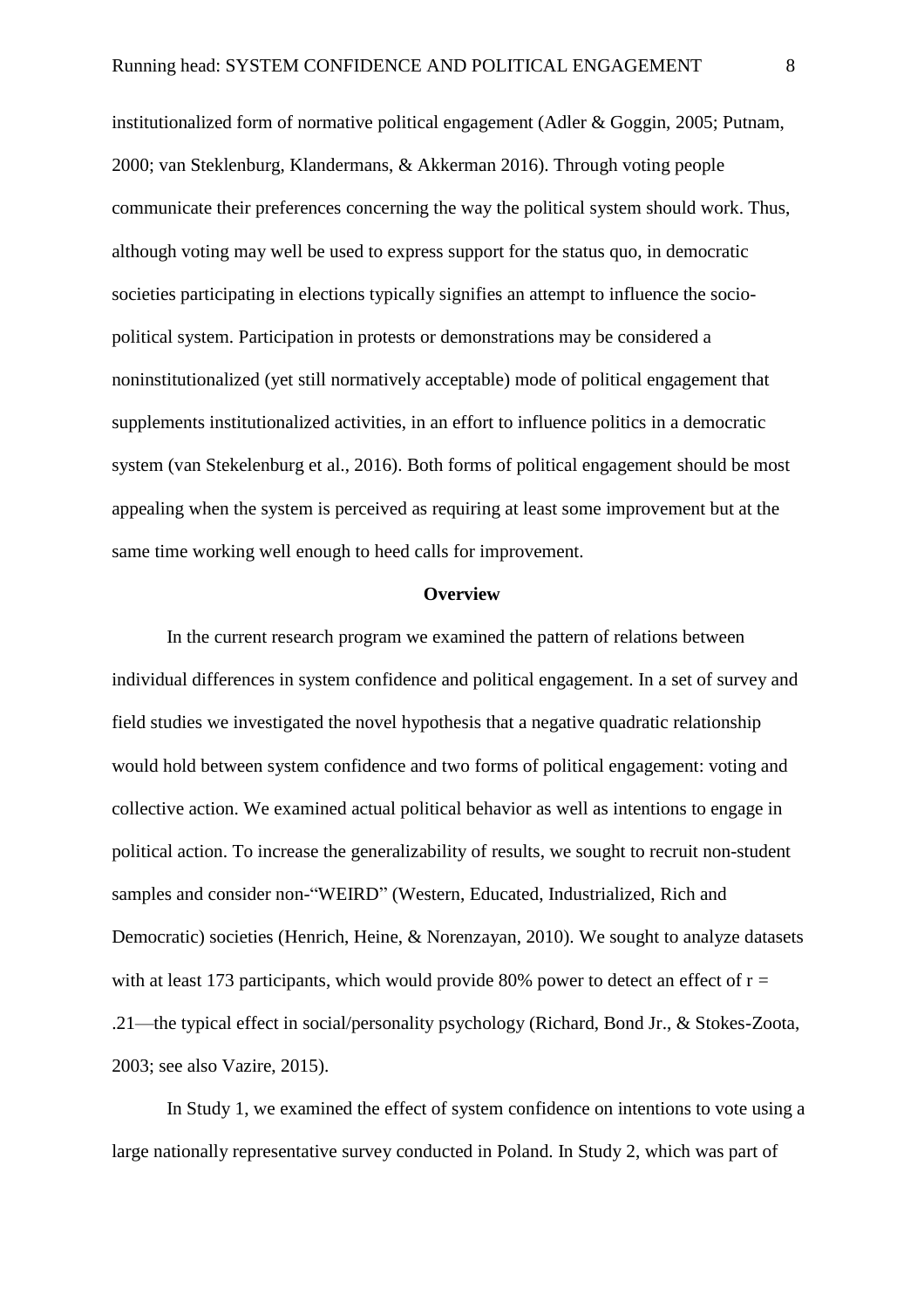another nationally representative survey in Poland, we examined the effect of confidence in the European Union system on intentions to participate in solidarity-based collective action on behalf of another country. In Study 3 we measured confidence in the gender system among Polish women and investigated whether it predicted participation in a feminist demonstration. In Study 4, we measured general system confidence among Polish teachers and tested whether it predicted participation in a demonstration calling for raises in teachers' salaries. Finally, in Study 5 we examined the negative quadratic effect of system confidence on voting and normative collective action in the World Values Survey and sought to determine whether the strength of this relationship would depend on the social context, namely the type of political regime (democratic vs. non-democratic).

To examine the relationship between system confidence and political engagement, in each study we performed a regression analysis in which we examined the linear and quadratic effects of mean-centered system confidence on the different indices political engagement. In each study we also tested the regression models adjusting for basic demographics and political orientation. All models were diagnosed for influential observations.

#### **Study 1**

 In Study 1 we tested the curvilinear hypothesis in a nationally representative sample of Polish citizens. We focused on the political system and examined the quadratic effect of system confidence on intentions to vote in political elections. Although voting can serve to express support for the status quo, political campaigns often promote agendas designed to improve the present state of affairs, even if proposed changes are only incremental or have the larger aim to restore the way society is assumed to have worked in the past (e.g., see Jost, Glaser, Kruglanski, & Sulloway, 2003).

#### **Method**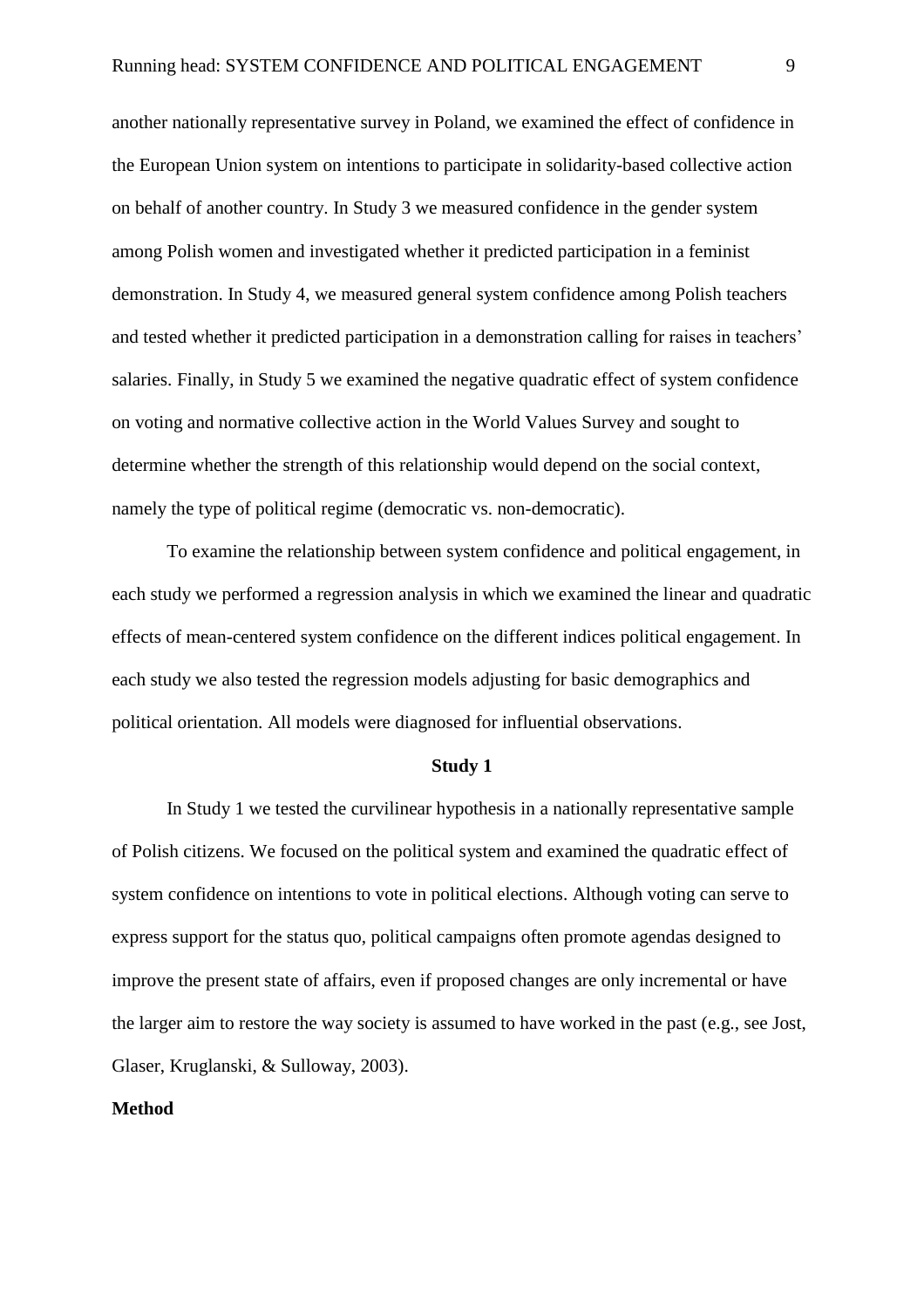**Participants and procedure.** We analyzed data from a 2009 domestic survey involving a large nationwide, statistically representative sample of Polish adults ( $N = 979$ ). Computer-assisted personal interviews were conducted with 979 (445 men) individuals, between the ages of 18 and 89 years ( $M = 48.22$ ,  $SD = 18.03$ ). Sample demographic characteristics matched those of the 2011 Polish Census (Central Statistical Office, 2012). This dataset was analyzed by Bilewicz, Winiewski, Kofta, and Wójcik (2013), Cichocka, Winiewski, Bilewicz, Bukowski, and Jost (2015), and Golec de Zavala, Cichocka, and Bilewicz (2013), but none of these other studies considered the relationship between system confidence and political engagement. In line with institutional guidelines on externally funded survey research, this study was exempt from research ethics committee approval.

#### **Measures.**

**System confidence** was measured with three items: "In general, the Polish political system operates as it should", "In general, our society is fair", and "In Poland, everyone has a fair shot at wealth and happiness" (Kay & Jost, 2003; see Cichocka et al., 2015). Participants responded on a 5-point scale from 1= definitely disagree to 5 = definitely agree ( $\alpha$  = .77, M =  $2.05$ ,  $SD = 0.92$ ).

**Political engagement** intentions were operationalized as voting intentions, measured with a single question: "If the parliamentary elections were held next Sunday, would you participate in them?" Three response options were available: I would definitely participate (n  $=$  473), I *don't know* ( $n = 256$ ) and I would definitely not participate ( $n = 243$ ). Responses were recoded so that higher numbers expressed higher political engagement intentions.

**Adjustment variables** included gender, age, education and political conservatism. Education was measured in terms of completed years of education  $(M = 11.72, SD = 3.52)$ . Political conservatism was assessed with a single item measure ranging from 1 (definitely left-wing) to 7 (definitely right-wing). A large number of participants replied "difficult to say"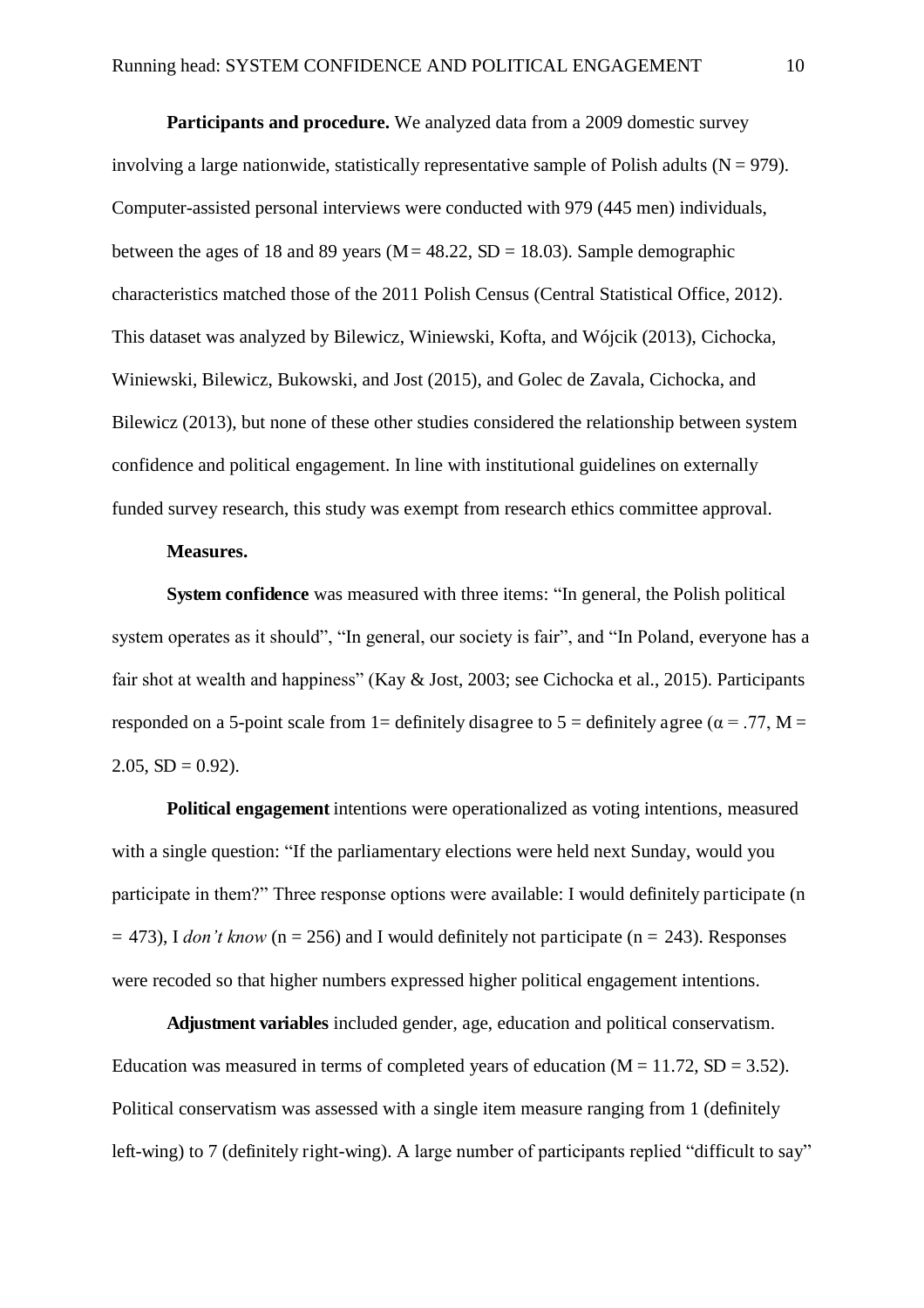to the political conservatism question ( $n = 259$ ), so we re-coded these responses at the scale midpoint in political conservatism  $(M = 4.31, SD = 1.15)$ .

#### **Results**

 $\overline{a}$ 

**Bivariate analyses**. Correlations between continuous and ordinal variables are presented in Table 1. Voting intentions were positively related to system confidence as well as political conservatism. Independent sample t-tests further revealed that male and female participants did not differ with respect to system confidence,  $t(959) = 0.70$ ,  $p = .483$ ,  $d =$ 0.05, 95% CI [-0.08, 0.17]. On the other hand, gender differentiated voting intentions,  $\chi^2(2)$  = 7.28,  $p = 0.026$ . Men were more willing to vote in the elections (53.4%) than women (44.7%).

#### - Table 1 -

**Logistic regression analysis with voting intentions as the outcome**. In order to examine the relationship between voting intentions and system confidence, we conducted a multinomial logistic regression (Table 2).<sup>2</sup> Voting intentions were treated as a nominal dependent variable and individuals who declared that they would not participate in the parliamentary elections served as the comparison group. The analysis revealed a significant linear effect of system confidence on intentions to vote: relative to "I would not participate", there was a significant positive effect for responding "I don't know",  $B = 0.54$ ,  $OR = 1.71$ , p  $< .001$ , as well as "I would participate", B = 0.49, OR = 1.63, p  $< .001$ . We also found significant quadratic effects of system confidence on intentions to vote. Relative to those who would not vote, responding "I don't know",  $B = -0.34$ ,  $OR = 0.71$ ,  $p < .001$ , as well as "I would participate",  $B = -0.18$ ,  $OR = 0.84$ ,  $p = .017$ , were both negatively predicted by the quadratic effect of system confidence. System confidence was associated with increased odds of responding "I don't know" or "I would participate" relative to "I would not participate"

 $2^2$  Due to the ordinal measurement of voting intentions, an ordered logistic regression was first conducted (see the Supplement). Because it did not meet the parallel slopes assumption (Hosmer & Lemeshow, 2005), we employed a multinomial logistic regression instead.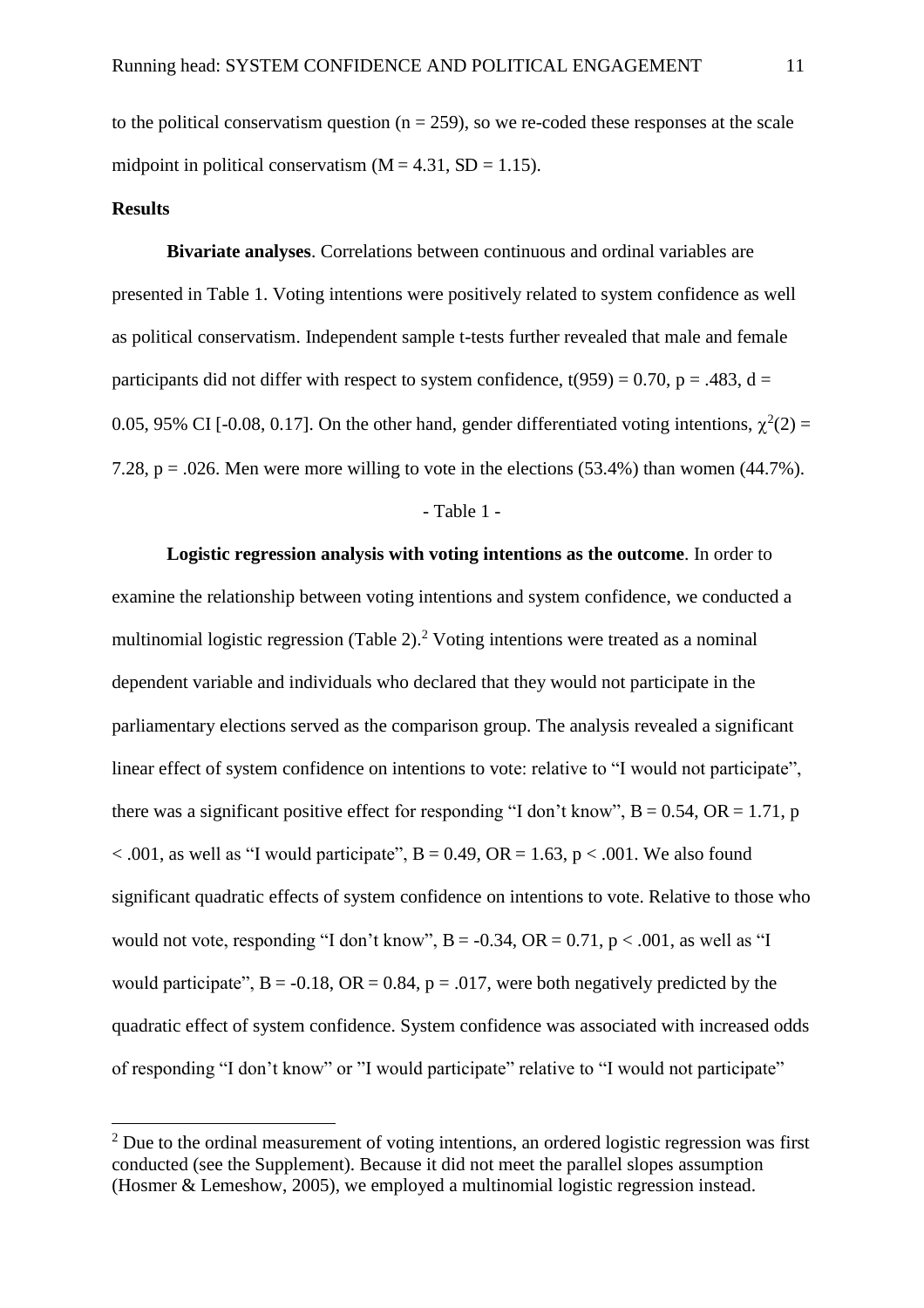only up to a point (system confidence scores of 2.84 or 0.86 SD for "I don't know", and 3.41 or 1.48 SD for "I would participate"), after which its effect became negative (see Figure 2). This indicates that the probability of declaring willingness to participate in upcoming elections, relative to not participating, was highest at moderate levels of system confidence. The pattern of results was similar when we included adjustment variables (gender, age, education and political conservatism) in the model (see the Supplement). To test for influential cases we performed two binary logistic regressions comparing the reference category with "I don't know" and "I would participate" responses. Regardless of including or excluding adjustment variables, no influential cases were identified (all Cook's distances < .28; Hosmer & Lemeshow, 2005).

- Table 2-

- Figure 2-

#### **Discussion**

Among a large, representative sample, higher system confidence was associated with higher likelihood of voting, in line with past research linking voter turnout with trust in the government and satisfaction with the political system (e.g., Grönlund & Setälä, 2007). However, as we predicted, this linear effect was qualified by a significant negative quadratic relationship between system confidence and voting intentions: the probability of voting was highest at intermediate levels of system confidence.

#### **Study 2**

 In Study 2 we sought to replicate our effects in another representative survey. This time, we considered a different type of political engagement—willingness to participate in collective action in solidarity with a disadvantaged group (Saab, Tausch, Spears, & Cheung, 2015). In Study 2 we asked participants about their willingness to protest on behalf of a socio-political issue that was salient at the time of data collection—the Russian involvement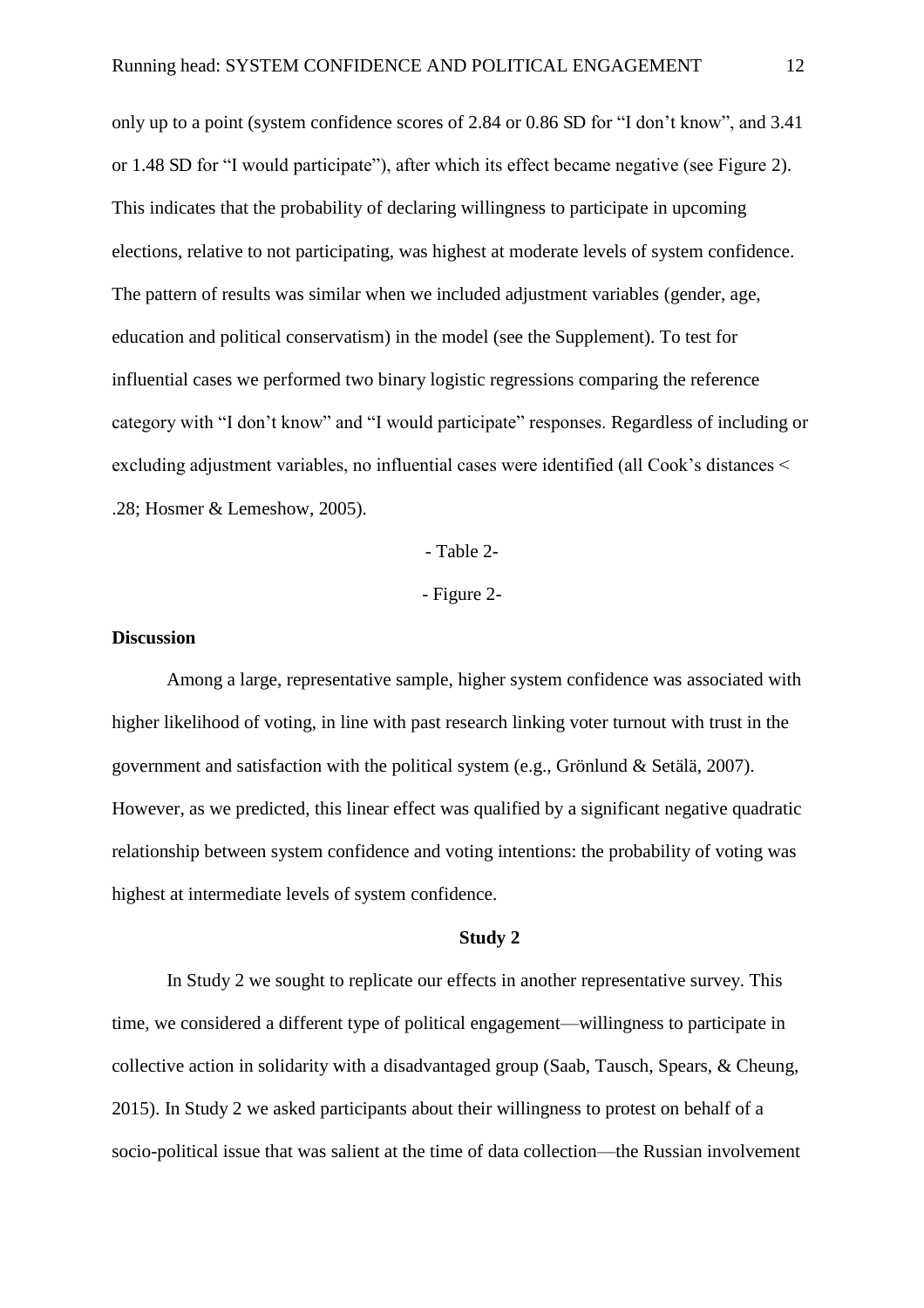in Ukraine after the 2014 EuroMaidan protests. According to national polls, the majority of Poles had been following the situation closely, and many expressed support for the European Union's sanctions against Russia (Kowalczuk, 2015). Thus, the situation in Ukraine was associated with attempts to influence the EU's stance towards Russia. Therefore, in this context, we measured confidence in the political system of the European Union. Because we asked about collective action in solidarity with Ukrainians, we adjusted our analyses for attitudes toward this national group.

#### **Method**

**Participants and procedure.** Study 2 was part of a nationwide survey conducted in Poland in 2014. The survey employed the same methodology as the survey used in Study 1. Participants were 1007 (472 men) individuals, aged between 18 and 87 ( $M = 47.59$ , SD = 17.59). This dataset was analyzed by Jaworska (2016) in a separate project examining intergroup attitudes. In line with institutional guidelines on externally funded survey research, this study was exempt from research ethics committee approval.

#### **Measures.**

**System confidence.** Three items selected from the System Justification Scale (Kay & Jost, 2003) and adjusted to the context of the European Union formed the measure of European system confidence: "In general, I find the European Union system to be fair", "The European Union political system operates as it should", and "The European Union system should be radically restructured" (reverse-scored). Participants responded on a 7-point response scale ranging from 1 = strongly disagree to 7 = strongly agree ( $\alpha$  = .74, M = 3.66,  $SD = 1.36$ .

**Political engagement** intentions were measured with two items capturing intentions to engage in collective action in solidarity with Ukraine: "I would participate in a demonstration against Russia's invasion in Ukraine." and "I would participate in a demonstration supporting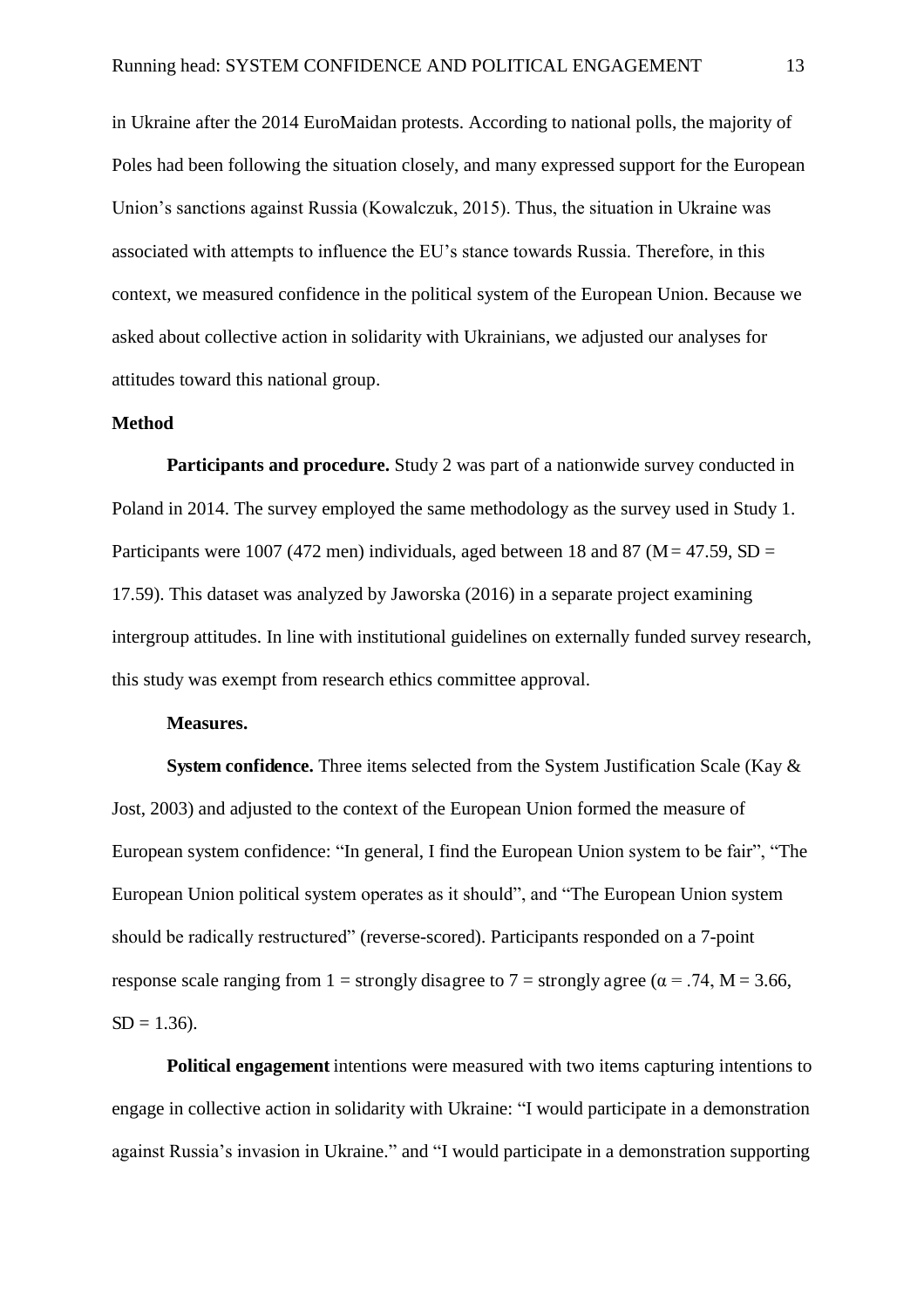democratic changes in Ukraine" Participants responded on a 7-point response scale ranging from 1 = strongly disagree to 7 = strongly agree (r[927] = .74, p < .001, M = 3.62, SD = 2.08).

**Adjustment variables** included attitudes toward Ukrainians, gender, age, education and political conservatism. Attitudes toward Ukrainians were measured with three items, e.g.: "I feel respect toward Ukrainians", with a scale ranging from  $1 =$  strongly disagree to  $7 =$ strongly agree ( $\alpha$  = .70, M = 4.98, SD = 1.28). Education was measured in terms of completed years of education ( $M = 12.91$ ,  $SD = 3.50$ ). Political conservatism was assessed with a single item measure ranging from 1 (definitely left-wing) to 7 (definitely right-wing). A large number of participants replied "difficult to say" to the political conservatism question (n  $= 213$ ), so we re-coded these responses at the scale midpoint in political conservatism (M = 4.24,  $SD = 1.38$ ).

#### **Results**

**Bivariate analyses**. Correlations between continuous variables are presented in Table 3. Collective action intentions were unrelated to system confidence, but they were positively correlated with conservatism, as well as with attitudes toward Ukrainians. Independent t-tests indicated that gender was significantly related to collective action intentions,  $t(963) = 2.83$ , p  $= .005$ ,  $d = 0.18$ , 95% CI [0.06, 0.31], and system confidence, t(955) = -2.30, p = .022, d = 0.15, 95% CI [0.02, 0.28]. In comparison to women, men manifested higher collective action intentions ( $M_{\text{men}} = 3.82$ ,  $SD_{\text{men}} = 2.12$  vs.  $M_{\text{women}} = 3.44$ ,  $SD_{\text{women}} = 2.03$ ) and lower system confidence ( $M_{\text{men}} = 3.55$ ,  $SD_{\text{men}} = 1.37$  vs.  $M_{\text{women}} = 3.76$ ,  $SD_{\text{women}} = 1.34$ ).

#### - Table 3-

**Linear regression analysis with collective action intentions as the outcome**. In order to examine the relationship between collective action intentions and system confidence, we conducted a hierarchical linear regression analysis (Table 4). Collective action intentions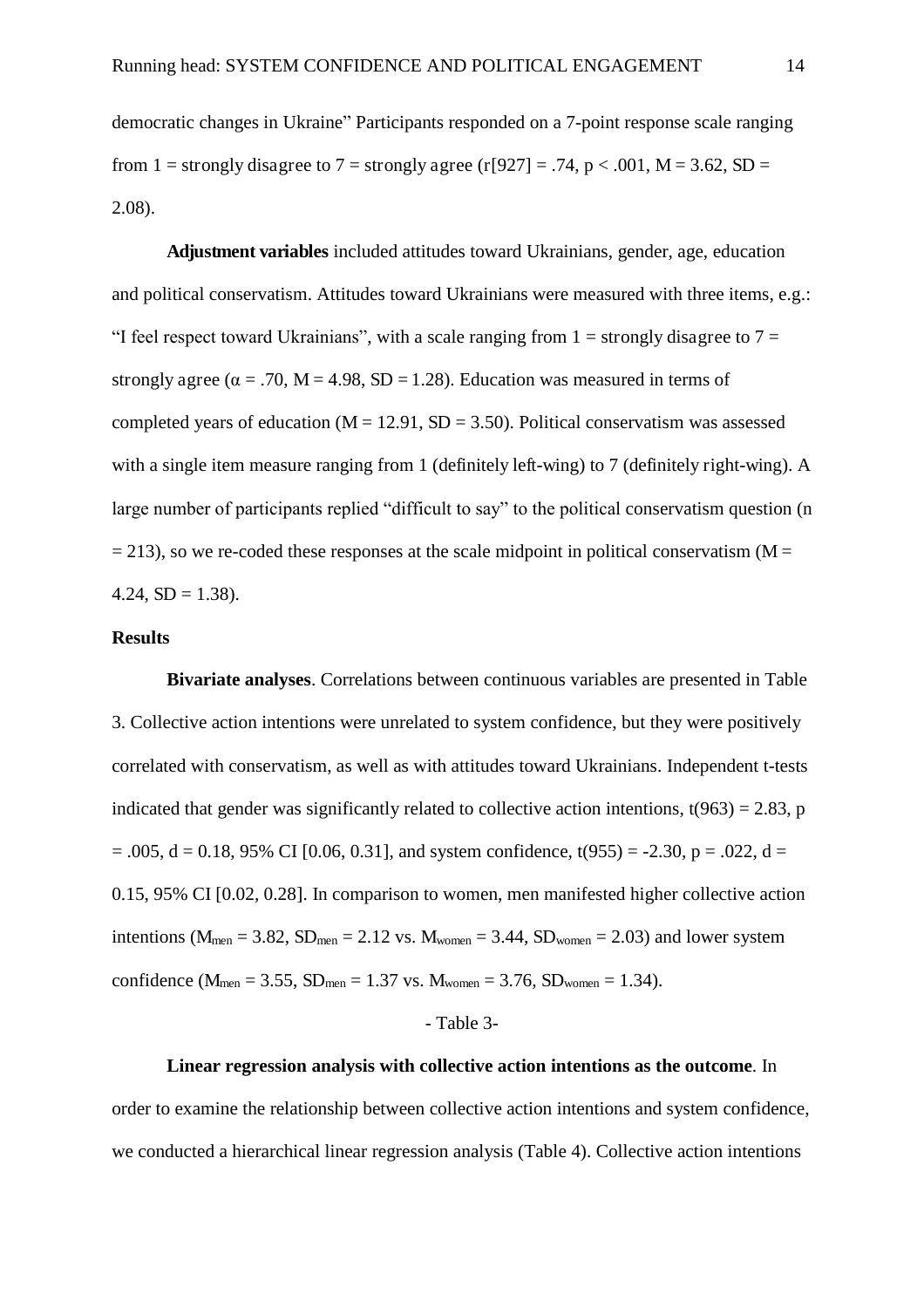were treated as the dependent variable. Because in this study we measured political engagement on behalf of an out-group, the following models adjusted for attitudes toward this group.<sup>3</sup> System confidence was not linearly related to collective action intentions,  $B = -$ 0.05,  $SE = 0.05$ ,  $\beta = -.03$ ,  $p = .275$ , but, in line with our predictions, we found a significant negative quadratic effect of system confidence on collective action intentions,  $B = -0.06$ , SE  $= 0.03$ ,  $\beta = -0.07$ ,  $p = 0.025$  (Model 2). At its low values EU system confidence was associated with the intention to engage in collective action on behalf of Ukraine, but for individuals whose EU system confidence was higher than 3.24 (or -0.31 SD), justifying the political system of the EU was associated with lower intentions to engage in collective action (Figure 3). Adding other adjustment variables (i.e., gender, age, education and political conservatism) to the regression equation did not affect the quadratic term for system confidence (see the Supplement). Regardless of including or excluding adjustment variables, no influential cases were identified (all Cook's  $Ds < .03$ ).

> - Table 4 - - Figure 3 -

#### **Discussion**

 $\overline{a}$ 

 In Study 2, again conducted in Poland, intentions to take part in collective action in solidarity with another country—Ukraine, were highest at intermediate levels of system confidence. This effect appeared after we accounted for the general attitudes toward Ukrainians, suggesting that the curvilinear effect of system confidence on the collective action intentions was unique to political engagement. Given the international context of the study, we analyzed confidence in the political system of the European Union. Results were

 $3$  When this variable was omitted, neither the linear, nor the quadratic effect is significant (see the Supplement).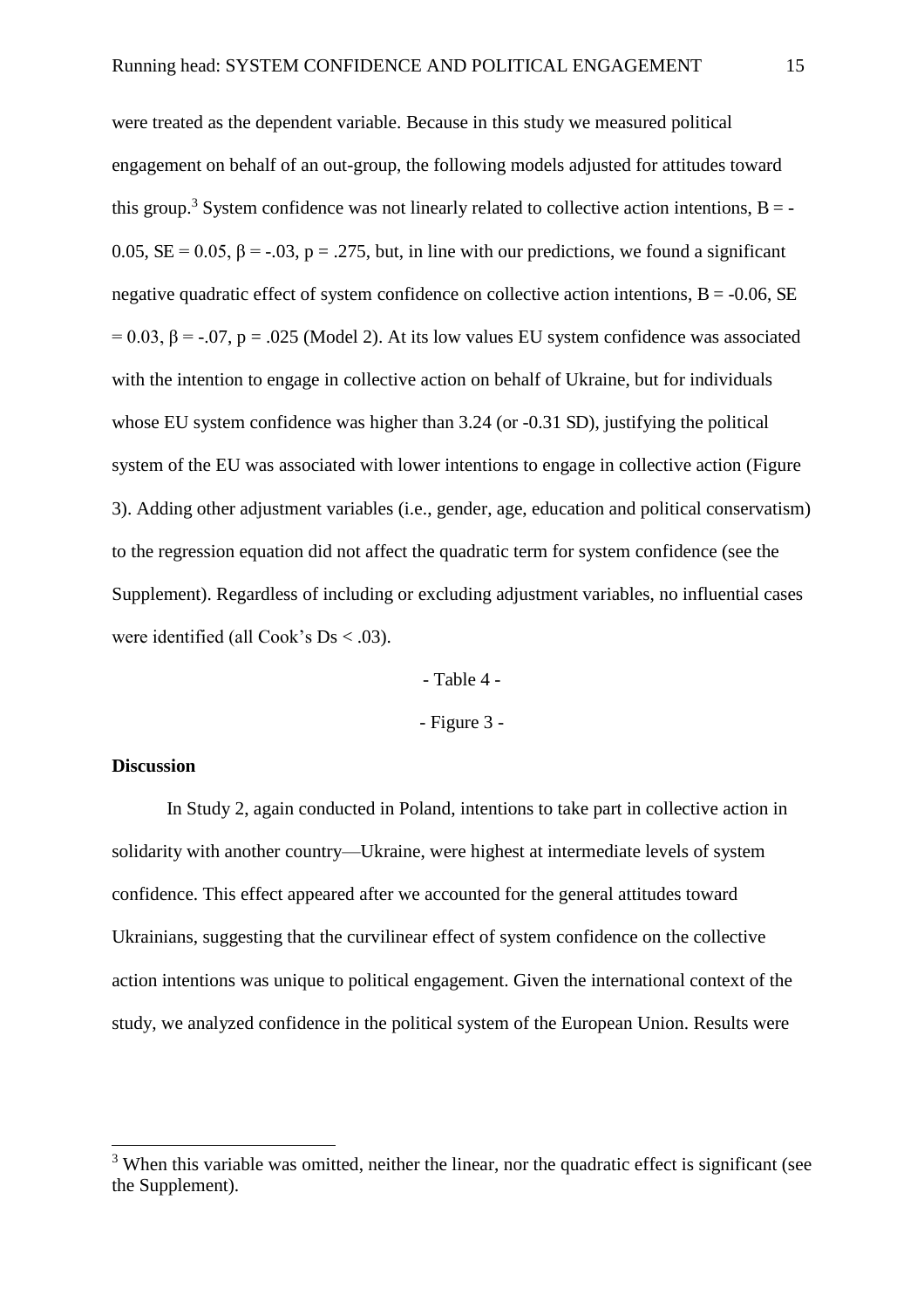consisted with those obtained in Study 1, confirming that the effects extend beyond the context of justification of the national systems.

#### **Study 3**

 In Studies 1-2 we examined the link between system confidence and normative political engagement intentions. The disadvantage of such approach is that it relies on people's declarations, rather than their actual participation in political activities. Therefore, in Studies 3 and 4 we sought to collect data during actual political events. In the first field study, data were collected from actual demonstrators versus bystanders at a protest march about gender inequality. Thus, compared to Study 2, the focus shifts to a different form of normative political engagement (participation in a collective action on behalf of the own group, i.e. women) and to a different system (gender-relations).

While lacking the obvious institutional structures of socio-political systems such as national or European governments, the gender system has important features in common with them (Risman, 2004). Critically, people vary in the extent to which they perceive the gender system to be just (Jost & Kay, 2005), changing (Morton, Postmes, Haslam, & Hornsey, 2009), and changeable via collective action (Deutsch, 2007). Research has shown that participation in normative collective action is predicted by variables associated with rejection of the gender status quo (e.g., Duncan, 1999), and variables associated with the perception that collective action is likely to be effective (Swank & Fahs, 2014). Therefore, while the gender system differs in some respects from other systems, our theoretical logic implies that a quadratic relationship may also hold between confidence of this system and participation in normative collective action designed to change it—in this case, participation in a protest.

 Moreover, in Study 3 we sought to examine whether the quadratic effect would hold only for normative forms of political engagement. We expected that this relationship would play out differently for engagement in non-normative political behaviour that violates the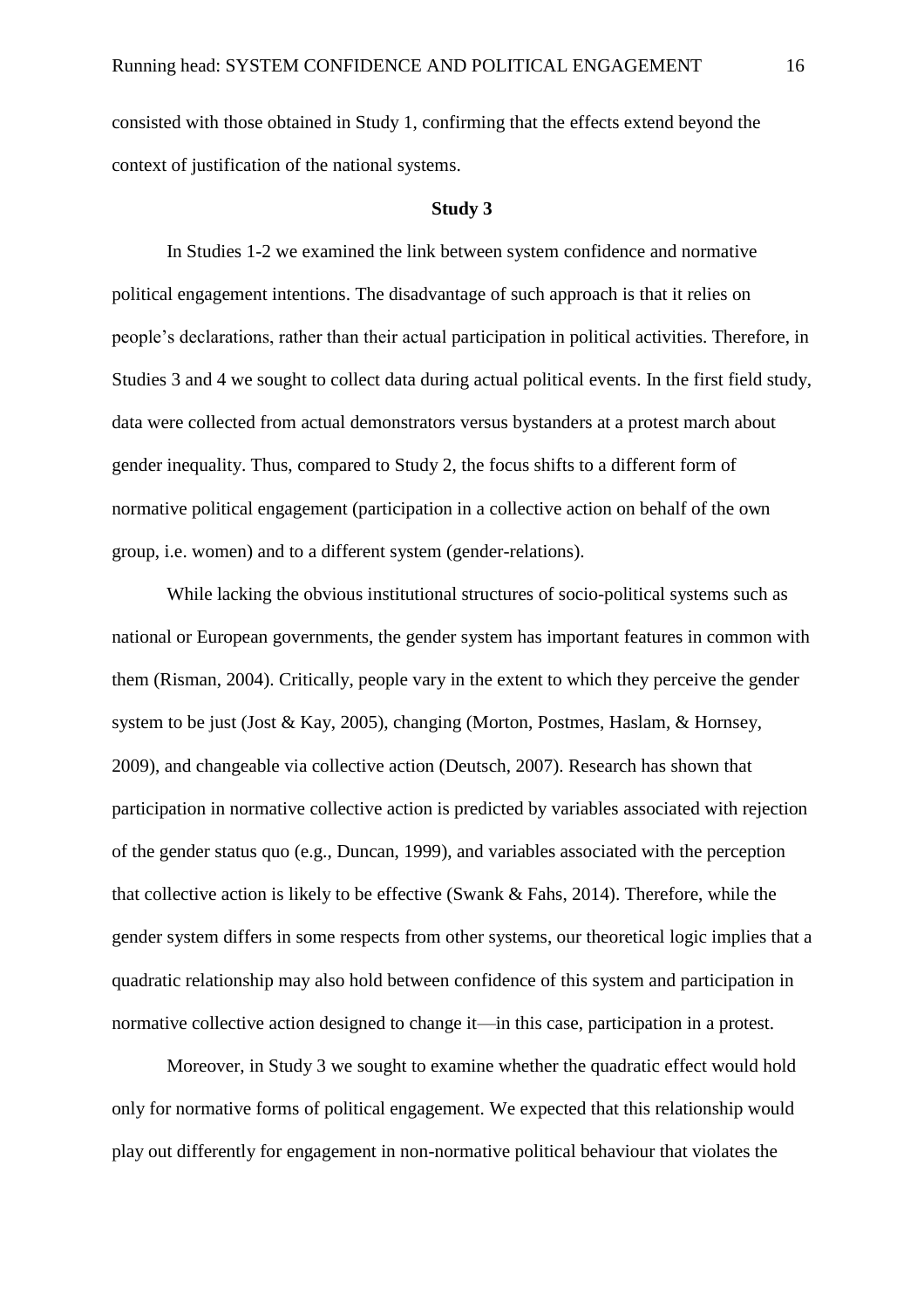laws and norms of the system (Becker & Tausch, 2015; Tausch et al., 2011). Such actions are more likely to be taken by those who have little hope for change but at the same time feel they have nothing to lose (Scheepers, Spears, Doosje, & Manstead, 2006; Tausch et al., 2011). Therefore, perceptions of responsiveness are likely to play a different role in nonnormative political engagement. In fact, we would expect that maximum levels of nonnormative political engagement would occur when people desire change and feel that the system is not responsive to their efforts. Thus, non-normative actions should be predicted by a strong disappointment with the system. To test this prediction in Study 3 we additionally examined intentions to take part in normative and non-normative collective actions in support for gender equality.

#### **Method**

**Participants and procedure.** We used data from a larger survey conducted among 257 adult women aged between 18 and 85 ( $M = 34.65$ ; SD = 14.91) who either did (n = 174) or did not  $(n = 83)$  participate in Manifa—an annual march in support of women's rights taking place in Warsaw, Poland.<sup>4</sup> Participants were recruited during the protest by research assistants instructed to interview as many individuals as possible, with the aim of collecting approximately 250 responses (this value was estimated to be realistic given the time period and number of available research assistants). Respondents who were not taking part in the protest were recruited among observers and passersby. Before taking part in the study, participants were asked to confirm whether they were or were not taking part in the march. This study was approved by the Committee on Research Ethics, Faculty of Psychology, University of Warsaw as part of a project entitled "Reactive and proactive collective action".

#### **Measures.**

 $\overline{a}$ 

<sup>&</sup>lt;sup>4</sup>To comply with conditions set by the Committee of Research Ethics, the final sample excludes data from nine participants who were minors and seven others who failed to report their age.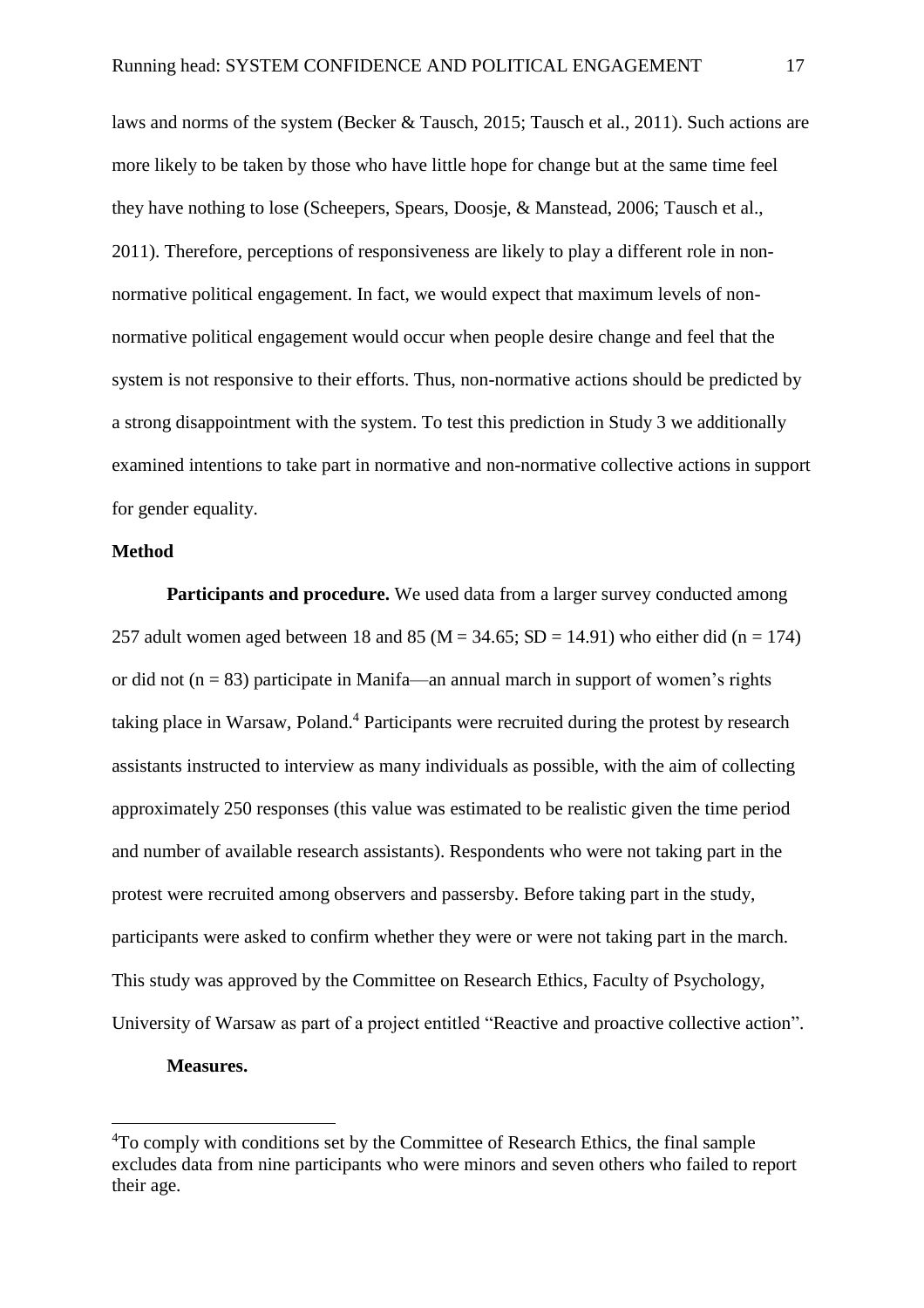**Gender-related system confidence** was measured with an eight-item scale developed by Jost and Kay (2005) which was translated into Polish. Sample item reads: "Most policies relating to gender and the sexual division of labor serve the greater good." Participants responded using a scale ranging from 1 = strongly disagree to 7 = strongly agree ( $\alpha$  = .68; M  $= 2.91, SD = 0.90$ .

**Political engagement** was measured with four indices:

Protest participation was operationalized as actual participation in the march  $(0 = did)$ not participate, 1= participated). Those actually marching were approached on the assumption that they were protestors, and those watching or walking nearby but not taking part were approached on the assumption that they were non-protestors. Their protest status was also confirmed verbally.

Support for collective action was measured with three items capturing participants support for collective action on behalf of women: "I support actions aimed at improving the situation of women in Poland", "I do not see a need to participate in actions aimed at improving the situation of women in Poland." (reverse coded), and "I would like to participate in actions aimed at improving the situation of women in Poland". Participants responded on a scale from 1 = strongly disagree, to 7 = strongly agree ( $\alpha$  = .75; M = 6.29, SD  $= 1.05$ ).

Normative collective action intentions. Participants were asked to what extent they were willing to participate in the following collective actions aimed at improving the situation of women in Poland: 1) distributing posters, flyers and links, 2) joining a legal demonstration**,** 3) signing a petition. Participants responded on a scale ranging from 1 = Not at all to 7 = Very much so ( $\alpha$  = .75; M = 5.81, SD = 1.35).

Non-normative collective action intentions. Participants were also asked to what extent they were willing to participate in the following collective actions aimed at improving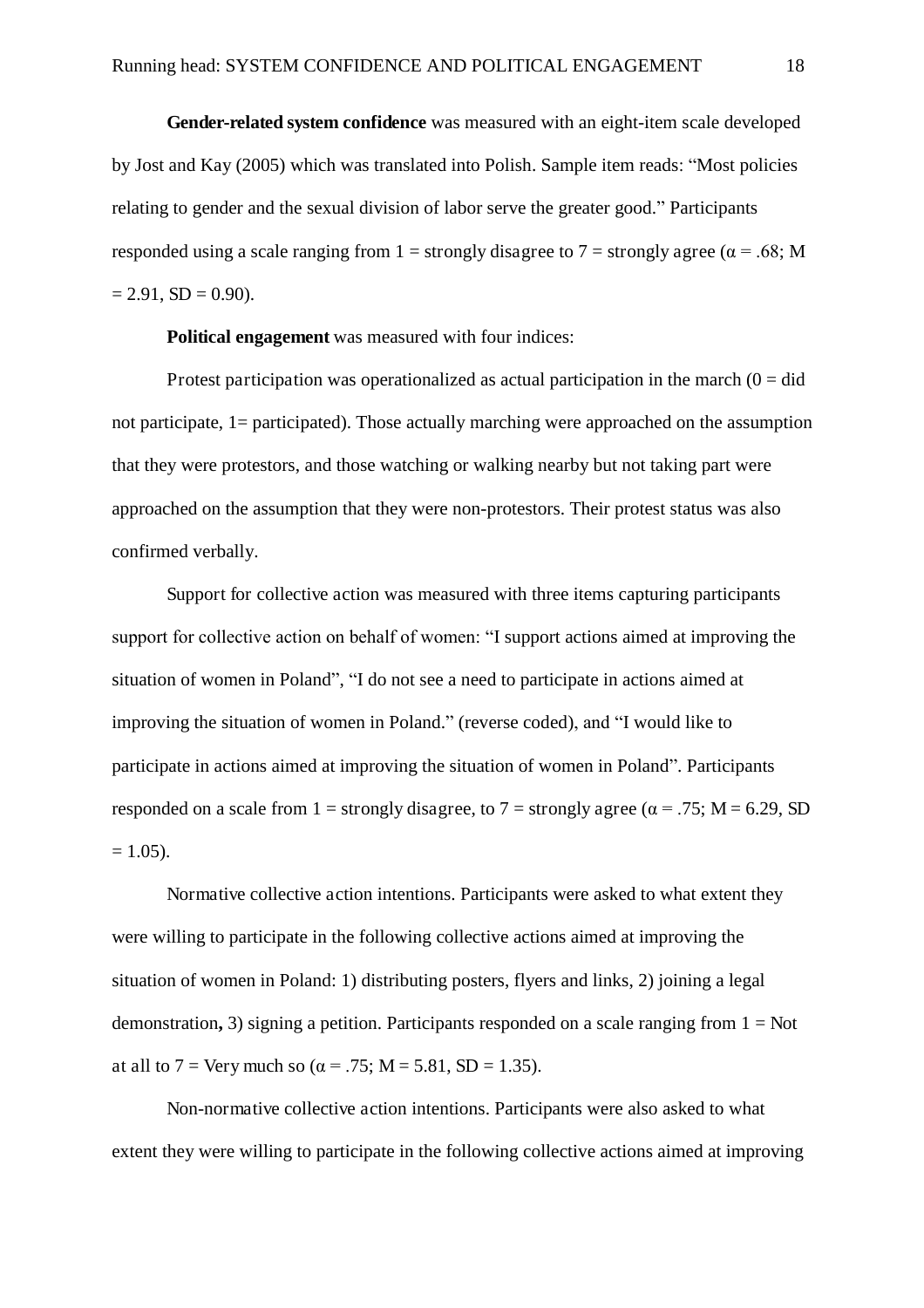the situation of women in Poland: 1) blocking streets, 2) destroying state property, 3) occupying state buildings. Participants responded on a scale from  $1 = \text{not at all}, 7 = \text{very}$ much so ( $\alpha$  = .84; M = 2.53, SD = 1.73).

**Adjustment variables** included age, education and political conservatism with respect to economic and social issues. Education was assessed in terms of the highest completed level of education (1 = primary school, 2 = lower secondary school, 3 = vocational school, 4  $=$  secondary school,  $5 =$  university degree; M  $=$  4.66, SD  $=$  0.59). Two items measuring economic ( $M = 3.22$ ;  $SD = 1.74$ ) and social political conservatism ( $M = 2.20$ ,  $SD = 1.48$ ) used a 7-point response scale ranging from  $1 =$  definitely left-wing to  $7 =$  definitely right-wing. As in previous research conducted in the Polish context (e.g., Cichocka, Bilewicz, Jost, Marrouch, & Witkowska, 2016; Kossowska & van Hiel, 2003), the two items were weakly correlated,  $r(252) = .24$ ,  $p < .001$ . We treated them as separate indices of political orientation. <sup>5</sup>

#### **Results**

 $\overline{a}$ 

**Bivariate analyses**. Correlations between continuous variables are presented in Table 5. Differences between protesters and non-protesters were examined with independent t-tests. We first considered the relationships between different indices of political engagement. Those who took part in the demonstration declared stronger intentions for normative collective action ( $M = 6.11$ ,  $SD = 0.99$ ), than those who did not take part ( $M = 5.17$ ,  $SD =$ 1.72), t(108.93) = 4.63, p <.001, d = 0.74, 95% CI [0.47, 1.01]. Those who took part in the demonstration also showed stronger support for collective action ( $M = 6.46$ ,  $SD = 0.74$ ), than those who did not take part (M = 5.93, SD = 1.44), t(102.82) = 3.15, p = 0.02, d = 0.52, 95% CI [0.25, 0.78]. We did not find a significant difference in intentions to take part in non-

<sup>&</sup>lt;sup>5</sup> Perceptions of protest efficacy were also measured, but because these were administered only to protesters (and not observers), they were excluded from the main analyses.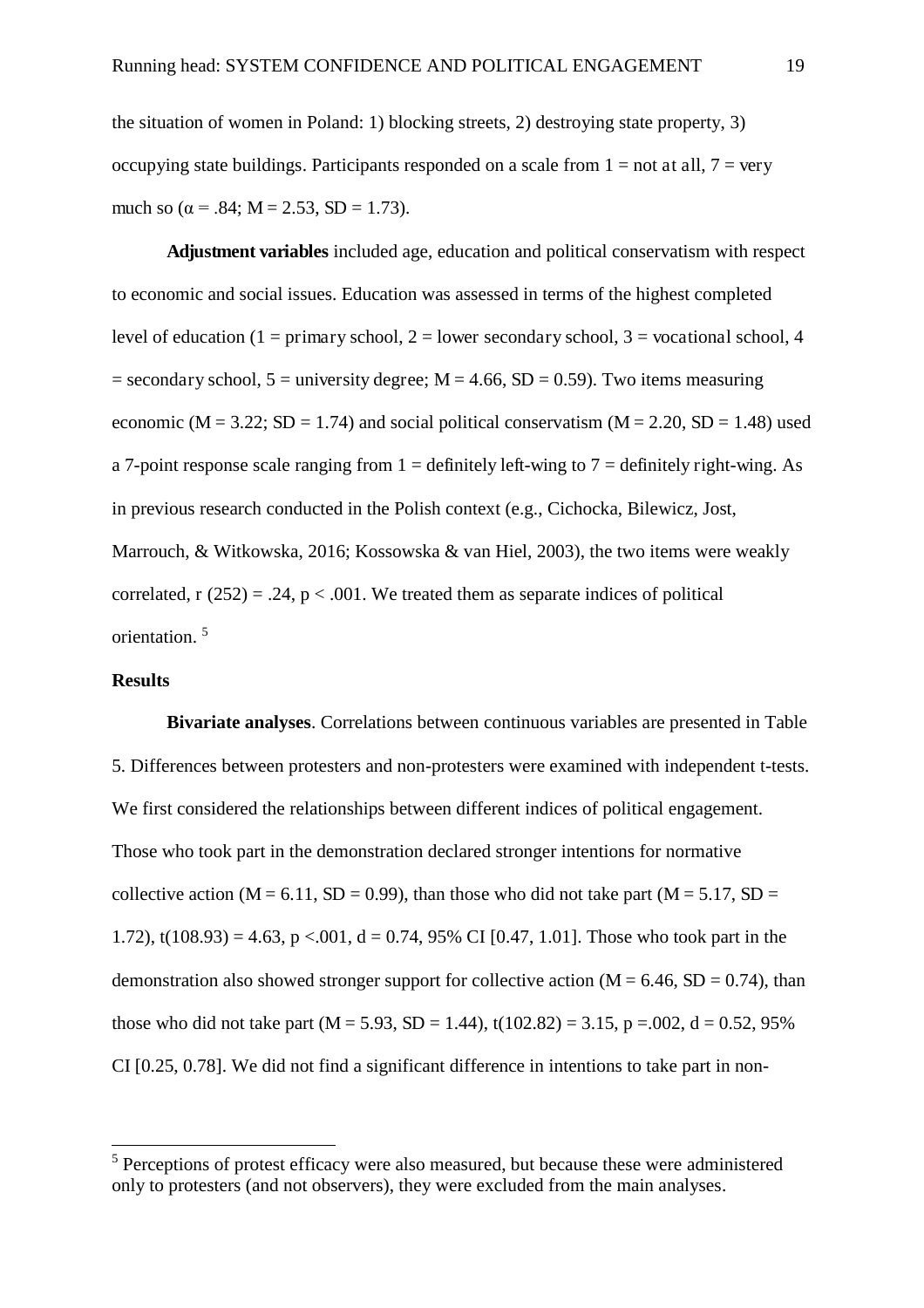normative collective action between protesters and non-protesters,  $t(255) = 0.72$ ,  $p = .475$ , d  $= 0.10, 95\%$  CI [-0.17, 0.36]. Intentions for normative and non-normative collective action were positively correlated (Table 5). Finally, support for collective action was significantly correlated with intentions for normative collective action, and significantly, although relatively less strongly  $(Z = 5.01, p < .001)$  correlated with intentions for non-normative collective action. Overall, protest participation and support for collective action were more strongly linked to normative, compared to non-normative, collective action intentions.

Gender system confidence was negatively correlated with all continuous indices of political engagement, and was generally lower among protesters  $(M = 2.73, SD = 0.74)$  than among non-protesters ( $M = 3.28$ ,  $SD = 1.08$ ),  $t(119.73) = 4.21$ ,  $p < .001$ ,  $d = 0.53$ , 95% CI [0.27, 0.80]. All indices of political engagement were also negatively correlated with social and economic conservatism (although the correlation between social conservatism and nonnormative collective action intentions was not significant). Protesters were also less conservative both in terms of social ( $M = 1.97$ ,  $SD = 1.15$ ) and economic ( $M = 3.03$ ,  $SD =$ 1.71) issues than non-protesters ( $M = 2.60$ ,  $SD = 1.93$  and  $M = 3.63$ ,  $SD = 1.76$ , respectively),  $ps < .011$ .

#### $-$  Table  $5-$

**Logistic regression analysis with actual protest participation as the outcome**. For the analysis of political behavior, we performed a series of binomial logistic regressions with participation in the demonstration as the dependent variable. Results of the binomial logistic regression (Table 6, Model 2) demonstrated that both the linear,  $B = -0.63$ ,  $OR = 0.54$ ,  $p <$ .001, and quadratic,  $B = -0.42$ ,  $OR = 0.66$ ,  $p = .008$ , effects were significant. At its low values gender system confidence increased the probability of political engagement but for individuals whose gender system confidence was higher than 2.16 (or -0.83 SDs), supporting the existing system of gender relations decreased the probability of political engagement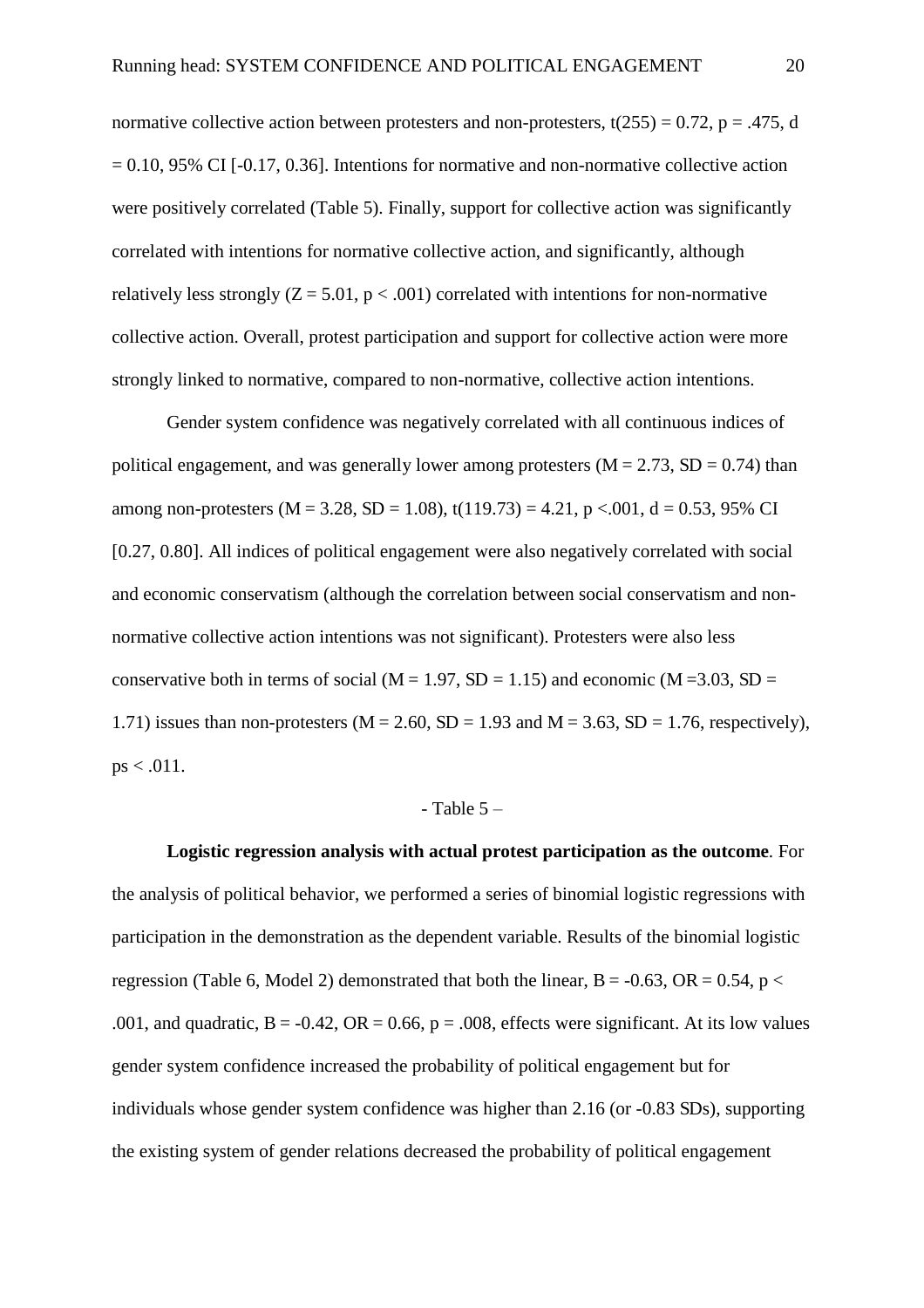(Figure 4). Including adjustment variables did not affect the pattern of results (see the Supplement). No influential cases were identified  $(Cook's Ds < .84)$ .

#### $-$  Table  $6-$

#### - Figure 4 -

**Linear regression analyses with support for collective action as the outcome.** We conducted hierarchical regression analyses to examine the relationship between system confidence and general support for collective action (Table 7). The initial analyses revealed a single influential case with Cook's distance greater than  $1 (D = 2.10)$ , so this case was excluded from the analyses. <sup>6</sup> In Model 2, both the linear, B = -0.35, SE = 0.07,  $\beta$  = -.29, p < .001, and the quadratic,  $B = -0.25$ ,  $SE = 0.05$ ,  $\beta = -0.29$ ,  $p < .001$ , effects were significant. Gender system confidence increased general support for collective action to a certain point (2.21 or -0.78 SDs), after which its effect became negative. The pattern of results remained the same when we included the adjustment variables in the model (see the Supplement). Overall, results for the endorsement of collective action on behalf of women supported our hypotheses about the inverted-U relationship between system confidence and political engagement.

#### $-$  Table  $7-$

#### **Linear regression analyses with normative and non-normative collective action**

**intentions as outcomes.** We then analyzed intentions to engage in normative collective action with a similar hierarchical linear regression (Table 8). The initial analyses revealed the same influential case with Cook's distance greater than  $1 (D = 1.13)$ , so this case was excluded from the analyses.<sup>7</sup> Model 2 revealed a significant linear, B = -0.54, SE = 0.09,  $\beta$  =  $-0.35$ , p < .001, and marginally significant quadratic, B =  $-0.13$ , SE = 0.07,  $\beta$  =  $-0.11$ , p = .055,

 $\overline{a}$ 

<sup>6</sup> Similar effects were obtained when this case was retained (see the Supplement).

 $<sup>7</sup>$  The quadratic effect was not significant when this case was included (see the Supplement).</sup> No influential cases were identified for analyses with adjustment variables.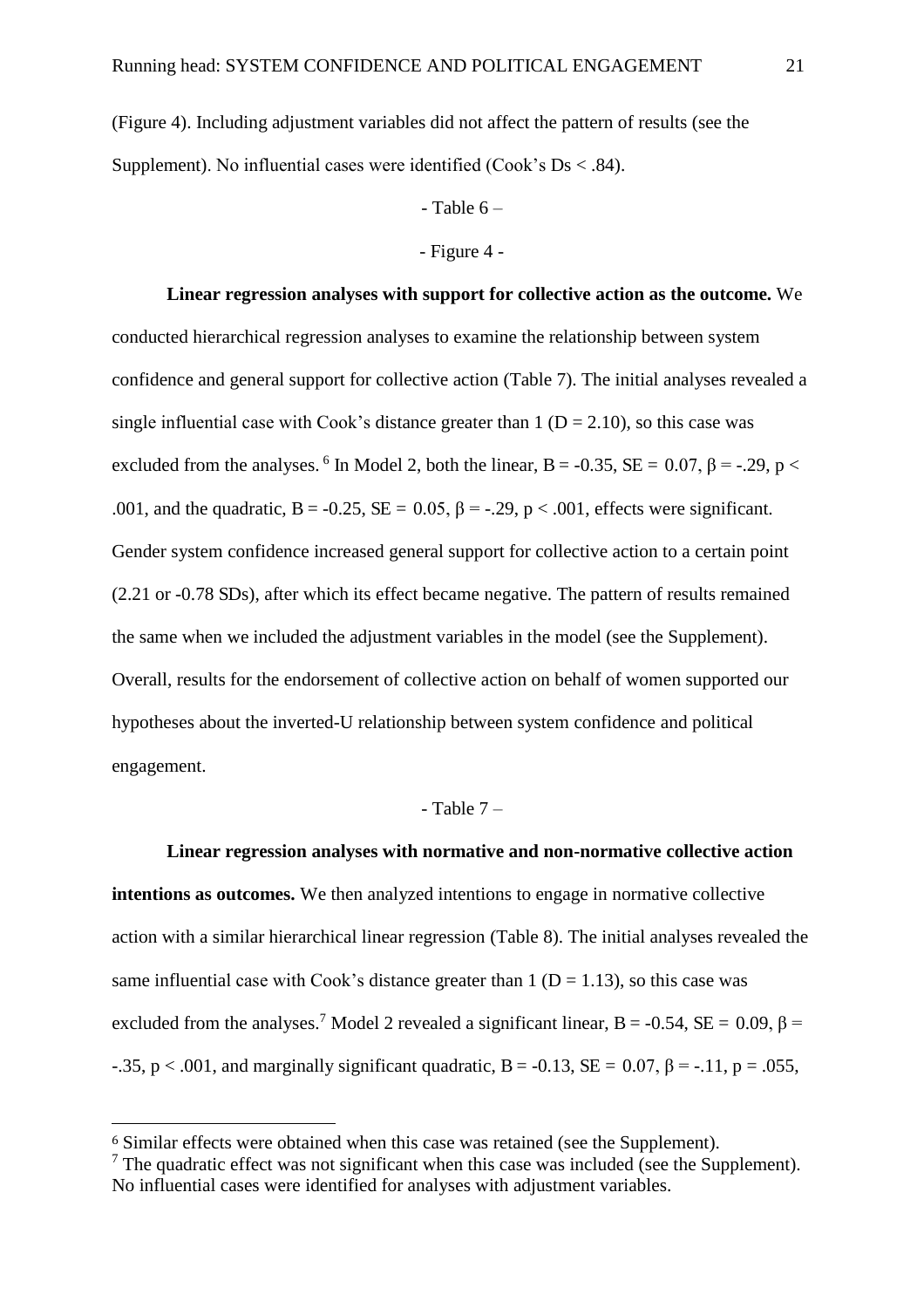effect of gender system confidence on normative collective action. Although the quadratic effect for gender system confidence was marginally significant, the inflection point fell outside of the range of possible values for this variable (0.83 or -2.31 SDs). When adjustment variables were entered into the regression equation, the quadratic effect of gender system confidence was nonsignificant (see the Supplement).

Finally, we examined a regression model with intentions to take part in non-normative collective action as the outcome variable (Table 8). In line with our expectations, in Model 2 there was no quadratic effect of system confidence on non-normative collective action intentions,  $B = 0.05$ ,  $SE = 0.08$ ,  $\beta = .04$ ,  $p = .527$ . We did find a significant linear effect B = -0.34,  $SE = 0.13$ ,  $\beta = -18$ ,  $p = .007$ . However, the linear effect was no longer significant when we included adjustment variables in the analysis (see the Supplement). No influential cases were identified (all Cook's Ds < .20).

- Table 8 -

#### **Discussion**

Study 3 revealed a negative quadratic effect of gender system confidence on normative political engagement. This effect was present for actual participation in a peaceful feminist demonstration, as well as for intentions to engage in other forms of normative collective action on behalf of women (although the latter effect was only marginally significant). Furthermore, the analyses for general support for collective action on behalf of women corroborated the effects obtained for actual and intended normative collective action. In all cases, the relationship between system confidence and political engagement was positive at the extreme low levels of system confidence. In line with the effects obtained in Studies 1-2, this relationship then reversed, although this happened still at relatively low levels of system confidence. This pattern of results may be a consequence of a predominance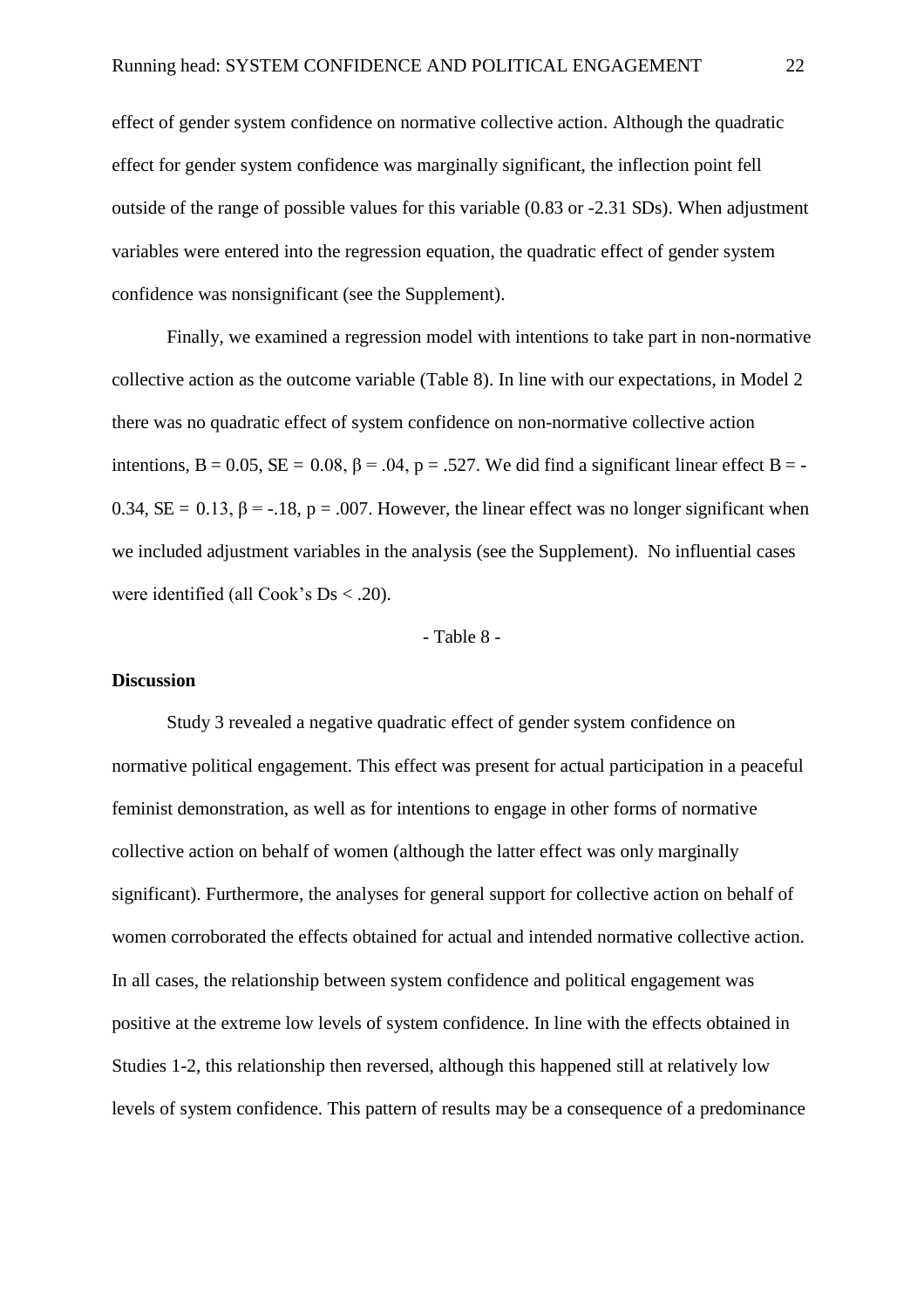of political activists in the sample, which might have resulted in relatively low overall levels of gender system confidence.

 We did not obtain a similar negative quadratic effect of system confidence on intentions to engage in non-normative collective action on behalf of women. In line with our expectations, non-normative collective actions intentions had a negative linear relationship with gender system confidence, indicating that this type of actions might be linked to strong disappointment with the system. This finding is consistent with past research on the links between low system confidence and support for disruptive forms of protest (Jost et al., 2012).

#### **Study 4**

Study 4 again focused on political behavior in terms of participation in a public demonstration. We examined the quadratic effect of general system confidence on taking part in a protest organized by a teachers' union in Poland. The protest advocated an increase in teachers' wages and higher funds allocated to education in general. We also examined whether system confidence is indeed positively correlated with beliefs in system responsiveness and negatively correlated with need for change—the two factors likely contributing to the relationship between system confidence and political engagement. Therefore, Study 4 included measures of need for change and two forms of political efficacy. We measured external political efficacy which corresponds to the perceptions that the political system is responsive to one's demands. We also measured participants' perceptions of collective efficacy in the protest which captures beliefs in the effectiveness of the collective effort—one of the main predictors of collective action intentions that has been identified in previous research (Bandura, 1997; Greenaway, Cichocka, van Veelen, Likki, & Branscombe, 2016; van Zomeren, Leach, & Spears, 2010; van Zomeren, Postmes, & Spears, 2008). We predicted that justifying the political system would be especially strongly associated with external political efficacy, compared to collective efficacy.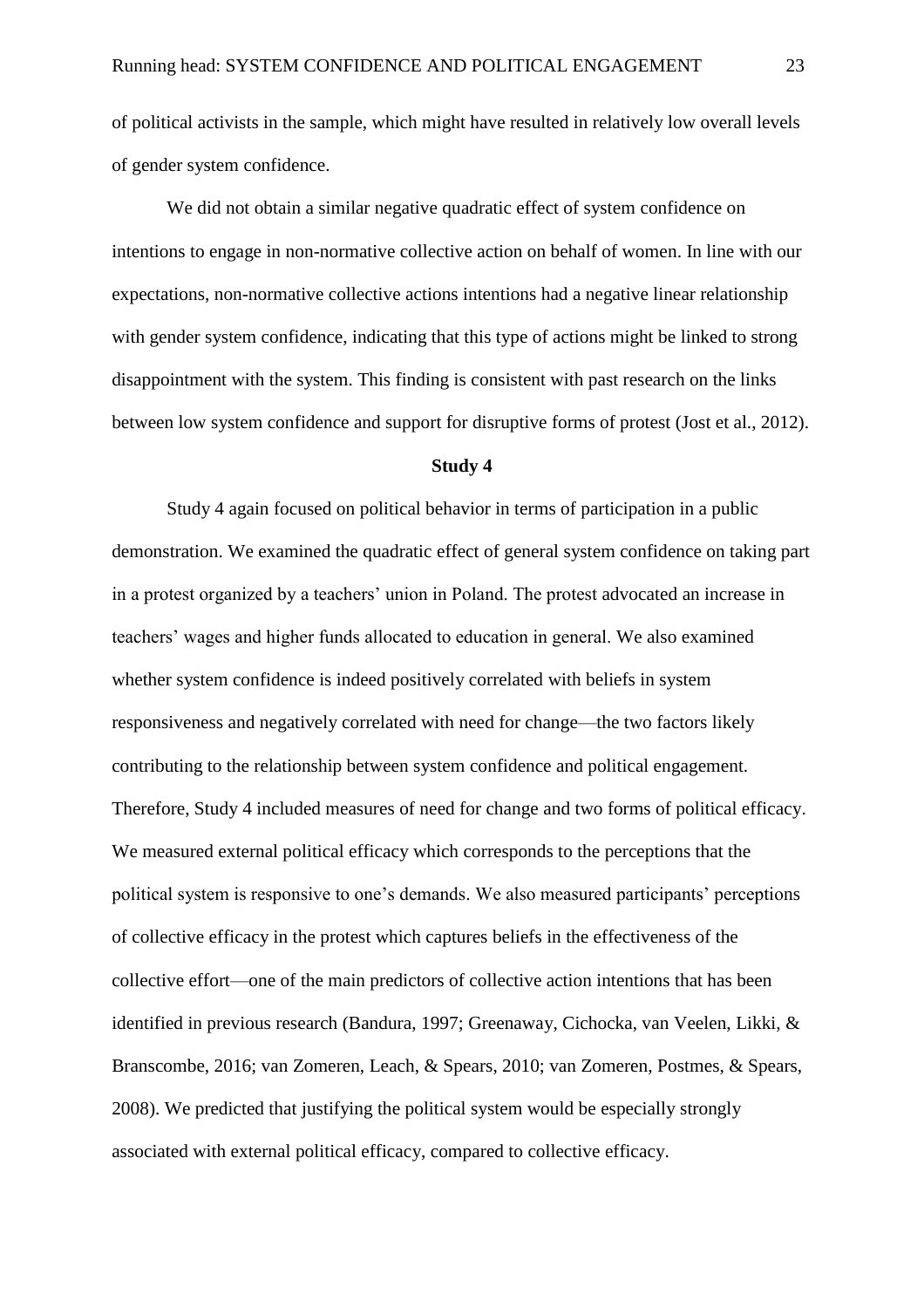#### **Method**

**Participants and procedure.** We used data from a larger survey conducted among 276 Polish teachers (39 men, 25 missing), aged between 25 and 78 ( $M = 43.31$  SD = 9.11), who either did (n = 235) or did not participate (n = 41) in a protest organized by Polish teachers' unions in Warsaw. As in Study 3, a group of research assistants interviewed participants during the protest, with the aim to conduct as many interviews as possible aiming at 250. Those who did not take part in the protest were recruited online, via teachersdedicated Internet forums. We included data from all teachers who (a) completed the online survey on the day of the protest and during the six days afterwards, and (b) explicitly declared in the survey that they had refrained from participating in the protest. This study was approved by the Committee on Research Ethics, Faculty of Psychology, University of Warsaw as part of a project entitled "Reactive and proactive collective action".

#### **Measures.**

**System confidence** was measured with the Polish translation of the eight item Kay and Jost (2003) scale. Sample item reads: "In general, the Polish political system operates as it should". Participants responded on a scale from  $1 =$  strongly disagree, to  $7 =$  strongly agree  $(\alpha = .73, M = 3.00, SD = 0.90).$ 

**Political engagement** was measured with two indices:

Protest participation was operationalized as actual participation in the protest, as in Study 3 ( $0 =$  did not participate,  $1 =$  participated).

Support for collective action was measured with three items capturing participants support for collective action. These items the same as those used in Study 3 except that they referred to the situation of teachers in Poland. Participants responded on a scale from  $1 =$ strongly disagree, to 7 = strongly agree ( $\alpha$  = .61; M = 6.09, SD = 1.06).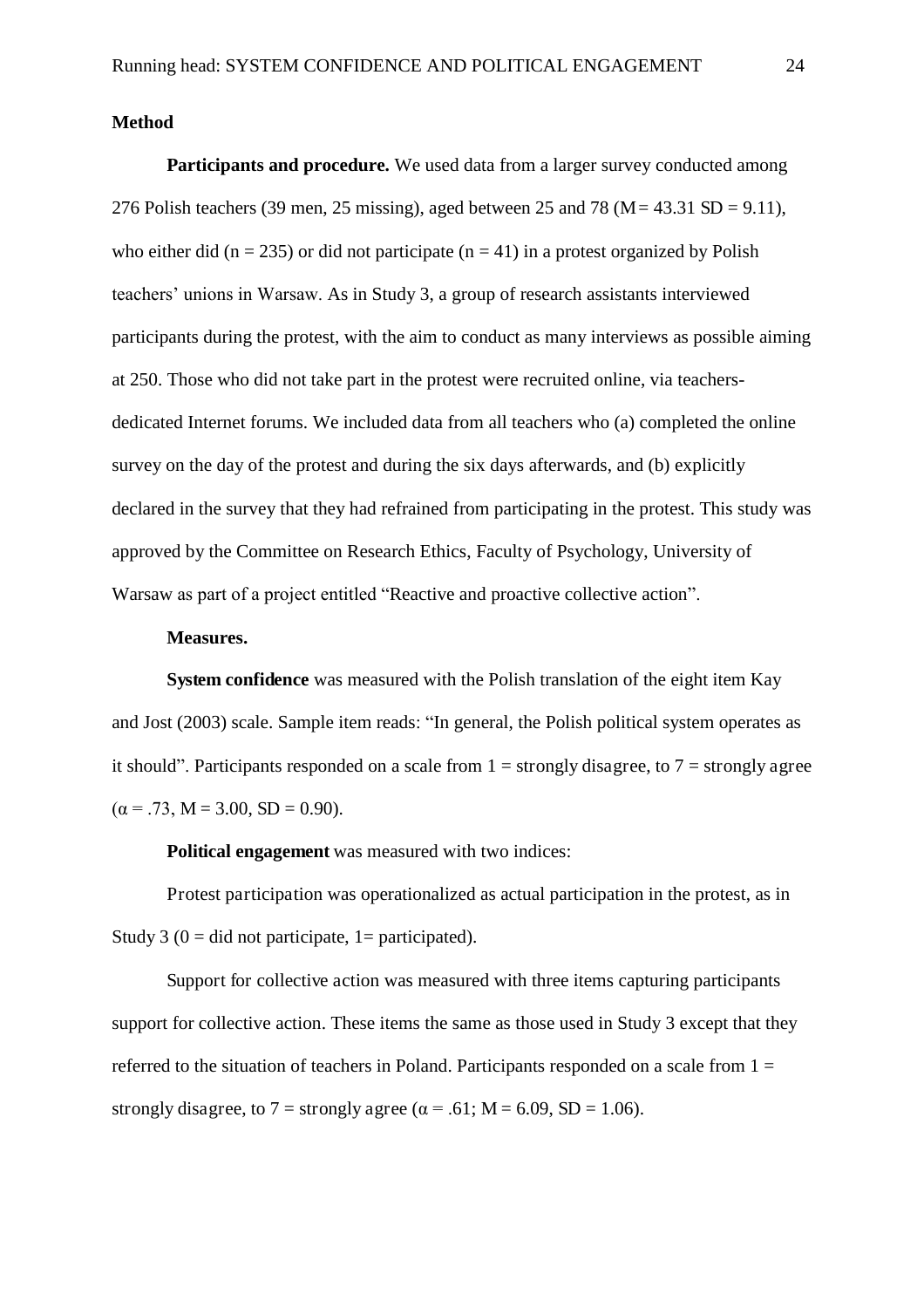**External political efficacy** perceptions were measured with one item capturing government responsiveness: "The government generally considers teacher's protests" Participants responded on a scale from  $1 =$  strongly disagree, to  $7 =$  strongly agree (M = 2.25,  $SD = 1.32$ ).<sup>8</sup>

**Collective efficacy** was measured with one item capturing the efficacy of the collective action (see van Zomeren et al., 2010): "I think today's protest has a chance to succeed". Participants responded on a scale from  $1 =$  strongly disagree, to  $7 =$  strongly agree  $(M = 4.29, SD = 1.62).$ 

**Need for change** was measured with one item, "The situation of teachers in Poland needs to change". Participants responded on a scale from  $1 =$  strongly disagree, to  $7 =$ strongly agree ( $M = 5.74$ ,  $SD = 1.54$ ).

**Adjustment variables**. Analyses were adjusted for gender, age and political conservatism with respect to social ( $M = 3.83$ ,  $SD = 1.62$ ) and economic ( $M = 4.11$ ,  $SD =$ 1.55) issues measured as in Study 3,  $r(229) = .13$ ,  $p = .044$ .

#### **Results**

 $\overline{a}$ 

**Bivariate analyses**. We first examined whether the two indices of political engagement were related. Using an independent samples t-test, we found that indeed those who took part in the demonstration also showed stronger support for collective action ( $M =$ 6.24, SD = 0.96), than those how did not take part (M = 5.25, SD = 1.21), t(45.36) = 4.77, p < .001,  $d = 0.77$ , 95% CI [0.42, 1.12]. Correlations between continuous variables are presented in Table 9. In line with our predictions, system confidence was significantly negatively

<sup>&</sup>lt;sup>8</sup> The survey included one other item measuring external efficacy ("Pressure from various social groups can change government policies"), but more than 50% of responses were missing because of a printing error. Therefore, it was omitted from the analyses. The survey also included a measure of the powerlessness component of political alienation (Radkiewicz, 2007), which was positively correlated with external political efficacy and negatively correlated with system confidence.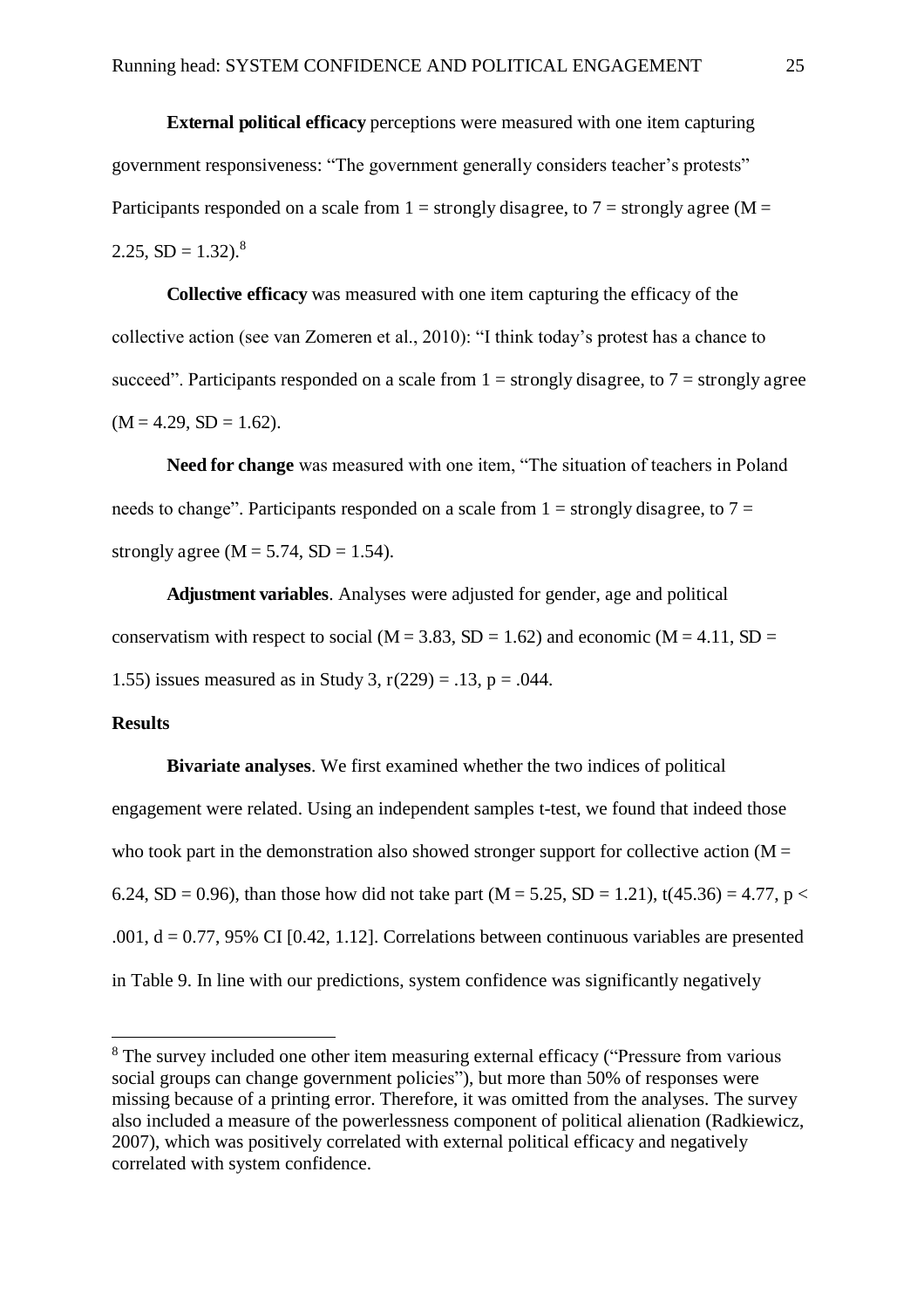correlated with need for change and significantly positively correlated with external political efficacy<sup>9</sup>. The correlation between system confidence and feelings of collective efficacy was weak and non-significant.

Somewhat surprisingly, there were no significant differences between protesters and non-protesters in terms of system confidence,  $t(47.53) = 1.35$ ,  $p = .18$ ,  $d = 0.23$ , 95% CI [-0.10, 0.56], or need for change,  $t(260) = 0.51$ ,  $p = .61$ ,  $d = 0.09$ , 95% CI [-0.25, 0.42], although need for change was positively associated with support for collective action. In this sample, external political efficacy was higher among non-protesters  $(M = 2.83, SD = 1.39)$ than protesters (M= 2.15, SD = 1.28),  $t(271) = 3.10$ ,  $p = .002$ ,  $d = 0.53$ , 95% CI [0.19, 0.86], and it was negatively associated with support for collective action. Collective efficacy was higher among protesters ( $M = 4.42$ ,  $SD = 1.34$ ) than non-protesters ( $M = 3.61$ ,  $SD = 1.64$ ),  $t(271) = 2.99$ ,  $p = .003$ ,  $d = 0.51$ , 95% CI [0.17, 0.84], and it was positively associated with support for collective action.

None of the indices of political engagement were associated with political conservatism. Male and female participants did not differ with respect to protest participation, support for collective action, external political efficacy, or need for change, all ps  $> .388$ , all ds  $< 0.16$ . However, gender differentiated system confidence, t(249) = 3.56, p  $<$ .001,  $d = 0.64$ , 95% CI [0.28, 1.00], and collective efficacy t(238) = 3.21, p = .002, d = 0.59, 95% CI [0.22, 0.95]. In comparison to women, men manifested higher political system

 $\overline{a}$ 

<sup>&</sup>lt;sup>9</sup> We also tested for quadratic relationships between need for change/external political efficacy and system confidence. We observed significant negative quadratic effects of need for change ( $\beta$  = -.18,  $p$  = .04) and external political efficacy ( $\beta$  = -.16,  $p$  = .03) on system confidence, but these were weaker than the linear effects ( $\beta = -0.29$ ,  $p = 0.001$ , and  $\beta = 0.50$ ,  $p <$ .001, respectively). If we consider the possibility that the link between system confidence and political engagement would be influenced by the product of the two quadratic effects, then we would expect a negative quartic effect of system confidence on political engagement. A negative quartic effect would still be consistent with our broader hypothesis that political engagement should be highest at moderate levels of system confidence.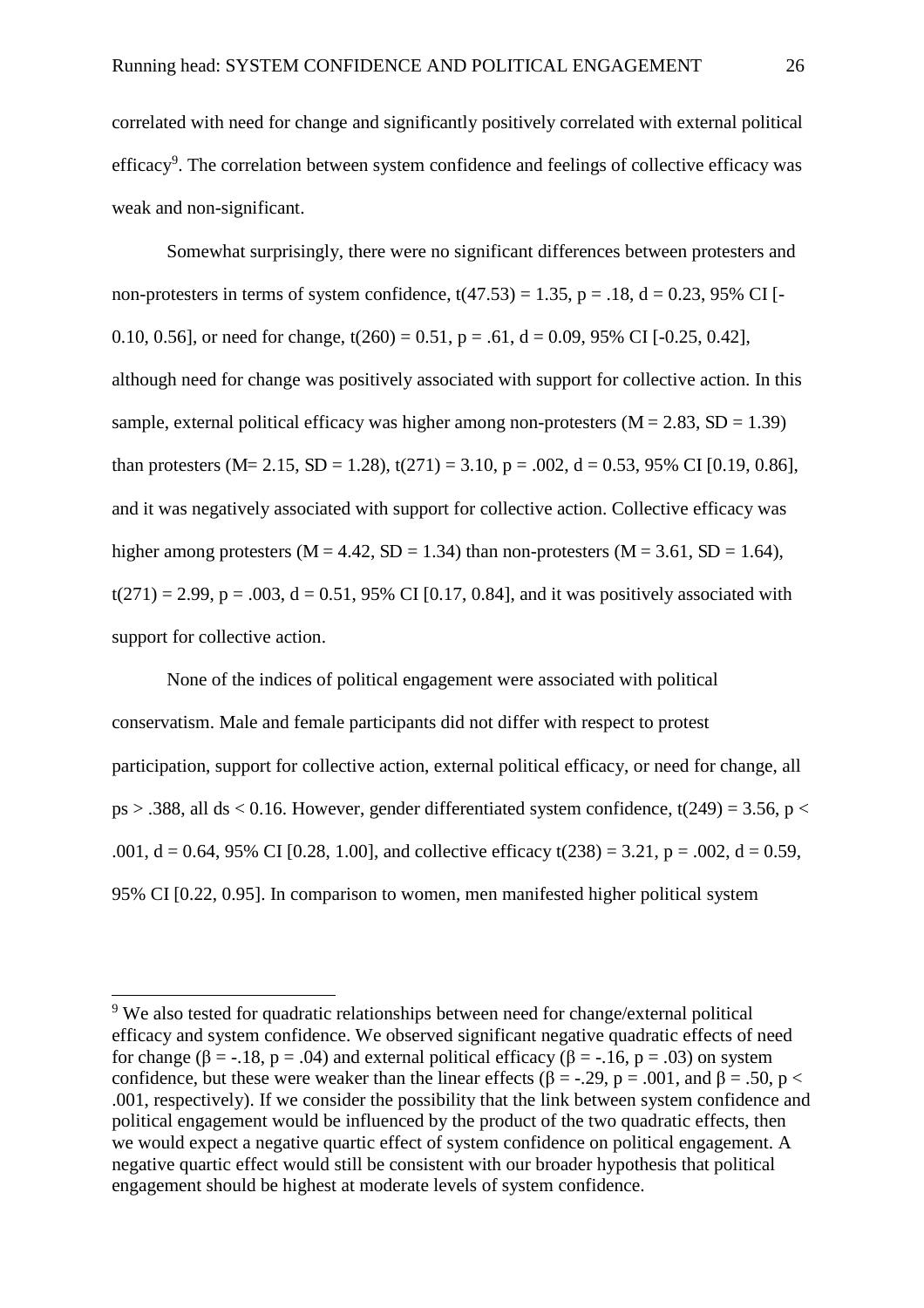confidence ( $M_{\text{men}} = 3.49$ ,  $SD_{\text{men}} = 0.70$  vs.  $M_{\text{women}} = 2.94$ ,  $SD_{\text{women}} = 0.91$ ), and higher collective efficacy ( $M_{\text{men}} = 5.09$ ,  $SD_{\text{men}} = 1.40$  vs.  $M_{\text{women}} = 4.16$ ,  $SD_{\text{women}} = 1.61$ ).

- Table 9 -

#### **Logistic regression analysis with actual protest participation as the outcome**. As

in Study 3, we then conducted a binary logistic regression to examine the relationship between system confidence and participation in the demonstration (Table 10). Model 2 revealed a non-significant linear,  $B = -0.23$ ,  $OR = 0.79$ ,  $p = .189$ , and significant quadratic, B  $= -0.34$ , OR  $= 0.71$ , p  $= .020$ , effect of system confidence on protest participation. System confidence heightened the probability of participating in the protest only for those who scored lower than 2.66 (or -0.32 SD) on system confidence. After this point, the effect of system confidence effect became negative (Figure 5). Results were similar when adjustment demographic variables were included the model (see the Supplement). No influential cases were identified (all Cook's Ds < .73).

#### - Table 10 -

#### - Figure 5 -

**Linear regression analysis with support for collective action as the outcome.** We also conducted hierarchical regression analyses for general support for collective action. The linear effect was significant, B = -0.29, SE = 0.07,  $\beta$  = -.25, p < .001, F(2, 257) = 17.10, p <.001,  $R^2$  = .06. The quadratic effect was negative but non-significant, B = -0.04, SE = 0.05,  $\beta$  = -.06, p = .35, F(2, 257) = 8.99, p <.001, R<sup>2</sup> = .07,  $\Delta$ R<sup>2</sup> = .003. The pattern of results remained similar when we included the adjustment variables in the model. No influential cases were identified (all Cook's distances < 0.27).

#### **Discussion**

Study 4 replicated the results of Study 3 with respect to actual political engagement: We observed a negative quadratic relationship between system confidence and participation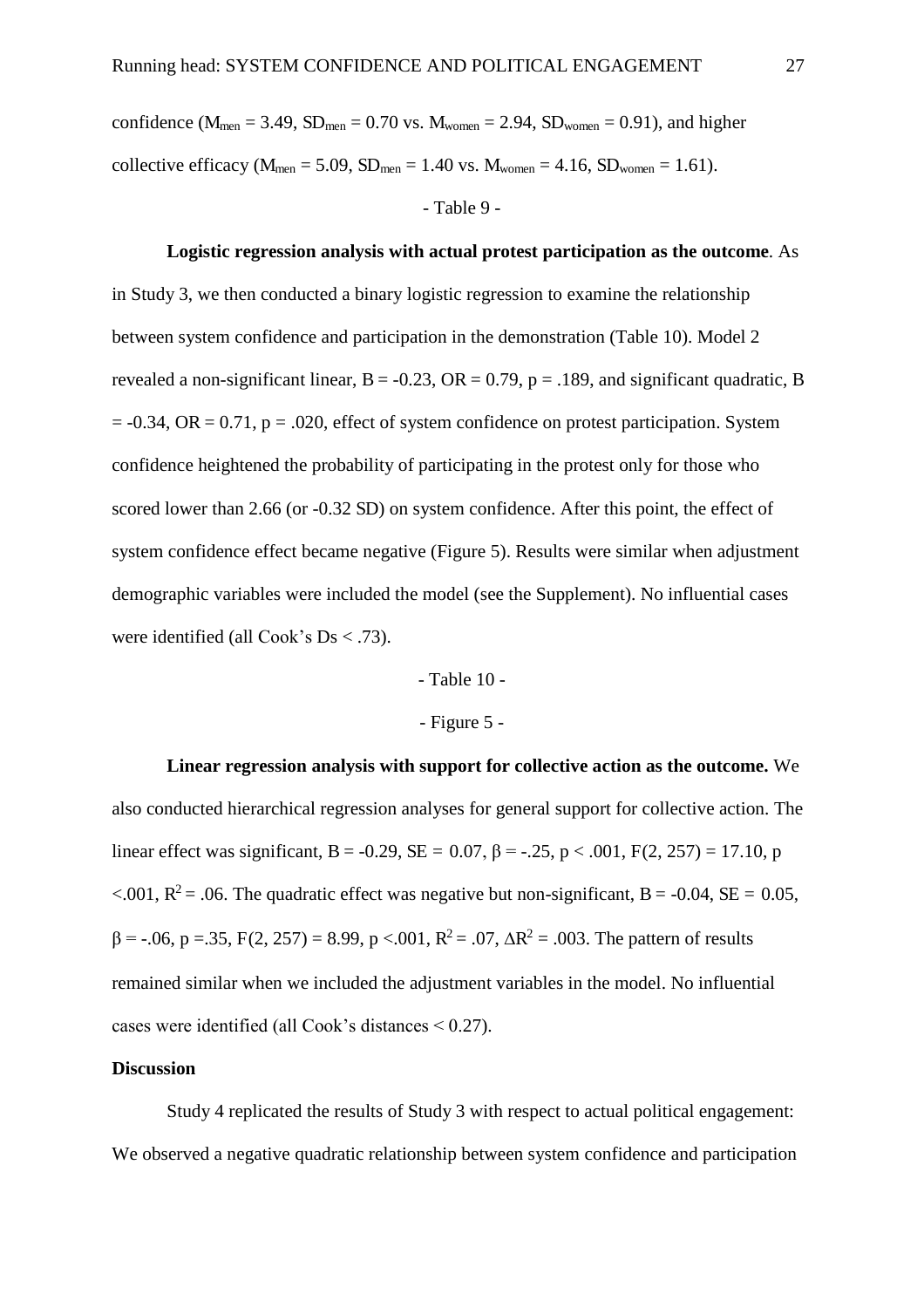in a teachers' union protest. Although we identified a similar negative quadratic relationship between system confidence and general support for collective action, the latter effect did not reach statistical significance. Study 4 also examined the association between system confidence and the two types of political efficacy and need for change. In line with our theoretical rationale, system confidence was associated with low need for change but high external political efficacy, that is, a belief in the system being responsive to one's political action. Collective efficacy, that is a belief in the effectiveness of the collective action, was unrelated to system confidence

#### **Study 5**

In Study 5 we sought to examine whether the curvilinear effect of system confidence on normative political engagement would replicate beyond the context of Poland (Studies 1- 4). To this end, we analyzed data from the World Value Survey, which includes questions about taking part in various forms of normative political engagement, such as collective action and voting. The survey also measures perceptions of the legitimacy of political institutions—which can serve as a proxy for system justifying tendencies (see e.g., Jost, Pelham, Sheldon, & Sullivan, 2003).

In addition, Study 5 investigated whether the individual-level link between system confidence and normative political engagement effect might depend on macro-level characteristics. One important factor that might moderate this relationship is the type of political regime. Democratic political regimes are relatively open to the articulations of citizens' demands. In such regimes, protest and voting serve as conventional ways of participating in the political system and influencing political authorities (Norris, 2002). Nevertheless, individuals may still vary in their perceptions of how responsive the government is to such attempts. Non-democratic regimes, on the other hand, often preclude citizens from expressing their views and interests in the first place. In this class of political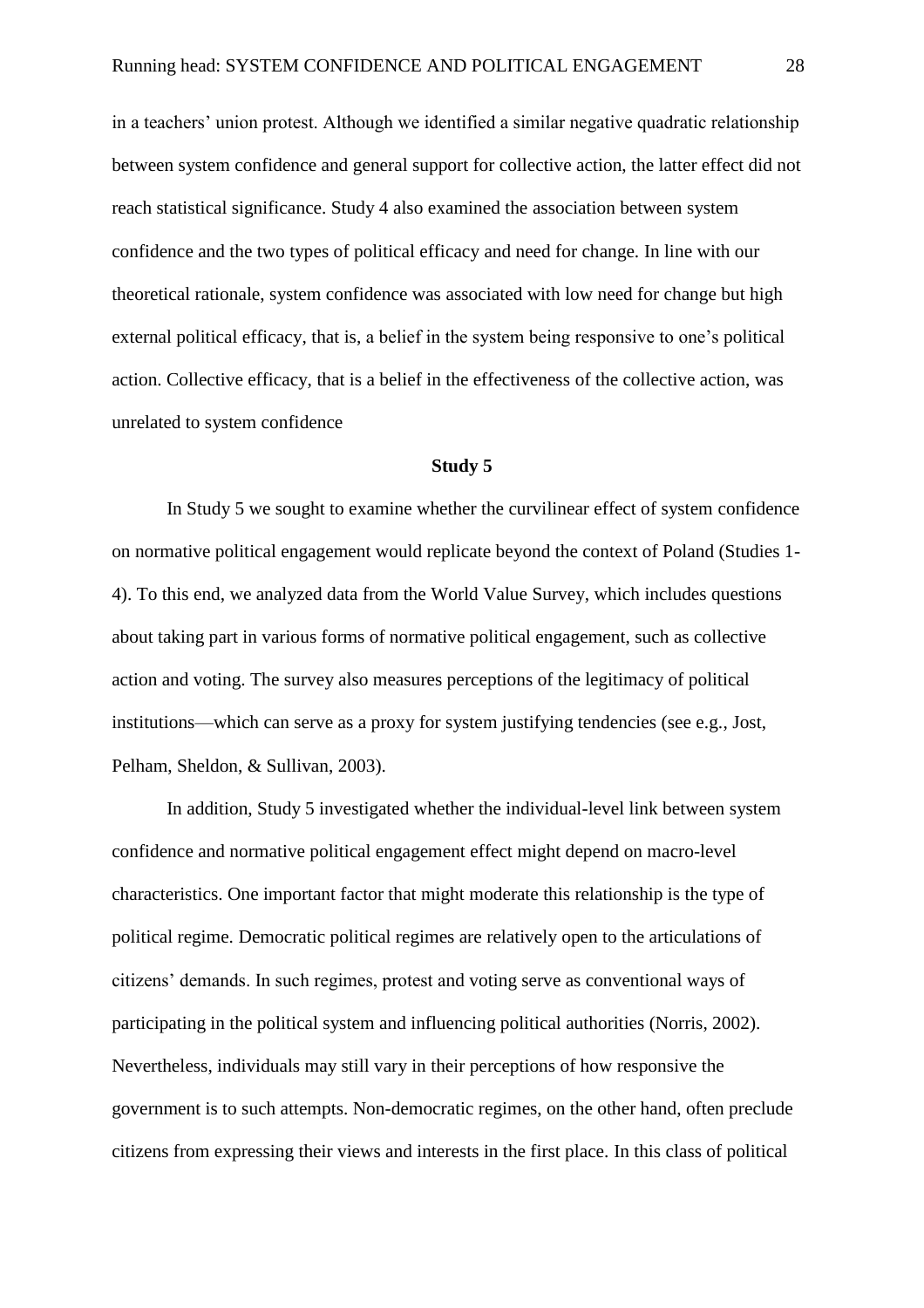systems, the individual costs of protest participation may be extremely high, including fines, detention, expulsion or the death penalty (Boudreau, 2004). Thus, democratic and nondemocratic political regimes create different opportunities for political engagement in collective action—whereas the former facilitate citizens' engagement, the latter mitigate it (Dalton, van Sickle, & Weldon, 2010; Meyer, 2004; Welzel & Deutsch, 2012). Although other forms of political participation, such as voting, might be encouraged in nondemocratic regimes, they usually serve to show support for the authoritarian system rather than creating opportunities to express individual or collective interests and demands (see Gandhi & Lust-Oskar, 2009).

We propose that the divergent patterns of political opportunities inherent to democratic and non-democratic political regimes may affect the inverted U relationship between system confidence and political participation. Like other dispositions, system confidence constitutes a potential that can be differently realized depending on institutional factors (see van Zomeren, 2016). When the social system includes popular demonstrations and free elections as legitimate ways of participating in politics (as in full democracies), we are more likely to observe an inverted U relationship between system confidence and political engagement. We expected different patterns of results in non-democratic contexts. First, limited recognition or explicit disapproval of civic engagement specific to non-democratic polities should weaken the association between system confidence and collective action. In other words, we assume that differences in collective action participation will be more strongly predicted by system confidence in democratic as compared to non-democratic regimes. Second, because in non-democratic countries voting serves as an expression of regime support, we expected only a linear positive relationship between system confidence and voting in this context.

#### **Method**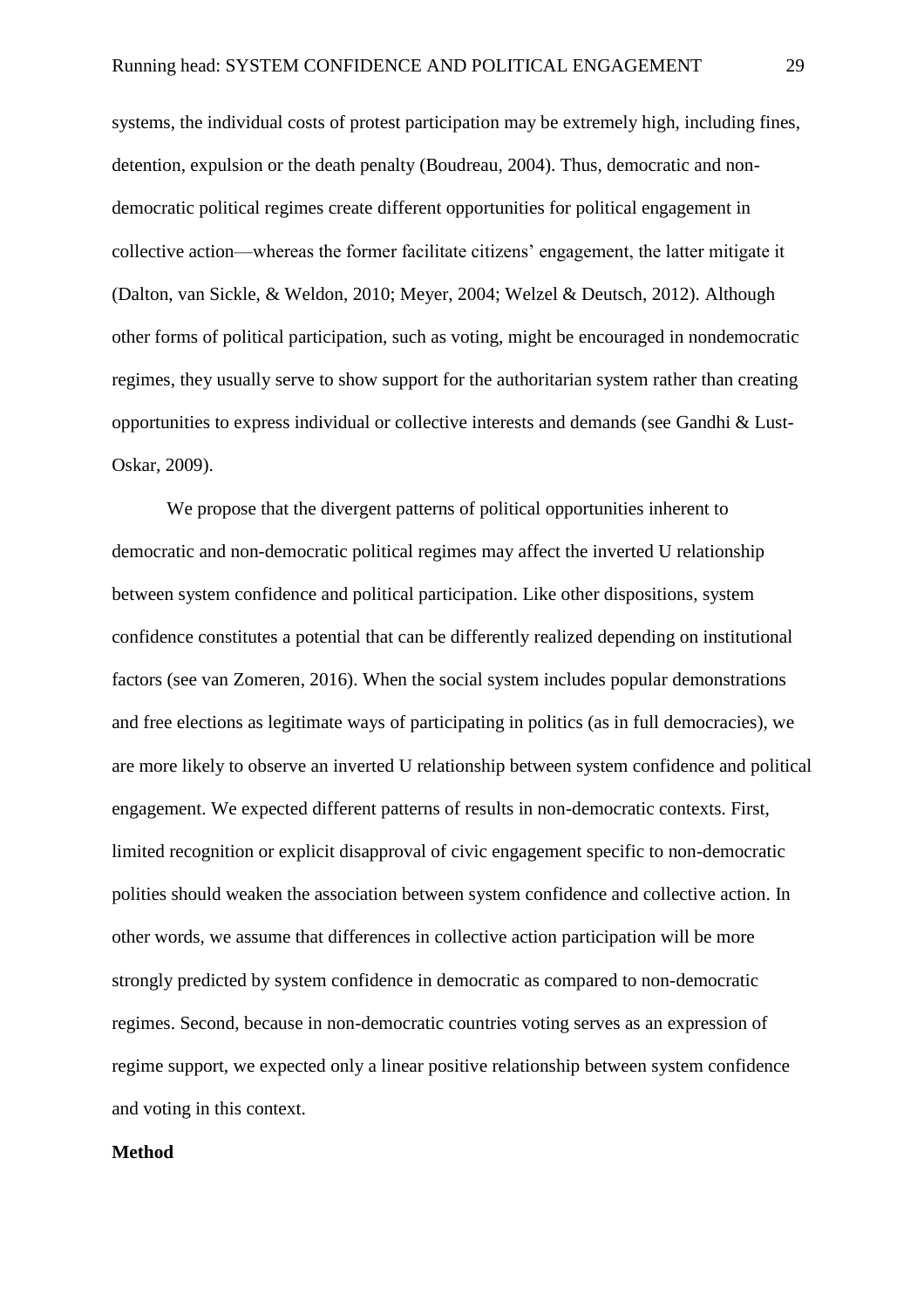The following analyses combined data from five sources. We used individual level data on system confidence and political engagement from the 6th round of World Values Survey, the largest cross national study of values and beliefs that have ever been executed (WVS, 2015). We also used the Economist Intelligence Unit (EIU, 2010-2014), United Nations Development Programme (UNDP, 2016), the World Bank (WB, 2016) and Central Intelligence Agency (CIA, 2016) data for country characteristics such as regime type, human development and economic inequalities. The results presented below are based on data for 50 countries, which had valid values on at least one of the dependent variables as well as all individual- and societal-level predictors.<sup>10</sup> Because this dataset is publicly available, this study was exempt from research ethics committee approval.

#### **Participants.**

 $\overline{a}$ 

In the current analyses we utilized data from 71,007 adult participants, aged 18-99 (M  $= 42.12$ , SD = 16.86). Women constituted 51.7% of the sample.

#### **Individual-level measures.**

**System confidence**. Following Brandt (2013), we estimated confidence in six societal institutions, namely the armed forces, the police, the courts, the government in nation's capital, the parliament and major companies (1 = a great deal, 2 = quite a lot, 3 = no very much, 4 = none at all). Participants' responses were recoded so that higher numbers reflected

<sup>&</sup>lt;sup>10</sup> The full 6th round of World Values Survey covered 60 countries. For analyses focusing on collective action, we excluded data from 12 countries that lacked measures of collective action, confidence in armed forces, political conservatism, HDI, or Gini coefficients. For analyses focusing on voting, we excluded data from 11 countries that lacked measures of voting, confidence in armed forces, political conservatism, or Gini coefficients. For the precise lists of countries included in each of these analyses see the Supplement. Descriptive statistics were based on the data for 50 countries that were included in one or both of these analyses. Results for models based on larger data sets that omit individual- and societal-level adjustment variables confirm the negative quadratic effect (see the Supplement).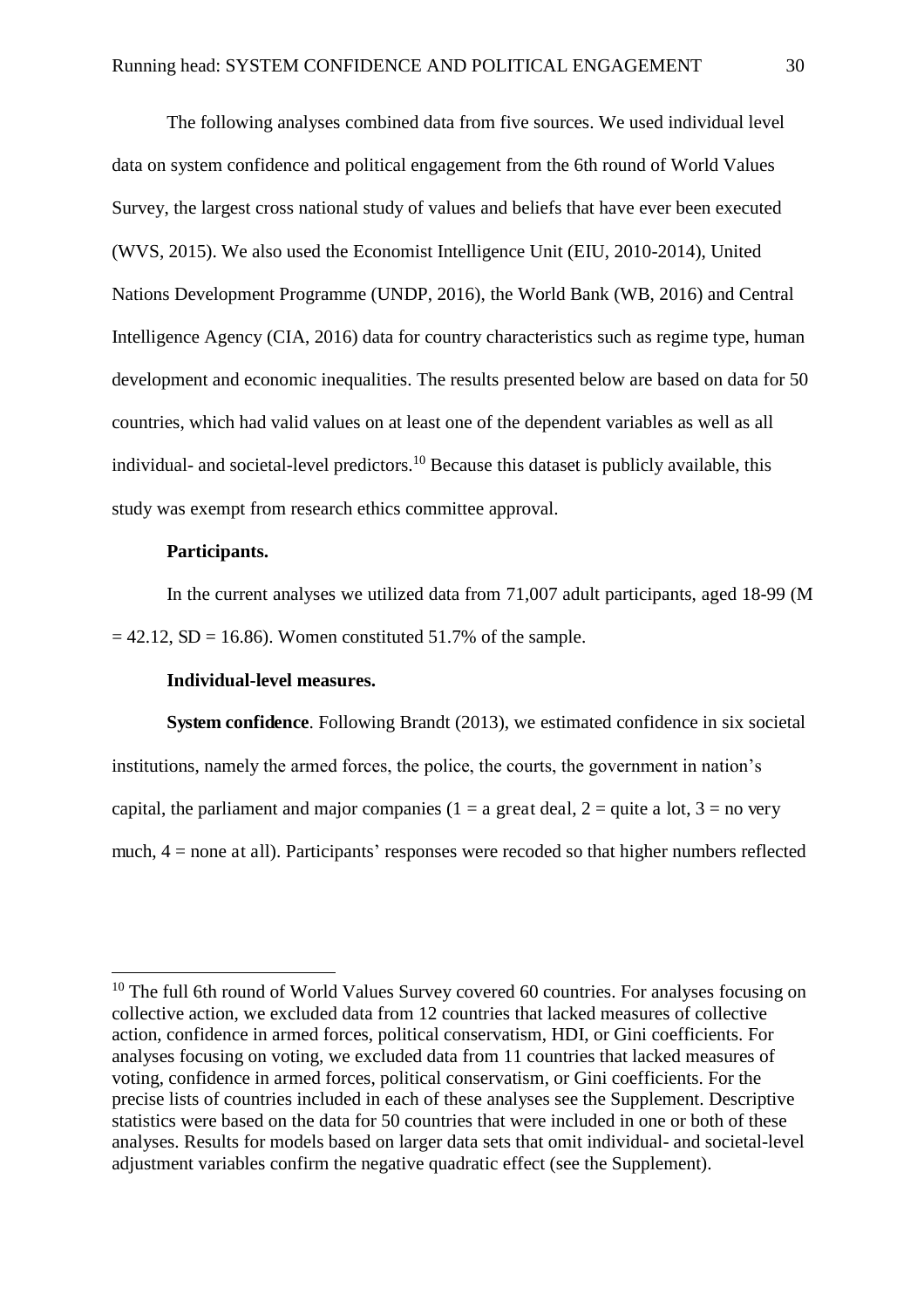greater confidence in a given institution. The composite system confidence score was created by averaging the recoded responses (gs from .54 to .91).

**Political engagement** was operationalized as collective action participation and voting in national elections.

Collective action was measured with four questions. Respondents indicated if they had undertaken various forms of normative political action (signing petition, joining boycotts, attending peaceful demonstration, joining strike).<sup>11</sup> Three response options were available  $(1=$  have done,  $2=$  might do,  $3=$  would never do). Participants' answers were recoded so that higher numbers denoted higher engagement in a given form of protest. The average served as the index of collective action ( $\alpha$ s ranging from .49 to .92).

Voting in national-level elections was assessed with a single question.<sup>12</sup> Respondents were asked to report how often they participated in elections (1 = always, 2 = usually, 3 = never). Prior to analyses, the responses were recoded so that higher values reflected more frequent voting.

**Adjustment variables.** Education was assessed by asking respondents to indicate the highest educational level they had attained  $(1 = no$  formal education,  $9 =$  university-level education, with degree). Item "In political matters, people talk of "the left" and "the right." How would you place your views on this scale, generally speaking?"  $(1 = left, 10 = right)$ served as the measure of political conservatism. Other individual-level covariates were gender ( $-0.50$  = male,  $0.50$  = female) and age.

#### **Societal-level measures.**

 $\overline{a}$ 

 $11$  Beyond items comprising the current index, the questionnaire used in the 6th round of WVS asked respondents to indicate if they had participated in any other type of collective action. Because Study 5 focused on normative engagement, we decided not to include the latter item in the composite score for collective action.

 $12$  Respondents were also asked to indicate how often they participated in elections at the local level. However, because our system confidence measure involved trust in national-level institutions, we omitted participation in local elections from our analyses.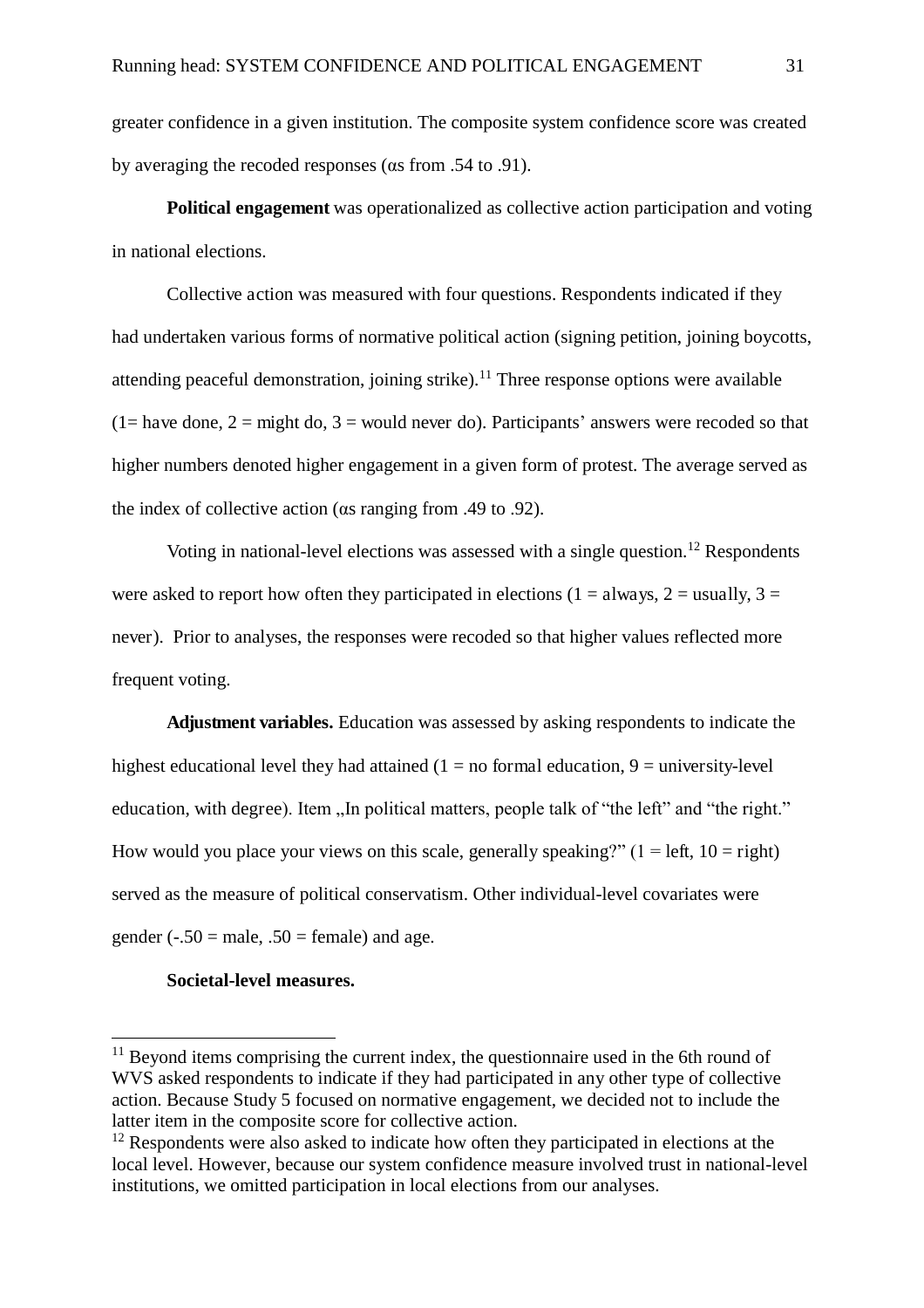**Regime type.** For countries' regime type we used four categories  $(1 = \text{authoritarian})$ regime,  $2 =$  hybrid regime,  $3 =$  flawed democracy,  $4 =$  full democracy) generated by the Economist Intelligence Unit on the basis of Democracy Index – the state of democracy measure, which covers five areas of polities functioning (e.g. electoral process and pluralism, civil liberties, political participation, political culture and the functioning of government; EIU, 2015) and has been employed in prior cross-cultural research (e.g., Ellenbroek, Verkuyten, Thijs, & Poppe, 2014). The final sample of countries included 8 authoritarian regimes, 10 hybrid regimes, 20 flawed democracies and 10 full democracies.

**Gini coefficient**. The World Bank (WB, 2016) and Central Intelligence Unit (CIA, 2016) estimates of Gini coefficient reflected the countries' extent of income inequalities. The index could take values from 0 (=perfect equality) to 100 (=perfect inequality).

**Human development** was measured with United Nations Human Development Index (HDI; UNDP, 2016) which takes into account three key dimensions: long and healthy life (assessed by life expectancy at birth), knowledge (assessed indices of schooling) and the decent standard of living (assessed as gross national income per capita). In the current sample, HDI values ranged from 0.474 to 0.932 with higher values indicating higher level of human development. Where possible, the values of all societal-level variables matched the year of WVS administration in a given country.<sup>13</sup>

Descriptive statistics for all individual- and societal level variables are presented in Table 11.

**Analytic strategy.** Due to the two-level structure of the data (individuals nested within countries), we employed multi-level modeling (Hox, 2010) to verify our hypotheses. Two series of multi-level regression models with collective action and voting as the

 $\overline{a}$ 

<sup>&</sup>lt;sup>13</sup> Exact scores, sources and years of measurement for political regime, HDI and Gini coefficient are available in the Supplement.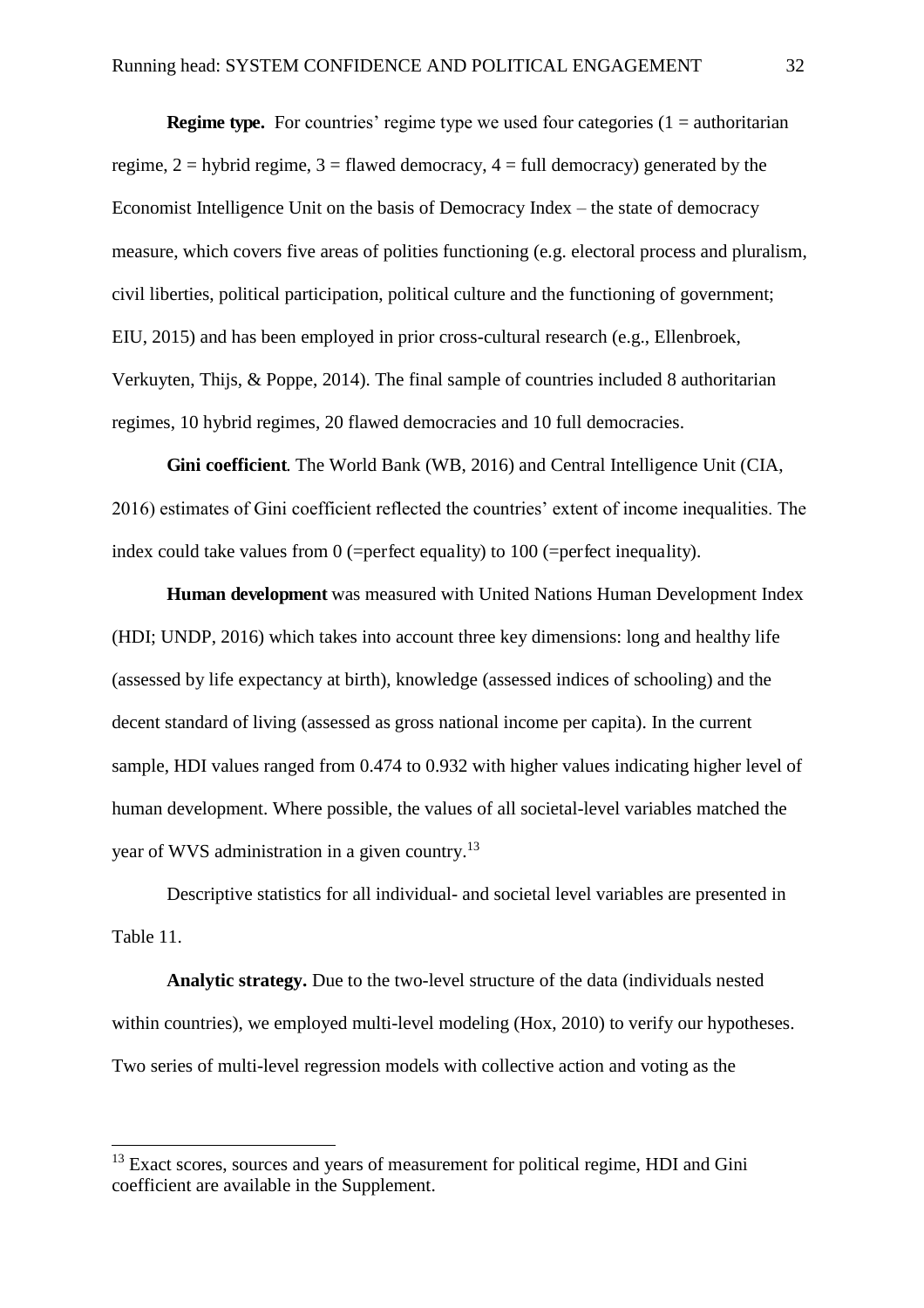dependent variables were performed using maximum likelihood estimator with robust standard errors (MLR) . The analyses proceeded in the sequence of five steps. First, we estimated an intercept-only model (Model 1), which permitted political engagement intercepts to vary between the countries. This solution allowed for determining what part of variation in respondents' collective action or voting occurred at the individual- and the societal-level of analysis. Because a large proportion of variance at the societal-level justifies using multi-level modeling instead of OLS regression, Model 1 results were critical for determining subsequent analyses. Next, we added the random slopes for the two system confidence terms: linear in Model 2 and then quadratic in Model 3. The results of Model 3, testing the quadratic effect of system confidence in the full sample, were crucial to examine the universality of the inverted U relationship between system confidence and normative political engagement. In Model 4 we added individual-level adjustment variables (i.e. gender, age, education and political conservatism). In this solution, all individual-level effects were fixed. In Model 5, collective action or voting were additionally regressed on societal-level variables, i.e. political regime, HDI and Gini coefficient. Furthermore, in order to examine if the type of political regime moderated the relationship between system confidence and collective action, we regressed the two dependent variables on the two cross-level interactions of political regime with the random slopes for linear and the quadratic terms for system confidence. The fit of subsequent models was assessed on the basis of the deviance statistic.

Prior to performing multilevel models, both individual- and societal-level predictors were centered to the grand-mean. Appropriate centering of individual-level predictors is crucial for the interpretation of the results and should be linked to substantive research questions (Enders & Tofighi, 2007). Because both our hypotheses referred to the absolute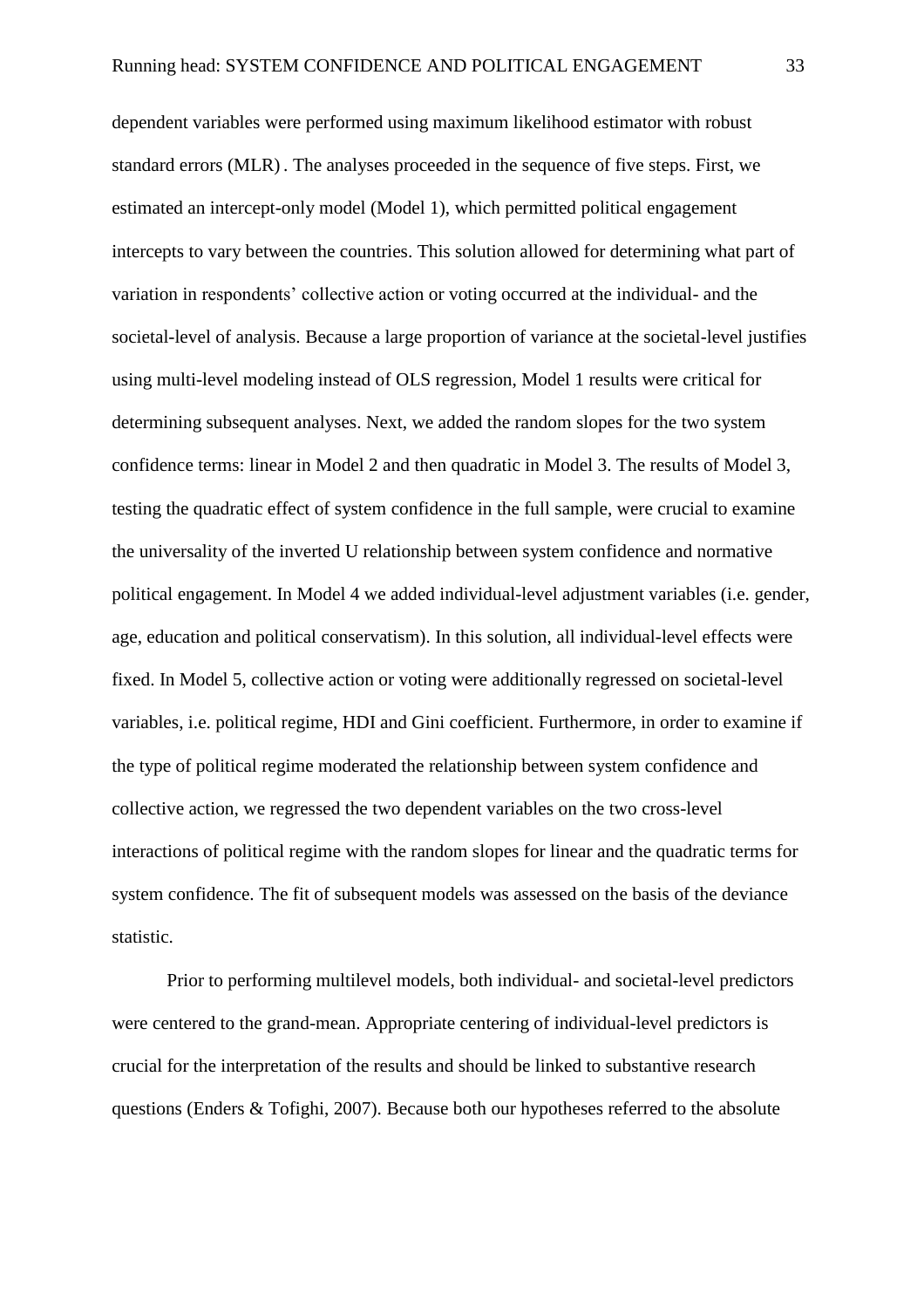level of respondents' system confidence, rather than their relative position within a particular society, grand mean centering was more appropriate than group mean centering.

The rate of missing values for individual-level variables ranged from 0.1% for gender and age to 16.0% for political conservatism. To account for the missing data, we employed multiple imputation technique (Enders, 2010) with the total of 20 imputed datasets.<sup>14</sup> All computations were performed in Mplus (Version 7.4; Muthén & Muthén, 2012).

#### **Results**

 $\overline{a}$ 

**Bivariate analyses.** Correlations for individual- and societal-level continuous variables are presented in Table 11. The two types of normative political engagement voting and collective action, were positively correlated. System confidence was correlated with voting intentions, but not with collective action. Political conservatism was positively linked to voting, but negatively to collective action. Gender differentiated collective action,  $t(65923.45) = 21.02$ ,  $p < .001$ ,  $d = 0.16$ , 95% CI [0.15, 0.18], voting,  $t(68,100.65) = 3.39$ ,  $p =$ .001,  $d = 0.02$ , 95% CI [-0.01, 0.04], and system confidence, t(70405) = -5.28, p < .001, d = 0.04, 95% CI [0.03, 0.05]. In comparison to women, men manifested higher collective action participation ( $M_{\text{men}} = 1.59$ ,  $SD_{\text{men}} = 0.57$  vs.  $M_{\text{women}} = 1.50$ ,  $SD_{\text{women}} = 0.54$ ), higher voting participation ( $M_{\text{men}} = 2.46$ ,  $SD_{\text{men}} = 0.74$  vs.  $M_{\text{women}} = 2.44$ ,  $SD_{\text{women}} = 0.75$ ), and lower system confidence ( $M_{men} = 2.48$ ,  $SD_{men} = 0.67$  vs.  $M_{woman} = 2.51$ ,  $SD_{woman} = 0.67$ ).

#### - Table 11 -

**Multi-level analyses with collective action as the outcome.** Table 12 presents the results of five multi-level regression models with collective action as the dependent variable. The results of intercept-only Model 1 indicated that both individual- and societal-level variance were significantly larger than 0. At the same time, almost 21% of collective action

<sup>&</sup>lt;sup>14</sup> When we did not impute the missing data the results remained similar (see the Supplement).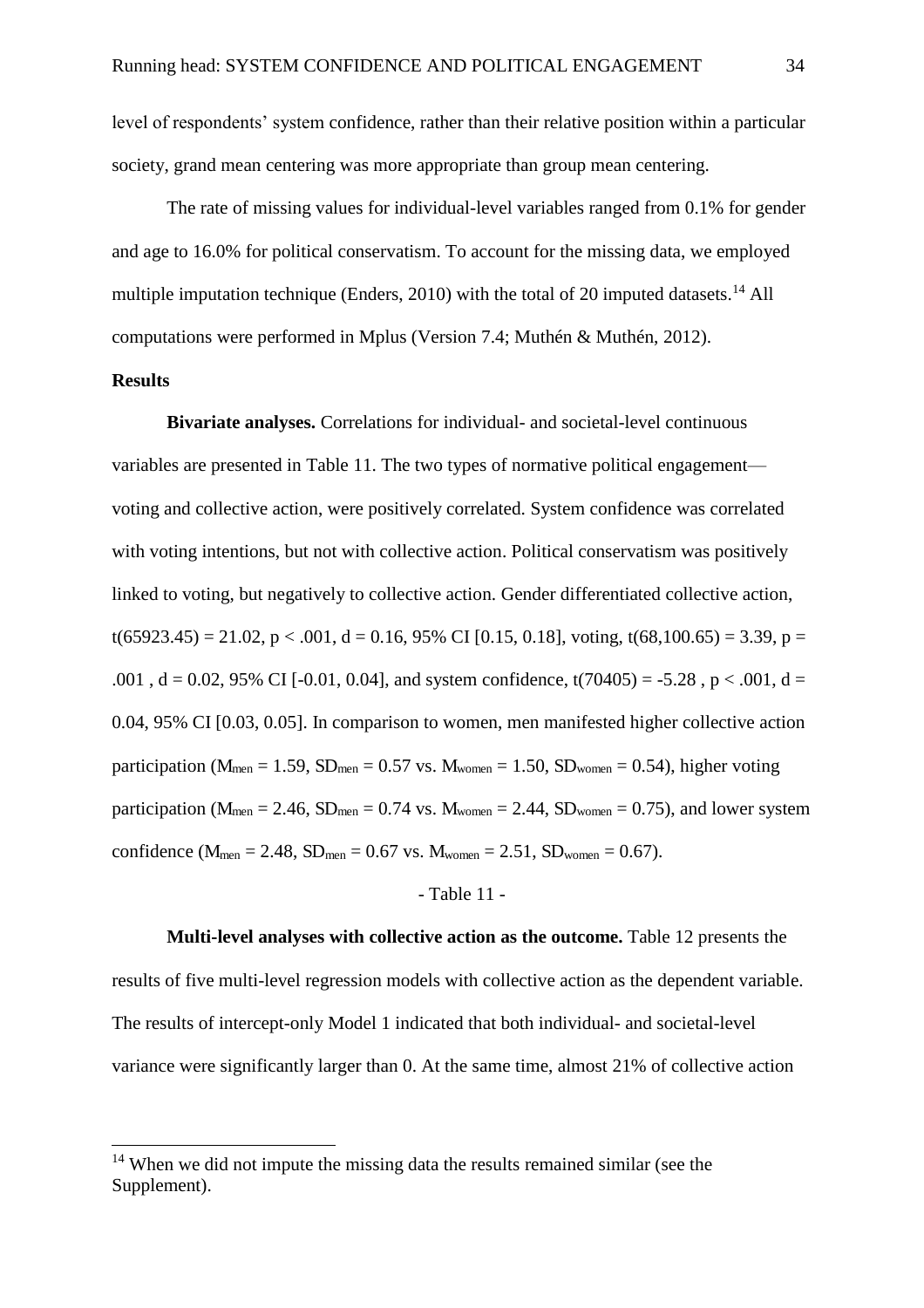variability was explained by the differences between the countries,  $\text{ICC} = .21, 95\% \text{ CI}$  [.14, .27],  $p < .001$ . Thus, the multilevel analysis of the current data was justified.

Model 2 included the random slope for the linear effect of system confidence. On average, system confidence was not related to collective action in a linear fashion,  $B = -0.01$ ,  $SE = 0.01$ ,  $Z = -0.80$ ,  $p = .422$ . However, societal-level variance in the linear effect of system confidence was greater than 0, which signifies substantial variability among countries.

In Model 3 we added the random slope for the quadratic effect of system confidence. In line with the results of Studies 1-4, the average quadratic effect of system confidence was negative and significant,  $B = -0.04$ ,  $SE = 0.01$ ,  $Z = -5.38$ ,  $p < .001$ . On average, system confidence increased collective action only to the certain point (2.35 or -0.19 SD), after which its effect became negative. Nevertheless, the societal-level variance in the quadratic effect of system confidence differed from 0, which suggested that the curvilinear relationship between system confidence and collective action might depend on the properties of particular countries, such as the type of political regime.

Model 4 aimed to investigate if the curvilinear effect of system confidence on collective action was independent from the effects of individual-level adjustment variables such as gender, age, education and political conservatism. Adding adjustment variables into the equation did not change the significance of either quadratic,  $B = -0.03$ ,  $SE = 0.01$ ,  $Z = -1$ 4.40, p < .001, or linear, B =  $-0.003$ , SE = 0.01, Z =  $-0.27$ , p = .785, effects of system confidence on collective action.

Model 5 tested the direct effects of political regime, human development and inequalities as well as two cross-level interactions between political regime and system confidence. We operationalized political regime as the dichotomous variable where full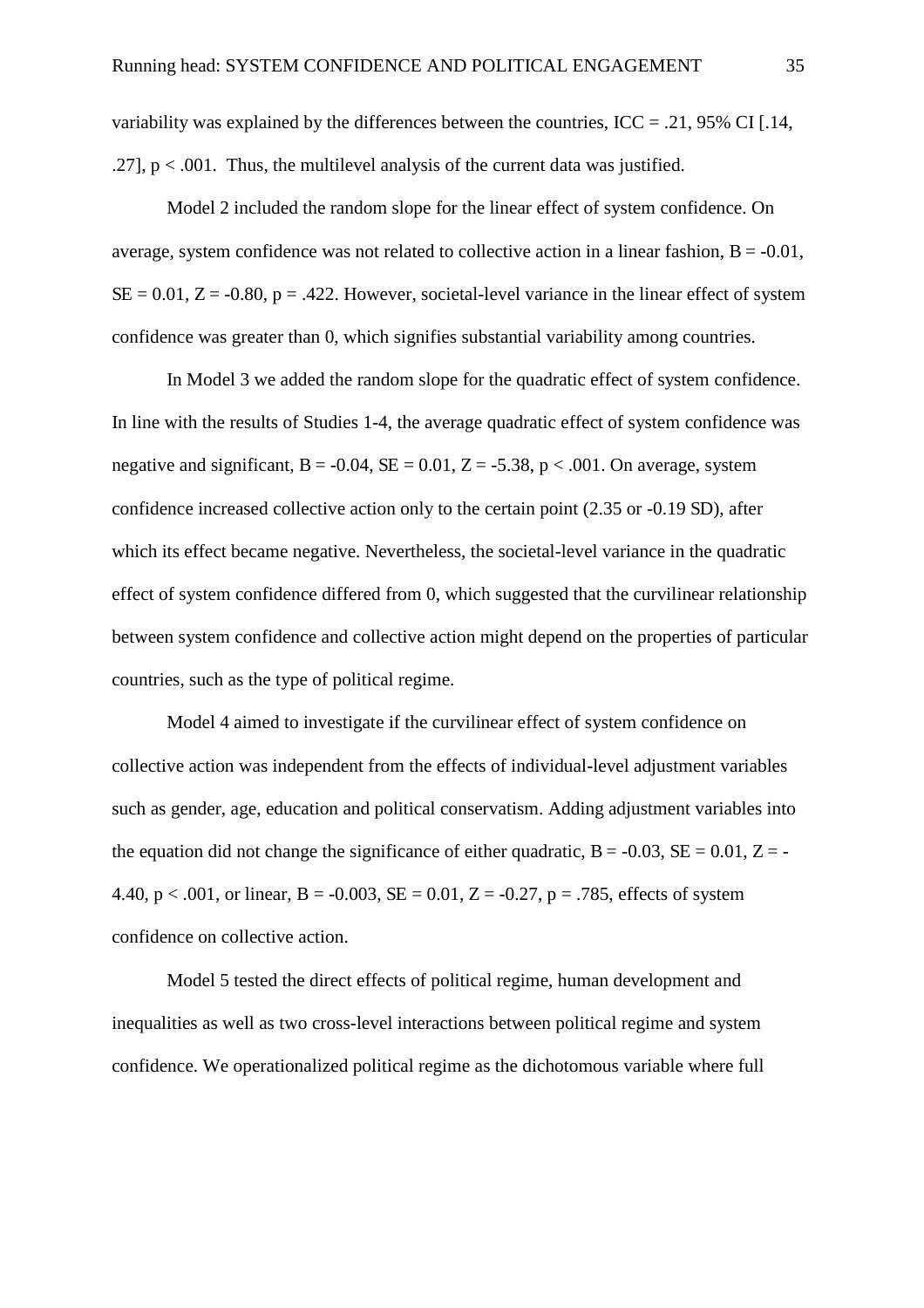democracies were coded as 1, and other systems as  $0<sup>15</sup>$  The effect of political regime was positive, B=  $0.35$ , SE =  $0.09$ , Z =  $4.01$ , p <  $.001$ , indicating that respondents living in full democracies reported higher collective action as compared to individuals living in other systems. Economic inequalities of a given country were associated with higher collective action,  $B = 0.01$ ,  $SE = 0.003$ ,  $Z = 2.39$ ,  $p = .017$ , while human development had a marginal association with collective action,  $B = 0.37$ ,  $SE = 0.21$ ,  $Z = 1.80$ ,  $p = .073$ . The cross-level interaction between political regime and the linear term for system confidence was nonsignificant,  $B = -0.02$ ,  $SE = 0.02$ ,  $Z = -0.81$ ,  $p = .421$ . However, political regime interacted with the quadratic term for system confidence,  $B = -0.05$ ,  $SE = 0.02$ ,  $Z = -3.62$ ,  $p < .001$ . In line with our predictions, the curvilinear relationship between system confidence and collective action was more strongly pronounced in full democracies, B= -0.08, SE =  $0.01$ , Z =  $-6.05$ , p < .001, than other types of polities, B = -0.02, SE = 0.01, Z = -2.78, p = .005 (see Figure 6).

#### - Table 12 -

#### - Figure 6 -

**Multi-level analyses with voting as the outcome.** Next, we repeated the same steps for voting in the national elections as the dependent variable. Table 13 presents the results of five multilevel ordered logit models. The results of intercept-only Model 1 indicated that almost 21% of voting variability was explained by the differences between the countries, ICC  $= .21, 95\%$  CI [.14, .28],  $p < .001$ , justifying the multilevel analysis of the current data.

As indicated by the results of Model 2, the random slope for system confidence was positive and significant,  $B = 0.42$ ,  $SE = 0.05$ ,  $Z = 9.18$ ,  $p < .001$ . Model 3 revealed the

 $\overline{a}$ 

<sup>&</sup>lt;sup>15</sup> We also examined models in which the type of political regime was dummy-coded (see the Supplement). This analysis suggested that authoritarian regimes, hybrid regimes and flawed democracies did not differ with respect to the relationship between political engagement and system confidence. Therefore, we decided to collapse these categories in the current analysis.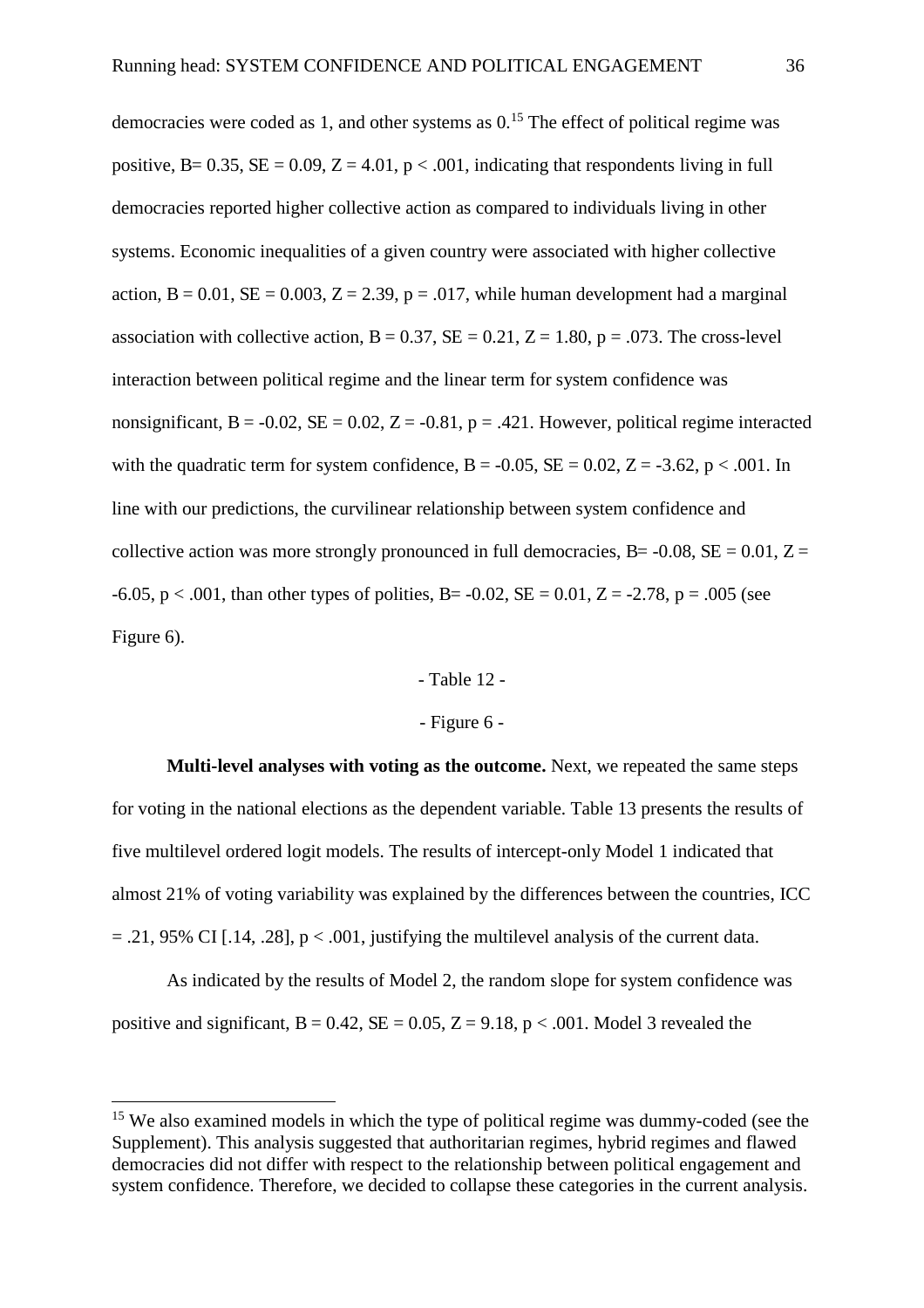negative and marginally significant random slope for the quadratic effect of system confidence on voting,  $B = -0.06$ ,  $SE = 0.03$ ,  $Z = -1.86$ ,  $p = .063$  (with the inflection point falling outside the range of system confidence values, 5.83 or 4.98 SDs). Although marginal, this effect corroborated the results of analyses conduced for collective action as the dependent variable. In Model 4, which included the individual-level adjustment variables, the random slope for the quadratic effect of system confidence remained negative and significant,  $B = -0.07$ ,  $SE = 0.03$ ,  $Z = -2.20$ ,  $p = .028$ . Importantly, the societal-level variance in the quadratic effect of system confidence was significant, suggesting that the curvilinear relationship between system confidence and voting might depend on the type of political regime.

Therefore, in Model 5 we checked whether the type of political regime moderated the relationship between system confidence and voting. Furthermore, we adjusted for each country's degree of economic inequality and human development. As shown in Table 13, the dependent variable was not predicted by HDI,  $B = 0.26$ ,  $SE = 1.41$ ,  $Z = 0.19$ ,  $p = .852$ . The positive effects of political regime,  $B = 0.81$ ,  $SE = 0.44$ ,  $Z = 1.83$ ,  $p = .067$ , and Gini coefficient,  $B = 0.02$ ,  $SE = 0.01$ ,  $Z = 1.76$ ,  $p = .078$ , were only marginally significant. We found a significant cross-level interaction between political regime and the linear term for system confidence,  $B = 0.27$ ,  $SE = 0.08$ ,  $Z = 3.25$ ,  $p = .001$ , indicating that the positive relationship between system confidence and voting was stronger in full democracies,  $B =$ 0.57,  $SE = 0.07$ ,  $Z = 8.09$ ,  $p < .001$ , than in other types of regimes,  $B = 0.30$ ,  $SE = 0.05$ ,  $Z =$ 6.10,  $p < .001$ . Crucially, we also found a significant negative interaction between the political regime and the quadratic term for system confidence,  $B = -0.26$ ,  $SE = 0.09$ ,  $Z = -1$ 2.99,  $p = .001$ . Similarly to results obtained for collective action as the dependent variable, the curvilinear relationship between system confidence and voting was stronger in full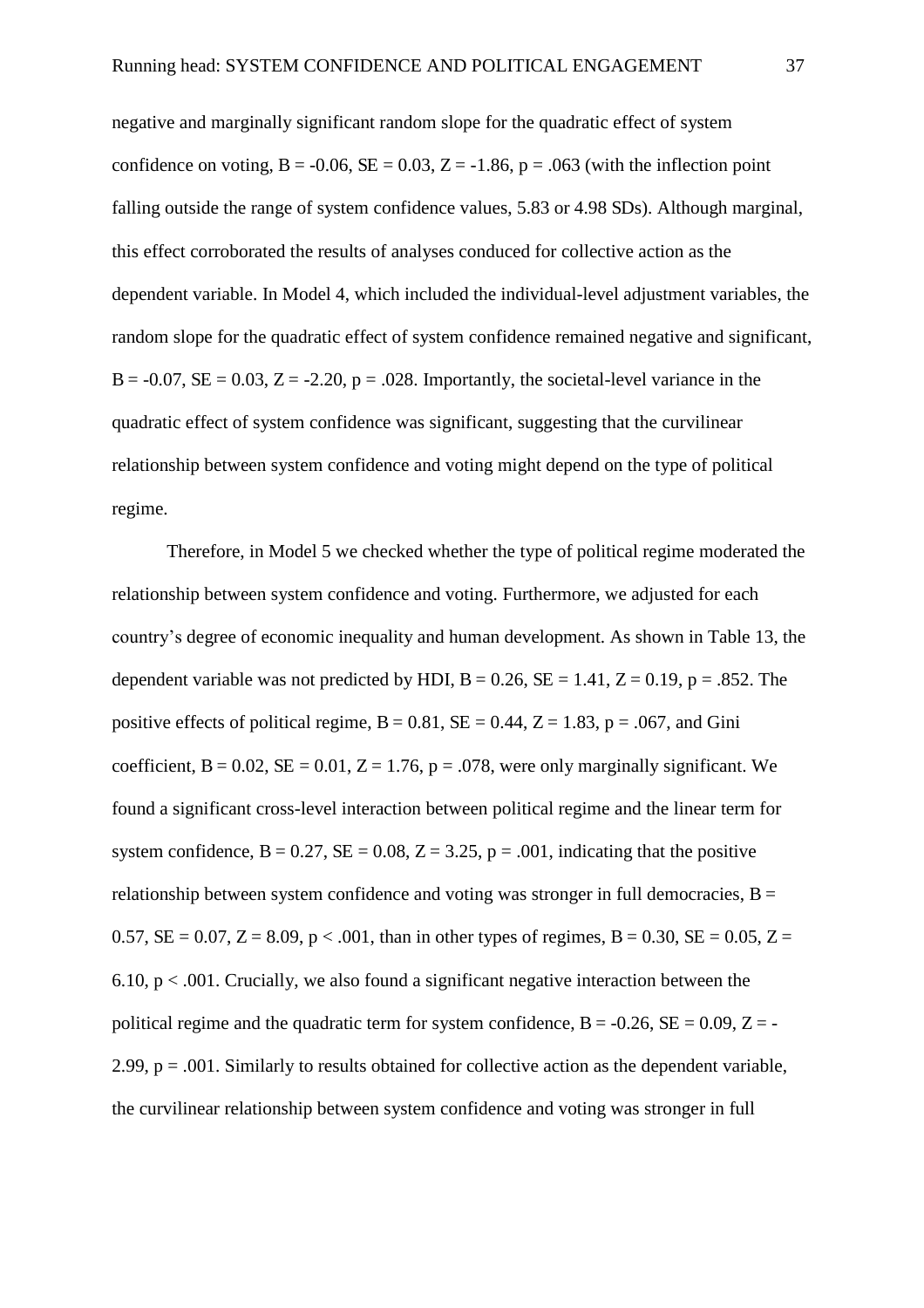democracies, B=  $-0.27$ , SE = 0.08, Z =  $-3.34$ , p = .001, than other types of polities, B=  $-0.02$ ,  $SE = 0.03$ ,  $Z = -0.60$ ,  $p = .550$ .

- Table 13 -

#### **Discussion**

Study 5 confirmed the curvilinear relationship between system confidence and political engagement in the form of normative collective action and voting across 48 and 49 world countries, respectively. This effect was present even after adjusting for a variety of individual-level characteristics (i.e., gender, age, education or political conservatism) as well as macro-level factors, including levels of inequality and development, as well as the regime type. Furthermore, Study 5 demonstrated that the curvilinear effect of system confidence on collective action depended on the type of political regime. As expected, the inverted U relationships between system confidence and both forms of political engagement were more pronounced in fully democratic countries, compared to non-democratic regimes.

Thus, the present results demonstrate that, in contrast to non-democratic polities, fully democratic systems create the setting that highlights the effects of system justification. This is line with past research showing the impact of democratic vs. non-democratic institutional arrangements on the psychological processes leading to political engagement. For example, Dalton and colleagues (2010) showed that the positive effect of post-materialist values on collective action was stronger in more politically open (i.e. more democratic) countries. A study by Corcoran, Pettinicchio, & Young (2011) revealed that in countries with longer democratic traditions efficacy exerted stronger positive effect on collective engagement. The current Study 5 demonstrated a similar pattern for system justification as the individual-level predictor, highlighting the importance of context in understanding political engagement (see also van Zomeren, 2016).

#### **General Discussion**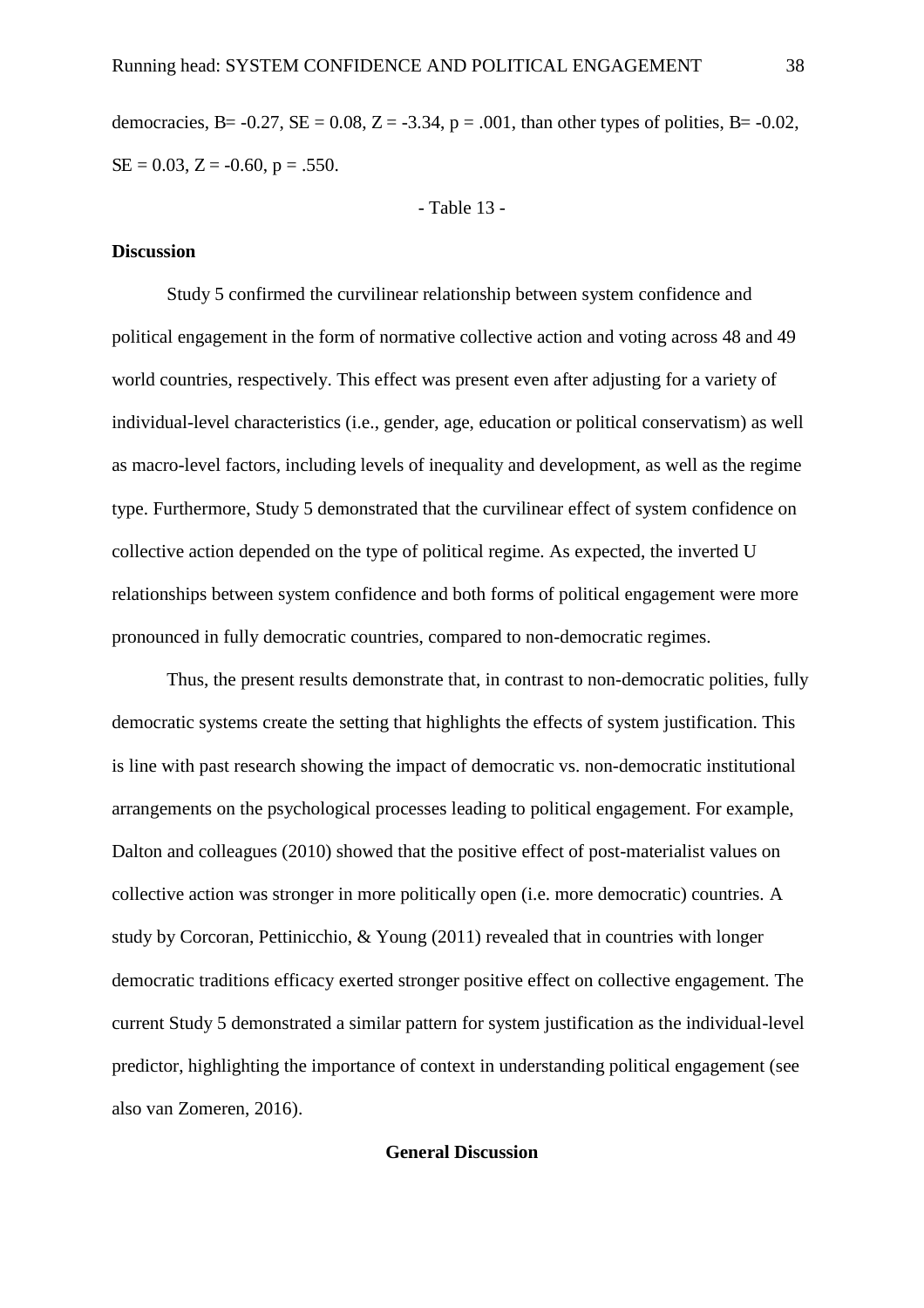Across five survey and field studies we demonstrated a negative quadratic relationship between system confidence and political engagement. The effect was obtained for various forms of political engagement. These included intentions to vote (Studies 1 and 5) and engage in normative collective action (Studies 2, 3 and 5), as well as actual political behavior, such as participation in political demonstrations (Studies 3 and 4). A similar pattern of results was observed for confidence in the system of gender relations as well as both national and international (European) systems. In all cases, at relatively low levels system confidence was positively related to political engagement, but at its higher levels system confidence was negatively related to political engagement. In other words, political engagement was highest at intermediate levels of system confidence. This curvilinear effect was observed in Poland (Studies 1-4), and conceptually replicated in 50 countries using data from the World Values Survey (Study 5).

Previous studies examining linear relationships between system confidence and normative political engagement yielded mixed results (for a review see Cichocka & Jost, 2014). Likewise, in the research reported here we found the linear effect of system confidence to be inconsistent: It was positive for intentions to vote in Studies 1 and 5, negative for collective action in Studies 3-4, and nonsignificant for collective action in Studies 2 and 5. The present studies suggest that a curvilinear relationship better captures the nature of the link between system confidence and normative political engagement (see also Grant & Schwartz, 2011).

We propose that the inverted U pattern we observed might be the result of two opposing processes. On one hand, system confidence might undermine political engagement to the extent that it involves little or no desire for social change. On the other hand, system confidence might strengthen political engagement to the extent that it carries with it the conviction that system-level authorities are responsive to citizens' political efforts (Cichocka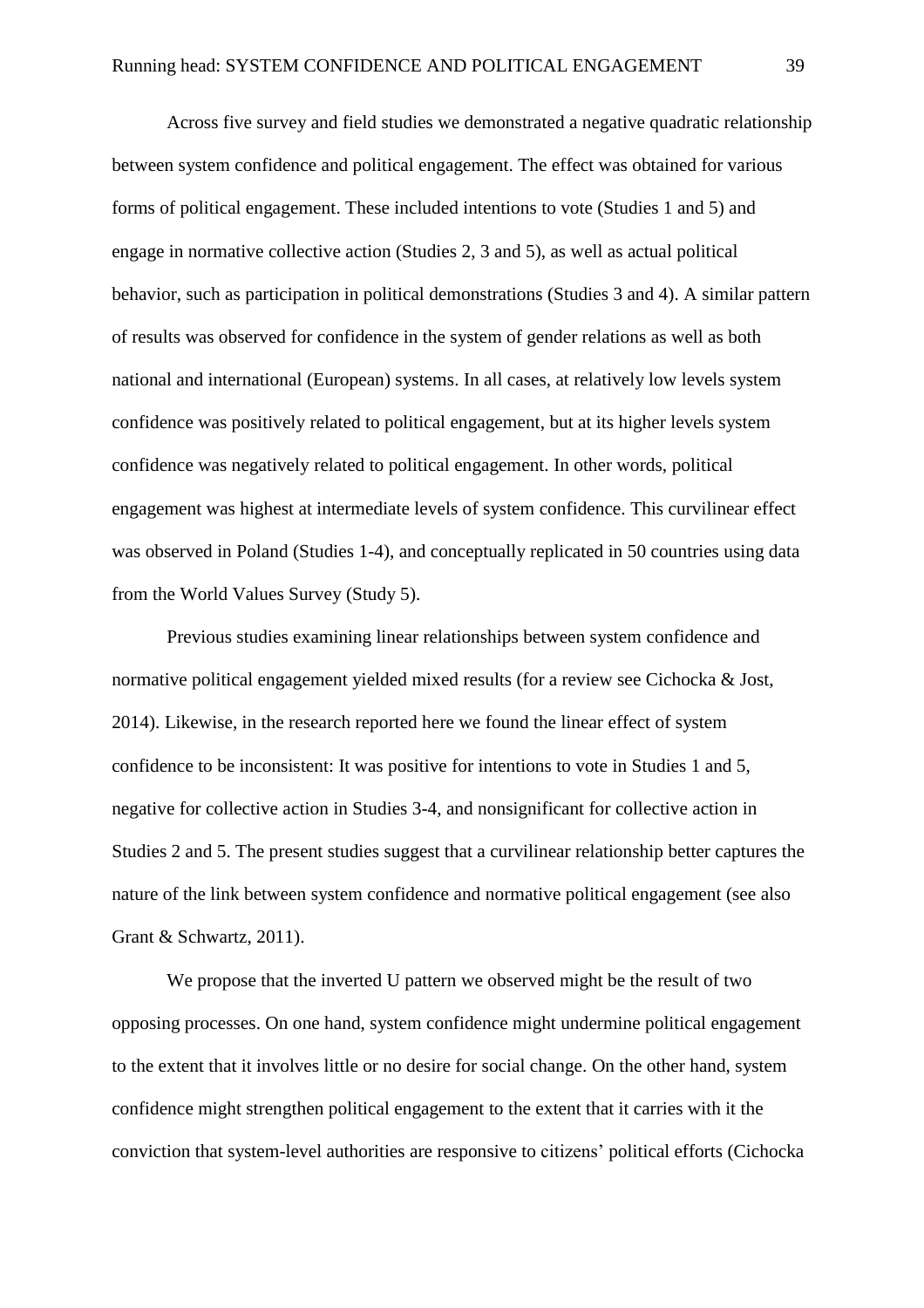& Jost, 2014). In terms of system justification theory, the more people justify the system, the more confidence they should have in their ability to influence the system, but, at the same time they should place less value on changing it. Indeed, in Study 4 system confidence was positively associated with external political efficacy, that is, a belief that the system is responsive to one's political efforts, and negatively associated with the need to change the status quo. This suggests that system confidence incorporates both of these factors and helps to explain why a curvilinear pattern characterizes the relationship between system confidence and normative political engagement, with greatest engagement at intermediate levels of system confidence.

The precise shape of the curve seems to vary depending upon the type of normative political engagement. The inflection point showing the maximum likelihood of political participation was observed for higher levels of system confidence in the case of voting, in comparison with collective action (compare, for instance, Figures 2 and 3). It could be that feelings of external efficacy play a more important role in encouraging voting, whereas desire for social change plays a more important role in stimulating protest behaviour. These differences also suggest that the relationship between system confidence and political engagement does not always obey a perfect inverted U-shape. Depending upon the societal context and the type of engagement, the curve might be steeper on one side than on the other. For instance, we would speculate that the inflection point would be higher (in terms of system confidence) for those engaging in system-supporting protests (i.e., demonstrating against proposed changes, which may be more strongly driven by faith in the system's responsiveness) than for those engaging in system-challenging protests (i.e., demanding changes to the status quo, which might be more strongly driven by the desire for change; see Jost, Becker, Osborne, & Badaan, 2017; Tilly, 1976). By the same token, we would also expect the inflection point to be higher for those supporting incumbent and/or politically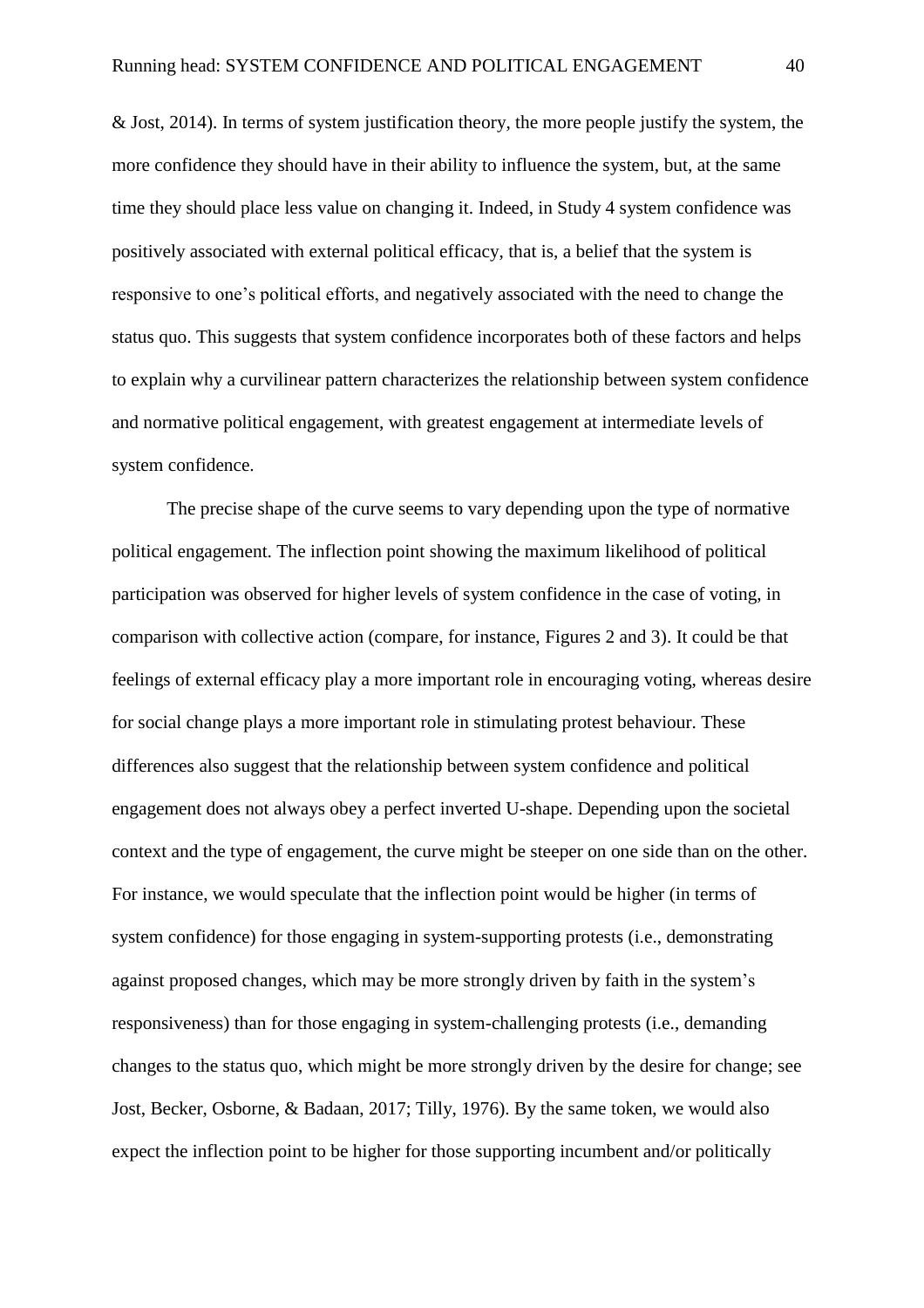conservative causes than for those supporting challengers and/or more progressive causes.<sup>16</sup> Future research is needed to specify the conditions that affect the shape of the negative quadratic relationship between system confidence and political engagement.

In determining the precise shape of the curve, future research would also benefit from directly measuring the values of system responsiveness and desire for change. Our model of political engagement suggests that these combine multiplicatively to drive political engagement. As either variable approaches zero, so does their product, and the likelihood of political engagement follows. Thus, our model would predict that in societal contexts in which few, if any, citizens perceive a strong need for change, the value of the product will not decline steeply from the inflection point on the right side of the curve. In contexts in which few, if any, citizens see the system as completely unresponsive, the value of the product will not decline steeply from the inflection point on the left side of the curve. In Study 4 we were able to explore some of these details, and we observed the hypothesized relations between system confidence and high external efficacy and low desire for change. However, the current data sets do not provide a definitive test of whether the two processes are capable of explaining the quadratic effect. Future research should employ experimental methods to facilitate the drawing of causal inferences and to investigate the interactive effects

 $\overline{a}$ 

 $16$  In Study 1, we obtained information about specific voting intentions. At the time the study was conducted, the incumbent leadership was a relatively progressive coalition (Civic Platform with the smaller Polish People's Party), and the largest of the challenging parties was conservative (Law and Justice). We conducted a multinomial logistic regression to compare voting for the Civic Platform party (vs. not voting) and voting for the Law and Justice party (vs. not voting). We observed a significant negative quadratic effect of system confidence on voting for the incumbent. The inflection point was relatively high in terms of system confidence, which is consistent with the notion that perceptions of system responsiveness would play a strong role in predicting incumbent support. At the same time, the quadratic effect suggests that support for the incumbent was also motivated by desire for change. We observed a weak negative quadratic effect for voting for the challenger, but this effect was only marginally significant (see Supplemental materials for details and for similar analyses including other incumbent and challenging parties).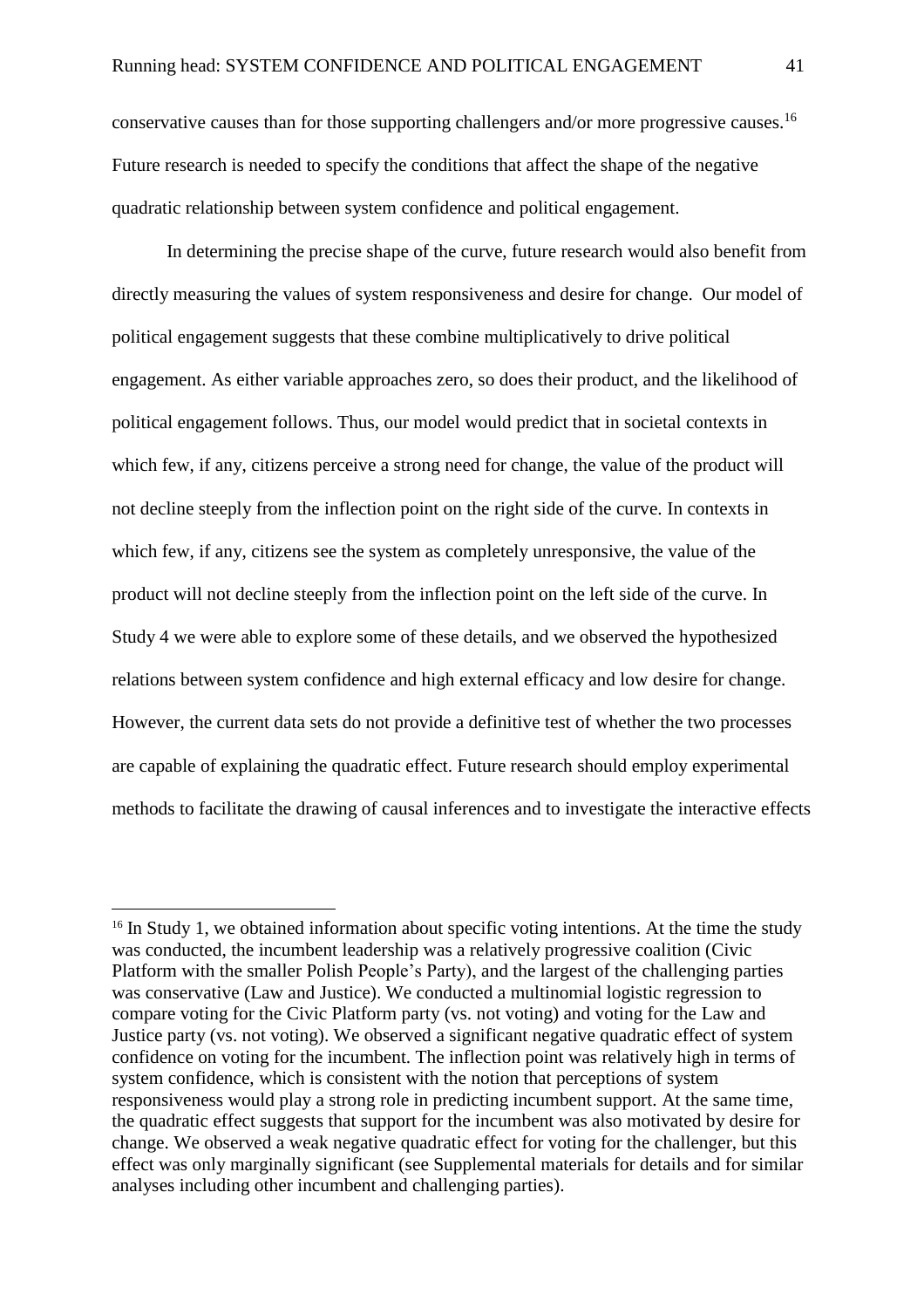of system responsiveness and desire for change. Ideally, these variables would be experimentally manipulated, and so, too, would system justification motivation.

We did not detect a quadratic relationship between system confidence and nonnormative political engagement, such as insurgent activity that violates the legal code of the system (Becker & Tausch, 2015; Tausch et al., 2011). We hypothesised that support for nonnormative collective action would be strongest when levels of disappointment with the system are extremely high. In support of this conjecture, we did observe in Study 4 that there was a negative linear effect of system confidence on non-normative collective action intentions (for a related finding, see Jost et al., 2012). This effect became non-significant once we adjusted for demographic variables and political orientation. It is conceivable that the concomitants of extremely low levels of system confidence would be better captured by measuring actual participation in non-normative collective action, as opposed to declarations of intention. Although there may be legal and ethical challenges in examining disruptive, non-normative political behaviour in the "real world," we hope that future research considers the implications of our research for that type of political activism.

Our findings shed light on the role of macro-level (as well as micro-level) factors involved in political engagement (van Zomeren, 2016). In Study 5 we discovered that the curvilinear effect of system confidence on political engagement depended upon the type of political regime. As expected, the strength of the inverted U relationship between system confidence and normative political engagement was more pronounced in fully democratic regimes, as compared to less democratic regimes. It seems that, in contrast to authoritarian polities, democratic systems foster a curvilinear relationship between system confidence and civic engagement. Thus, our research program demonstrates that normative collective action obeys the Lewinian formula that combines personal dispositions and elements of the social context.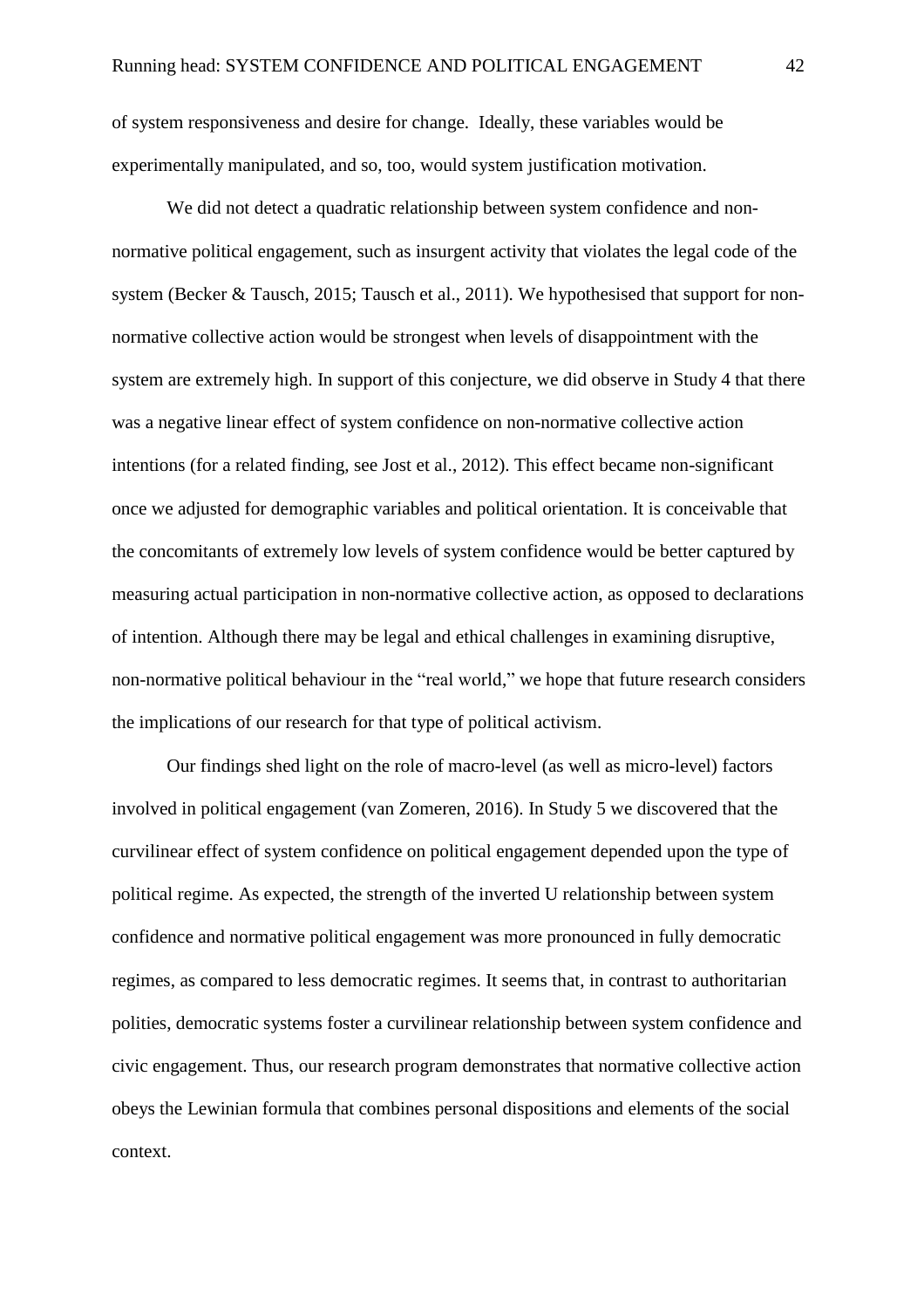Taking into account interactions between personal and situational variables is crucial for the study of political psychological processes. To date, the institutional determinants of collective action have rarely been considered in the social psychological literature (cf. Corcoran et al., 2011; but see Jost et al., 2017). Focusing exclusively on micro- (individual) and meso- (group) levels of analysis, explanations of collective action in social and personality psychology often neglect macro-level factors, making tacit claims for universal applicability. At the same time, research in sociology and political science demonstrates that participation in collective action is moderated by properties of the social system (Dalton et al., 2010; Welzel & Deutsch, 2012). Political systems ranging from authoritarian regimes to advanced industrial democracies create very different opportunities for collective action, which means that different types of personal qualities may predict political participation in different contexts (Norris, 2002; Tarrow, 1994). The same individual disposition may foster political engagement in one country and have negligible effects in another (Dalton et al. 2010). Taken in conjunction with comparative studies (e.g., Corcoran et al., 2011), the findings from our last study suggest that researchers should treat the investigation of contextual effects as a necessary part of understanding political engagement.

Our results point to the conclusion that some—presumably, moderate—degree of confidence in the socio-political system is useful for stimulating political participation. When citizens possess very low levels of system confidence, they may desire social change, but they may also experience a form of alienation and therefore disengage from political or civic activism. Conversely, when citizens possess very high levels of system confidence, they may regard authority figures as relatively open and receptive to their wishes, but they are unlikely to place much value on accomplishing social change. Future research is needed to specify the optimal level of system confidence that will stimulate social change without increasing ideological subjugation to the system, especially when it comes to members of disadvantaged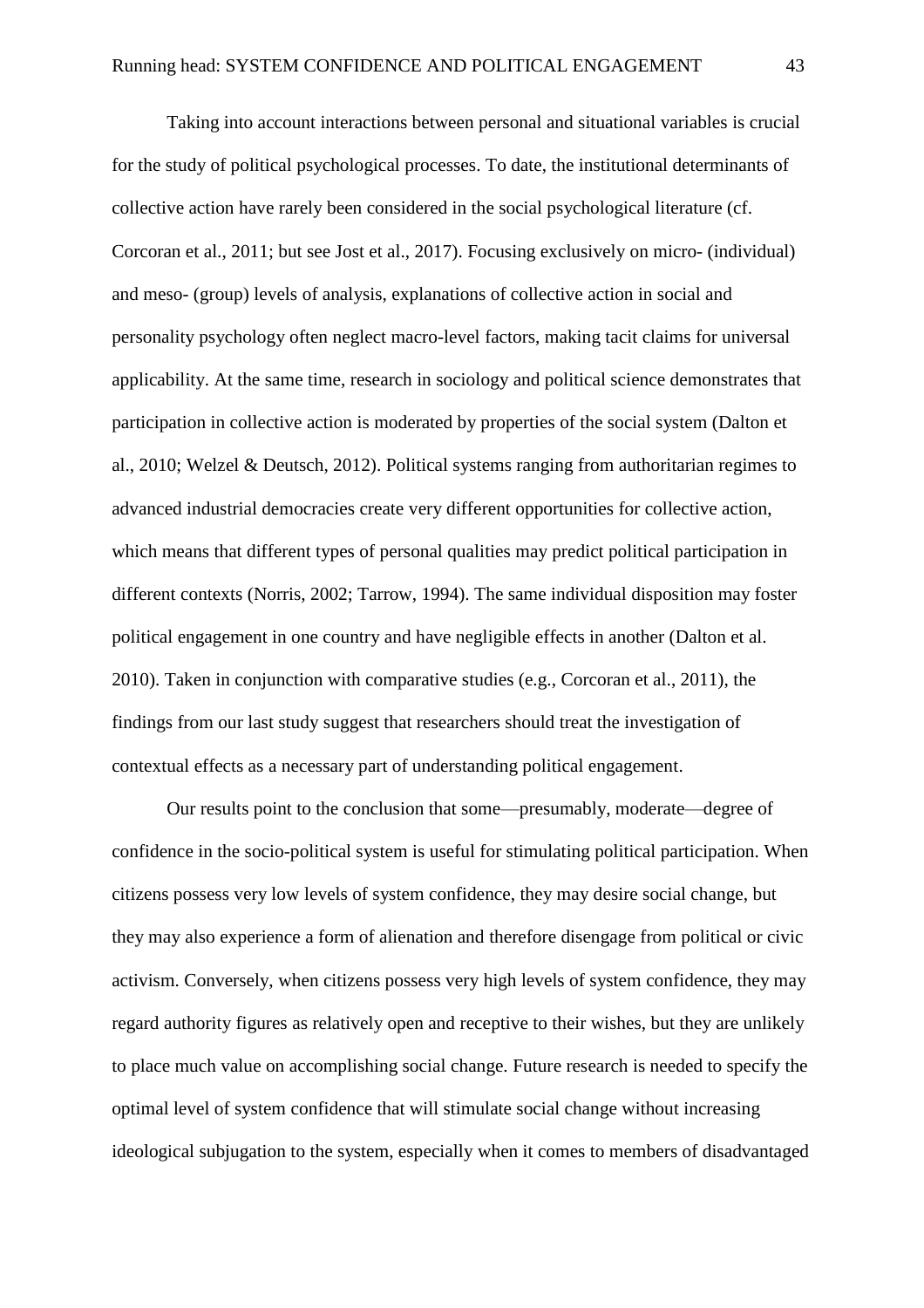social groups. In the meantime, our findings may prove useful to those who are working in the public sector to promote civic engagement in democratic social systems. As President Obama noted in his 2016 speech: "Change is the effort of committed citizens who hitch their wagons to something bigger than themselves and fight for it every single day."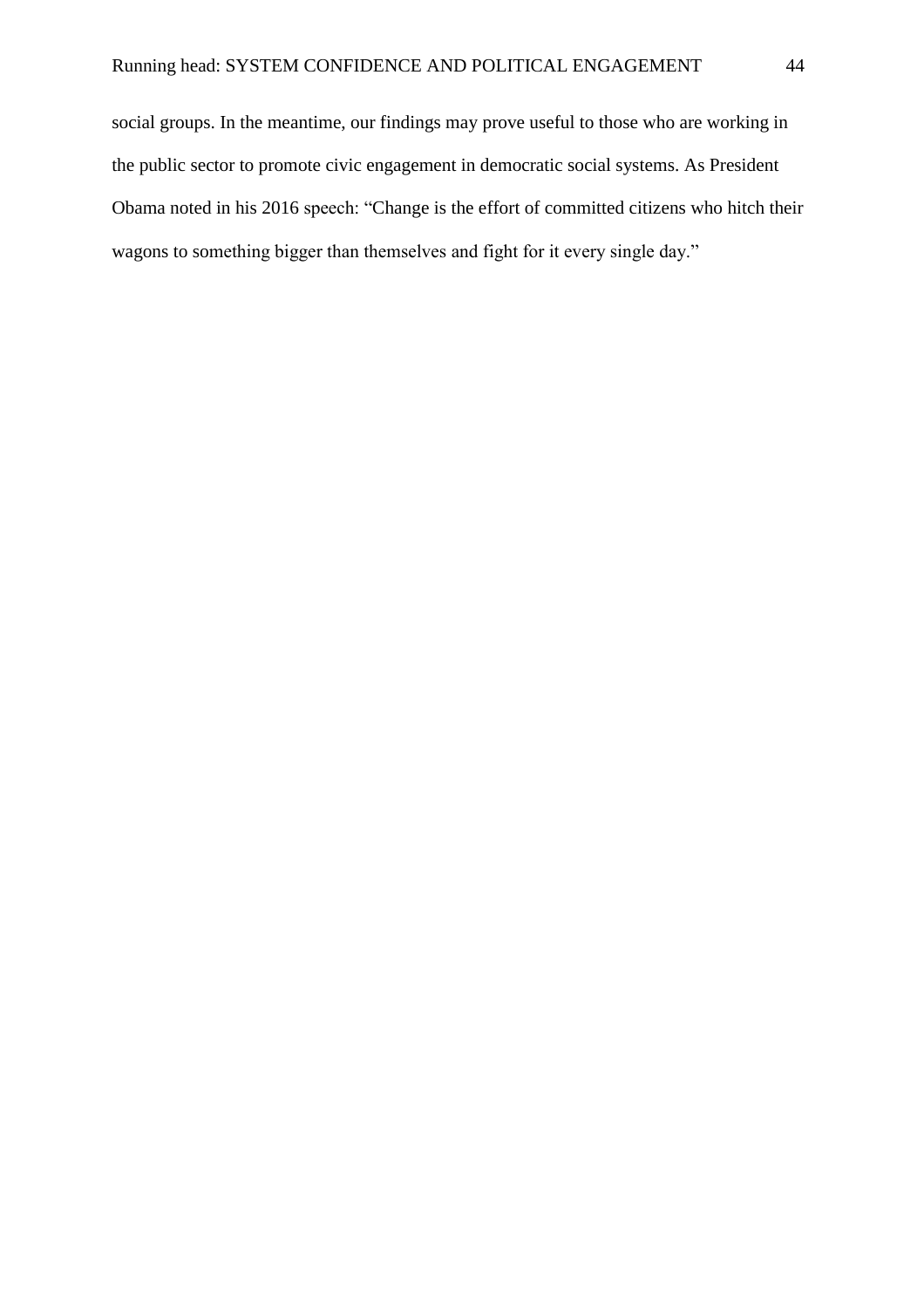#### **References**

- Adler, R. P., & Goggin, J. (2005). What do we mean by "civic engagement"? Journal of Transformative Education, 3, 236-253. doi: 10.1177/1541344605276792
- Atkinson, J. W. (1957). Motivational determinants of risk-taking behaviour. Psychological Review, 64, 359-372. Doi: http://dx.doi.org/10.1037/h0043445

Bandura, A. (1997). Self-efficacy. The exercise of control. New York: Freeman.

- Banfield, J.C., Kay, A.C., Cutright, K. M., Wu, E.C., & Fitzsimons, G.J. (2011). A person by situation account of motivated system defense. Social Psychological and Personality Science, 2, 212-219. doi: 10.1177/1948550610386809
- Becker, J., & Tausch, N. (2015). A dynamic model of engagement in normative and nonnormative collective action: psychological antecedents, consequences, and barriers. European Review of Social Psychology, 26, 43-92. doi: 10.1080/10463283.2015.1094265
- Bilewicz, M., Winiewski, M., Kofta, M., & Wójcik, A. (2013). Harmful ideas. The structure and consequences of anti-Semitic beliefs in Poland. Political Psychology, 34, 821- 839. doi: 10.1111/pops.12024
- Boudreau, V. (2004). Resisting dictatorship: Repression and protest in Southeast Asia. Cambridge: Cambridge University Press.
- Brandt, M. J. (2013). Do the disadvantaged legitimize the social system? A large-scale test of the status–legitimacy hypothesis. Journal of Personality and Social Psychology, 104, 765. doi: 10.1037/a0031751
- Brewer, M. B., (1991). The social self: On being the same and different at the same time. Personality and Social Psychology Bulletin, 17, 475-482. doi: 10.1177/0146167291175001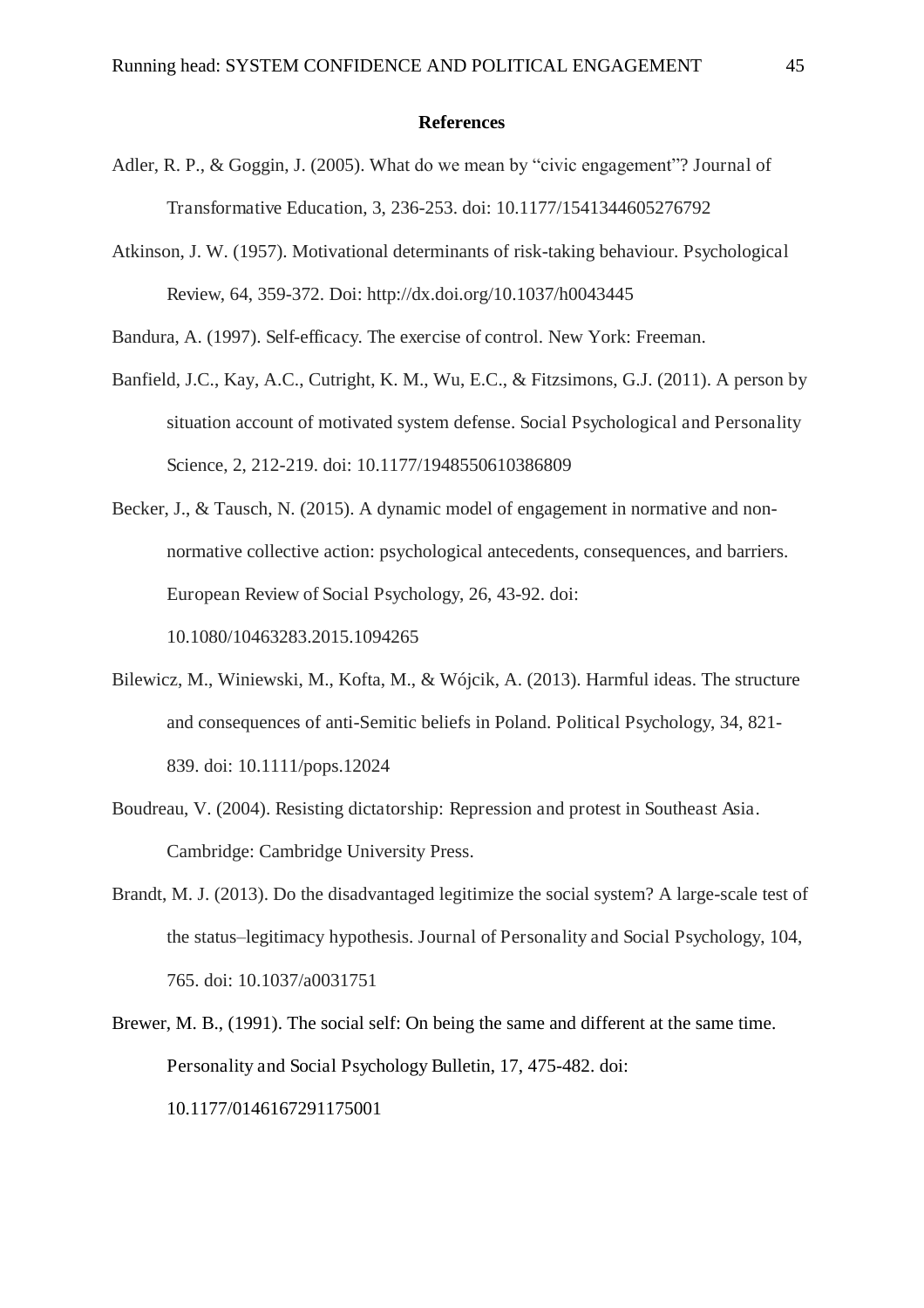Central Statistical Office. (2012). *Narodowy Spis Powszechny Ludności i Mieszkań 2011*. Raport z wyników [National Census of Population and Housing 2011. The report]. Warsaw: GUS.

Central Intelligence Agency. (2016). Distribution of family income – Gini coefficient. The world factbook. Retrieved February 5, 2016 from: http://www.cia.gov/library/publications/the-world-factbook/fields/2172.html

- Cichocka, A., Bilewicz, M., Jost, J.T., Marrouch, N., & Witkowska, M. (2016). On the grammar of politics—or why conservatives prefer nouns. Political Psychology, 37, 799-815. 10.1111/pops.12327
- Cichocka, A., & Jost, J.T. (2014). Stripped of illusions? Exploring system justification processes in Capitalist and post-Communist societies. International Journal of Psychology, 49, 6-29. doi: 10.1002/ijop.12011
- Cichocka, A., Winiewski, M., Bilewicz, M., Bukowski, M., & Jost, J.T. (2015). Complementary stereotyping of ethnic minorities predicts system justification in Poland. Group Processes and Intergroup Relations, 18, 788-800. doi: 10.1177/1368430214566891
- Corcoran, K., Pettinicchio, D., & Young, J. T. N. (2011). The context of control: A crossnational investigation of the link between social structure, fatalism, and collective action. British Journal of Social Psychology, 50, 575-605. doi: 10.1111/j.2044- 8309.2011.02076.x
- Corcoran, K., Pettinicchio, D., & Young, J. T. N. (2015). Perceptions of structural injustice and efficacy: Participation in low/moderate/high-cost forms of collective action. Sociological Inquiry, 85, 429-461. doi: 10.1111/soin.12082
- Craig, S.C., & Maggiotto, M.A. (1982). Measuring political efficacy. Political Methodology, 8, 85-109. Stable URL: http://www.jstor.org/stable/25791157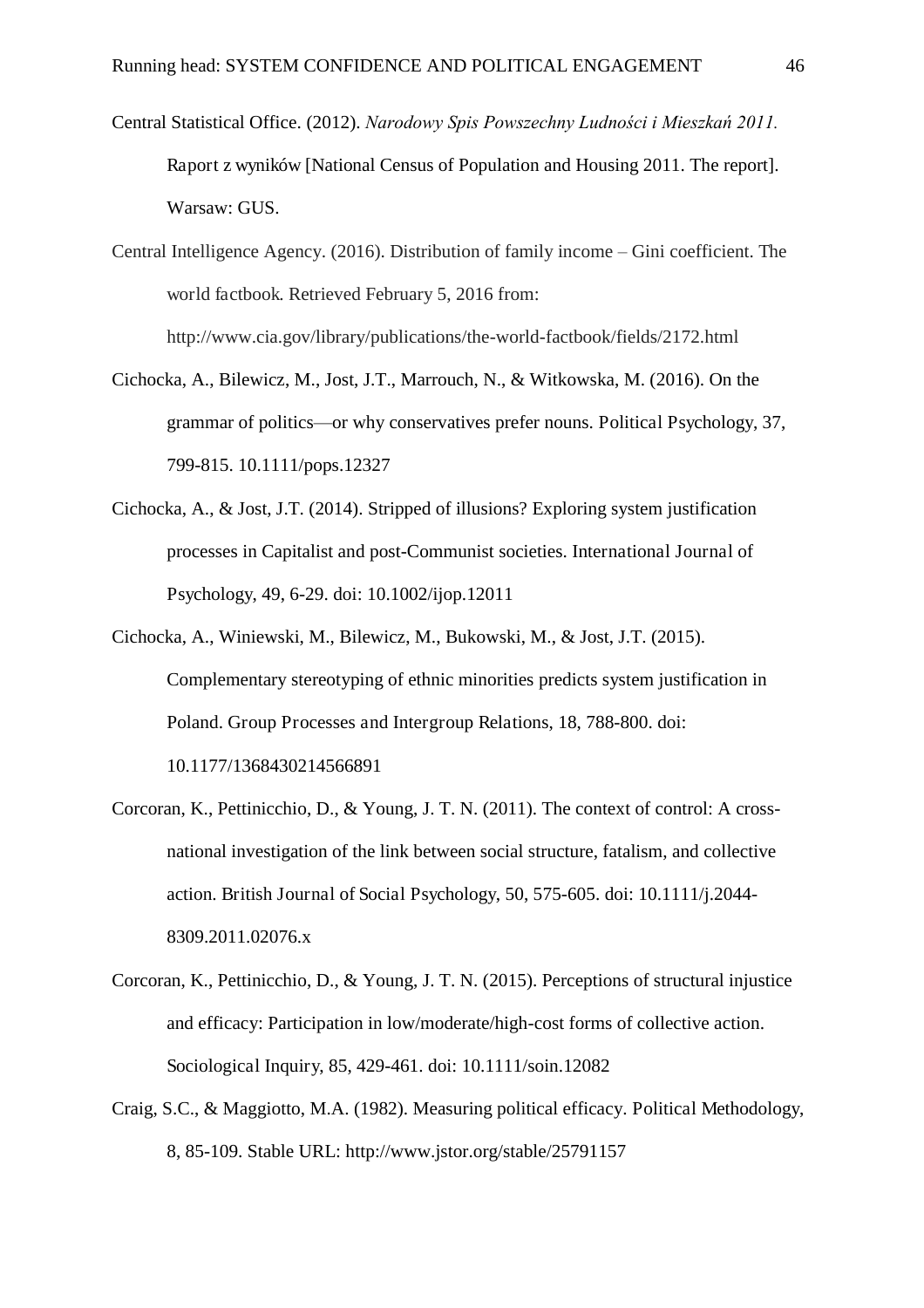- Craig, S.C., Niemi, R.G., & Silver, G. E. (1990). Political efficacy and trust: A Report on the NES Pilot Study Items. Political Behavior, 12, 289-314. Stable URL: http://www.jstor.org/stable/586303
- Dalton, R., Van Sickle, A., & Weldon, S. (2010). The individual–institutional nexus of protest behaviour. British Journal of Political Science, 40, 51-73. doi: 10.1017/S000712340999038X
- Deutsch, F.M. (2007). Undoing gender. Gender & Society, 21, 106-127. doi: 10.1177/0891243206293577
- Duncan, L. E. (1999). Motivation for collective action: Group consciousness as mediator of personality, life experiences, and women's rights activism. Political Psychology, 20, 611-635. Stable URL: http://www.jstor.org/stable/3792164
- Economist Intelligence Unit (2015). Democracy Index 2015. Democracy in the age of anxiety. Retrieved from: http://www.yabiladi.com/img/content/EIU-Democracy-Index-2015.pdf
- Ellenbroek, M., Verkuyten, M., Thijs, J., & Poppe, E. (2014). The fairness of national decision-making procedures: The views of adolescents in 18 European countries. Journal of Community & Applied Social Psychology, 24, 503-517. doi: 10.1002/casp.2189
- Enders, C. K. (2010). Applied missing data analysis. New York, NY: Guilford Publications.
- Enders, C. K., & Tofighi, D. (2007). Centering predictor variables in cross-sectional multilevel models: a new look at an old issue. Psychological Methods, 12, 121-138. doi: 10.1037/1082-989X.12.2.121
- Ghandi, J., & Lust-Oskar, E. (2009). Elections under authritarianism. Annual Review of Political Science, 12, 403-422 doi: 10.1146/annurev.polisci.11.060106.095434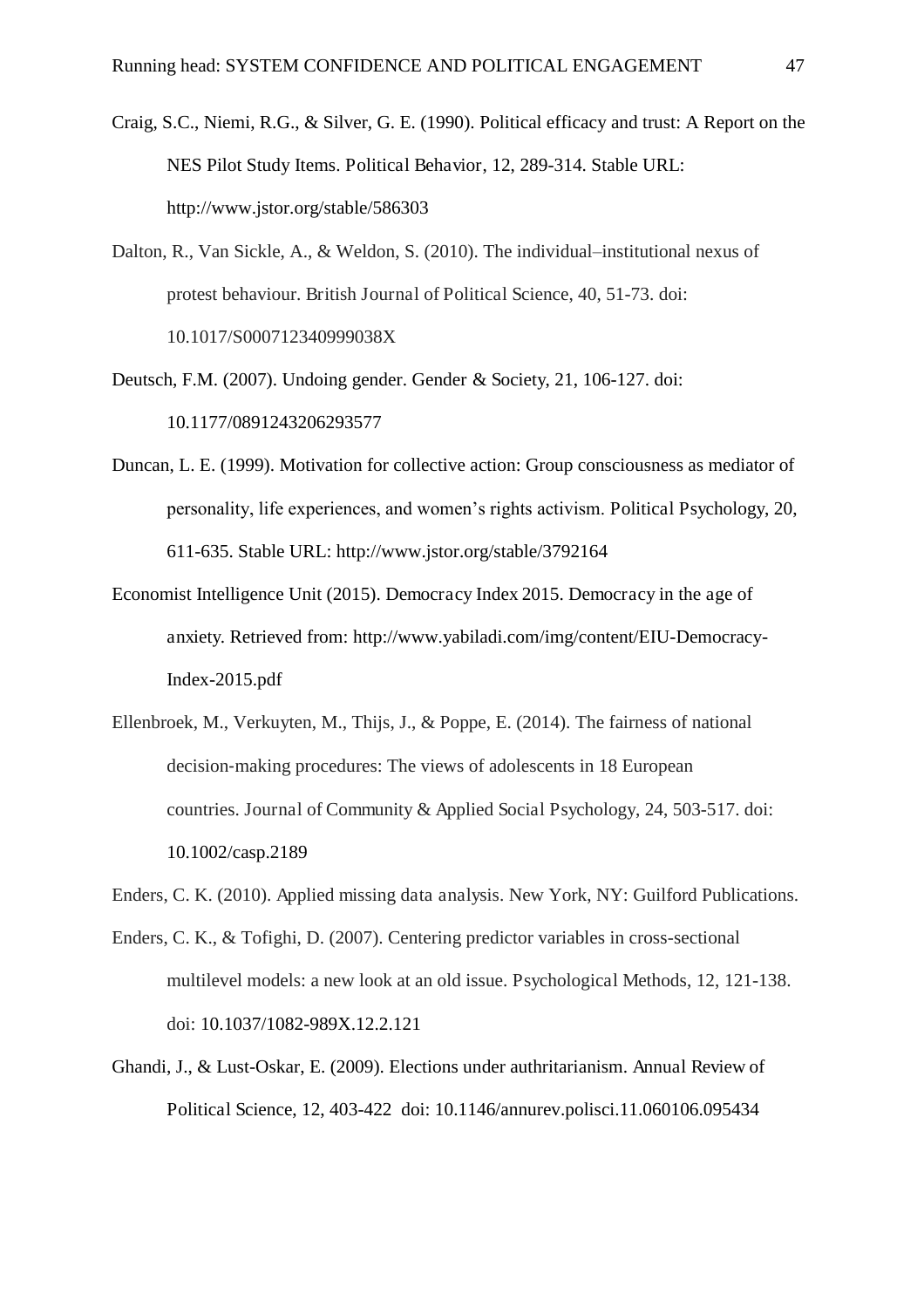- Golec de Zavala, A., Cichocka, A., & Bilewicz, M. (2013). The paradox of in-group love: Differentiating collective narcissism advances understanding of the relationship between in-group and out-group attitudes. Journal of Personality, 81, 16-28. doi: 10.1111/j.1467-6494.2012.00779.x
- González, R., Manzi, J., Cortés, F., Saiz, J., Torres, D., de Tezanos, P., … Aravena, M. (2005). Identidad y actitudes políticas en jóvenes universitarios: el desencanto de los que no se identifican políticamente. [Identity and political attitudes of university youth: the disenchantment of those who are politically disidentified]. Revista de Ciencia Política, 25, 65-90. doi: 10.4067/S0718-090X2005000200003
- Grant, A. M., & Schwartz, B. (2011). Too much of a good thing: The challenge and opportunity of the inverted U. Perspectives in Psychological Science, 6, 61-76. doi: 10.1177/1745691610393523
- Greenaway, K., Cichocka, A., van Veelen, R., Likki, T., & Branscombe, N. (2016). Feeling hopeful inspires support for social change. Political Psychology, 1, 89-107. doi: 10.1111/pops.12225
- Grönlund, K., & Setälä, M. (2007). Political trust, satisfaction and voter turnout. Comparative European Politics, 5, 400-422. doi:10.1057/palgrave.cep.6110113
- Hennes, E.P., Nam, H.H., Stern, C., & Jost, J.T. (2012). Not all ideologies are created equal: Epistemic, existential, and relational needs predict system-justifying attitudes. Social Cognition, 30, 669-688. doi: 10.1521/soco.2012.30.6.669
- Henrich, J., Heine, S. J., & Norenzayan, A. (2010). The weirdest people in the world? Behavioral and Brain Sciences, 33, 61-83. doi: 10.1017/S0140525X0999152X
- Hosmer, D.W., & Lemeshow, S. (2005). Applied logistic regression (2<sup>nd</sup> Ed.). Hoboken: John Wiley & Sons.
- Hox, J. (2010). Multilevel analysis: Techniques and applications. New York, NY: Routledge.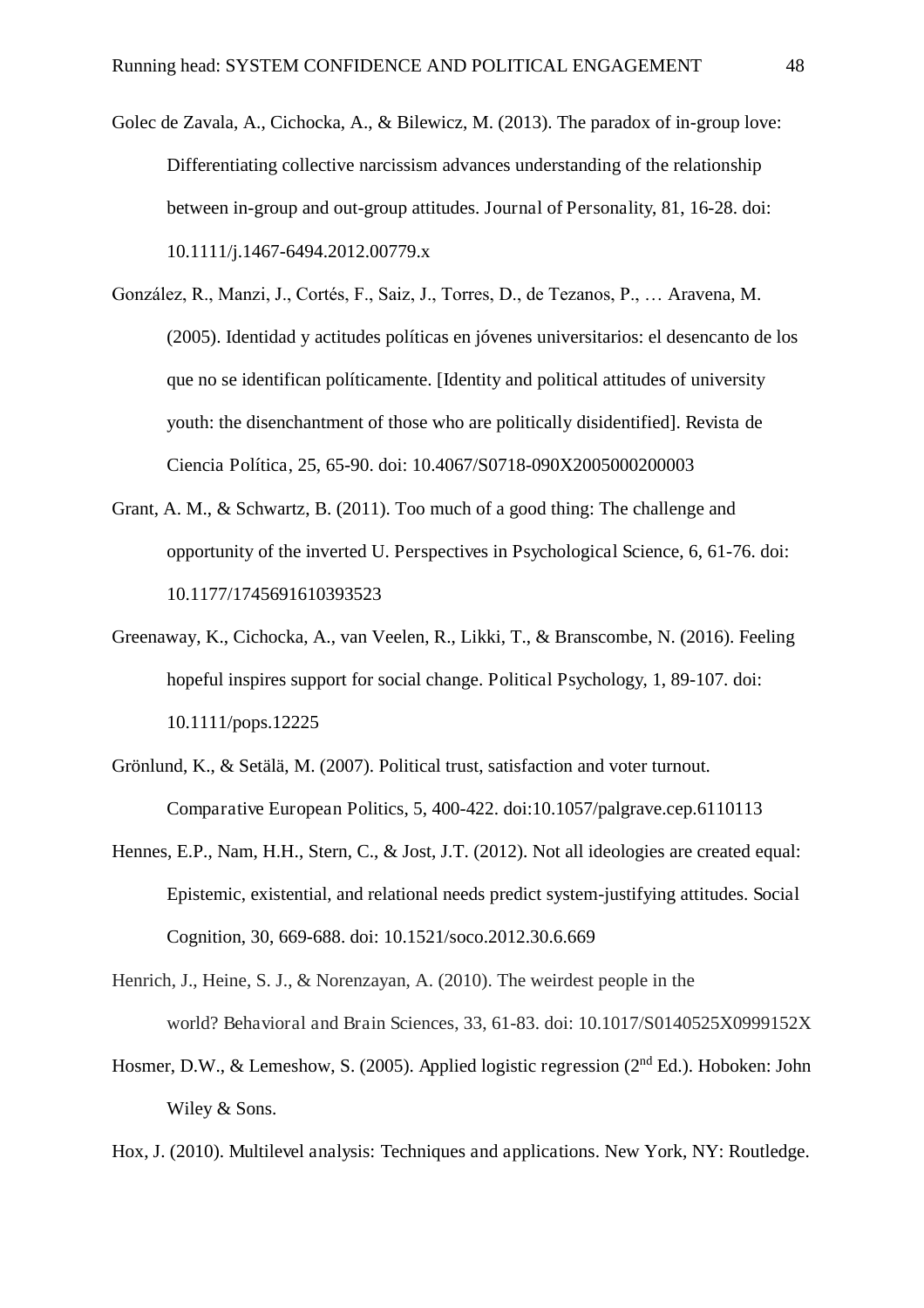Jaworska, M. (2016). *Czym jest dojrzała identyfikacja z grupą? W poszukiwaniu* komponentów identyfikacji grupowej maj*acych pozytywne konsekwencje dla grupy własnej i relacji międzygrupowych*. [What is secure in-group identification? Looking for in-group identification components that lead to in-group's benefit and positive inter-group relations.] Unpublished doctoral dissertation.

- Jost, J. T., & Banaji, M. R. (1994). The role of stereotyping in system-justification and the production of false consciousness. British Journal of Social Psychology, 33, 1–27. doi: 10.1111/j.2044-8309.1994.tb01008.x
- Jost, J.T., Banaji, M.R., & Nosek, B.A. (2004). A decade of system justification theory: Accumulated evidence of conscious and unconscious bolstering of the status quo. Political Psychology, 25, 881-919. doi: 10.1111/j.1467-9221.2004.00402.x
- Jost, J.T., Becker, J., Osborne, D., & Badaan, V. (2017). Missing in (collective) action: Ideology, system justification, and the motivational antecedents of protest behavior. Current Directions in Psychological Science, 26, 99-108. doi: 10.1177/0963721417690633
- Jost J.T, Chaikalis-Petritsis, V., Abrams, D., Sidanius, J., van der Toorn, J., & Bratt, C. (2012). Why men (and women) do and don't rebel: effects of system justification on willingness to protest. Personality and Social Psychology Buletin, 38, 707-720. doi: 10.1177/0146167211422544
- Jost, J.T., Glaser, J., Kruglanski, A.W., & Sulloway, F. (2003). Exceptions that prove the rule: Using a theory of motivated social cognition to account for ideological incongruities and political anomalies. Psychological Bulletin, 129, 383-393. doi: 10.1037/0033-2909.129.3.383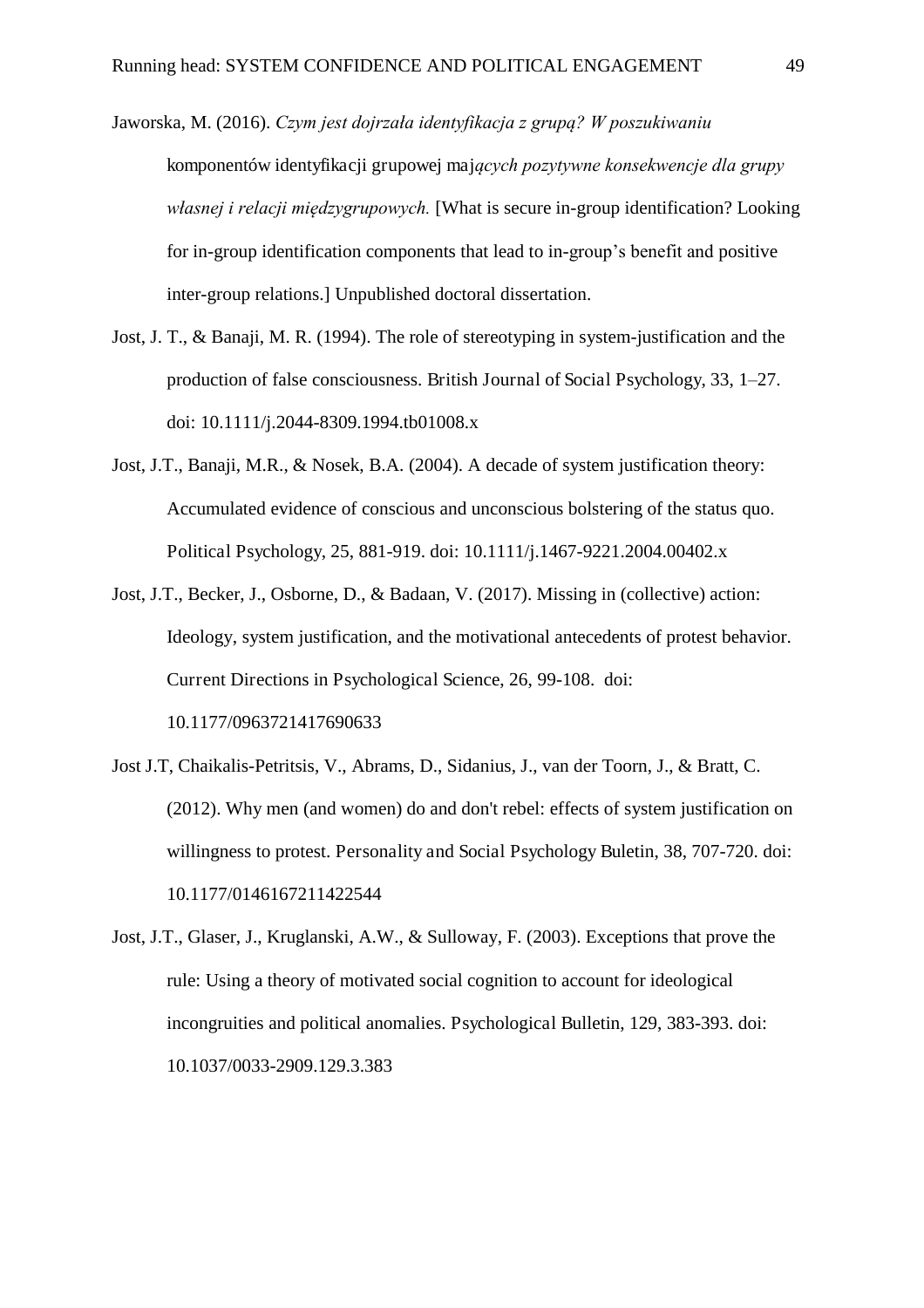- Jost, J.T., & Hunyady, O. (2002). The psychology of system justification and the palliative function of ideology. European Review of Social Psychology, 13, 111-153. doi: 10.1080/10463280240000046
- Jost, J.T., & Kay, A.C. (2005). Exposure to benevolent sexism and complementary gender stereotypes: Consequences for specific and diffuse forms of system justification. Journal of Personality and Social Psychology, 88, 498-509. doi: 10.1037/0022- 3514.88.3.498
- Jost, J.T., Ledgerwood, A., & Hardin, C.D. (2008). Shared reality, system justification, and the relational basis of ideological beliefs. Social and Personality Psychology Compass, 2, 171-186. doi: 10.1111/j.1751-9004.2007.00056.x
- Jost, J.T., Liviatan, I., van der Toorn, J., Ledgerwood, A., Mandisodza, A., & Nosek, B.A. (2010). System justification: How do we know it's motivated? In R. Bobocel et al. (Eds.), The psychology of justice and legitimacy: The Ontario symposium (Vol. 11, pp.173-203). Hillsdale, NJ: Erlbaum.
- Jost, J.T., Pelham, B.W., Sheldon, O., & Sullivan, B.N. (2003). Social inequality and the reduction of ideological dissonance on behalf of the system: Evidence of enhanced system justification among the disadvantaged. European Journal of Social Psychology, 33, 13-36. doi: 10.1002/ejsp.127
- Kay, A.C., & Jost, J.T. (2003). Complementary justice: Effects of "poor but happy" and "poor but honest" stereotype exemplars on system justification and implicit activation of the justice motive. Journal of Personality and Social Psychology, 85, 823-837. doi: 10.1037/0022-3514.85.5.823
- Kossowska, M., & Hiel, A. V. (2003). The relationship between need for closure and conservative beliefs in Western and Eastern Europe. Political Psychology, 24, 501- 518. doi: 10.1111/0162-895X.00338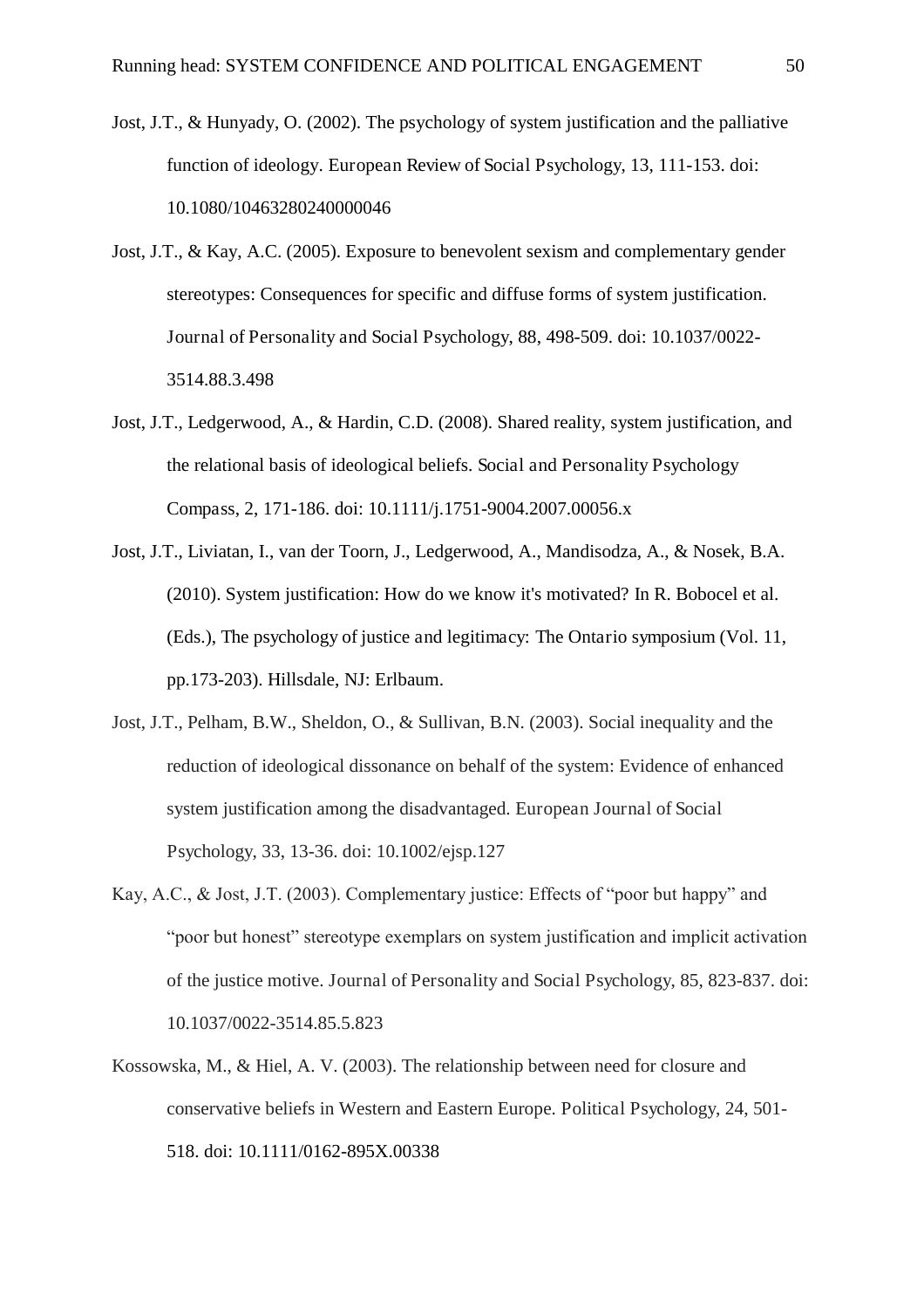Kowalczuk, K. (2015). O konflikcie na Ukrainie i sankcjach gospodarczych wobec Rosji. *Komunikat z badań* [On the Ukraine conflict and economic sanctions against Russia. Research report]. Warsaw: CBOS. Retrieved from: http://www.cbos.pl/SPISKOM.POL/2015/K\_084\_15.PDF

- Long, S. (1978). Political hopelessness: A new dimension of political dissatisfaction. The Journal of Social Psychology, 105, 205-211. doi: 10.1080/00224545.1978.9924116
- Mannarini, T., Legittimo, M., & Taló, C. (2008). Determinants of social and political participation among youth: A preliminary study. Psicología Política, 36, 95-117.
- McGuire, W.J. (1968). Personality and susceptibility to social influence. In E.F. Borgatta & W.W. Lambert (Eds.), Handbook of personality theory and research (pp. 1130-1187). Chicago: Rand McNally.
- McGuire, W.J. (1997). Creative hypothesis generating in psychology: Some useful heuristics. Annual Review of Psychology, 48, 1-30. doi: 10.1146/annurev.psych.48.1.1.
- Meyer, D. S. (2004). Protest and political opportunities. Annual Review of Sociology, 125- 145. doi: 10.1146/annurev.soc.30.012703.110545
- Morton, T. A., Postmes, T., Haslam, S. A., & Hornsey, M. J. (2009). Theorizing gender in the face of social change: Is there anything essential about essentialism? Journal of Personality and Social Psychology, 96, 653-664. doi: 10.1037/a0012966
- Muthén, L.K., & Muthén, B.O. (2012). *Mplus user's guide (7th edn.)*. Los Angeles, CA: Muthén & Muthén.
- Norris, P. (2002). Democratic phoenix: Reinventing political activism. Cambridge University Press.
- Osborne, D., Yogeeswaran, K., Sibley C.G. (2015). Hidden consequences of political efficacy: Testing an efficacy-apathy model of political mobilization. Cultural Diversity and Ethnic Minority Psychology, 21, 533-40. doi: 10.1037/cdp0000029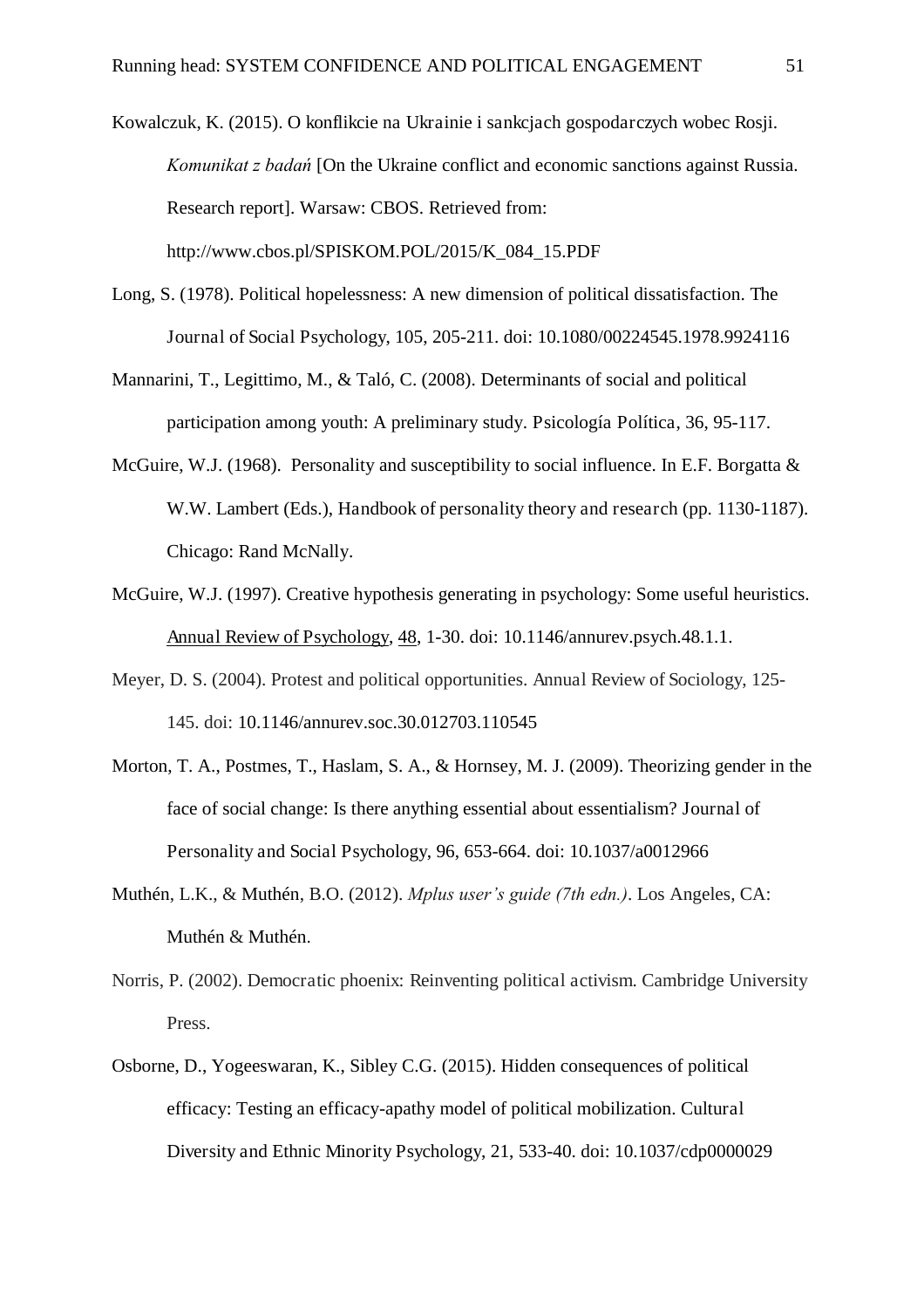- Putnam, R. D. (2000). Bowling Alone: The Collapse and Revival of American Community. New York: Simon and Schuster Paperbacks.
- Radkiewicz, P. (2007). Several reasons why social anomie and political alienation may influence ethnocentric attitudes. The compensating role of authoritarian-paranoid beliefs. Polish Psychological Bulletin, 38, 5-14.
- Richard, F. D., Bond Jr., C. F., & Stokes-Zoota, J. J. (2003). One hundred years of social psychology quantitatively described. Review of General Psychology, 7, 331–363. https://doi.org/10.1037/1089-2680.7.4.331
- Risman, B.J. (2004). Gender as a social structure: Theory wrestling with activism. Gender and Society, 18, 429–51. doi: 10.1177/0891243204265349
- Saab, R., Tausch, N., Spears, R., & Cheung, W. Y. (2015). Acting in solidarity: Testing an extended dual pathway model of collective action by bystander group members. British Journal of Social Psychology, 54, 539-560. doi: 10.1111/bjso.12095
- Scheepers, D., Spears, R., Doosje, B., & Manstead, A.S.R. (2006). Diversity in in-group bias: Structural factors, situational features, and social functions. Journal of Personality and Social Psychology, 90, 944-960. doi: 10.1037/0022-3514.90.6.944
- Skarżyńska, K., & Henne, K. (2012). Studenci jako obywatele: kapitał ludzki i społeczny jako źródła akceptacji porządku politycznego i ekonomicznego oraz aktywności społecznej. [Students as citizens: human and social capital as sources of acceptance of political and economic arrangements and social activism]. *Psychologia Społeczna, 7,* 162-182.
- Swank, E., & Fahs, B. (2014). Predictors of feminist activism among social work students in the United States. Social Work Education, 33, 519-532. doi: 10.1080/02615479.2013.860096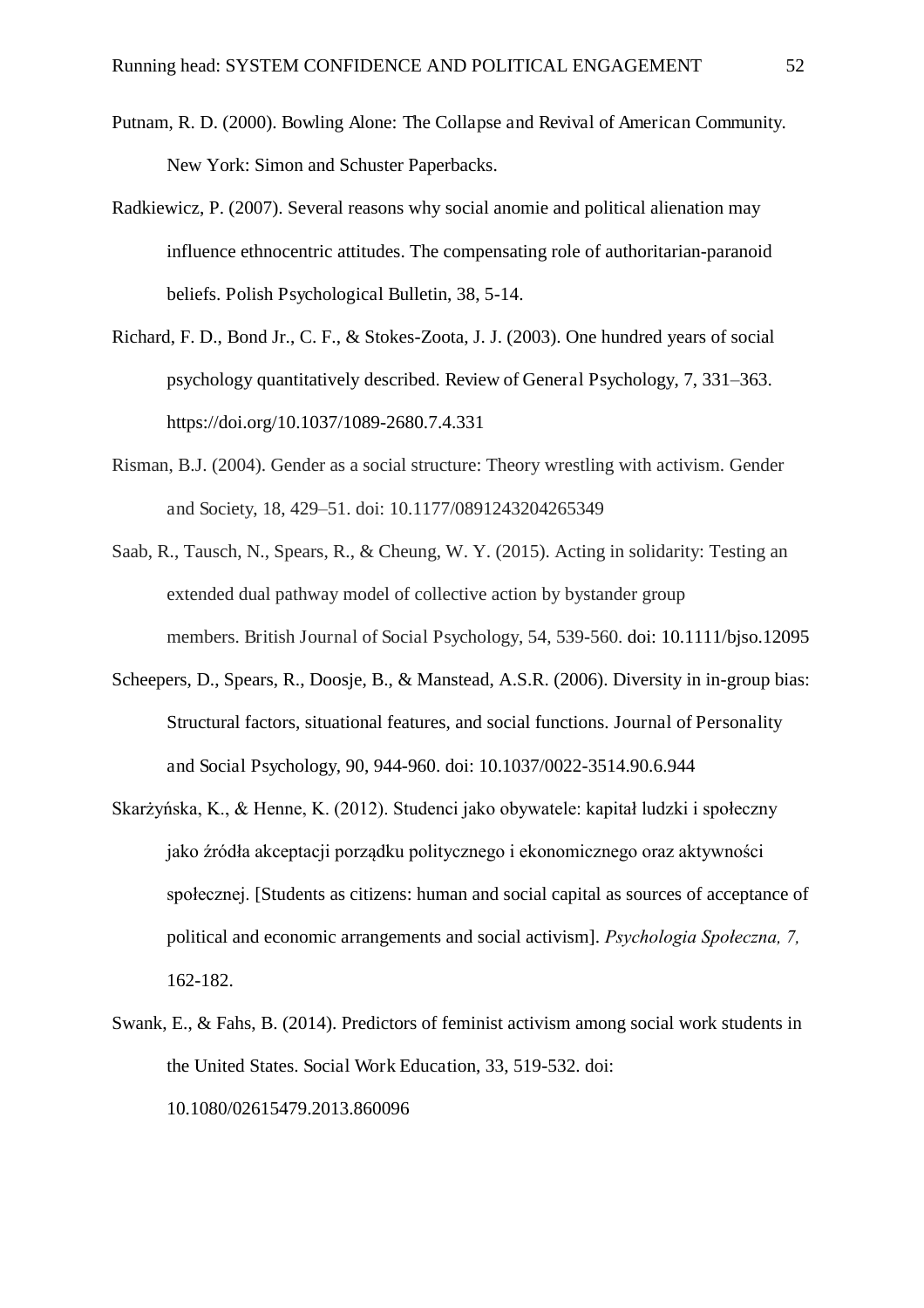- Tarrow, S. (1994). Power in movement: Social movements, collective action and mass politics in the modern state. Cambridge: Cambridge University Press.
- Tausch, N., Becker, J., Spears, R., Christ, O., Saab, R., Singh, P., & Siddiqui, R. N. (2011). Explaining radical group behavior: Developing emotion and efficacy routes to normative and nonnormative collective action. Journal of Personality and Social Psychology, 101, 129-148. doi: 10.1037/a0022728
- Tilly, C. (1976). Major forms of collective action in Western Europe 1500–1975. Theory and Society, 3, 365-375. Stable URL: http://www.jstor.org/stable/656970
- United Nations Human Development Programme (2016). Trends in the Human Development Index, 1990-2014. Retrieved from: http://hdr.undp.org/en/content/humandevelopment-index-hdi
- Verba, S., Schlozman, K.L., & Brady, H. (1995). Voice and equality: Civic voluntarism in american politics. Cambridge: Harvard University Press.
- van Stekelenburg, J., Klandermans, B., & Akkerman, A. (2016). Does civic participations stimulate political activity? Journal of Social Issues, 72, 286–314. doi: 10.1111/josi.12167
- van Zomeren, M. (2016). Building a Tower of Babel? Integrating core motivations and features of social structure into the political psychology of political action. Political Psychology, 37(S1), 87-114. doi: 10.1111/pops.12322
- van Zomeren, M., Leach, C. W., & Spears, R. (2010). Does group efficacy increase group identification? Resolving their paradoxical relationship. Journal of Experimental Social Psychology, 46, 1055-1060. doi: 10.1016/j.jesp.2010.05.006
- van Zomeren, M., Postmes, T., & Spears, R. (2008). Toward an integrative Social Identity Model of Collective Action: A quantitative research synthesis of three socio-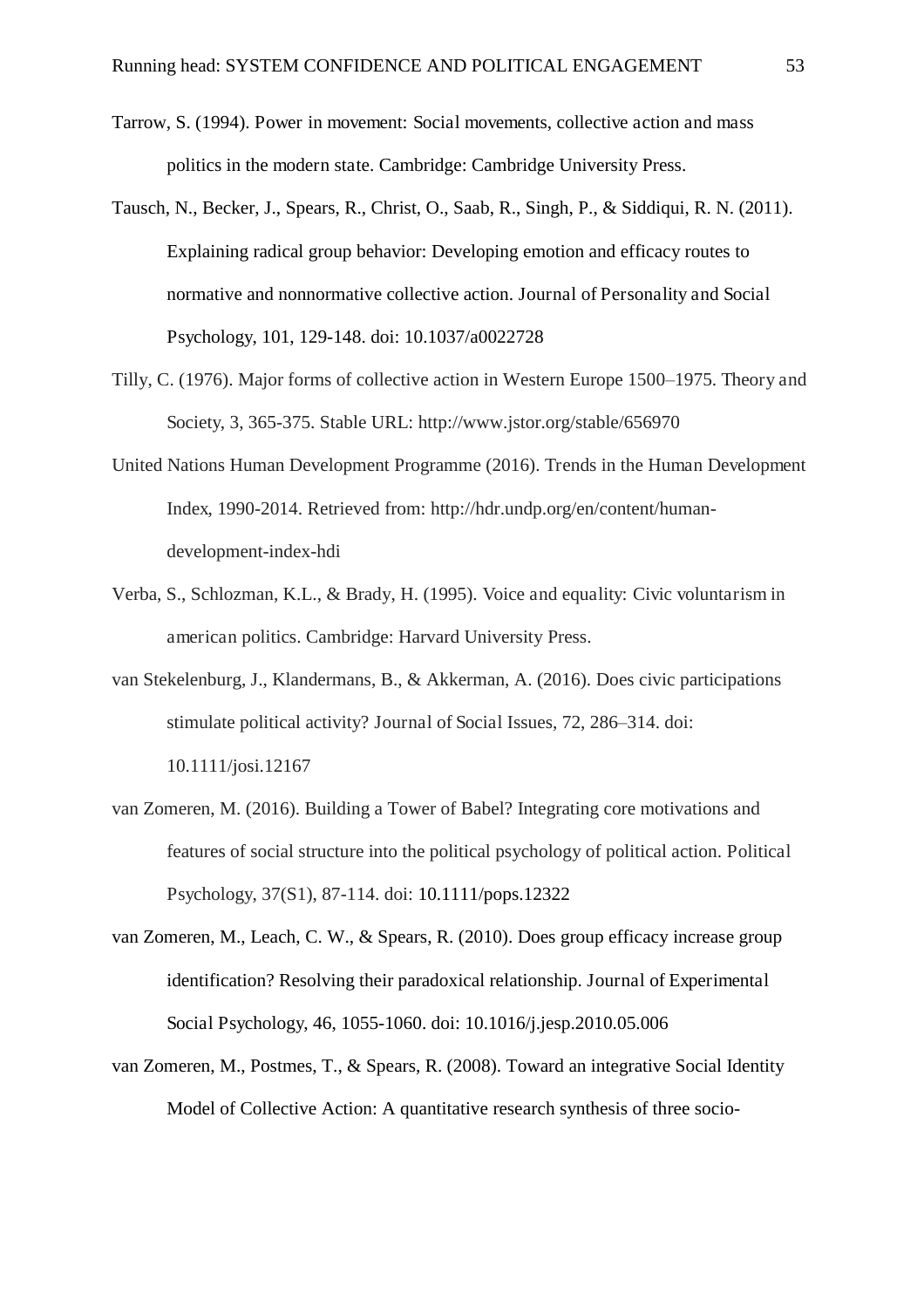psychological perspectives. Psychological Bulletin, 134, 504-535. doi: 10.1037/0033- 2909.134.4.504

- Vazire, S. (2015). Editorial. Social Psychological and Personality Science, 7, 3–7. https://doi.org/10.1177/1948550615603955
- Welzel, C., & Deutsch, F. (2012). Emancipative values and non-violent protest: The importance of 'ecological' effects. British Journal of Political Science, 42, 465-479. doi:10.1017/S0007123411000421
- Wong, A., & Ross, T.F. (2015). When teachers protest. The Atlantic. Retrieved from: http://www.theatlantic.com/education/archive/2015/06/teachers-protestworld/396143/
- World Bank. (2016). GINI coefficient (World Bank estimate). Retrieved February 5, 2016 from http://data.worldbank.org/indicator/SI.POV.GINI/
- World Values Survey (2015). Wave 5 Data. Official aggregate aggregate v.20150418. World Values Survey Association (www.worldvaluessurvey.org). Aggregate File Producer: Asep/JDS, Madrid, Spain.
- Wright, S. C., Taylor, D. M., & Moghaddam, F. M. (1990). Responding to membership in a disadvantaged group: From acceptance to collective protest. Journal of Personality and Social Psychology, 58, 994-1003. doi: 10.1037/0022-3514.58.6.994
- Zimmerman, M. (1989). The relationship between political efficacy and citizen participation: Construct validation studies. Journal of Personality Assessment, 3, 554-566. doi: 10.1207/s15327752jpa5303\_12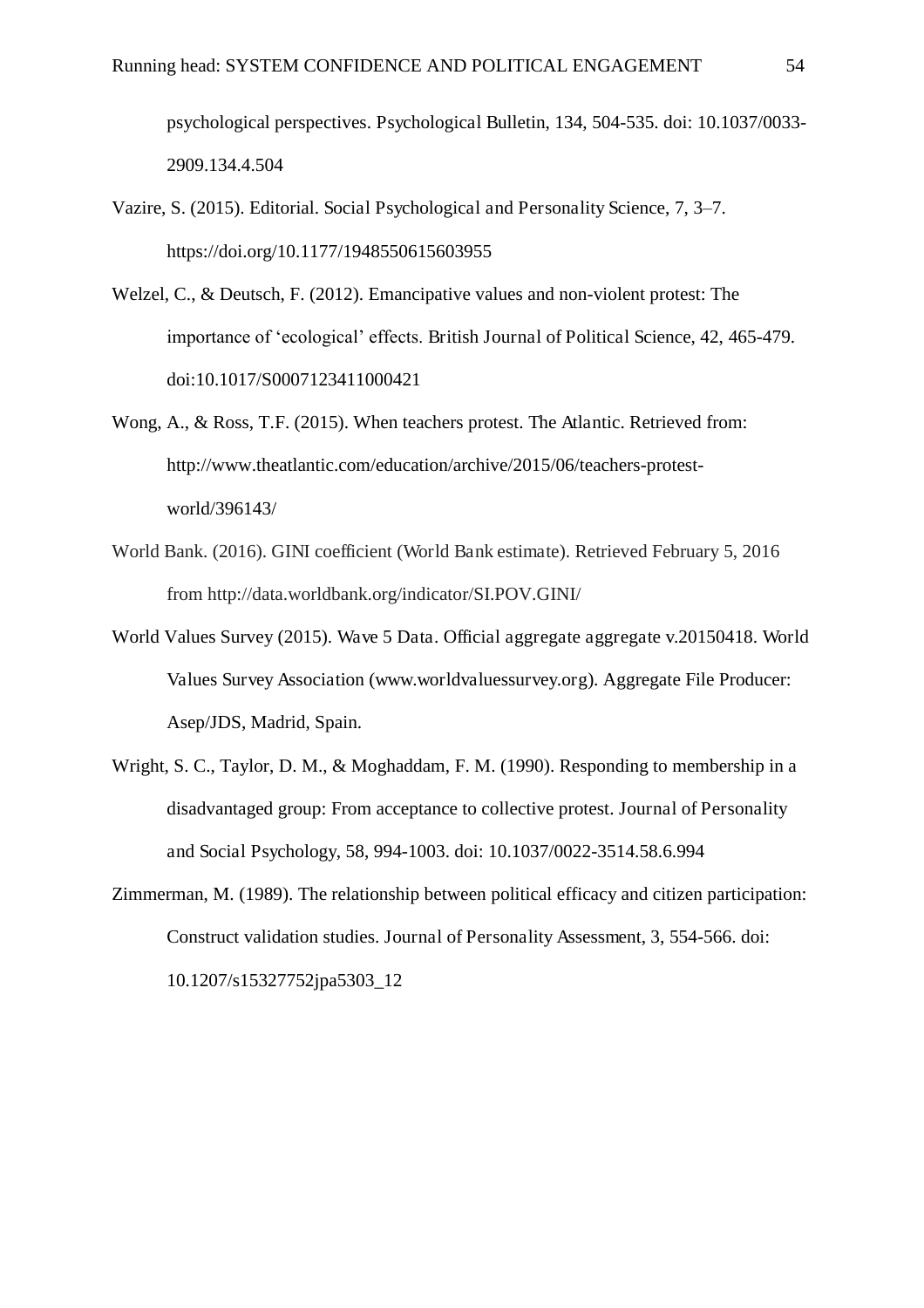#### Zero-Order Correlations among Continuous and Ordinal Variables (Study 1)

|                           |          | $\mathcal{D}_{\mathcal{A}}$ | 3         | 4   |
|---------------------------|----------|-----------------------------|-----------|-----|
| 1. Voting intentions      |          |                             |           |     |
| 2. System confidence      | $.13***$ |                             |           |     |
| $3. \text{Age}$           | .03      | $-.07*$                     |           |     |
| 4. Education              | $.18***$ | .05                         | $-.40***$ |     |
| 5. Political conservatism | $.14***$ | .02                         | .03       | .05 |

Note. To compute correlations for the voting intentions, we used Spearman's  $\rho$ . All

correlations for the continuous variables are Pearson's r.

\* p < .05. \*\*\* p < .001.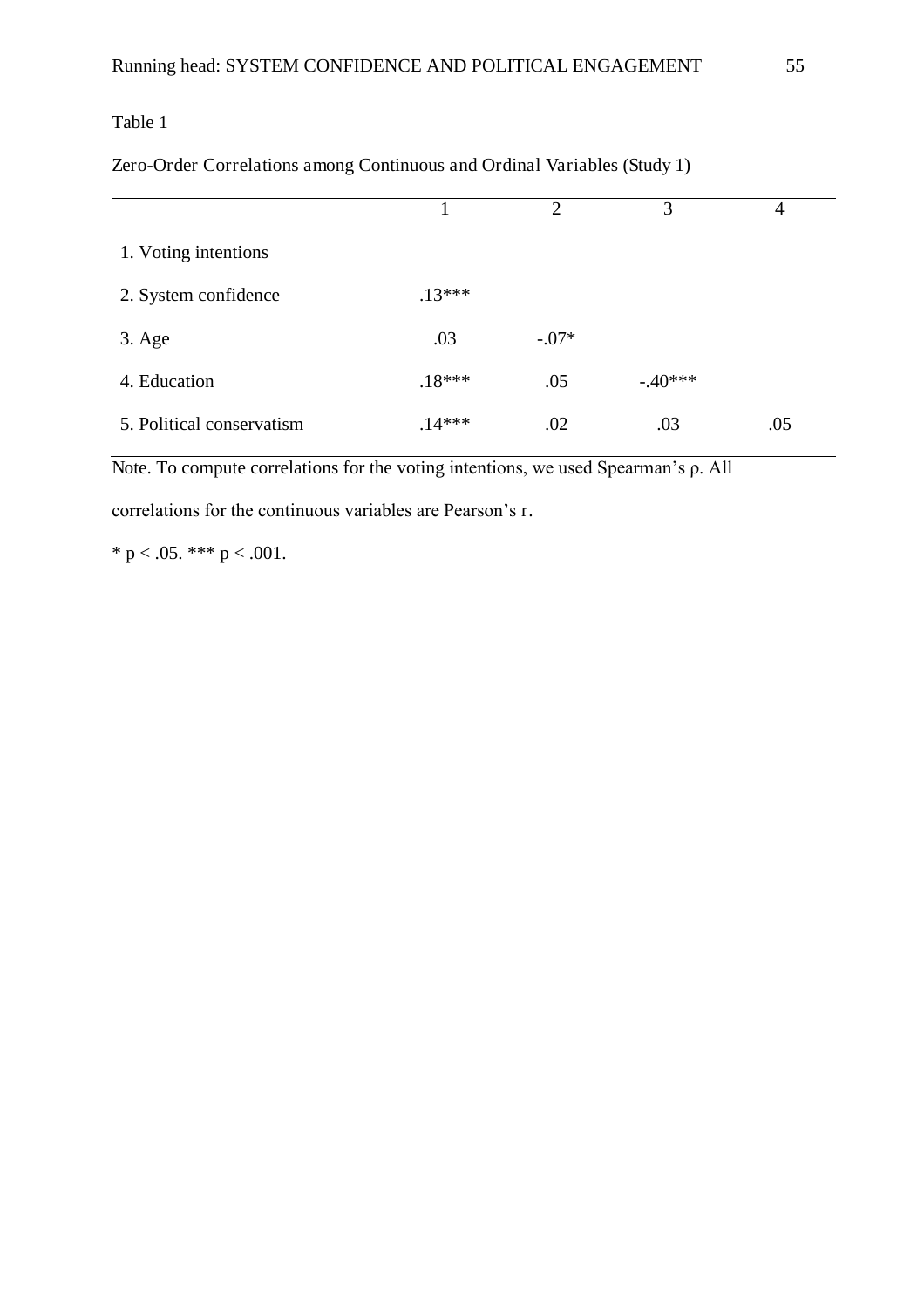Results of a Multinomial Logistic Regression Predicting Voting Intentions (Study 1)

|                                |              | Model 1   |              |            | Model 2   |              |
|--------------------------------|--------------|-----------|--------------|------------|-----------|--------------|
| Group and predictor variable   | $\, {\bf B}$ | <b>OR</b> | OR 95% CI    | $\bf{B}$   | <b>OR</b> | OR 95% CI    |
| I don't know                   |              |           |              |            |           |              |
| Intercept                      | 0.11         |           |              | $0.38**$   |           |              |
| System confidence              | $0.36***$    | 1.43      | [1.16, 1.77] | $0.53***$  | 1.71      | [1.36, 2.16] |
| System confidence <sup>2</sup> |              |           |              | $-0.34***$ | 0.71      | [0.59, 0.86] |
| I would participate            |              |           |              |            |           |              |
| Intercept                      | $0.73***$    |           |              | $0.89***$  |           |              |
| System confidence              | $0.41***$    | 1.51      | [1.25, 1.82] | $0.49***$  | 1.63      | [1.34, 1.99] |
| System confidence <sup>2</sup> |              |           |              | $-0.18*$   | 0.84      | [0.72, 0.97] |
| Nagelkerke's $R^2$             |              | .02       |              |            | .04       |              |
| -2 log-likelihood              |              | 152.52    |              |            | 139.55    |              |

Note. DV's category of reference = "I would not participate". System confidence was mean-centered prior to the analyses.

\* p < .05. \*\*p < .01. \*\*\* p < .001.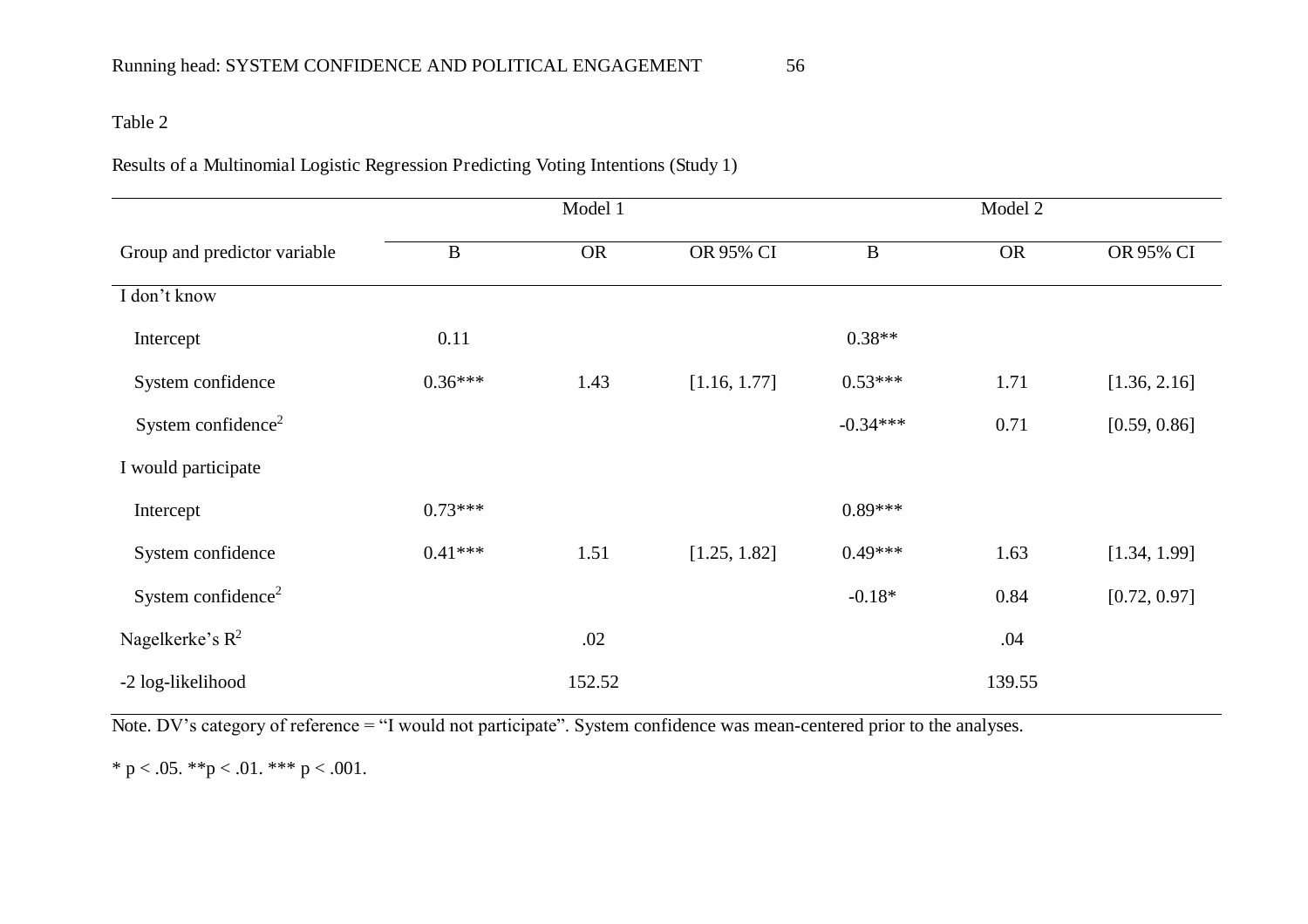# Zero-Order Correlations among Continuous Variables (Study 2)

|                                   |          | $\mathcal{D}_{\mathcal{L}}$ | 3        | 4               | 5      |  |
|-----------------------------------|----------|-----------------------------|----------|-----------------|--------|--|
| 1. Collective action intentions   |          |                             |          |                 |        |  |
| 2. System confidence              | $-.01$   |                             |          |                 |        |  |
| 3. Attitudes toward the out-group | $.33***$ | .03                         |          |                 |        |  |
| 4. Age                            | .02      | $-.09**$                    | .01      |                 |        |  |
| 5. Education                      | .03      | .03                         | $.13***$ | $-.30***$       |        |  |
| 6. Political conservatism         | $.10**$  | $-.08*$                     | .04      | $.06^{\dagger}$ | $-.04$ |  |
|                                   |          |                             |          |                 |        |  |

Note.  $\dagger p < .10. * p < .05. * p < .01. * * p < .001.$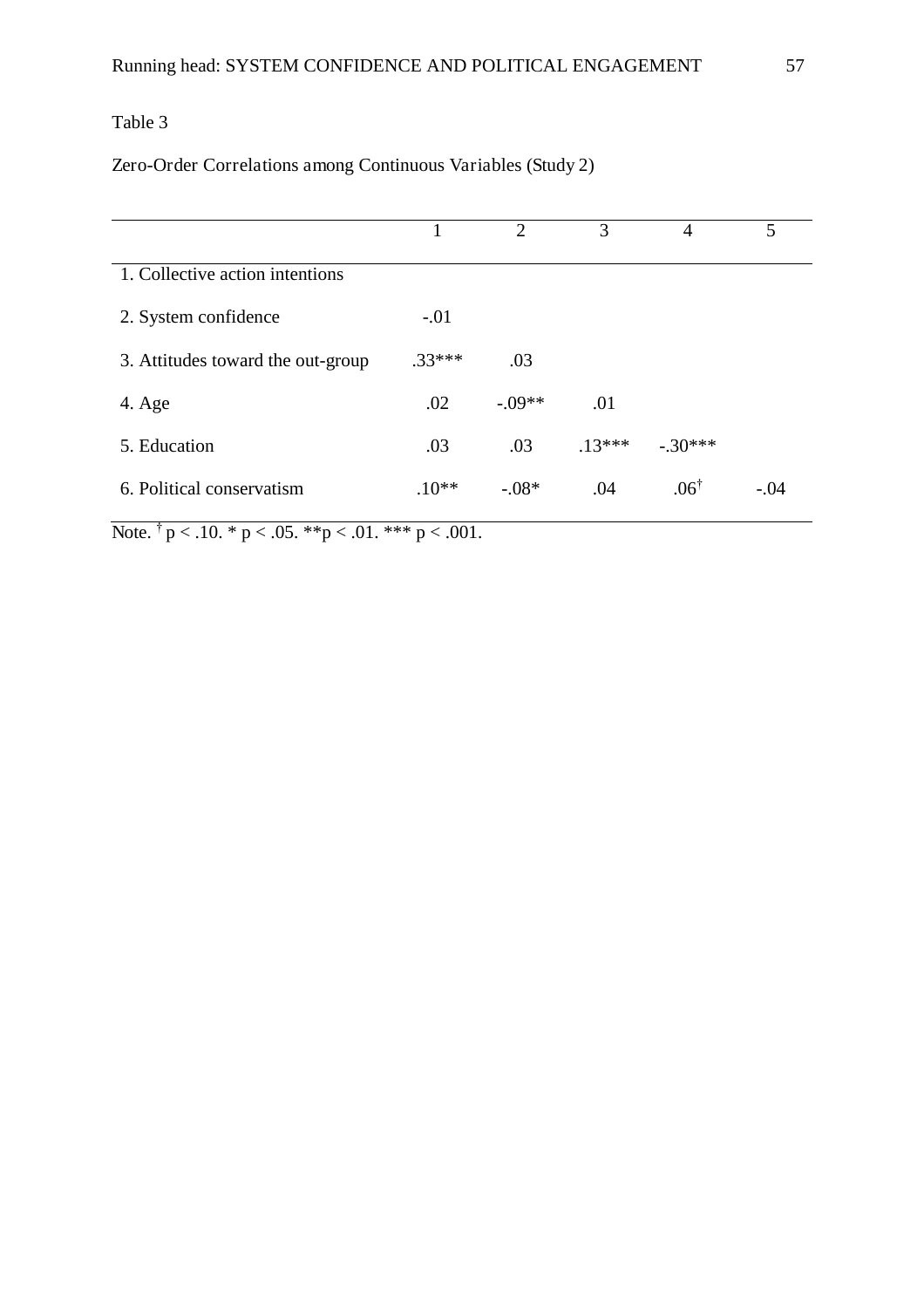Results of Linear Regression Predicting Solidarity-Based Collective Action Intentions (Study 2)

|                                |           | Model 1                |                 | Model 2                |                       |                  |  |
|--------------------------------|-----------|------------------------|-----------------|------------------------|-----------------------|------------------|--|
| Predictor variable             | $\bf{B}$  | $\beta$                | <b>B</b> 95% CI | $\, {\bf B}$           | $\beta$               | <b>B</b> 95% CI  |  |
| Intercept                      | $3.68***$ |                        | [3.55, 3.80]    | $3.78***$              |                       | [3.63, 3.94]     |  |
| Attitudes toward the out-group | $0.55***$ | .34                    | [0.45, 0.65]    | $0.56***$              | .34                   | [0.46, 0.66]     |  |
| System confidence              | $-0.04$   | $-.03$                 | $[-0.13, 0.05]$ | $-0.05$                | $-.03$                | $[-0.14, 0.04]$  |  |
| System confidence <sup>2</sup> |           |                        |                 | $-0.06*$               | $-.07$                | $[-0.11, -0.01]$ |  |
| $\mathbb{R}^2$                 |           | .11                    |                 |                        | .12                   |                  |  |
| $\mathbf F$                    |           | $F(2, 921) = 58.08***$ |                 | $F(3, 920) = 40.57***$ |                       |                  |  |
| $\Delta R^2$                   |           |                        |                 |                        | .01                   |                  |  |
| $\Delta F$                     |           |                        |                 |                        | $F(1, 920) = 5.04***$ |                  |  |

Note. All predictors were mean-centered prior to the analysis.

\* p < .05. \*\*\* p < .001.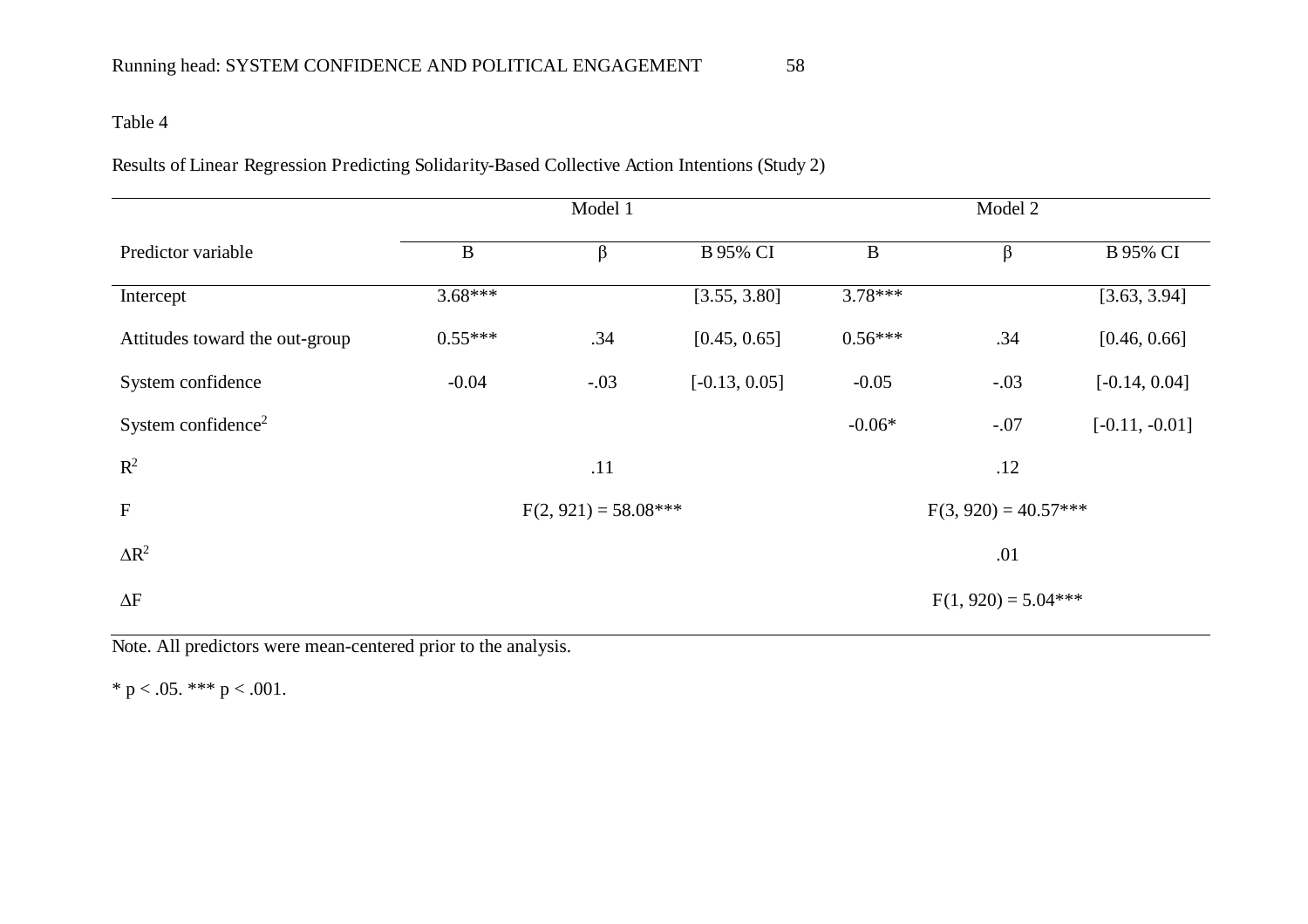# Zero-Order Correlations among Continuous Variables (Study 3)

|                                               |           | $\overline{2}$ | 3                | 4         | 5   | 6                | 7        |
|-----------------------------------------------|-----------|----------------|------------------|-----------|-----|------------------|----------|
| 1. Support for collective action              |           |                |                  |           |     |                  |          |
| 1. Normative collective action intentions     | .59***    |                |                  |           |     |                  |          |
| 2. Non-normative collective action intentions | $.23***$  | $.23***$       |                  |           |     |                  |          |
| 4. Gender system confidence                   | $-.33***$ | $-.36***$      | $-.16*$          |           |     |                  |          |
| 5. Age                                        | $-.04$    | $-.08$         | $-.11^{\dagger}$ | .03       |     |                  |          |
| 6. Education                                  | .07       | .05            | .05              | $-.21***$ | .04 |                  |          |
| 7. Social conservatism                        | $-.30***$ | $-.23***$      | $-.09$           | $.43***$  | .07 | $-.15*$          |          |
| 8. Economic conservatism                      | $-18**$   | $-.30***$      | $-.25***$        | $.37***$  | .03 | $-.12^{\dagger}$ | $.24***$ |
|                                               |           |                |                  |           |     |                  |          |

Note.  $\dagger$  p < .10. \* p < .05. \*\*p < .01. \*\*\* p < .001.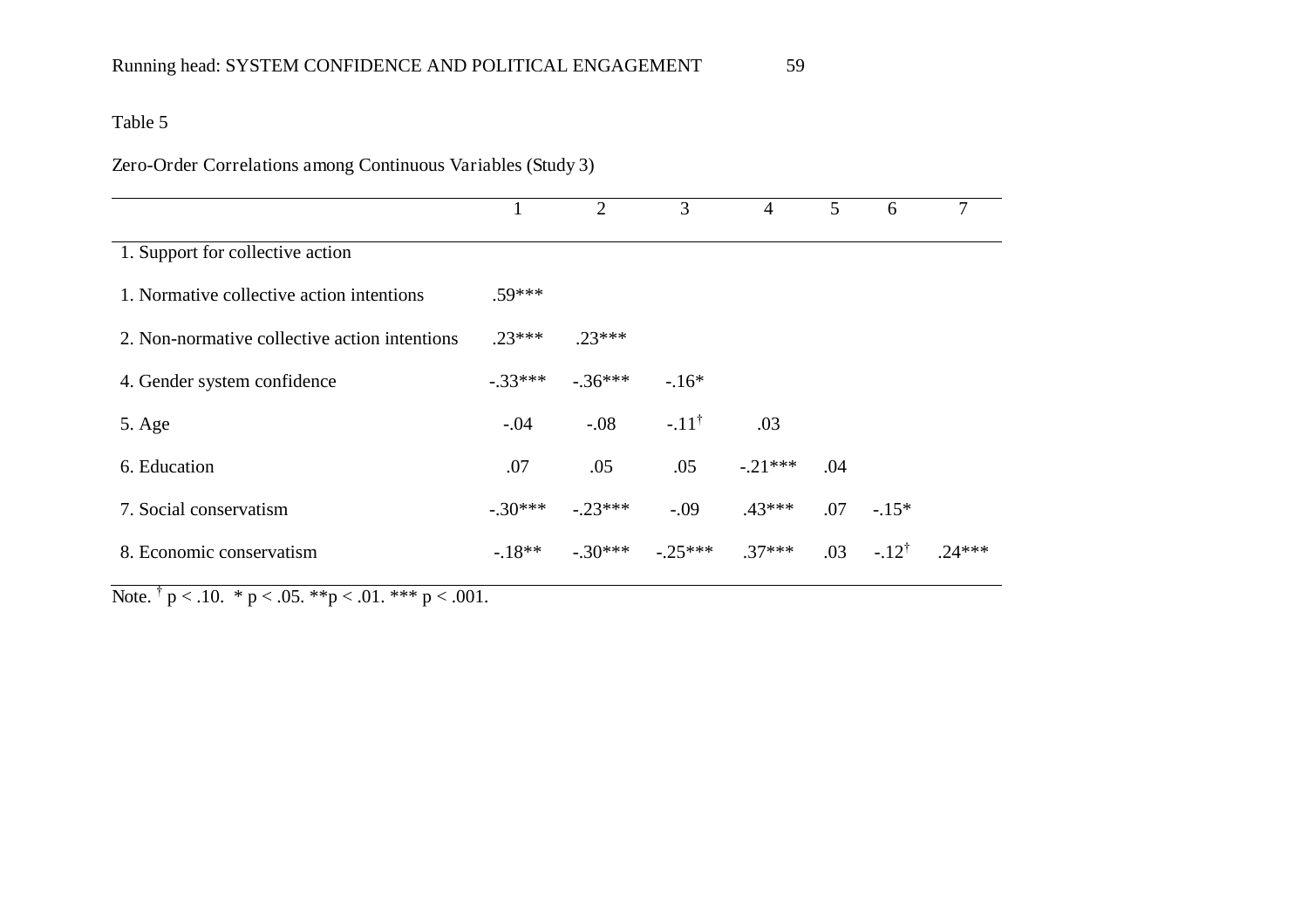Results of a Binomial Logistic Regression Predicting Participation in the Demonstration (Study 3)

|                                       |            | Model 1   |              | Model 2    |           |              |  |
|---------------------------------------|------------|-----------|--------------|------------|-----------|--------------|--|
| Predictor variable                    | B          | <b>OR</b> | OR 95% CI    | $\bf{B}$   | <b>OR</b> | OR 95% CI    |  |
| Intercept                             | $0.80***$  | 2.23      |              | $1.08***$  | 2.94      |              |  |
| Gender system confidence              | $-0.73***$ | 0.48      | [0.35, 0.67] | $-0.63***$ | 0.54      | [0.38, 0.75] |  |
| Gender system confidence <sup>2</sup> |            |           |              | $-0.42**$  | 0.66      | [0.48, 0.90] |  |
| Nagelkerke's $R^2$                    |            | .11       |              |            | .15       |              |  |
| -2 log-likelihood                     |            | 301.73    |              |            | 293.65    |              |  |

Note. Gender system confidence was mean-centered prior to the analyses.

\*\*  $p < .01$ . \*\*\*  $p < .001$ .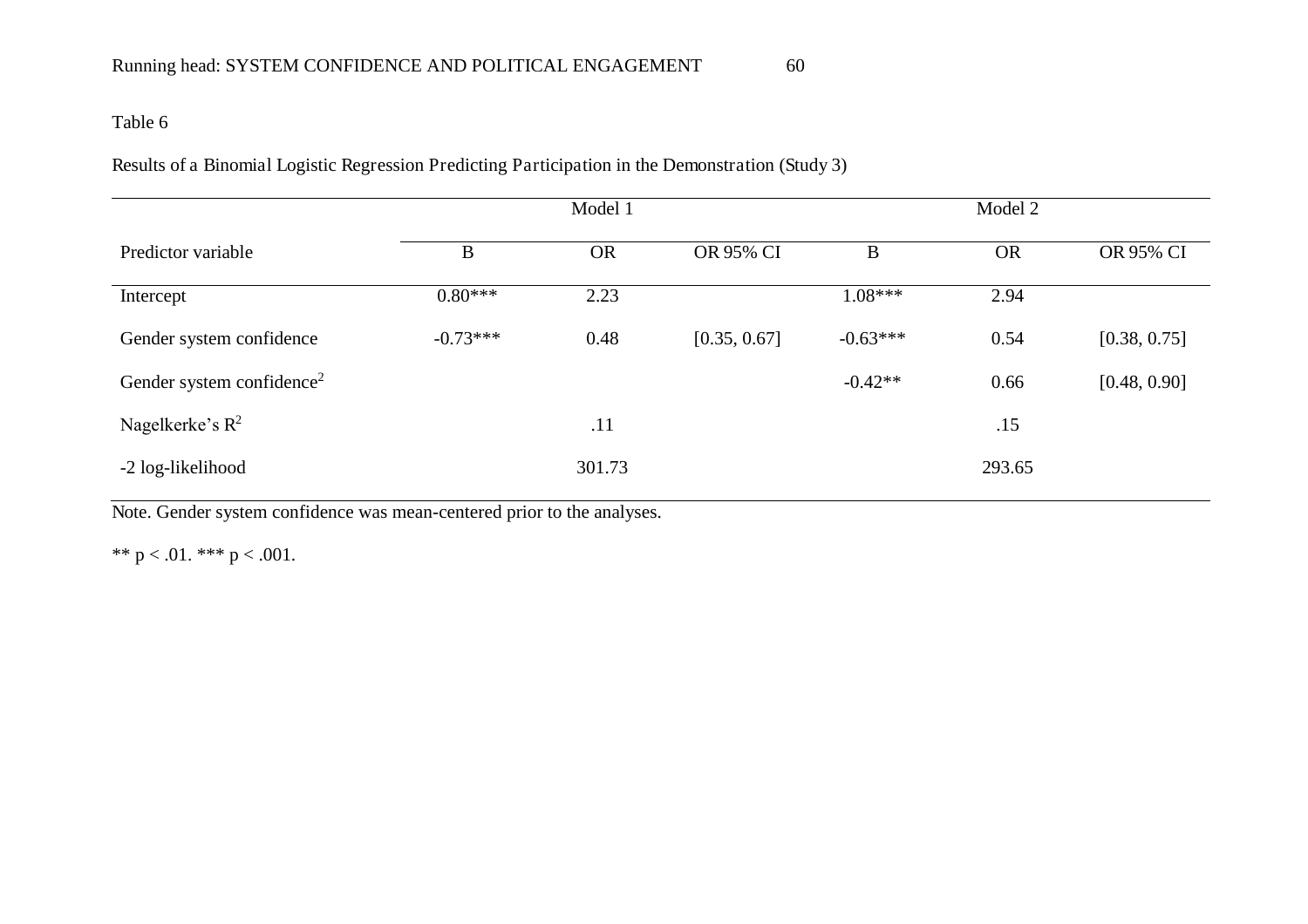Results of the Linear Regression Predicting Support for Collective Action (Study 3)

|                                       |            | Model 1                |                  |            |                        |                  |
|---------------------------------------|------------|------------------------|------------------|------------|------------------------|------------------|
| Predictor variable                    | $\bf{B}$   | β                      | <b>B</b> 95% CI  | B          | β                      | <b>B</b> 95% CI  |
| Intercept                             | $6.28***$  |                        |                  | $6.47***$  |                        | [6.33, 6.61]     |
| Gender system confidence              | $-0.42***$ | $-0.36$                | $[-0.55, -0.29]$ | $-0.35***$ | $-.29$                 | $[-0.48, -0.21]$ |
| Gender system confidence <sup>2</sup> |            |                        |                  | $-0.25***$ | $-.29$                 | $[-0.35, -0.15]$ |
| $R^2$                                 |            | .13                    |                  |            | .20                    |                  |
| $\mathbf F$                           |            | $F(1, 254) = 36.54***$ |                  |            | $F(2, 253) = 32.42***$ |                  |
| $\Delta R^2$                          |            |                        |                  |            | .08                    |                  |
| $\Delta F$                            |            |                        |                  |            | $F(1, 253) = 24.87***$ |                  |

Note. Gender system confidence was mean-centered prior to the analyses. Influential case excluded.

\*\*\*  $p < .001$ .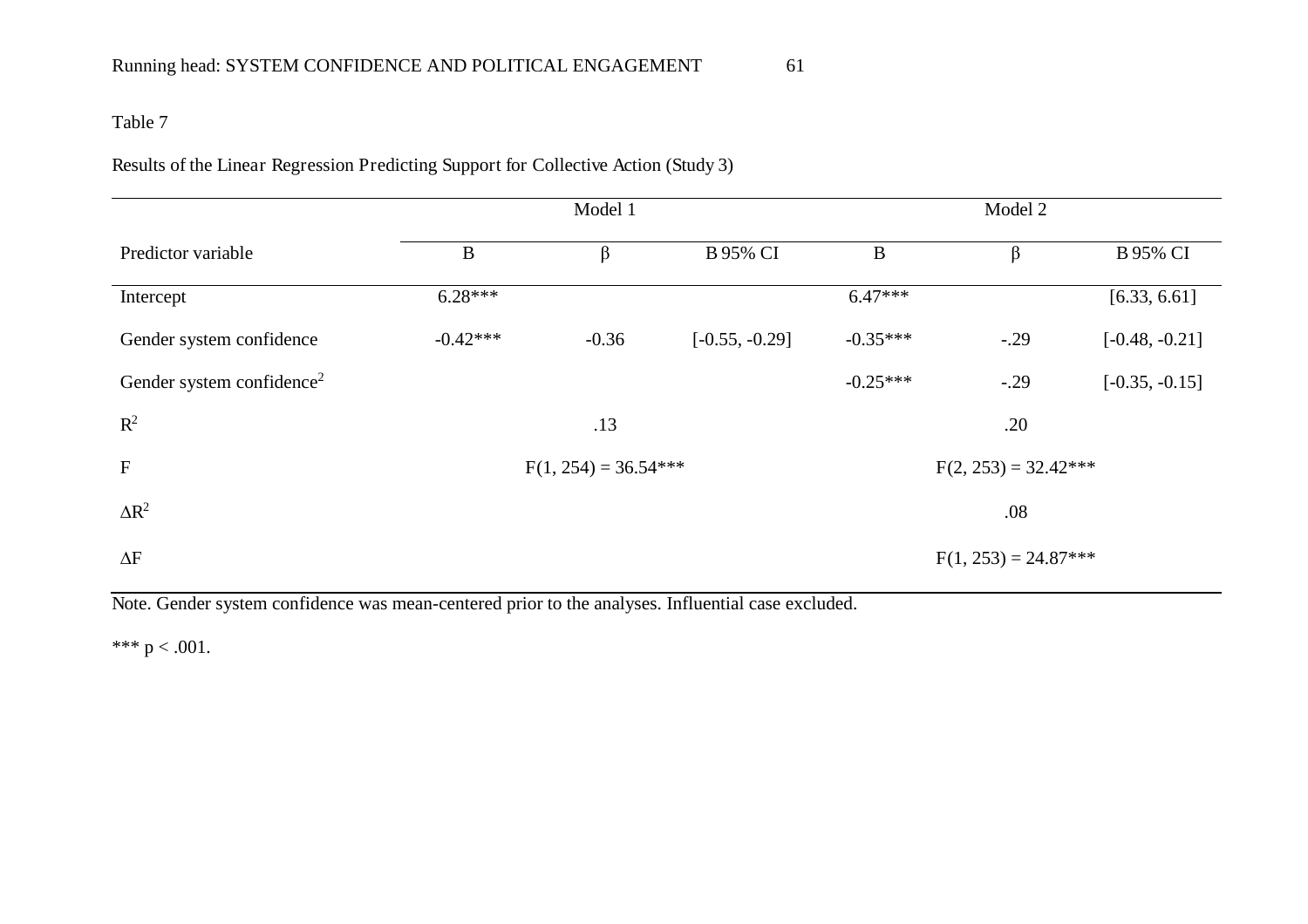Results of the Linear Regression Predicting Normative and Non-normative Collective Actions Intentions (Study 3)

|                         | Normative Collective Action Intentions |         |                        |                        |         |                  |                   | Non-normative Collective Action Intentions |                         |           |                     |                  |
|-------------------------|----------------------------------------|---------|------------------------|------------------------|---------|------------------|-------------------|--------------------------------------------|-------------------------|-----------|---------------------|------------------|
|                         |                                        | Model 1 |                        |                        | Model 2 |                  |                   | Model 1                                    |                         |           | Model 2             |                  |
| Predictor<br>variable   | $\bf{B}$                               | $\beta$ | <b>B</b> 95% CI        | $\bf{B}$               | $\beta$ | <b>B</b> 95% CI  | $\, {\bf B}$      | $\beta$                                    | <b>B</b> 95% CI         | $\bf{B}$  | $\beta$             | <b>B</b> 95% CI  |
| Intercept               | 5.80***                                |         | [5.65, 5.96]           | 5.90***                |         | [5.71, 6.08]     | 2.53              |                                            | [2.32, 2.74]            |           |                     | [2.24, 2.73]     |
| Gender system           | $-0.58***$                             | $-0.38$ | $[-0.76, -0.41]$       | $-0.54***$             | $-.35$  | $[-0.72, -0.36]$ | $-0.32**$         |                                            | $-.16$ $[-0.54, -0.08]$ | $-0.34**$ | $-.18$              | $[-0.59, -0.09]$ |
| confidence              |                                        |         |                        |                        |         |                  |                   |                                            |                         |           |                     |                  |
| Gender system           |                                        |         |                        | $-0.13+$               | $-.11$  | $[-0.26, 0.003]$ |                   |                                            |                         | 0.05      | .04                 | $[-0.11, 0.21]$  |
| confidence <sup>2</sup> |                                        |         |                        |                        |         |                  |                   |                                            |                         |           |                     |                  |
| $R^2$                   |                                        | .14     |                        |                        | .16     |                  |                   |                                            | .03                     |           | .03                 |                  |
| $\mathbf F$             |                                        |         | $F(1, 254) = 42.78***$ | $F(2, 253) = 23.48***$ |         |                  |                   | $F(1, 255) = 7.07**$                       |                         |           | $F(2, 254) = 3.73*$ |                  |
| $\Delta R^2$            |                                        |         |                        |                        | .01     |                  |                   |                                            |                         |           | .002                |                  |
| $\Delta F$              | $F(1, 253) = 3.72^{\dagger}$           |         |                        |                        |         |                  | $F(1, 254) = .40$ |                                            |                         |           |                     |                  |

Note. Gender system confidence was mean-centered prior to the analyses. Influential case excluded.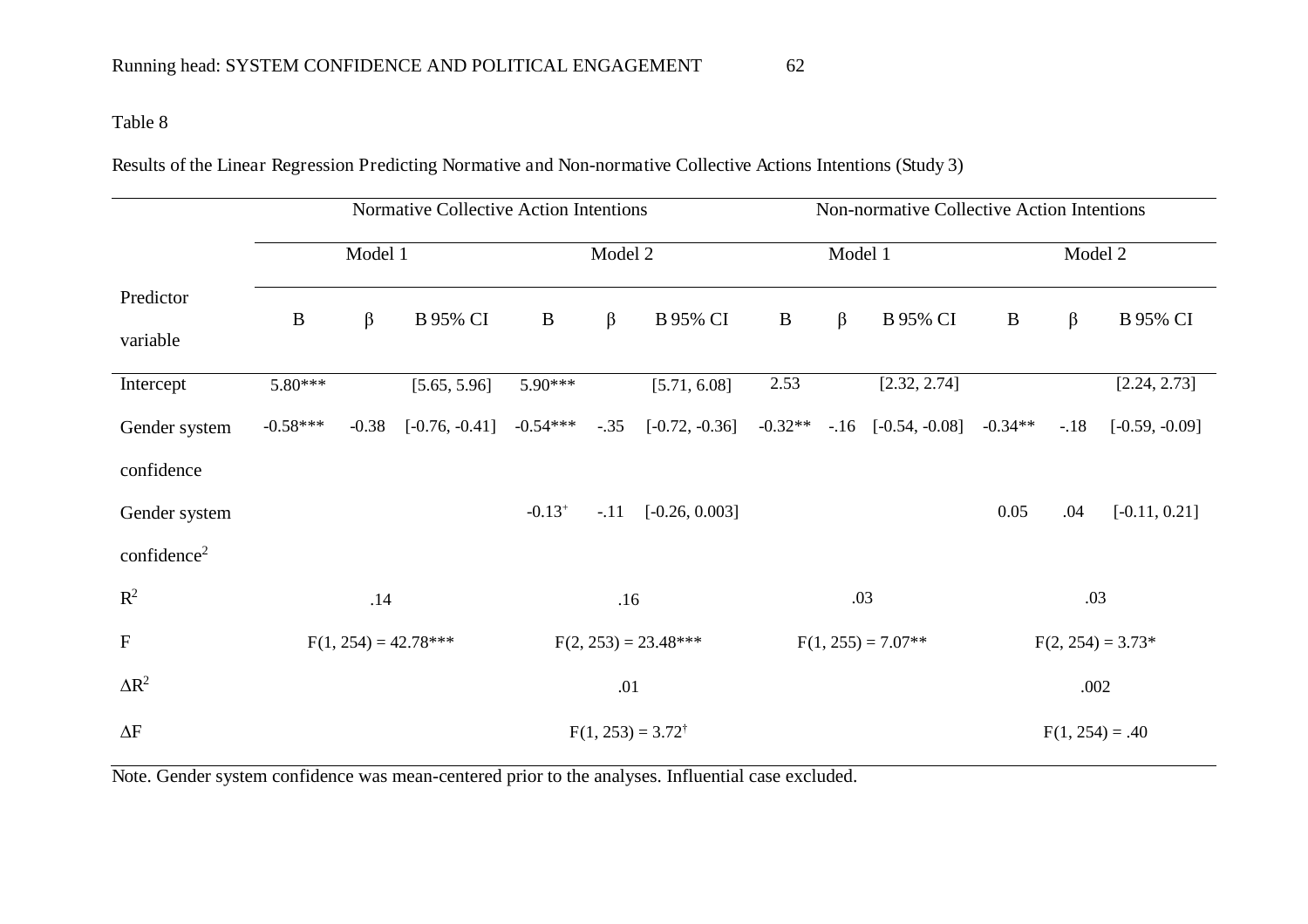$\dagger$  p < .10. \* p < .05. \*\*p < .01. \*\*\* p < .001.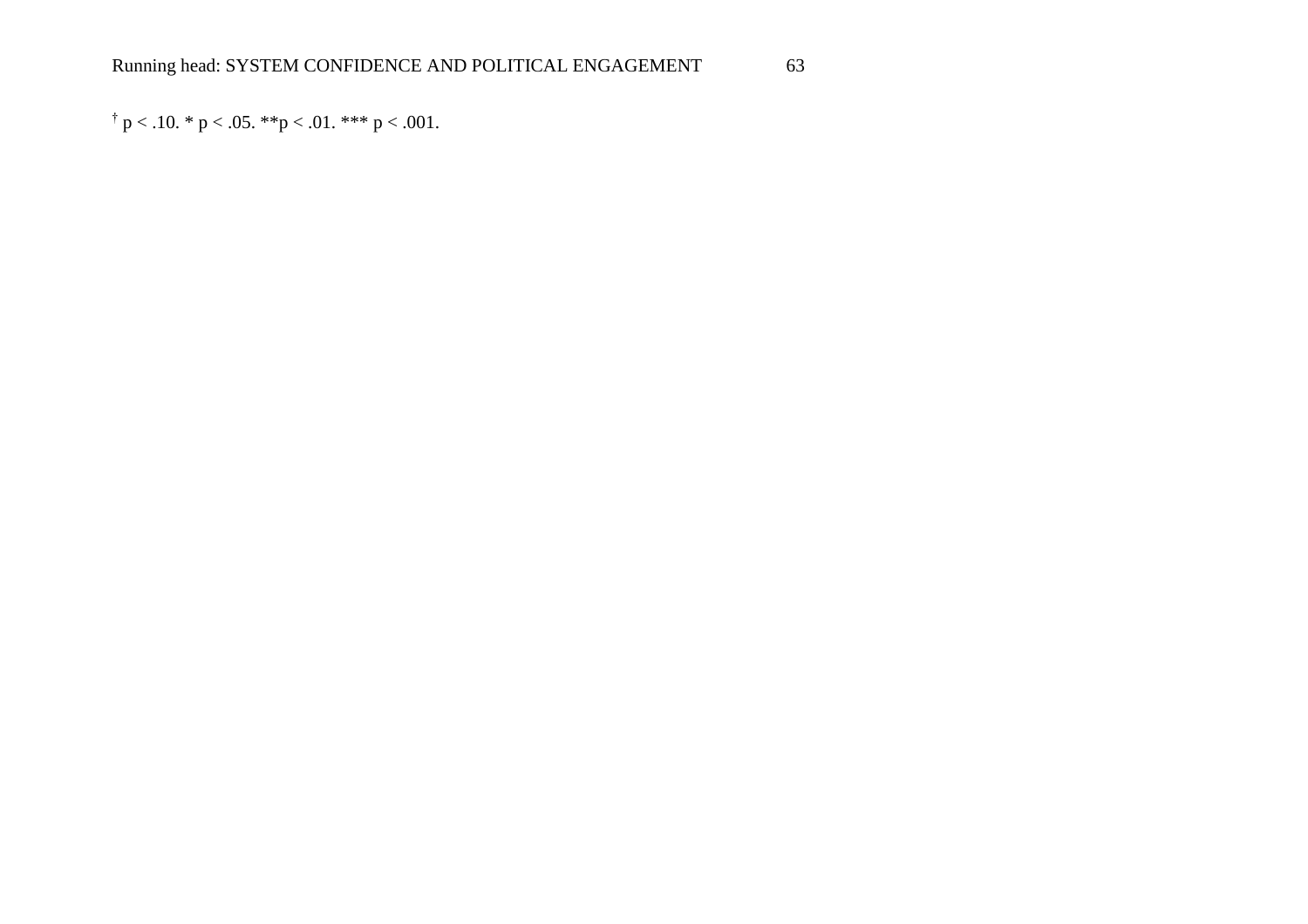# Zero-Order Correlations among Continuous Variables (Study 4)

| Variables                        |           | $\overline{2}$ | 3        | $\overline{4}$ | 5               | 6   | 7      |
|----------------------------------|-----------|----------------|----------|----------------|-----------------|-----|--------|
| 1. Support for collective action |           |                |          |                |                 |     |        |
| 2. External political efficacy   | $-15*$    |                |          |                |                 |     |        |
| 3. Collective efficacy           | $.33***$  | .07            |          |                |                 |     |        |
| 4. Need for change               | $.29***$  | $-13*$         | $.28***$ |                |                 |     |        |
| 5. System confidence             | $-.25***$ | $.40***$       | .05      | $-16*$         |                 |     |        |
| 6. Age                           | .09       | $-.04$         | .02      | .02            | .03             |     |        |
| 7. Social conservatism           | $-.02$    | .02            | $-.09$   | .07            | $-.08$          | .02 |        |
| 8. Economic conservatism         | $-.04$    | .04            | .07      | .06            | $.12^{\dagger}$ | .08 | $.13*$ |

Note<sup>t</sup>  $p < .10.$  \*  $p < .05.$  \*\* $p < .01.$  \*\*\*  $p < .001.$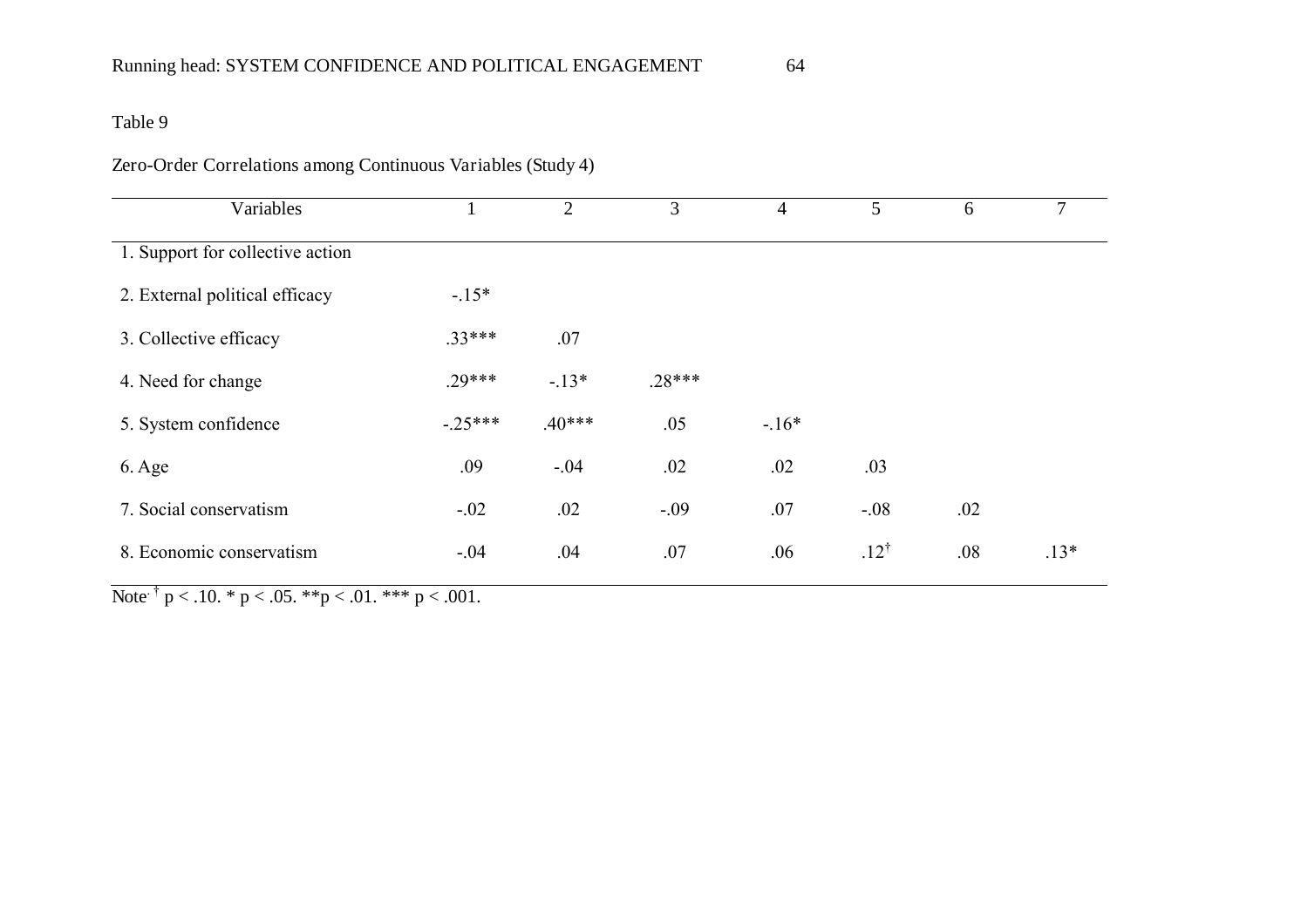Results of a Binomial Logistic Regression Predicting Participation in the Demonstration (Study 4)

|                                |                   | Model 1   |              |           | Model 2   |              |
|--------------------------------|-------------------|-----------|--------------|-----------|-----------|--------------|
| Predictor variable             | $\boldsymbol{B}$  | <b>OR</b> | OR 95% CI    | B         | <b>OR</b> | OR 95% CI    |
| Intercept                      | $1.78***$         | 5.90      |              | $2.07***$ | 13.33     |              |
| System confidence              | $-0.32^{\dagger}$ | 0.73      | [0.50, 1.06] | $-0.23$   | 0.79      | [0.56, 1.12] |
| System confidence <sup>2</sup> |                   |           |              | $-0.34*$  | 0.71      | [0.54, 0.95] |
| Nagelkerke's $R^2$             |                   | .02       |              |           | .06       |              |
| -2 log-likelihood              |                   | 229.08    |              |           | 222.60    |              |

Note. System confidence was mean-centered prior to the analyses.

 $\dagger$  p < .10.  $*$  p < .05.  $***$  p < .001.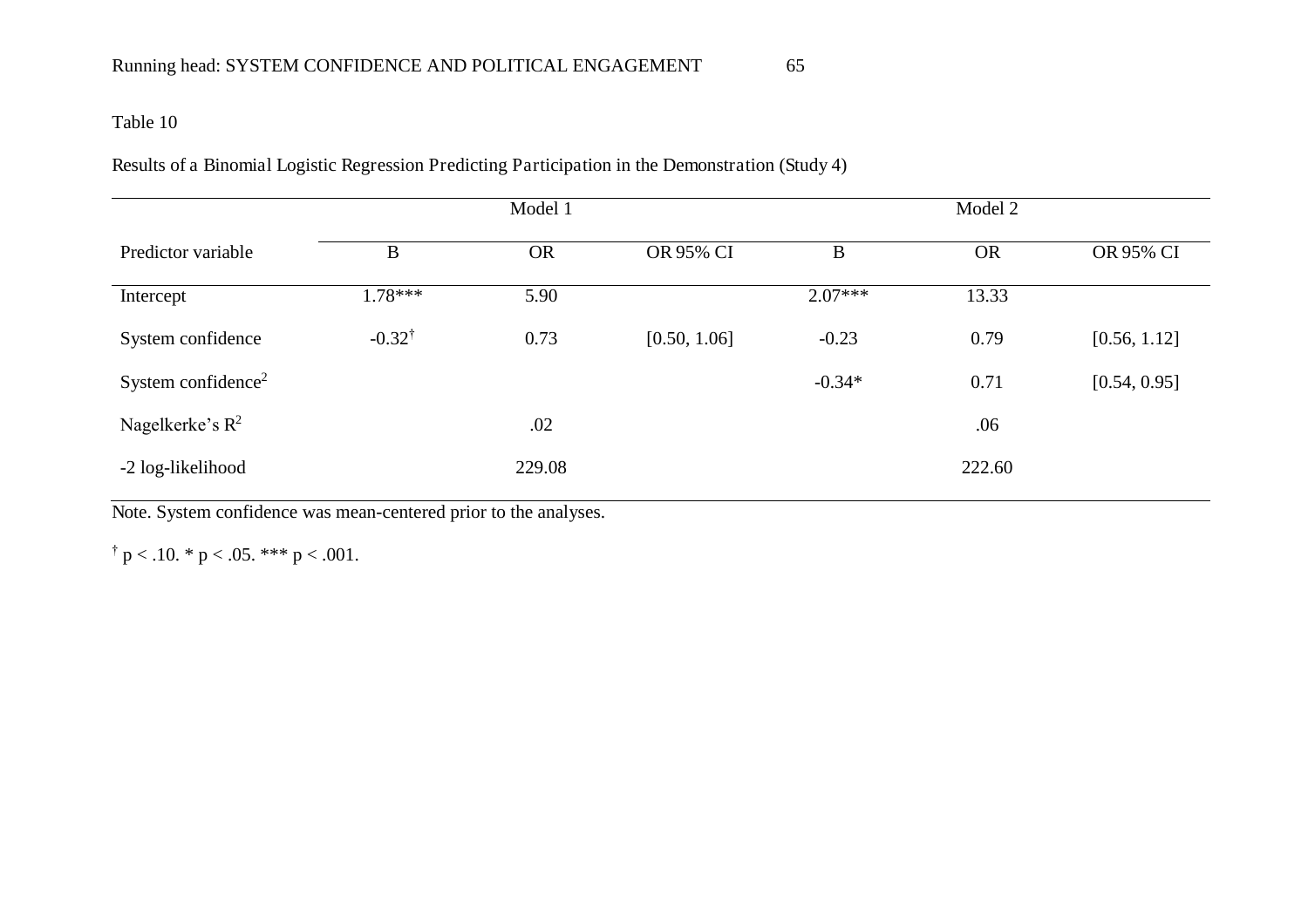Descriptive Statistics and Correlations for Individual- and Societal-level Variables (Study 5)

| Individual-level variables | ${\bf N}$ | M           | SD    | $\mathbf{1}$ | $\overline{2}$   | 3         | $\overline{4}$ | 5        |
|----------------------------|-----------|-------------|-------|--------------|------------------|-----------|----------------|----------|
| 1. Collective action       | 66,626    | 1.55        | 0.56  |              |                  |           |                |          |
| 2. Voting                  | 68,367    | 2.45        | 0.75  | $.12***$     |                  |           |                |          |
| 3. System confidence       | 70,438    | 2.50        | 0.67  | $-.003$      | $.08***$         |           |                |          |
| 4. Political conservatism  | 59,086    | 5.72        | 2.29  | $-11***$     | $.03***$         | $.12***$  |                |          |
| 5. Education               | 70,240    | 5.61        | 2.35  | $.19***$     | $.04***$         | $-.02***$ | $-.04***$      |          |
| 6. Age                     | 70,989    | 42.10       | 16.86 | $-.01**$     | $.25***$         | $.03***$  | $.01**$        | $-17***$ |
| Societal-level variables   | ${\bf N}$ | $\mathbf M$ | SD    | 7            | 8                |           |                |          |
| 7. Political regime type   | 50        | 2.56        | 1.05  |              |                  |           |                |          |
| 8. Human Development Index | 50        | 0.75        | 0.12  | $.67***$     |                  |           |                |          |
| 9. Gini coefficient        | 50        | 37.75       | 9.36  | .05          | $-.25^{\dagger}$ |           |                |          |

Note. Values for political regime type could range from 1 = authoritarian regimes to 4= full democracies. To compute correlations for voting, we

used Spearman's  $\rho$ . All correlations for the continuous variables are Pearson's r.

 $\dagger$  p < .10. \*\*p < .01. \*\*\* p < .001.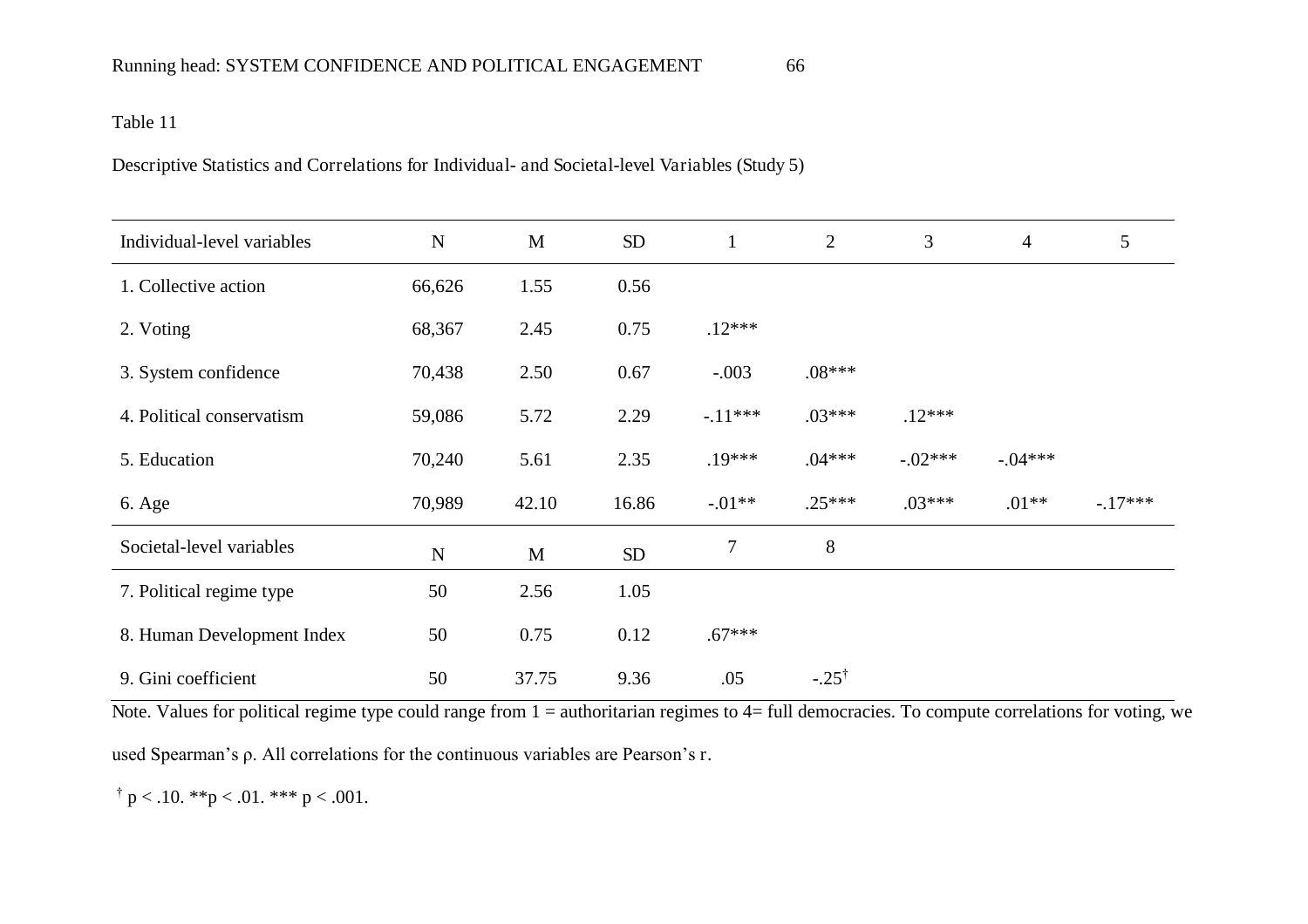Individual-level and Societal-level Predictors of Collective Action Participation (Study 5)

| Predictors                     | Model 1          | Model $\overline{2}$ | Model 3           | Model 4            | Model 5                |
|--------------------------------|------------------|----------------------|-------------------|--------------------|------------------------|
| Intercept                      | $1.55(0.04)$ *** | $1.55(0.04)$ ***     | $1.57(0.04)$ ***  | $1.57(0.04)$ ***   | $1.50(0.04)$ ***       |
| Individual level (IL) effects  |                  |                      |                   |                    |                        |
| System confidence              |                  | $-0.01(0.01)$        | $-0.01(0.01)$     | $-0.003(0.01)$     | 0.001(0.013)           |
| System confidence <sup>2</sup> |                  |                      | $-0.04(0.01)$ *** | $-0.03(0.01)$ ***  | $-0.02(0.008)$ **      |
| Gender                         |                  |                      |                   | $-0.08(0.01)$ ***  | $-0.08(0.01)$ ***      |
| Age (10 years)                 |                  |                      |                   | $-0.06(0.04)$      | $-0.06(0.04)$          |
| Education                      |                  |                      |                   | $0.04(0.004)$ ***  | $0.04(0.004)$ ***      |
| Political conservatism         |                  |                      |                   | $-0.02(0.003)$ *** | $-0.02(0.003)$ ***     |
| Societal level (SL) effects    |                  |                      |                   |                    |                        |
| Political regime type          |                  |                      |                   |                    | $0.35(0.09)$ ***       |
| Gini                           |                  |                      |                   |                    | $0.01(0.003)*$         |
| Human Development Index        |                  |                      |                   |                    | $0.37(0.21)^{\dagger}$ |
| Cross-level interactions       |                  |                      |                   |                    |                        |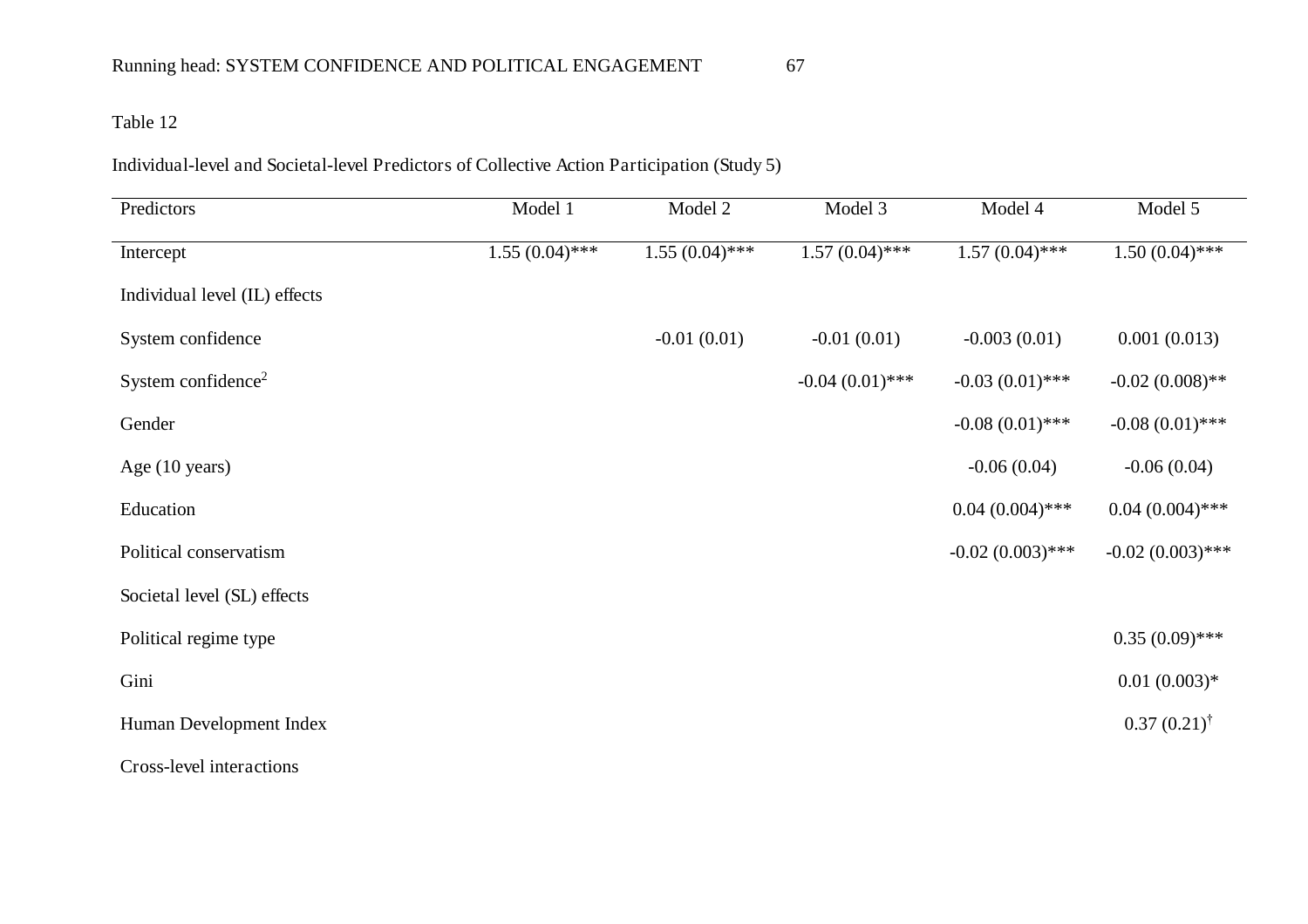| System confidence $\times$ Political regime type                                                                                       |                  |                   |                    |                    | $-0.02(0.02)$     |  |
|----------------------------------------------------------------------------------------------------------------------------------------|------------------|-------------------|--------------------|--------------------|-------------------|--|
| System confidence <sup>2</sup> $\times$ Political regime type                                                                          |                  |                   |                    |                    | $-0.05(0.02)$ *** |  |
| Variance                                                                                                                               |                  |                   |                    |                    |                   |  |
| IL variation of the DV                                                                                                                 | $0.25(0.01)$ *** | $0.25(0.01)$ ***  | $0.25(0.01)$ ***   | $0.23(0.01)$ ***   | $0.23(0.01)$ ***  |  |
| SL variation of the DV                                                                                                                 | $0.07(0.01)$ *** | $0.07(0.01)$ ***  | $0.07(0.01)$ ***   | 0.07(0.01)         | $0.04(0.01)$ ***  |  |
| SL variation in IL effect of system                                                                                                    |                  | $0.01(0.002)$ *** | $0.01(0.002)$ ***  | $0.01(0.001)$ ***  | $0.01(0.001)$ *** |  |
| confidence                                                                                                                             |                  |                   |                    |                    |                   |  |
| SL variation in IL effect of system                                                                                                    |                  |                   | $0.002(0.001)$ *** | $0.002(0.001)$ *** | $0.002(0.000)$ ** |  |
| confidence <sup>2</sup>                                                                                                                |                  |                   |                    |                    |                   |  |
| -2 log-likelihood                                                                                                                      | 98746.21         | 98040.49          | 97809.80           | 94175.26           | 94144.27          |  |
| Note Gender coded - 50 for men and 50 for women. Age divided by 100 Political regime type coded 1 for full democracies and 0 for other |                  |                   |                    |                    |                   |  |

Note. Gender coded -.50 for men and .50 for women. Age divided by 100. Political regime type coded 1 for full democracies and 0 for other systems. Continuous individual and societal-level predictors were grand-mean-centered prior to conducting analyses. Unstandardized coefficients reported. Robust standard errors reported in the parentheses. Missing data handled with multiple imputation (20 imputed datasets).  $\dagger$  p < .10. \* p < .05. \*\*p < .01. \*\*\* p < .001.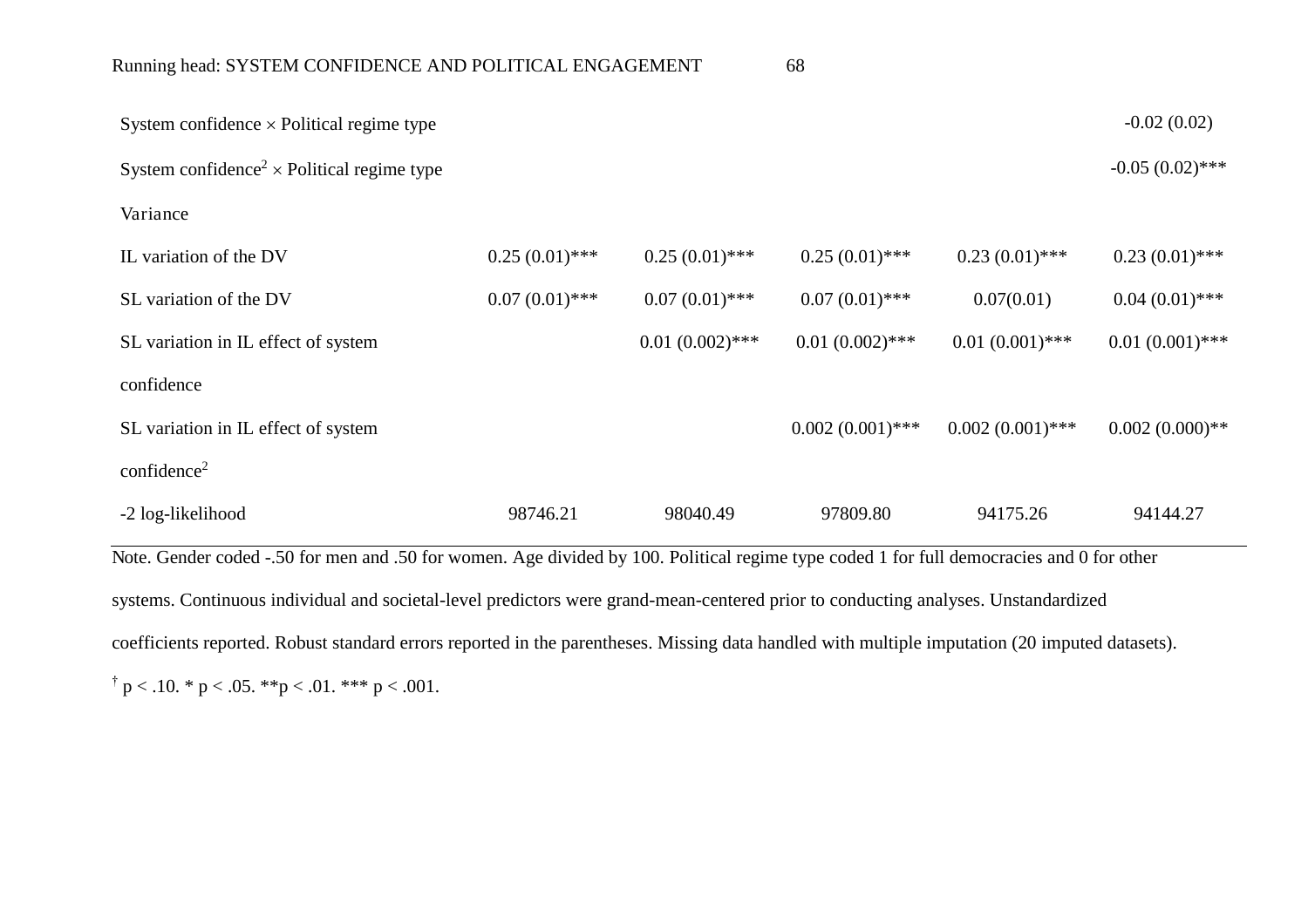Individual-level and Societal-level Predictors of Voting in National Elections (Study 5)

| Predictors                                       | Model 1 | Model 2          | Model 3                 | Model 4          | Model 5                |
|--------------------------------------------------|---------|------------------|-------------------------|------------------|------------------------|
| Individual level (IL) effects                    |         |                  |                         |                  |                        |
| System confidence                                |         | $0.42(0.05)$ *** | $0.40(0.04)$ ***        | $0.36(0.05)$ *** | $0.30(0.05)$ ***       |
| System confidence <sup>2</sup>                   |         |                  | $-0.06(0.03)^{\dagger}$ | $-0.07(0.03)*$   | $-0.02(0.03)$          |
| Gender                                           |         |                  |                         | $-0.09(0.04)$ *  | $-0.09(0.04)$ *        |
| Age (10 years)                                   |         |                  |                         | $0.36(0.03)$ *** | $0.35(0.03)$ ***       |
| Education                                        |         |                  |                         | $0.08(0.02)$ *** | $0.08(0.02)$ ***       |
| Political conservatism                           |         |                  |                         | $0.03(0.01)$ *** | $0.03(0.01)$ ***       |
| Societal level (SL) effects                      |         |                  |                         |                  |                        |
| Political regime type                            |         |                  |                         |                  | $0.81(0.44)^{\dagger}$ |
| Gini                                             |         |                  |                         |                  | $0.02(0.01)^{\dagger}$ |
| Human Development Index                          |         |                  |                         |                  | 0.26(1.41)             |
| Cross-level interactions                         |         |                  |                         |                  |                        |
| System confidence $\times$ political regime type |         |                  |                         |                  | $0.27(0.08)$ **        |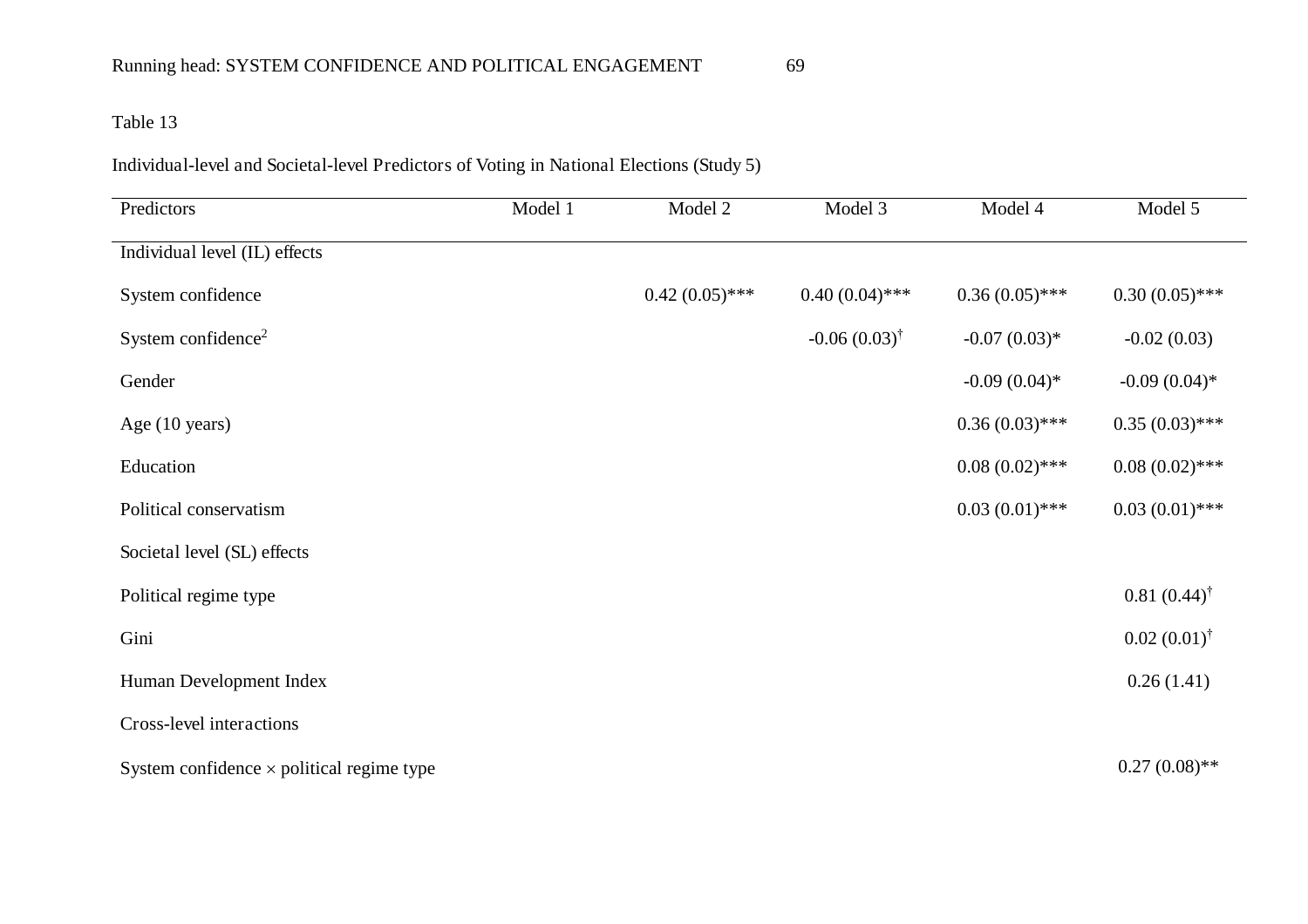| System confidence <sup>2</sup> $\times$ Political regime type |                   |                   |                   |                   | $-0.26(0.09)$ **  |
|---------------------------------------------------------------|-------------------|-------------------|-------------------|-------------------|-------------------|
| Tresholds                                                     |                   |                   |                   |                   |                   |
| Cut <sub>1</sub>                                              | $-1.99(0.14)$ *** | $-1.99(0.08)$ *** | $-2.00(0.06)$ *** | $-2.17(0.07)$ *** | $-1.90(0.16)$ *** |
| Cut 2                                                         | $-0.59(0.14)$ *** | $-0.56(0.07)$ *** | $-0.56(0.04)$ *** | $-0.66(0.07)$ *** | $-0.39(0.16)$ *   |
| Variance                                                      |                   |                   |                   |                   |                   |
| SL variation of the DV                                        | $0.87(0.19)$ ***  | $0.93(0.20)$ ***  | $0.98(0.21)$ ***  | $0.90(0.19)$ ***  | $0.80(0.15)$ ***  |
| SL variation in IL effect of System                           |                   | $0.10(0.02)$ ***  | $0.08(0.02)$ ***  | $0.09(0.02)$ ***  | $0.08(0.02)$ ***  |
| confidence                                                    |                   |                   |                   |                   |                   |
| SL variation in IL effect of System                           |                   |                   | $0.04(0.01)$ **   | $0.03(0.01)$ **   | $0.02(0.01)$ ***  |
| confidence <sup>2</sup>                                       |                   |                   |                   |                   |                   |
| -2 loglikelihood                                              | 119421.71         | 118145.82         | 118057.61         | 113988.98         | 113969.99         |
|                                                               |                   |                   |                   |                   |                   |

Note. DV's category of reference = "Never" Gender coded -.50 for men and .50 for women. Age divided by 100. Political regime type coded 1 for full democracies and 0 for other systems. Continuous individual and societal-level predictors were grand-mean-centered prior to conducting analyses. Unstandardized coefficients reported. Standard errors reported in the parentheses. Missing data handled with multiple imputation (20 imputed datasets).

 $\uparrow$  p < .10. \* p < .05. \*\*p < .01. \*\*\* p < .001.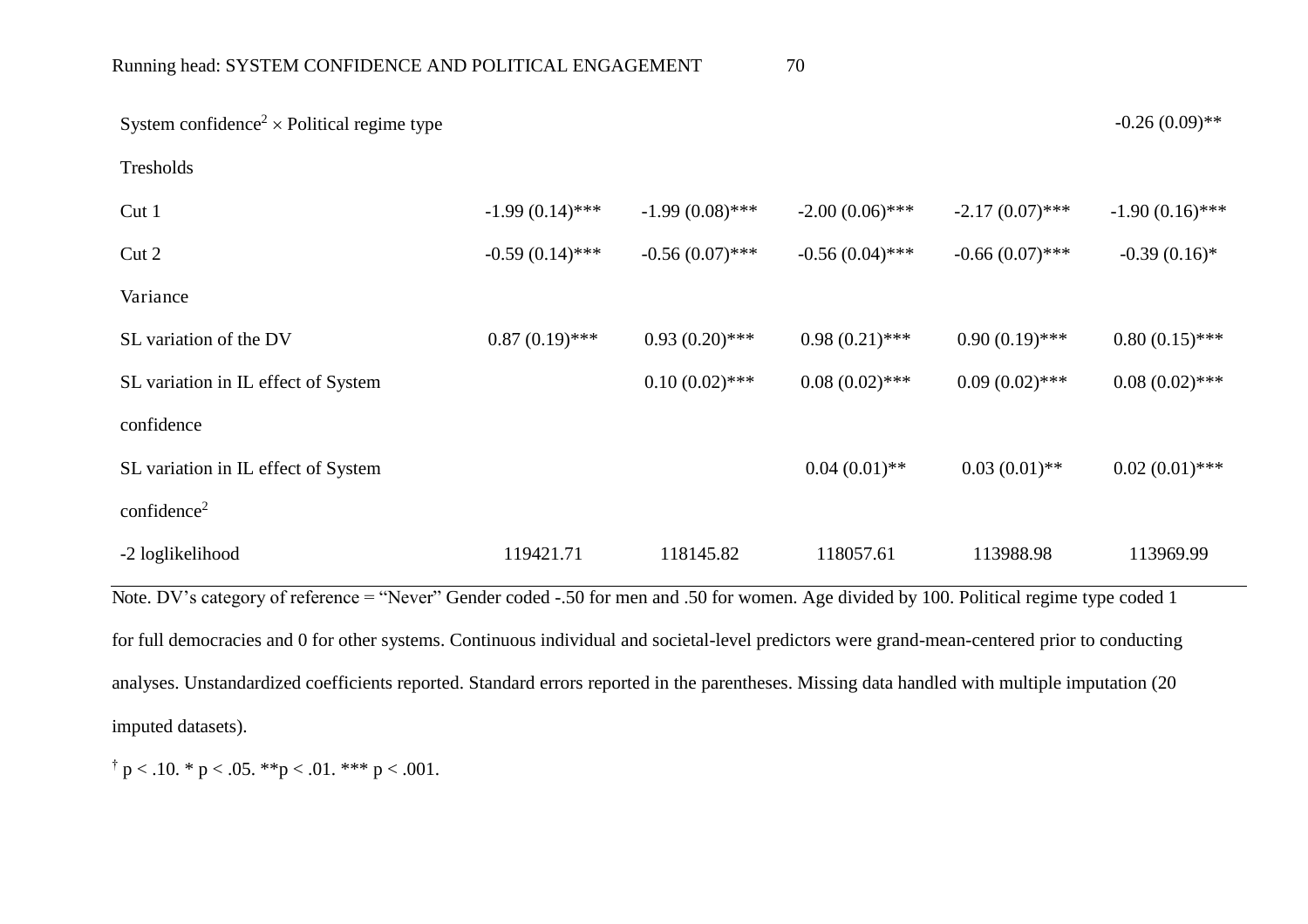

Figure 1. Theoretical model illustrating the curvilinear relationship between system confidence and political engagement. The model assumes that system confidence is the subspace where system confidence is negatively associated with need for change and positively associated with external efficacy (dashed arrow), and that political engagement is a product of need for change and external efficacy (surface shown).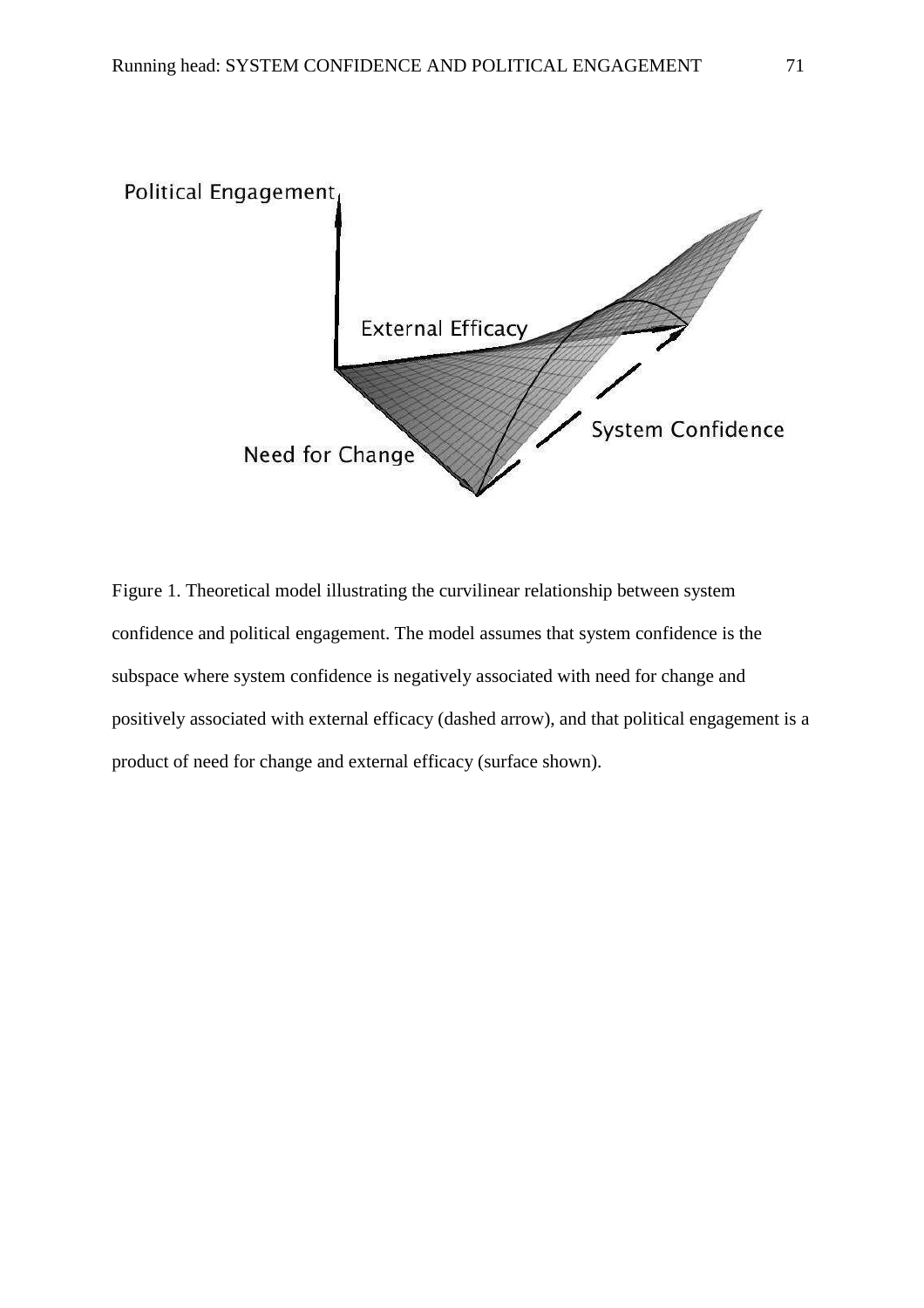

Figure 2. Voting intentions (odds of responding "I don't know" / "I would participate" relative to "I would not participate" with respect to upcoming elections) as a function of system confidence (Study 1).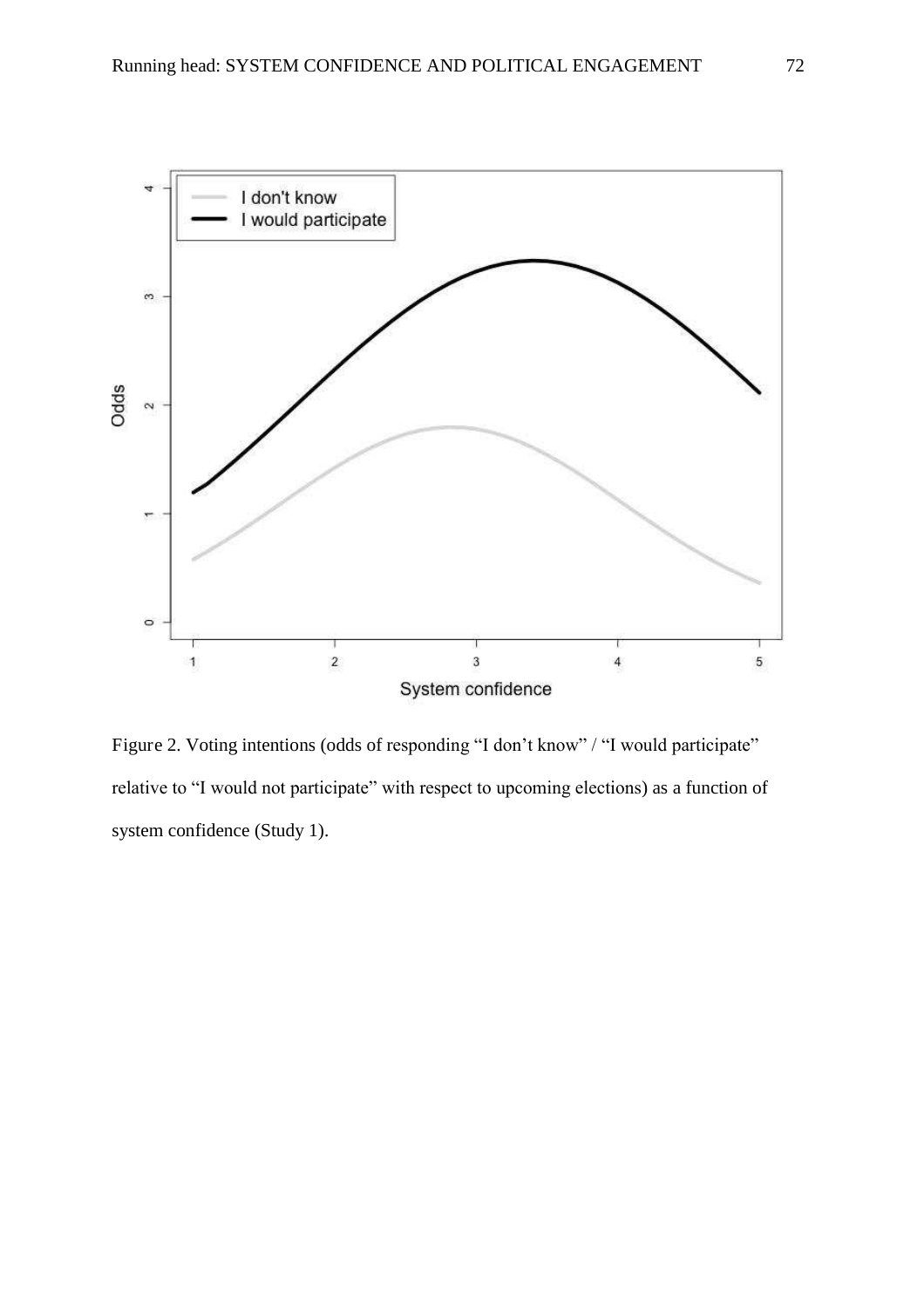

Figure 3. Solidarity-based collective action intentions as a function of system confidence (Study 2). Data plotted for average attitudes toward the out-group.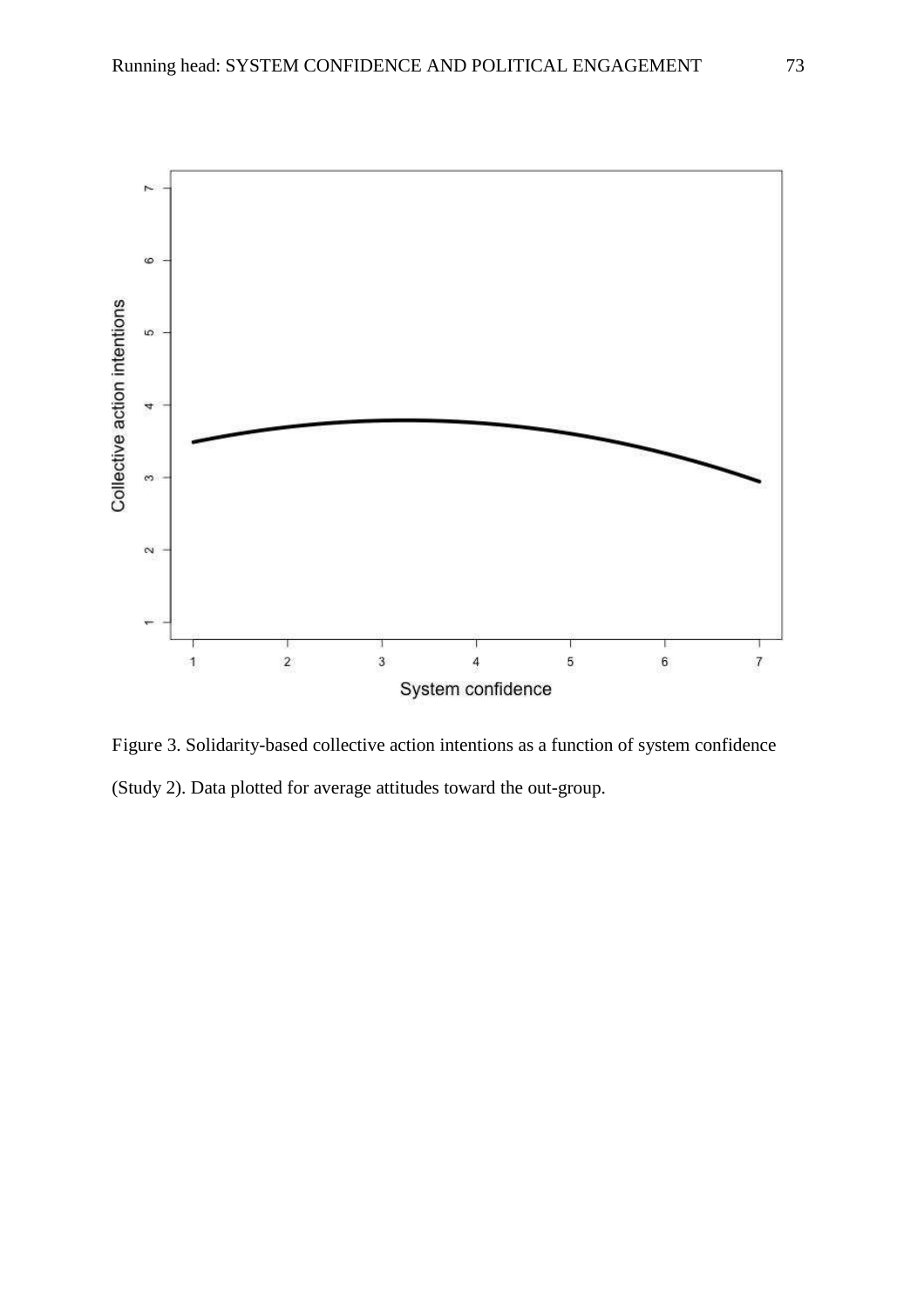

Figure 4. Probability of protest participation as a function of gender system confidence (Study 3). For gender system confidence values higher than 6.38 the plot was extrapolated.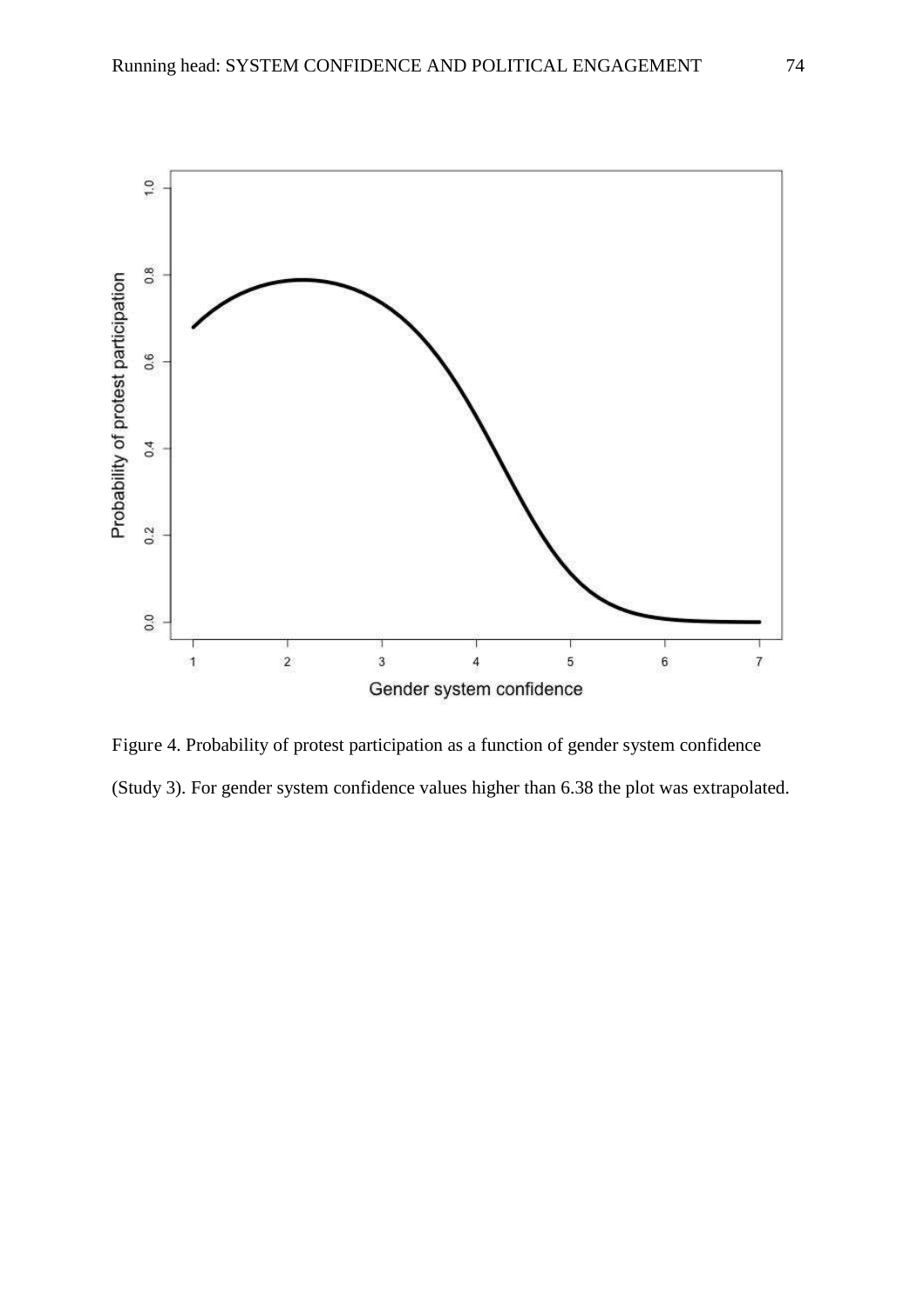

Figure 5. Probability of protest participation as a function of system confidence (Study 4). For system confidence values higher than 6.75 the plot was extrapolated.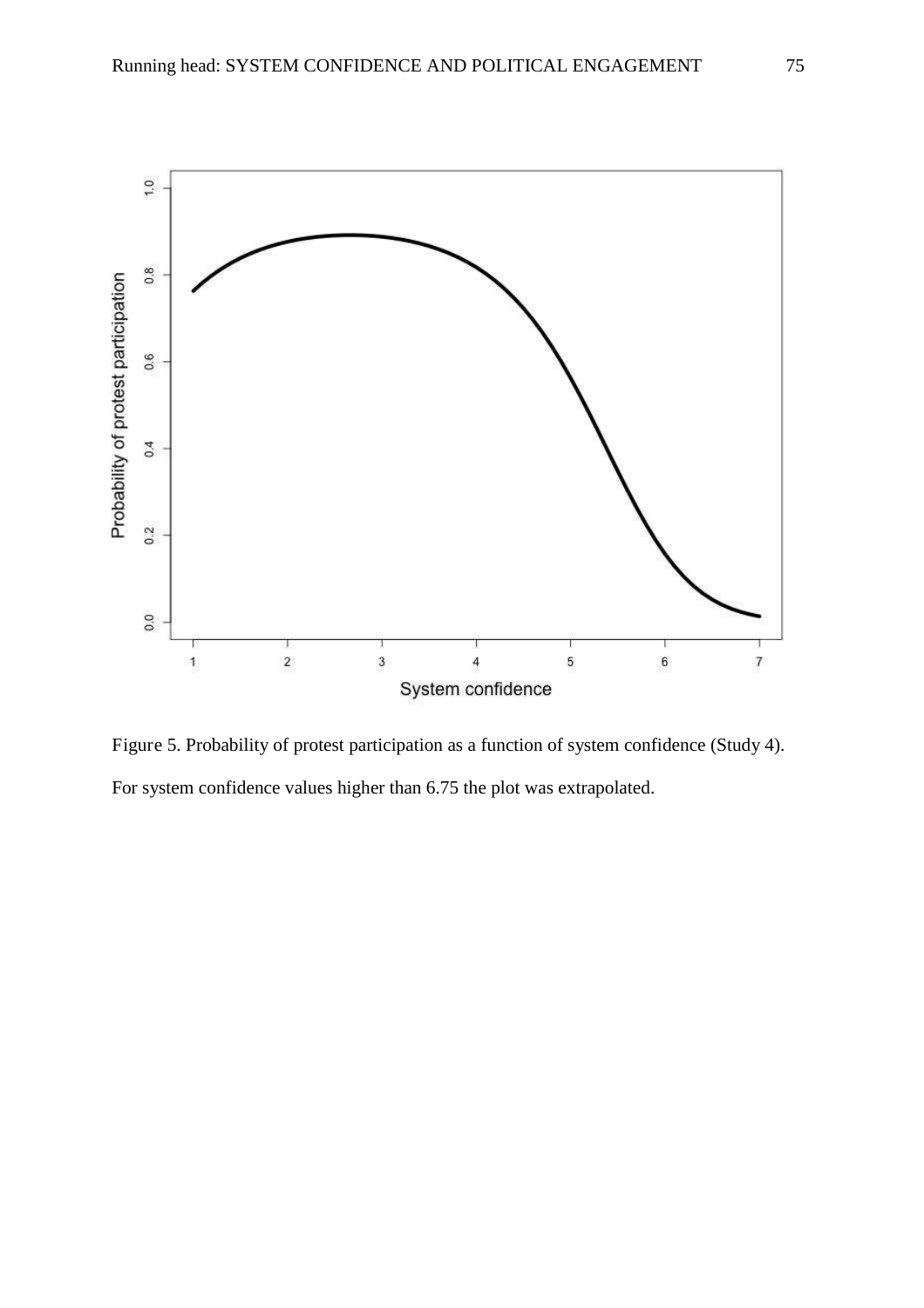

Figure 6. Collective action participation as a function of system confidence and political regime (Study 5). All individual and societal-level adjustment variables equal to 0.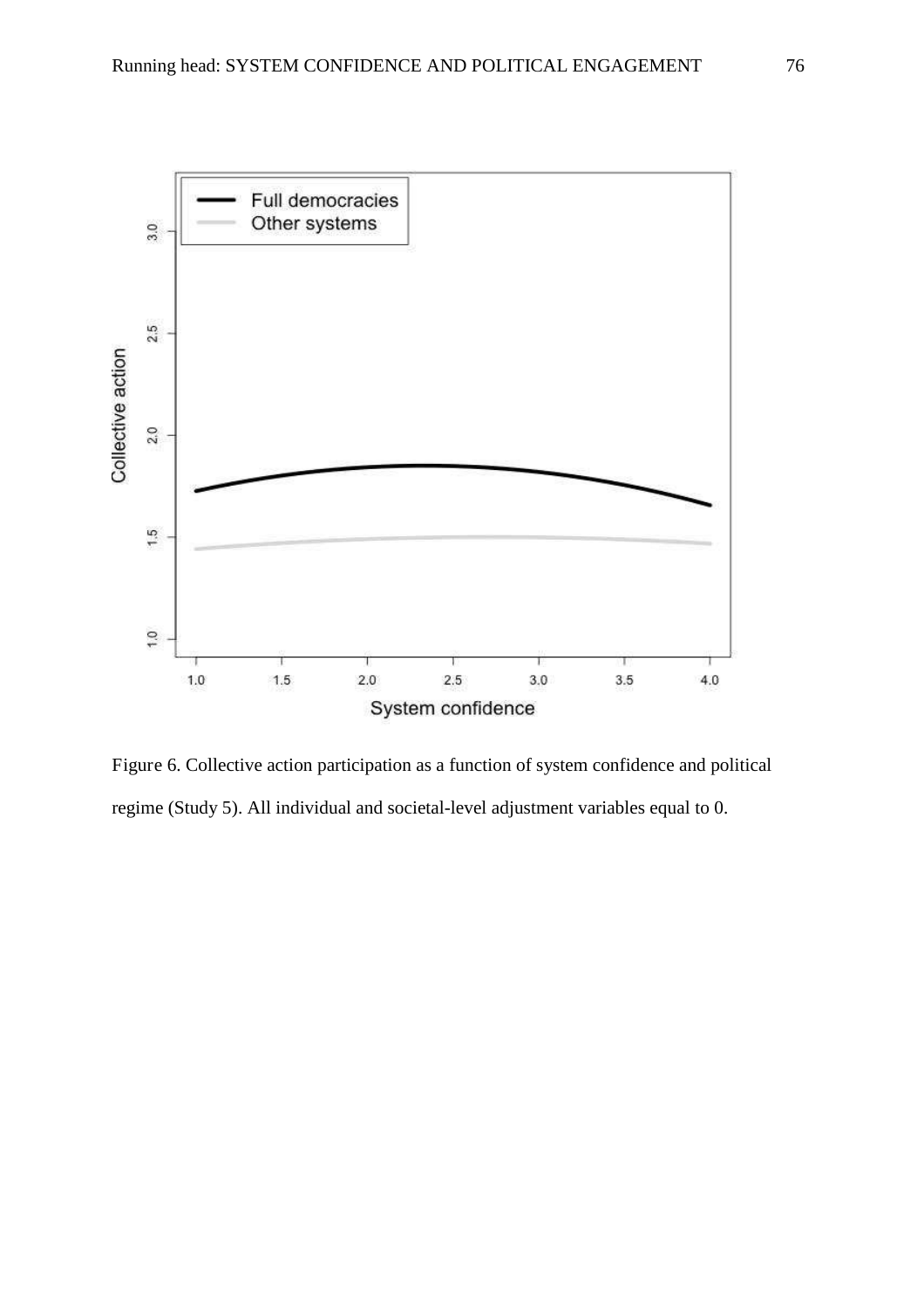# **Supplement**

## Table S1

## Results of an Ordered Logistic Regression Predicting Voting Intentions (Study 1)

|                                |            | Model 1          |              | Model 2          | Model 3      |                  |
|--------------------------------|------------|------------------|--------------|------------------|--------------|------------------|
| Predictor variable             | $\bf{B}$   | 95% CI           | $\, {\bf B}$ | 95% CI           | $\, {\bf B}$ | 95% CI           |
| System confidence              | $0.28***$  | [0.14, 0.41]     | $0.33***$    | [0.18, 0.48]     | $0.32***$    | [0.16, 0.47]     |
| System confidence <sup>2</sup> |            |                  | $-0.09$      | $[-0.20, 0.03]$  | $-0.08$      | $[-0.20, 0.04]$  |
| Gender                         |            |                  |              |                  | $-0.28*$     | $[-0.53, -0.04]$ |
| Age                            |            |                  |              |                  | $1.56***$    | [0.80, 2.33]     |
| Education                      |            |                  |              |                  | $0.14***$    | [0.09, 0.18]     |
| Political conservatism         |            |                  |              |                  | $0.23***$    | [0.12, 0.34]     |
| Thresholds                     |            |                  |              |                  |              |                  |
| Cut 1                          | $-1.14***$ | $[-1.28, -0.99]$ | $-1.21***$   | $[-1.39, -1.03]$ | $-1.30***$   | $[-1.48, -1.11]$ |
| Cut2                           | 0.04       | $[-0.09, 0.17]$  | $-0.03$      | $[-0.19, 0.13]$  | $-0.05$      | $[-0.22, 0.11]$  |
| Nagelkerke's $R^2$             |            | .02              |              | .02              |              | .10              |
| -2 log-likelihood              |            | 157.11           |              | 154.93           |              | 1877.91          |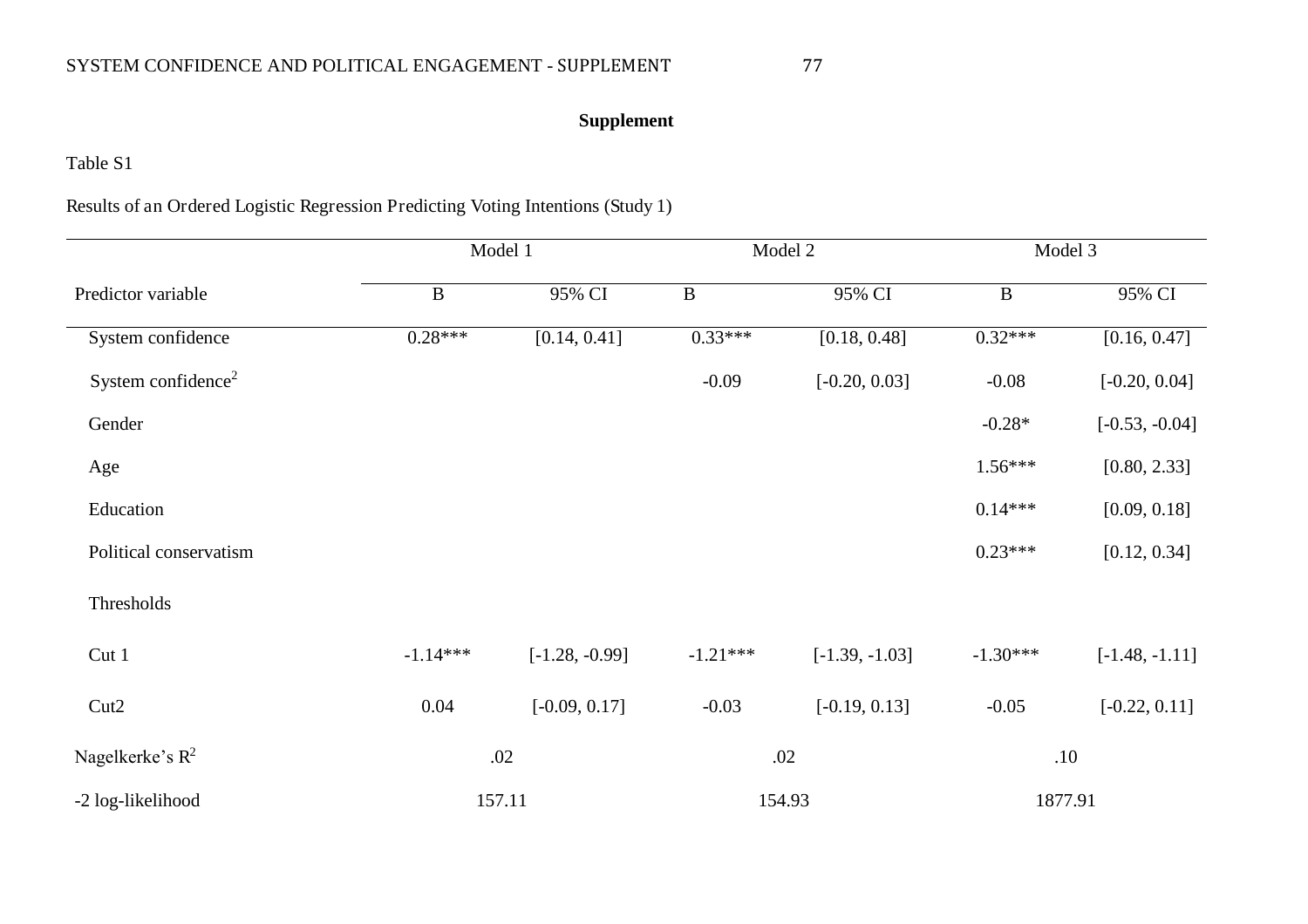| Parallel slopes assumption test<br>$\chi^2(1) = 5.78^*$ | $\chi^2(2) = 14.74***$ | $\chi^2(6) = 31.75***$ |
|---------------------------------------------------------|------------------------|------------------------|
|---------------------------------------------------------|------------------------|------------------------|

Note. All continuous predictors were mean-centered prior to conducting analyses. Gender coded -0.5 for men and 0.5 for women. Age divided by 100.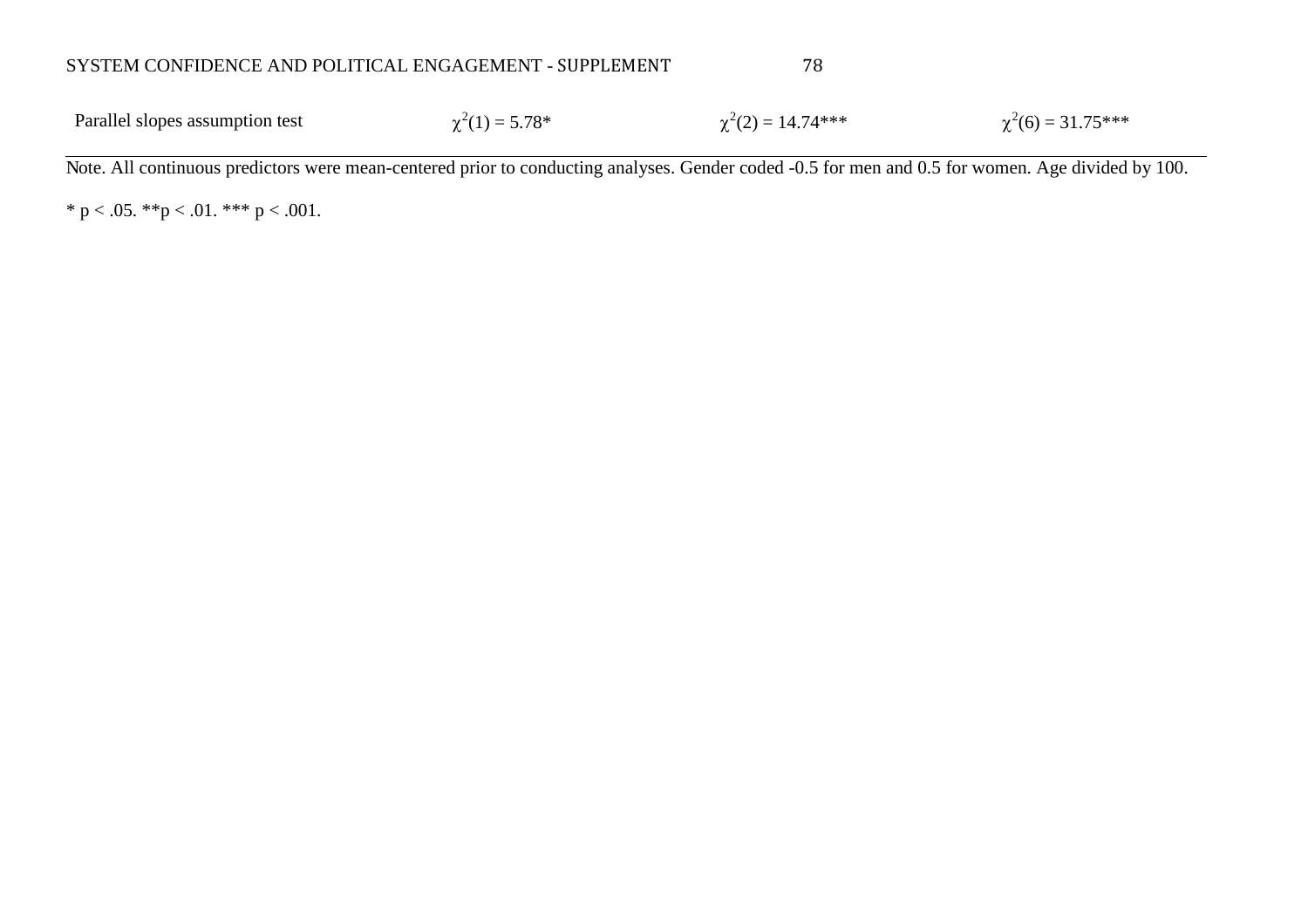Results of a Multinomial Logistic Regression Predicting Voting Intentions with Adjustment Variables (Study 1)

| Group and predictor variable   | $\mathbf B$       | <b>OR</b> | OR 95% CI    |
|--------------------------------|-------------------|-----------|--------------|
| I don't know                   |                   |           |              |
| Intercept                      | 0.38              |           |              |
| System confidence              | $0.52***$         | 1.67      | [1.33, 2.11] |
| System confidence <sup>2</sup> | $-0.33***$        | 0.72      | [0.60, 0.87] |
| Gender                         | 0.10              | 1.10      | [0.76, 1.59] |
| Age                            | $-1.10^{\dagger}$ | 0.33      | [0.11, 1.05] |
| Education                      | 0.01              | 1.01      | [0.95, 1.08] |
| Political conservatism         | 0.14              | 1.15      | [0.97, 1.36] |
| I would participate            |                   |           |              |
| Intercept                      | $0.91***$         |           |              |
| System confidence              | $0.48***$         | 1.62      | [1.32, 1.99] |
| System confidence <sup>2</sup> | $-0.17*$          | 0.85      | [0.73, 0.99] |
| Gender                         | $-0.30^{\dagger}$ | 0.74      | [0.53, 1.03] |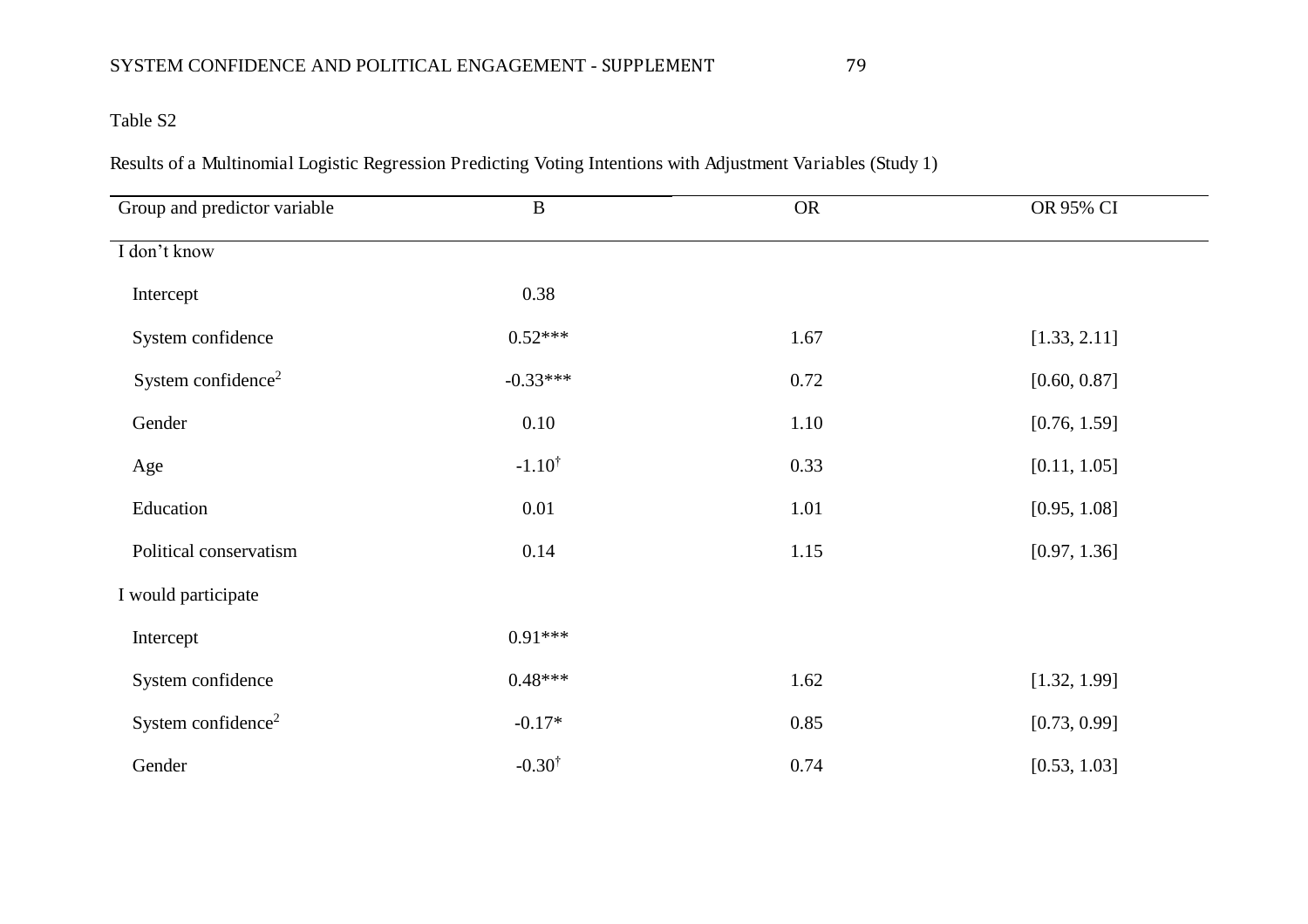|                        | SYSTEM CONFIDENCE AND POLITICAL ENGAGEMENT - SUPPLEMENT | 80      |               |
|------------------------|---------------------------------------------------------|---------|---------------|
| Age                    | $1.51**$                                                | 4.54    | [1.61, 12.79] |
| Education              | $0.16***$                                               | 1.17    | [1.11, 1.24]  |
| Political conservatism | $0.28***$                                               | 1.32    | [1.14, 1.53]  |
| Nagelkerke's $R^2$     |                                                         | .13     |               |
| -2 log-likelihood      |                                                         | 1848.76 |               |

Note. DV's category of reference = "I would not participate". System confidence, age, education and political conservatism were mean-centered

prior to conducting analyses. Gender coded -0.5 for men and 0.5 for women. Age divided by 100.

 $\dagger$  p < .10. \* p < .05. \*\*p < .01. \*\*\* p < .001.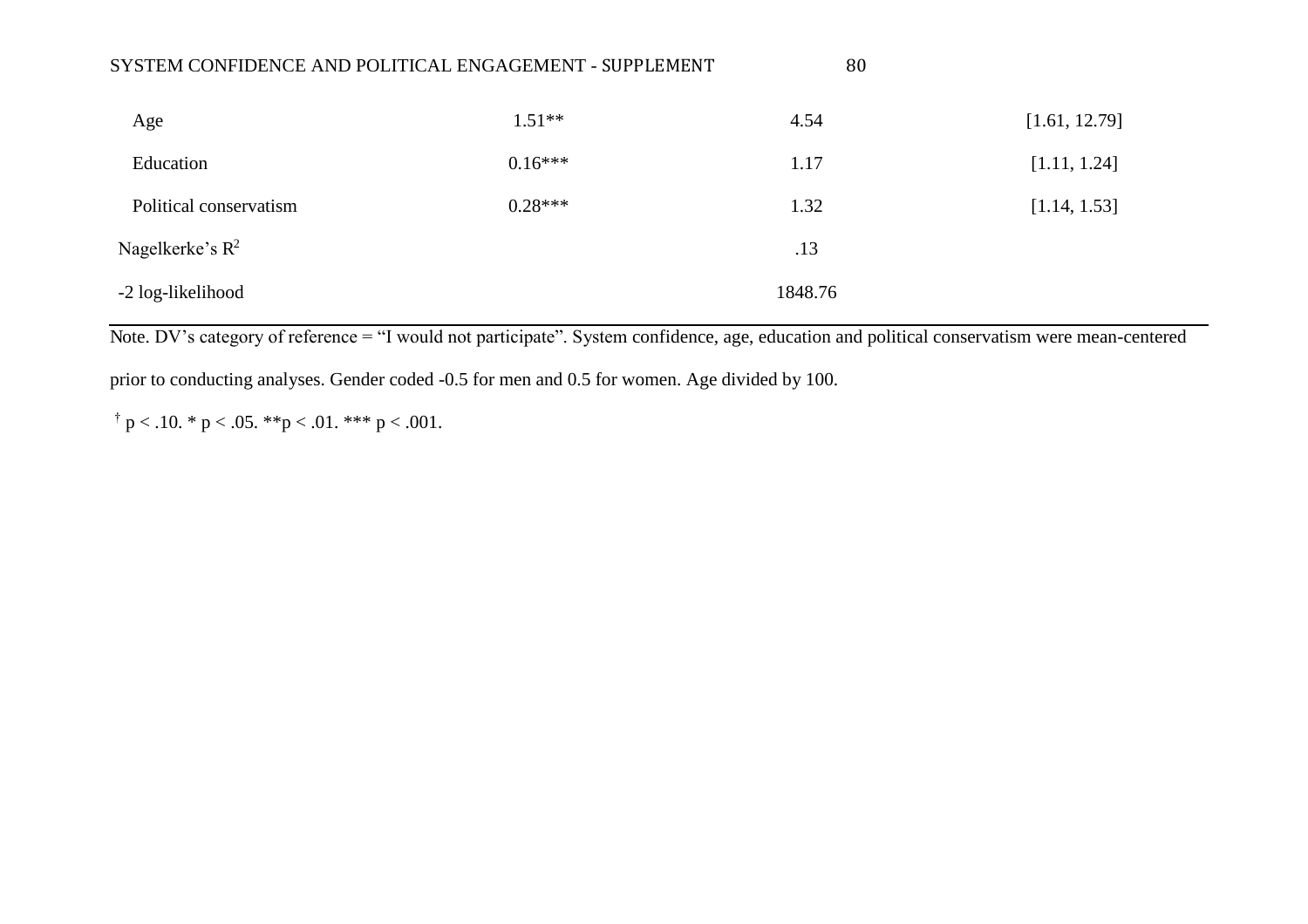# Table S3

Results of a Multinomial Logistic Regression Predicting Voting Intentions for Law and Justice (Challenger) and Civic Platform (Incumbent)

| Group and predictor variable   | $\bf{B}$          | <b>OR</b> | OR 95% CI    |
|--------------------------------|-------------------|-----------|--------------|
| I don't know                   |                   |           |              |
| Intercept                      | $0.40**$          |           |              |
| System confidence              | $0.52***$         | 1.68      | [1.33, 2.13] |
| System confidence <sup>2</sup> | $-0.34***$        | 0.71      | [0.59, 0.86] |
| Gender                         | 0.10              | 1.10      | [0.76, 1.60] |
| Age                            | $-1.06^{\dagger}$ | 0.35      | [0.11, 1.08] |
| Education                      | 0.02              | 1.02      | [0.96, 1.09] |
| Political conservatism         | $0.17^{+}$        | 1.19      | [0.98, 1.45] |
| Challenger                     |                   |           |              |
| Intercept                      | $-1.20***$        |           |              |
| System confidence              | 0.28              | 1.32      | [0.92, 1.88] |
| System confidence <sup>2</sup> | $-0.29^{+}$       | 0.75      | [0.56, 1.00] |

with Adjustment Variables (Study 1)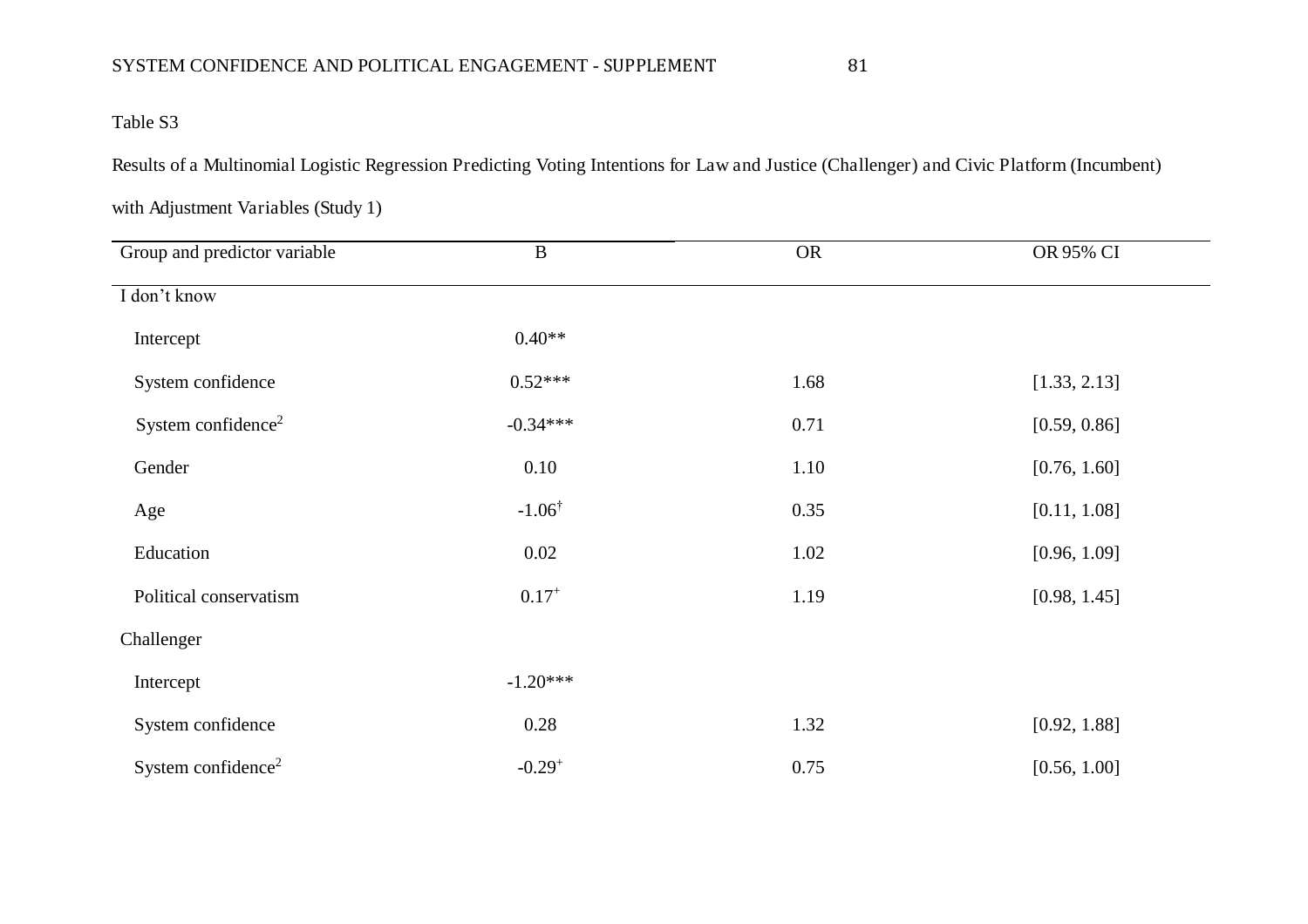| SYSTEM CONFIDENCE AND POLITICAL ENGAGEMENT - SUPPLEMENT |                  | 82      |               |
|---------------------------------------------------------|------------------|---------|---------------|
| Gender                                                  | $-0.27$          | 0.76    | [0.44, 1.33]  |
| Age                                                     | $2.07*$          | 7.96    | [1.38, 45.89] |
| Education                                               | $0.13**$         | 1.14    | [1.04, 1.25]  |
| Political conservatism                                  | $1.11***$        | 3.05    | [2.38, 3.90]  |
| Incumbent                                               |                  |         |               |
| Intercept                                               | $-.13$           |         |               |
| System confidence                                       | $0.74***$        | 2.09    | [1.58, 2.75]  |
| System confidence <sup>2</sup>                          | $-0.24*$         | 0.79    | [0.65, 0.95]  |
| Gender                                                  | $-0.49*$         | 0.61    | [0.40, 0.94]  |
| Age                                                     | $1.14^{\dagger}$ | 3.12    | [0.85, 11.48] |
| Education                                               | $0.22***$        | 1.24    | [1.15, 1.33]  |
| Political conservatism                                  | $0.37***$        | 1.45    | [1.17, 1.81]  |
| Nagelkerke's $R^2$                                      |                  | .28     |               |
| -2 log-likelihood                                       |                  | 1716.02 |               |

Note. DV's category of reference = "I would not participate". System confidence, age, education and political conservatism were mean-centered prior to conducting analyses. Gender coded -0.5 for men and 0.5 for women. Age divided by 100.  $\dagger$  p < .10.  $*$  p < .05.  $*$  $*$  p < .01.  $*$  $*$  p < .001.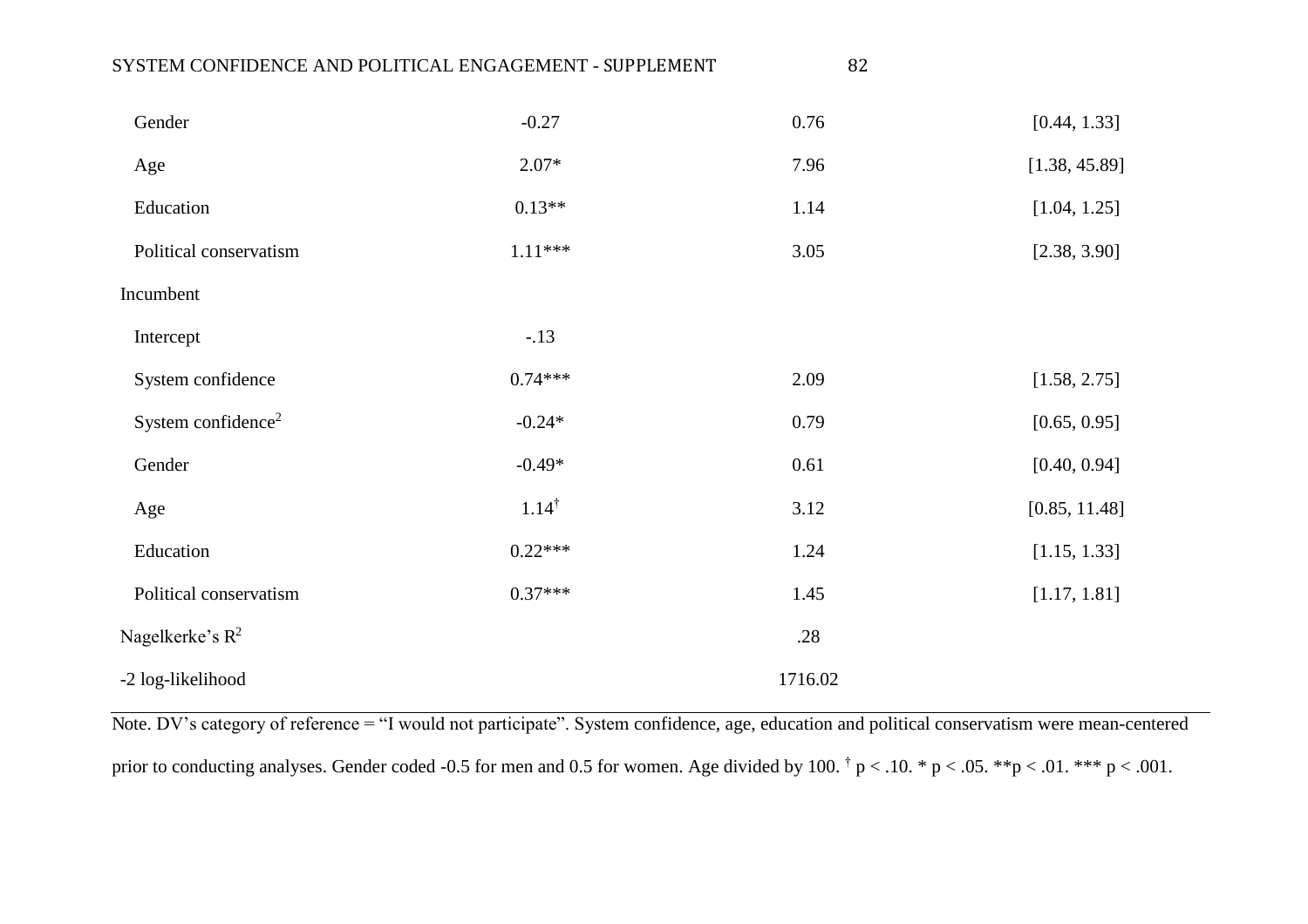![](_page_83_Figure_1.jpeg)

Figure S1. Voting intentions (odds of responding "I don't know" / voting for a challenger (Law and Justice)/incumbent (Civic Platform) political party relative to responding "I would not participate" with respect to upcoming elections) as a function of system confidence (Study 1).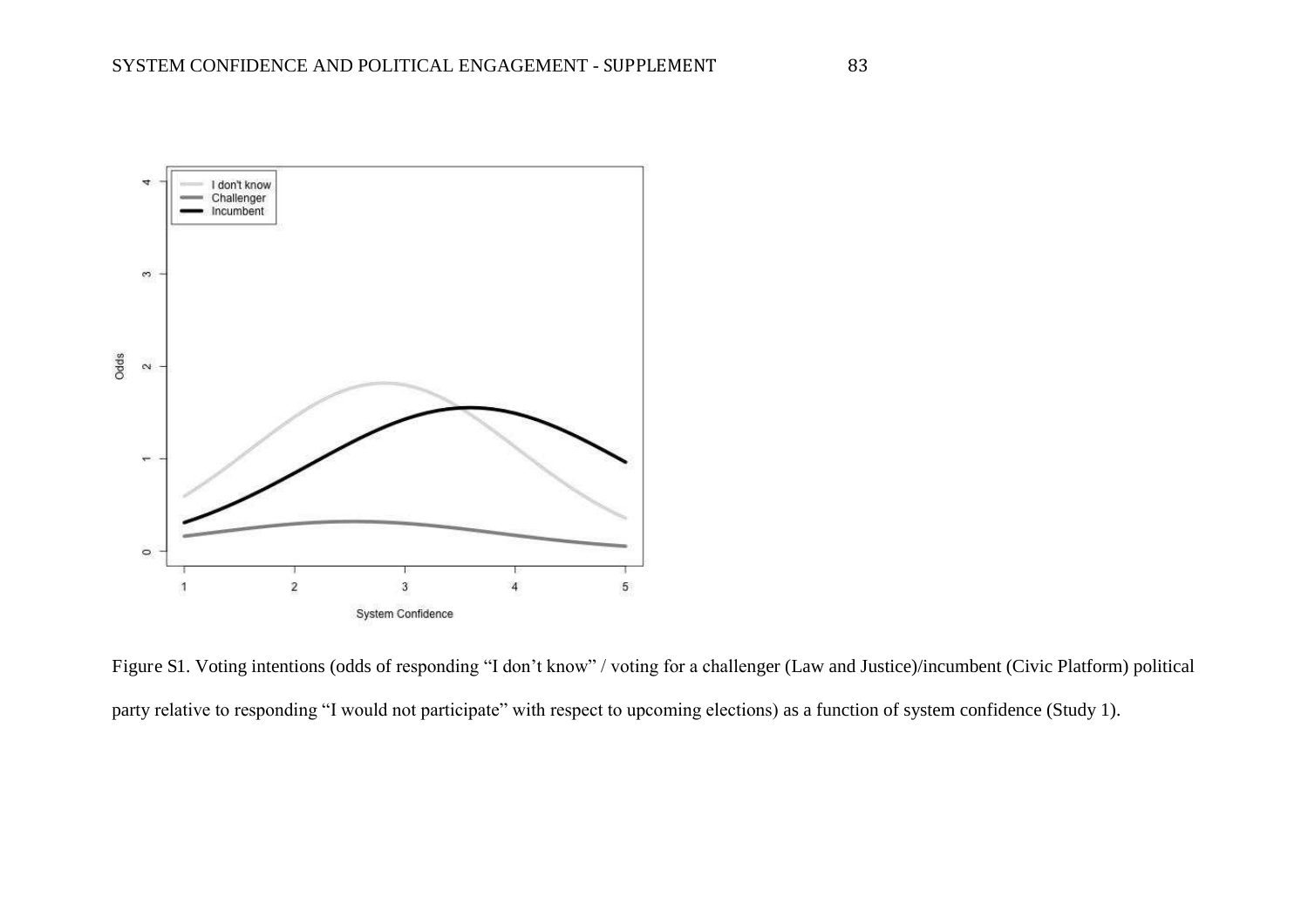Results of a Multinomial Logistic Regression Predicting Voting Intentions for Challenging and Incumbent Parties with Adjustment Variables

(Study 1)

| Group and predictor variable   | $\bf{B}$          | <b>OR</b> | OR 95% CI    |
|--------------------------------|-------------------|-----------|--------------|
| I don't know                   |                   |           |              |
| Intercept                      | $0.39**$          |           |              |
| System confidence              | $0.52***$         | 1.69      | [1.34, 2.13] |
| System confidence <sup>2</sup> | $-0.33***$        | 0.72      | [0.59, 0.87] |
| Gender                         | 0.10              | 1.11      | [0.76, 1.60] |
| Age                            | $-1.08^{\dagger}$ | 0.34      | [0.11, 1.06] |
| Education                      | 0.02              | 1.02      | [0.96, 1.09] |
| Political conservatism         | 0.13              | 1.13      | [0.96, 1.34] |
| Challenger parties             |                   |           |              |
| Intercept                      | $-0.20$           |           |              |
| System confidence              | $0.29*$           | 1.33      | [1.03, 1.73] |
| System confidence <sup>2</sup> | $-0.15$           | 0.86      | [0.71, 1.05] |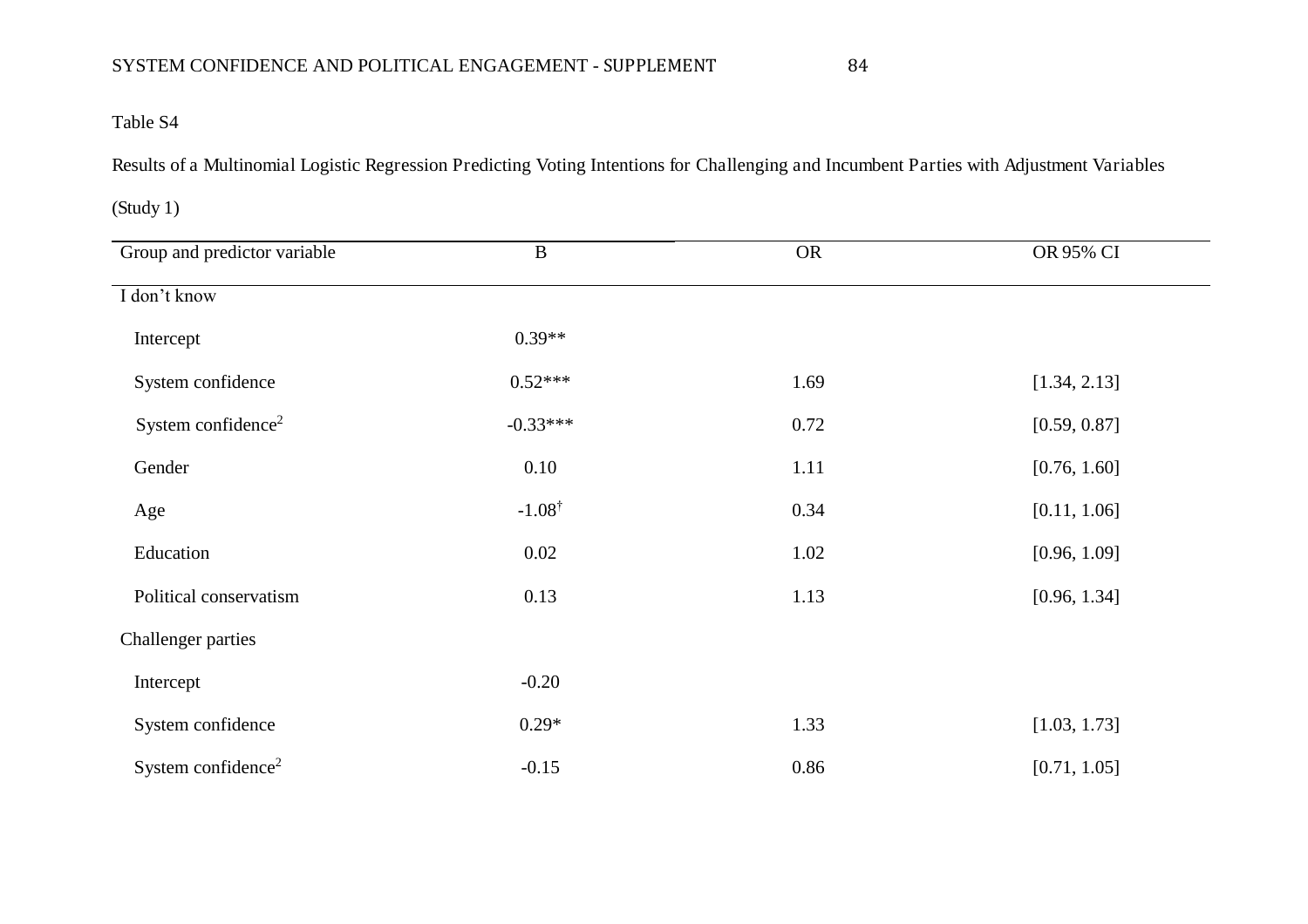| SYSTEM CONFIDENCE AND POLITICAL ENGAGEMENT - SUPPLEMENT |                  | 85      |               |
|---------------------------------------------------------|------------------|---------|---------------|
| Gender                                                  | $-0.32$          | 0.72    | [0.48, 1.10]  |
| Age                                                     | $2.45***$        | 11.55   | [3.19, 41.84] |
| Education                                               | $0.18***$        | 1.20    | [1.12, 1.29]  |
| Political conservatism                                  | $0.32***$        | 1.37    | [1.15, 1.63]  |
| Incumbent parties                                       |                  |         |               |
| Intercept                                               | $-.001$          |         |               |
| System confidence                                       | $0.77***$        | 2.15    | [1.65, 2.80]  |
| System confidence <sup>2</sup>                          | $-0.23*$         | 0.80    | [0.66, 0.95]  |
| Gender                                                  | $-0.56**$        | 0.57    | [0.38, 0.86]  |
| Age                                                     | $1.17^{\dagger}$ | 3.23    | [0.94, 11.14] |
| Education                                               | $0.19***$        | 1.21    | [1.13, 1.30]  |
| Political conservatism                                  | $0.25**$         | 1.29    | [1.08, 1.53]  |
| Nagelkerke's $R^2$                                      |                  | .18     |               |
| -2 log-likelihood                                       |                  | 2137.34 |               |

Note. DV's category of reference = "I would not participate". System confidence, age, education and political conservatism were mean-centered prior to conducting analyses. Gender coded -0.5 for men and 0.5 for women. Age divided by 100.  $\dagger$  p < .10.  $*$  p < .05.  $*$  $*$  p < .01.  $*$  $*$  p < .001.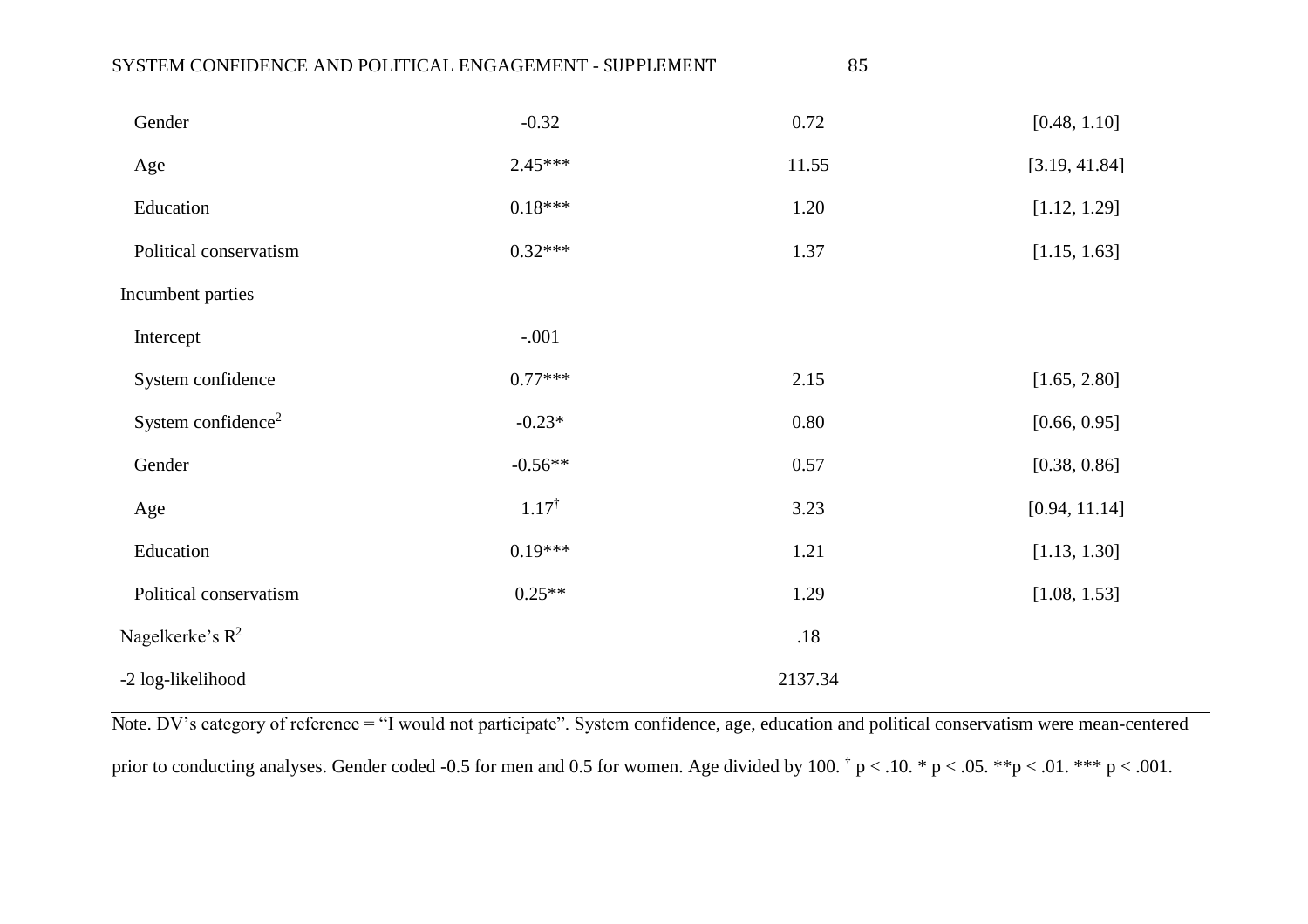![](_page_86_Figure_1.jpeg)

Figure S2. Voting intentions (odds of responding "I don't know" / voting for challenger/incumbent political parties relative to responding "I would not participate" with respect to upcoming elections) as a function of system confidence (Study 1).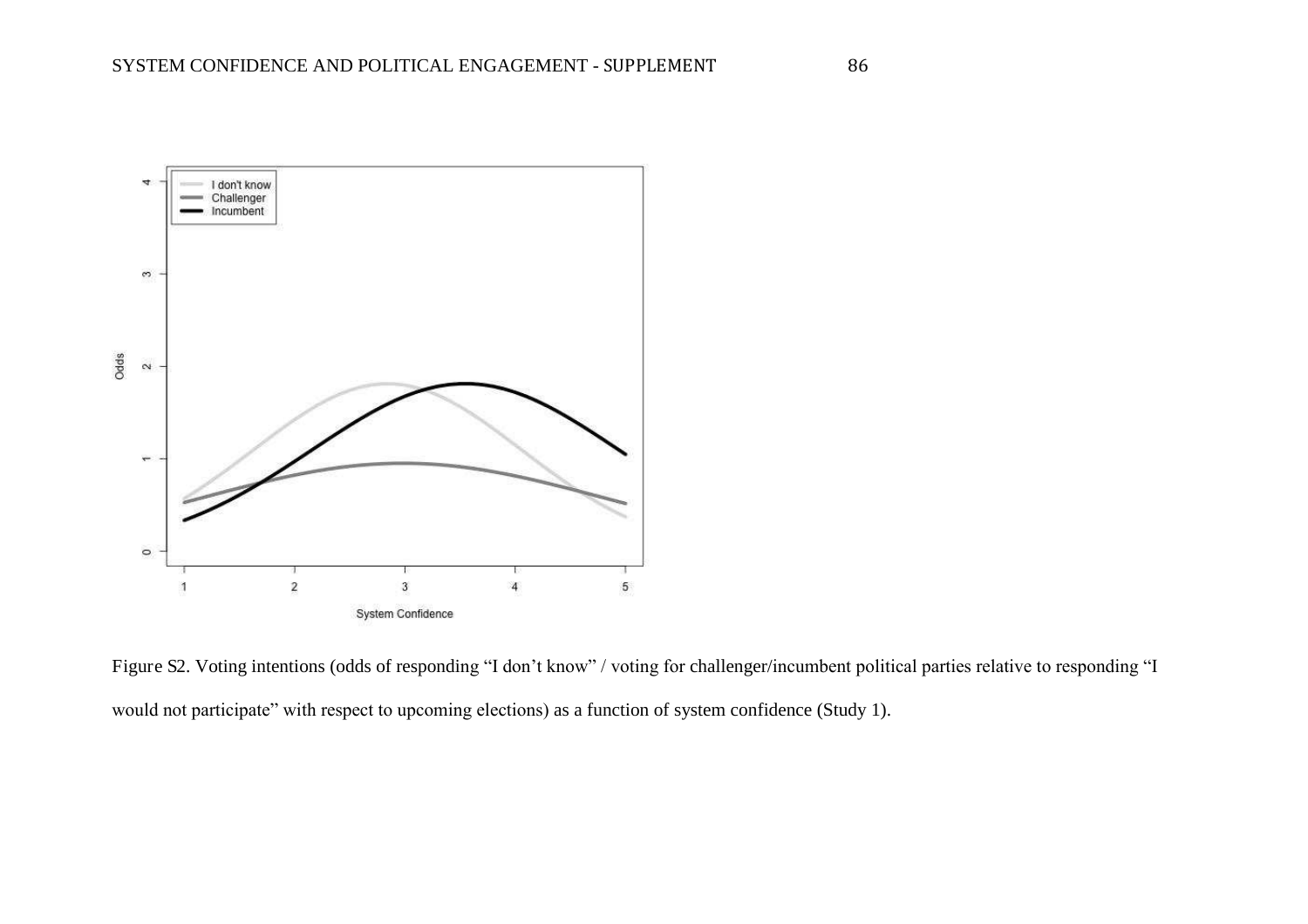Results of Linear Regression Predicting Solidarity-Based Collective Action without Adjusting for Attitudes toward the Out-group (Study 2)

|                                |              | Model 1            |                 |              | Model 2            |                 |  |
|--------------------------------|--------------|--------------------|-----------------|--------------|--------------------|-----------------|--|
| Predictor variable             | $\, {\bf B}$ | $\beta$            | <b>B</b> 95% CI | $\, {\bf B}$ | β                  | <b>B</b> 95% CI |  |
| Intercept                      | $3.66***$    |                    | [3.53, 3.79]    | $3.72***$    |                    | [3.55, 3.88]    |  |
| System confidence              | $-0.01$      | $-.01$             | $[-0.11, 0.09]$ | $-0.02$      | $-.01$             | $[-0.12, 0.08]$ |  |
| System confidence <sup>2</sup> |              |                    |                 | $-0.03$      | $-.04$             | $[-0.08, 0.02]$ |  |
| $R^2$                          |              | .00                |                 |              | .002               |                 |  |
| ${\bf F}$                      |              | $F(1, 929) = 0.06$ |                 |              | $F(2, 928) = 0.71$ |                 |  |
| $\Delta R^2$                   |              |                    |                 |              | .001               |                 |  |
| $\Delta F$                     |              |                    |                 |              | $F(1, 928) = 1.37$ |                 |  |

Note. System confidence was mean-centered prior to conducting analyses.

\*\*\*  $p < .001$ .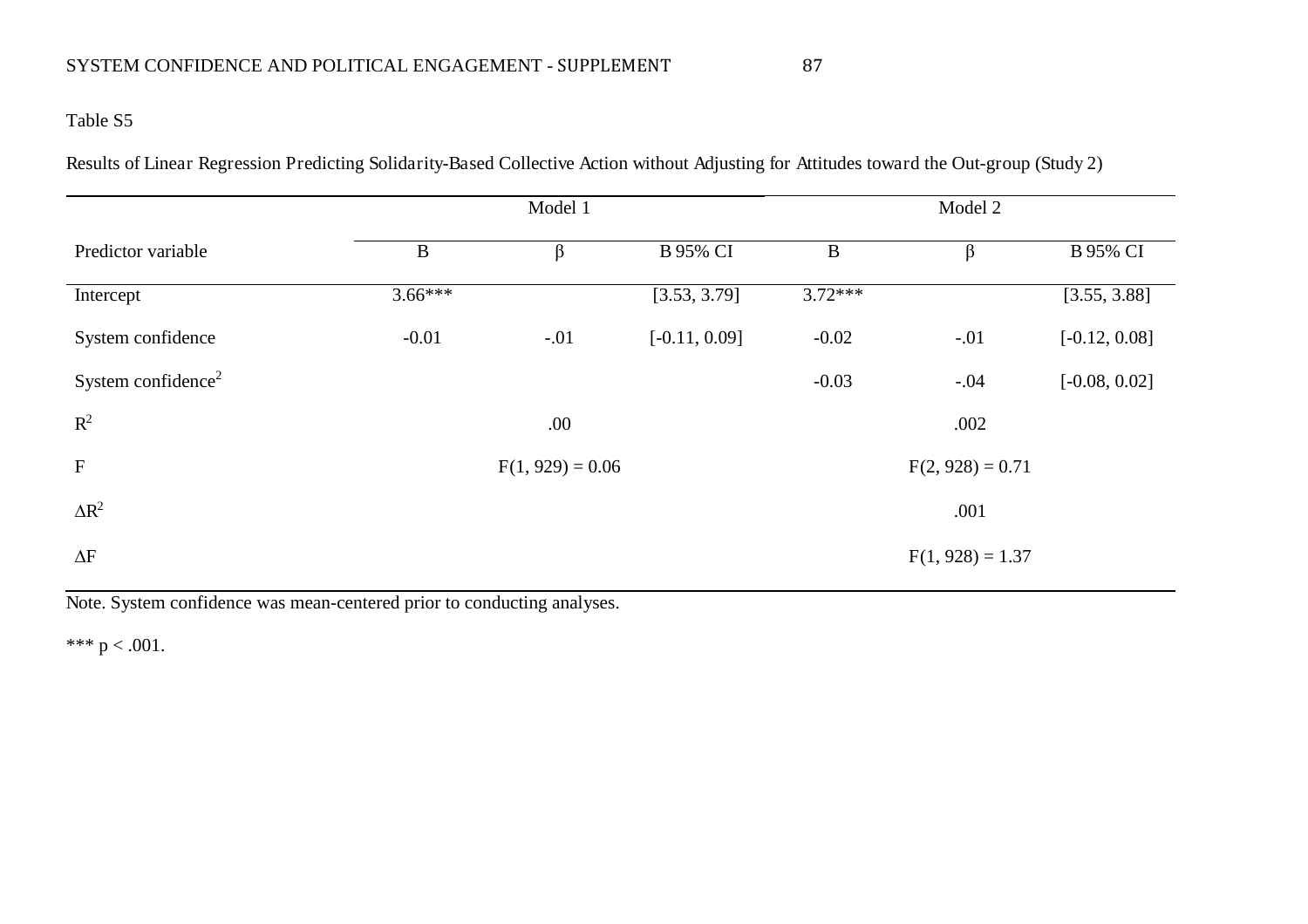## Table S6

Results of Linear Regression Predicting Solidarity-Based Collective Action with Adjustment Variables (Study 2)

| Predictor variable             | $\, {\bf B}$           | β      | <b>B</b> 95% CI  |  |  |  |
|--------------------------------|------------------------|--------|------------------|--|--|--|
| Intercept                      | $3.79***$              |        | [3.63, 3.94]     |  |  |  |
| System confidence              | $-0.03$                | $-.02$ | $[-0.12, 0.07]$  |  |  |  |
| System confidence <sup>2</sup> | $-0.06*$               | $-.07$ | $[-0.11, -0.01]$ |  |  |  |
| Gender                         | $-0.32*$               | $-.08$ | $[-0.57, -0.06]$ |  |  |  |
| Age                            | 0.39                   | .03    | $[-0.36, 1.14]$  |  |  |  |
| Education                      | $-0.01$                | $-.01$ | $[-0.04, 0.03]$  |  |  |  |
| Political conservatism         | $0.13**$               | .09    | [0.04, 0.22]     |  |  |  |
| Attitudes toward the out-group | $0.55***$              | .34    | [0.45, 0.65]     |  |  |  |
| $\mathbb{R}^2$                 |                        | .13    |                  |  |  |  |
| $\mathbf F$                    | $F(7, 915) = 20.05***$ |        |                  |  |  |  |

Note. All continuous predictors were mean-centered prior to conducting analyses. Gender coded -0.5 form men and 0.5 for women. Age divided by 100.

 $\dagger$  p < .10. \* p < .05. \*\*p < .01. \*\*\* p < .001.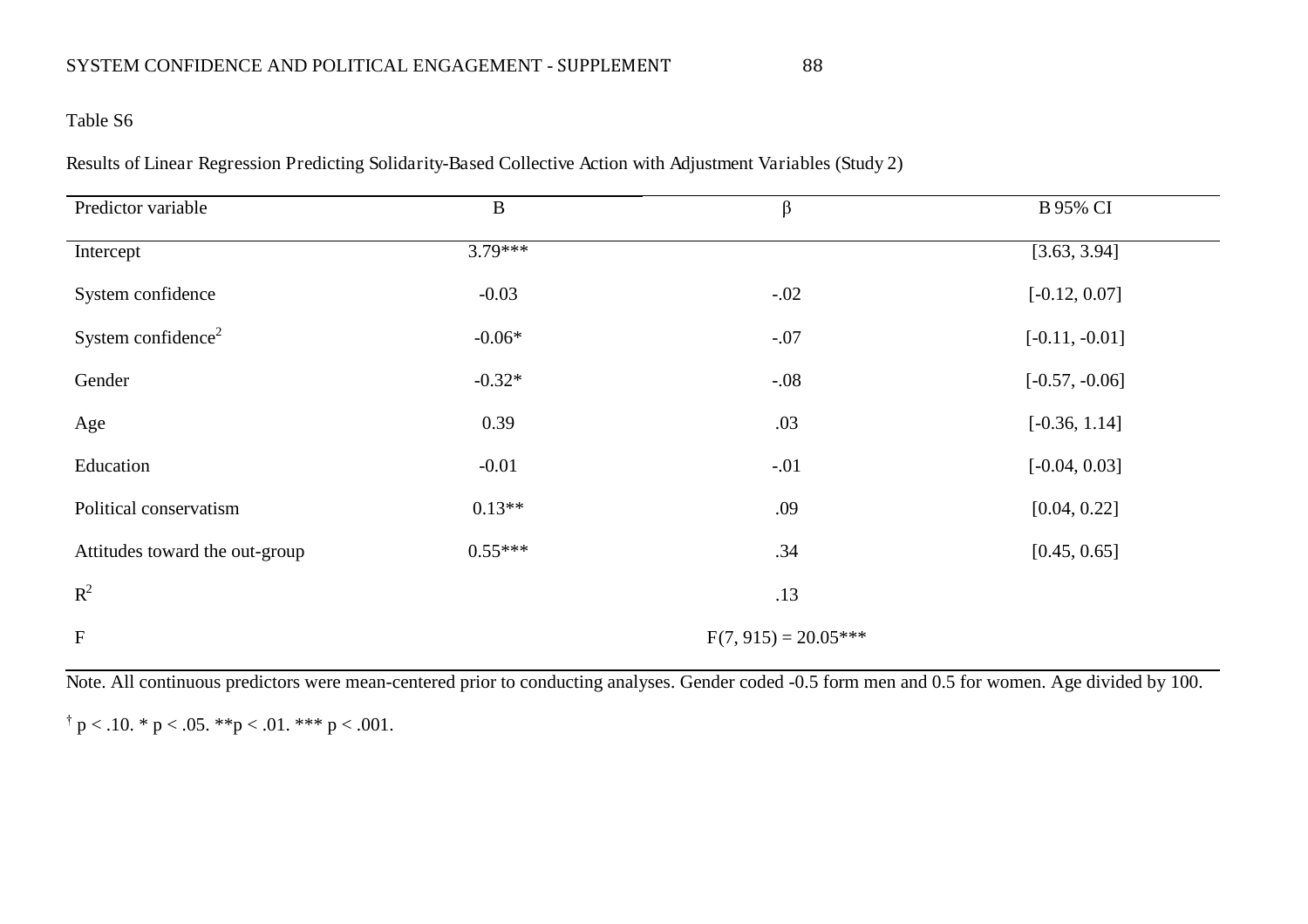Results of a Binomial Logistic Regression Predicting Participation in the Demonstration with Adjustment Variables (Study 3)

| Predictor variable                    | $\bf{B}$  | <b>OR</b> | OR 95% CI    |
|---------------------------------------|-----------|-----------|--------------|
| Intercept                             | $1.08***$ | 2.95      |              |
| Gender system confidence              | $-0.57**$ | 0.56      | [0.38, 0.83] |
| Gender system confidence <sup>2</sup> | $-0.39*$  | 0.68      | [0.50, 0.94] |
| Age                                   | $-2.59**$ | 0.08      | [0.01, 0.47] |
| Education                             | $-0.31$   | 0.73      | [0.43, 1.25] |
| Social conservatism                   | $-0.10$   | 0.90      | [0.73, 1.13] |
| Economic conservatism                 | $-0.07$   | 0.93      | [0.78, 1.11] |
| Nagelkerke's $R^2$                    |           | .20       |              |
| -2 log-likelihood                     |           | 280.70    |              |

Note. Gender system confidence, age, education, social and economic conservatism were mean-centered prior to conducting analyses. Age divided by 100.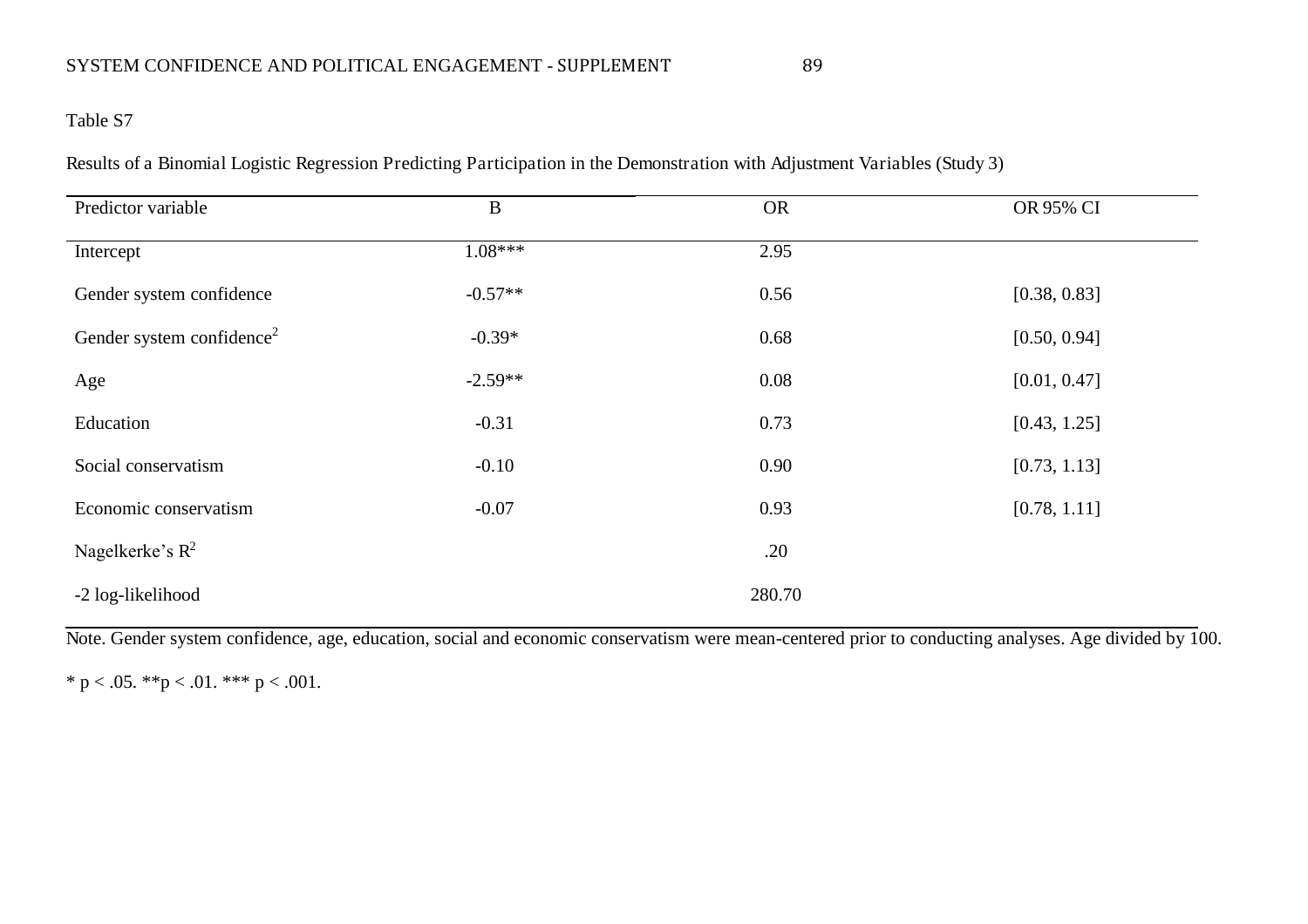Results of the Linear Regression Predicting Support for Collective Action with the Influential Case Included (Study 3)

|                                       |                        | Model 1 |                  |                        | Model 2               |                  |  |  |
|---------------------------------------|------------------------|---------|------------------|------------------------|-----------------------|------------------|--|--|
| Predictor variable                    | $\bf{B}$               | β       | <b>B</b> 95% CI  | $\bf{B}$               | β                     | <b>B</b> 95% CI  |  |  |
| Intercept                             | $6.29***$              |         | [6.17, 6.41]     | $6.41***$              |                       | [6.27, 6.55]     |  |  |
| Gender system confidence              | $-0.39***$             | $-0.33$ | $[-0.52, -0.25]$ | $-0.32***$             | $-.27$                | $[-0.46, -0.18]$ |  |  |
| Gender system confidence <sup>2</sup> |                        |         |                  | $-0.15**$              | $-.20$                | $[-0.24, -0.06]$ |  |  |
| $R^2$                                 |                        | .11     |                  |                        | .15                   |                  |  |  |
| $\boldsymbol{\mathrm{F}}$             | $F(1, 255) = 31.92***$ |         |                  | $F(2, 254) = 21.84***$ |                       |                  |  |  |
| $\Delta R^2$                          |                        |         |                  |                        | .04                   |                  |  |  |
| $\Delta F$                            |                        |         |                  |                        | $F(1, 254) = 10.57**$ |                  |  |  |

Note. Gender system confidence was mean-centered prior to conducting analyses.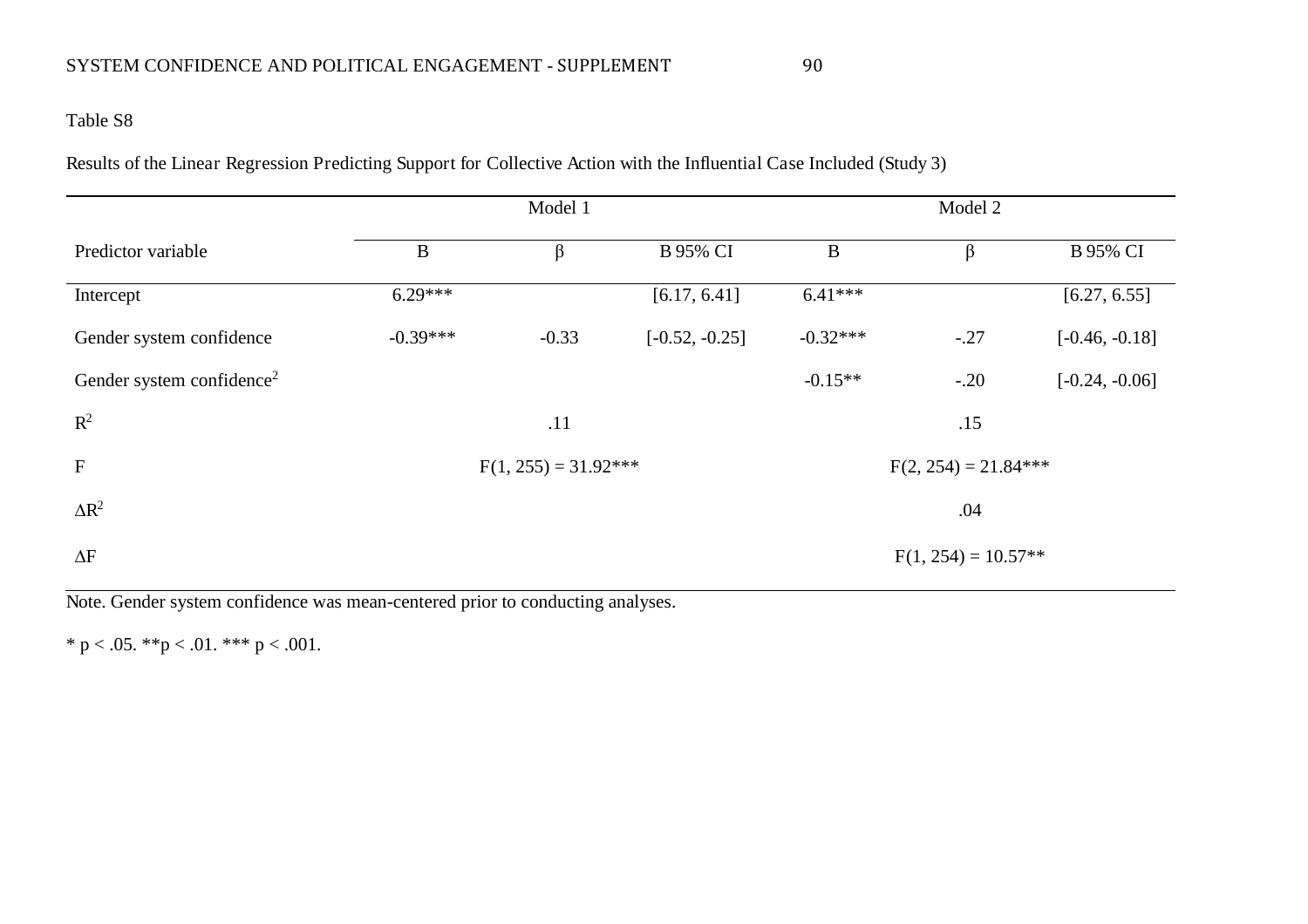## Table S9

Results of the Linear Regression Predicting Support for Collective Action with Adjustment Variables (Study 3)

|                                       | $\bf{B}$  | $\beta$               | 95% CI           |
|---------------------------------------|-----------|-----------------------|------------------|
| Intercept                             | $6.38***$ |                       | [6.24, 6.52]     |
| Gender system confidence              | $-0.24**$ | $-.20$                | $[-0.40, -0.08]$ |
| Gender system confidence <sup>2</sup> | $-0.12*$  | $-.16$                | $[-0.22, -0.03]$ |
| Age                                   | $-0.19$   | $-.01$                | $[-0.90, 0.71]$  |
| Education                             | 0.002     | .001                  | $[-0.21, 0.22]$  |
| Social conservatism                   | $-0.10*$  | $-.14$                | $[-0.19, -0.01]$ |
| Economic conservatism                 | $-0.03$   | $-.04$                | $[-0.10, 0.05]$  |
| $R^2$                                 |           | .16                   |                  |
| $\mathbf F$                           |           | $F(6, 247) = 8.10***$ |                  |

Note. Gender system confidence, age, education, social and economic conservatism were mean-centered prior to conducting analyses. Age divided by 100.

Influential case excluded.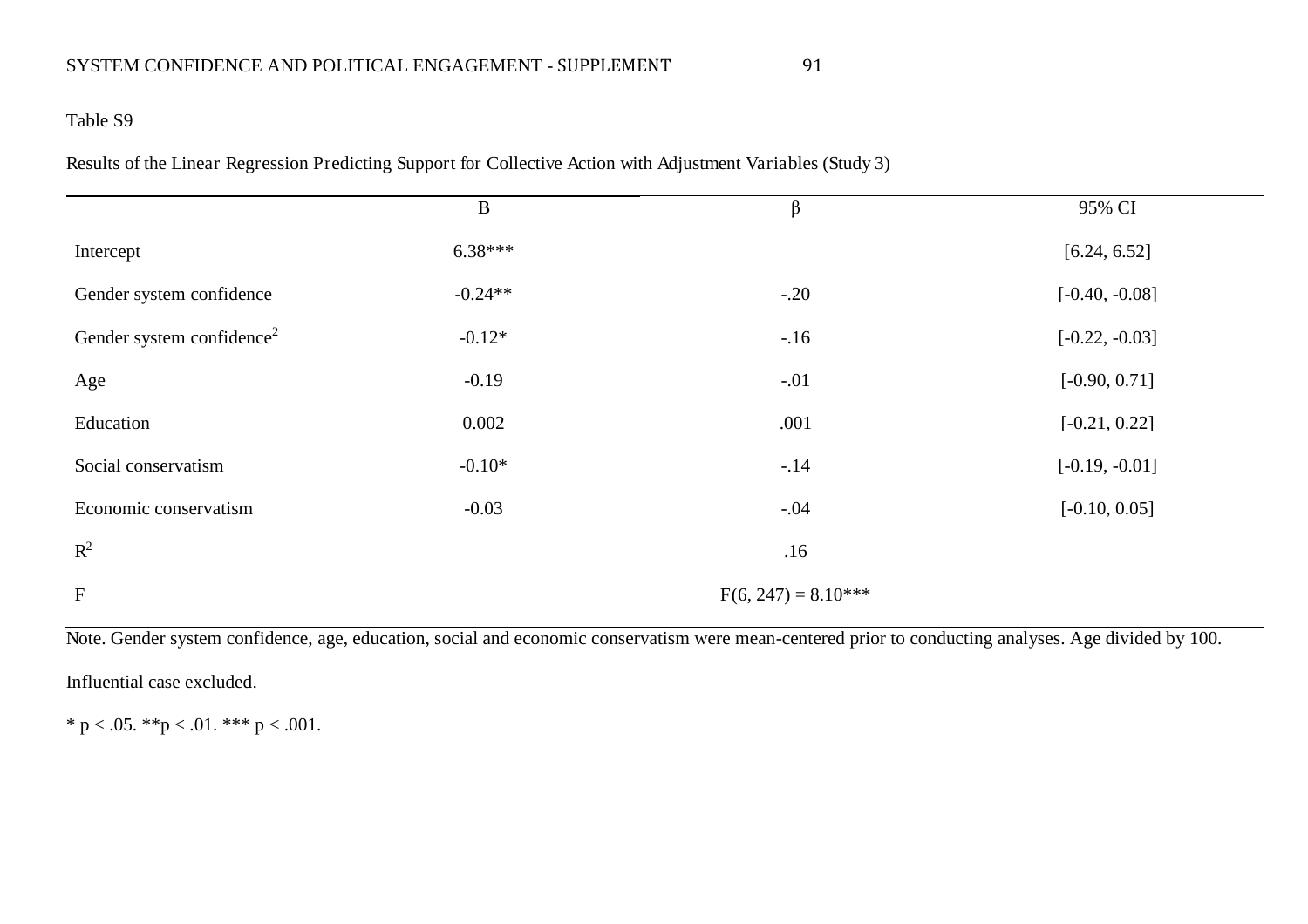Results of the Linear Regression Predicting Normative Collective Actions Intentions with the Influential Case Included (Study 3)

|                                       | Model 1                 |         |                  | Model 2                |        |                    |  |
|---------------------------------------|-------------------------|---------|------------------|------------------------|--------|--------------------|--|
| Predictor variable                    | $\bf{B}$                | β       | <b>B</b> 95% CI  | $\, {\bf B}$           | β      | <b>B</b> 95% CI    |  |
| Intercept                             | $5.84***$               |         | [5.66, 5.97]     | $5.84***$              |        | [5.66, 6.02]       |  |
| Gender system confidence              | $-0.53***$              | $-0.36$ | $[-0.70, -0.36]$ | $-0.51***$             | $-.34$ | $[-0.70, -0.33]$   |  |
| Gender system confidence <sup>2</sup> |                         |         |                  | $-0.03$                | $-.03$ | $[-0.15, 0.09]$    |  |
| $\mathbb{R}^2$                        |                         | .13     |                  |                        |        | .13                |  |
| $\mathbf F$                           | $F(1, 255) = 46.66$ *** |         |                  | $F(2, 254) = 18.42***$ |        |                    |  |
| $\Delta R^2$                          |                         |         |                  |                        |        | .001               |  |
| $\Delta F$                            |                         |         |                  |                        |        | $F(1, 254) = 0.28$ |  |

Note. Gender system confidence was mean-centered prior to conducting analyses.

 $\dagger$  p < .10. \* p < .05. \*\*p < .01. \*\*\* p < .001.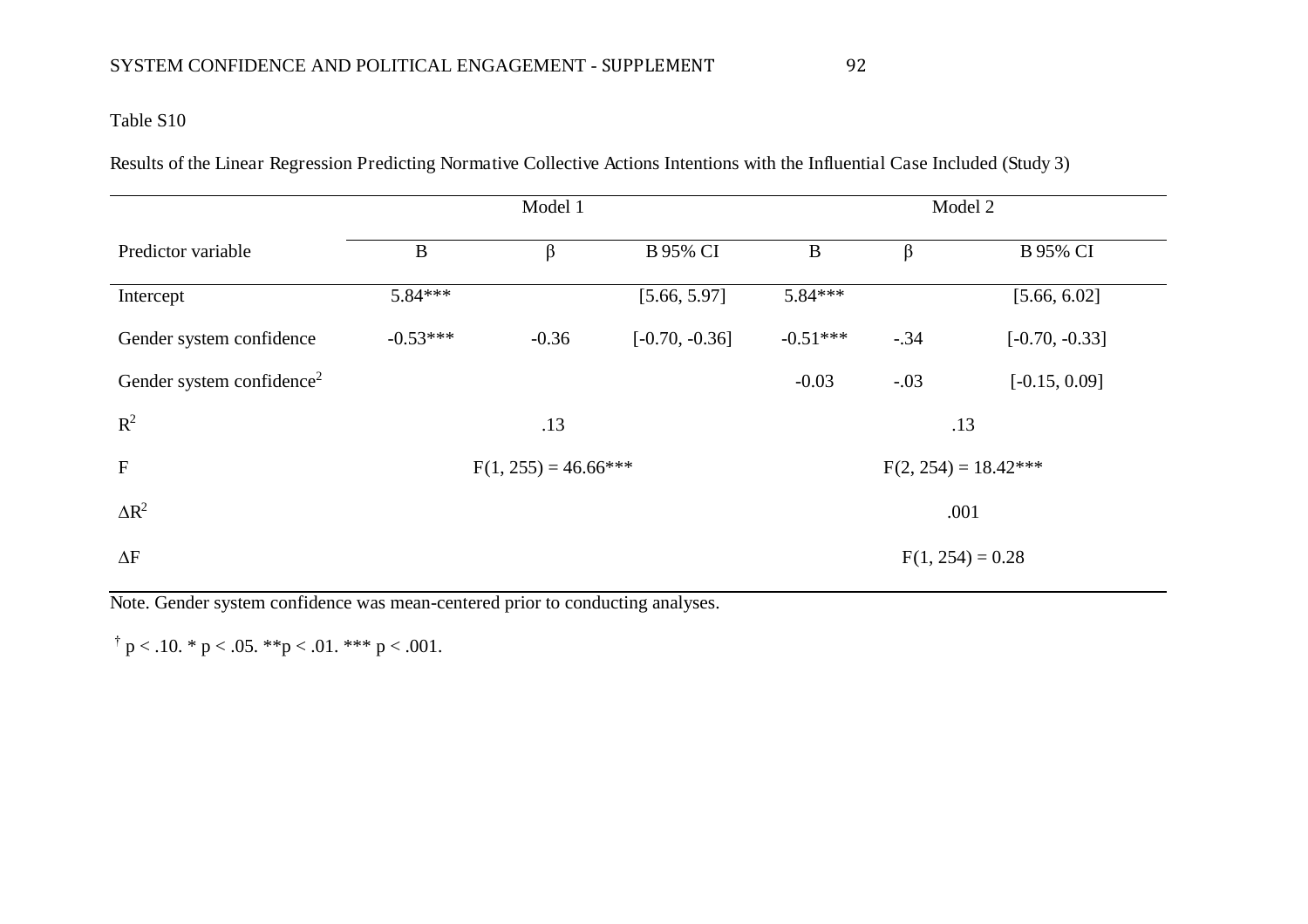### Table S11

Results of the Linear Regression Predicting Normative Collective Action Intentions with Adjustment Variables with the Influential Case Included (Study 3)

| Predictor variable                    | $\mathbf{B}$ | $\beta$               | 95% CI           |
|---------------------------------------|--------------|-----------------------|------------------|
| Intercept                             | $5.81***$    |                       | [5.63, 5.99]     |
| Gender system confidence              | $-0.39***$   | $-.26$                | $[-0.60, -0.19]$ |
| Gender system confidence <sup>2</sup> | $-0.01$      | $-.01$                | $[-0.13, 0.11]$  |
| Age                                   | $-0.51$      | $-.06$                | $[-1.54, 0.53]$  |
| Education                             | $-0.08$      | $-.03$                | $[-0.35, 0.20]$  |
| Social conservatism                   | $-0.06$      | $-.07$                | $[-0.18, 0.06]$  |
| Economic conservatism                 | $-0.14**$    | $-.19$                | $[-0.24, -0.05]$ |
| $R^2$                                 |              | .17                   |                  |
| $\mathbf F$                           |              | $F(6, 247) = 8.29***$ |                  |

Note. Gender system confidence, age, education, social and economic conservatism were mean-centered prior to conducting analyses. Age divided by 100. Influential case included (Cook's  $D < 0.50$ ). When the influential case identified for analyses without demographics is excluded, the quadratic effect is still negative but not significant, B = -.10 [-0.24, -0.03],  $\beta$  = -.09, p = .127.

\*\*p < .01. \*\*\* p < .001.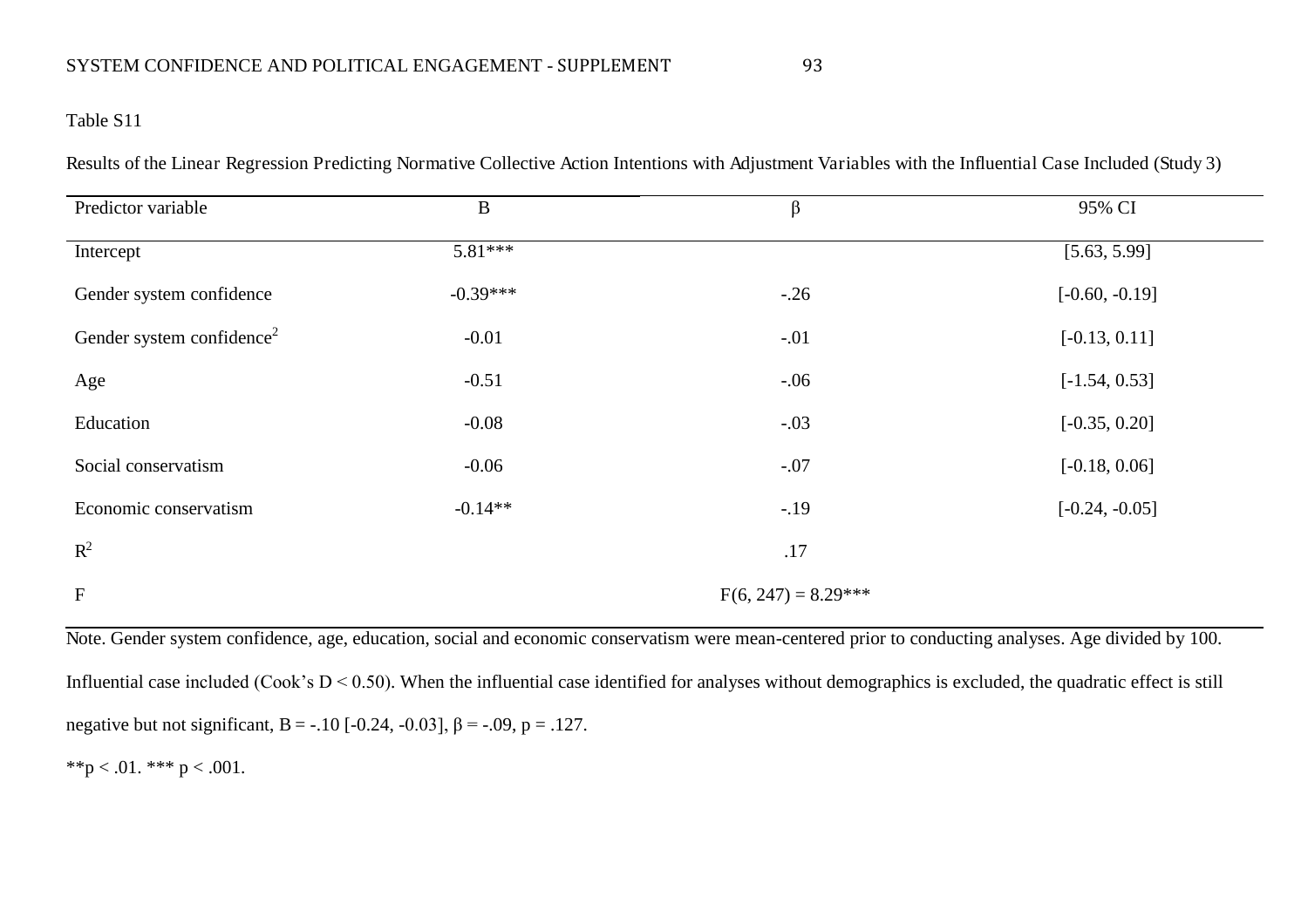## Table S12

Results of the Linear Regression Predicting Non-normative Collective Action Intentions with Adjustment Variables (Study 3)

| Predictor variable                    | $\bf{B}$   | $\beta$              | 95% CI           |
|---------------------------------------|------------|----------------------|------------------|
| Intercept                             | $2.45***$  |                      | [2.21, 2.69]     |
| Gender system confidence              | $-0.21***$ | $-.11$               | $[-0.48, 0.07]$  |
| Gender system confidence <sup>2</sup> | 0.07       | 0.06                 | $[-0.09, 0.23]$  |
| Age                                   | $-1.12$    | $-.10$               | $[-2.49, 0.25]$  |
| Education                             | 0.09       | .03                  | $[-0.27, 0.46]$  |
| Social conservatism                   | 0.01       | .01                  | $[-0.15, 0.17]$  |
| Economic conservatism                 | $-0.21**$  | $-.21$               | $[-0.33, -0.08]$ |
| $R^2$                                 |            | .08                  |                  |
| $\mathbf F$                           |            | $F(6, 247) = 3.71**$ |                  |

Note. Gender system confidence, age, education, social and economic conservatism were mean-centered prior to conducting analyses. Age divided by 100. No

influential cases identified (Cook's D < 0.10).

\*\*p < .01. \*\*\* p < .001.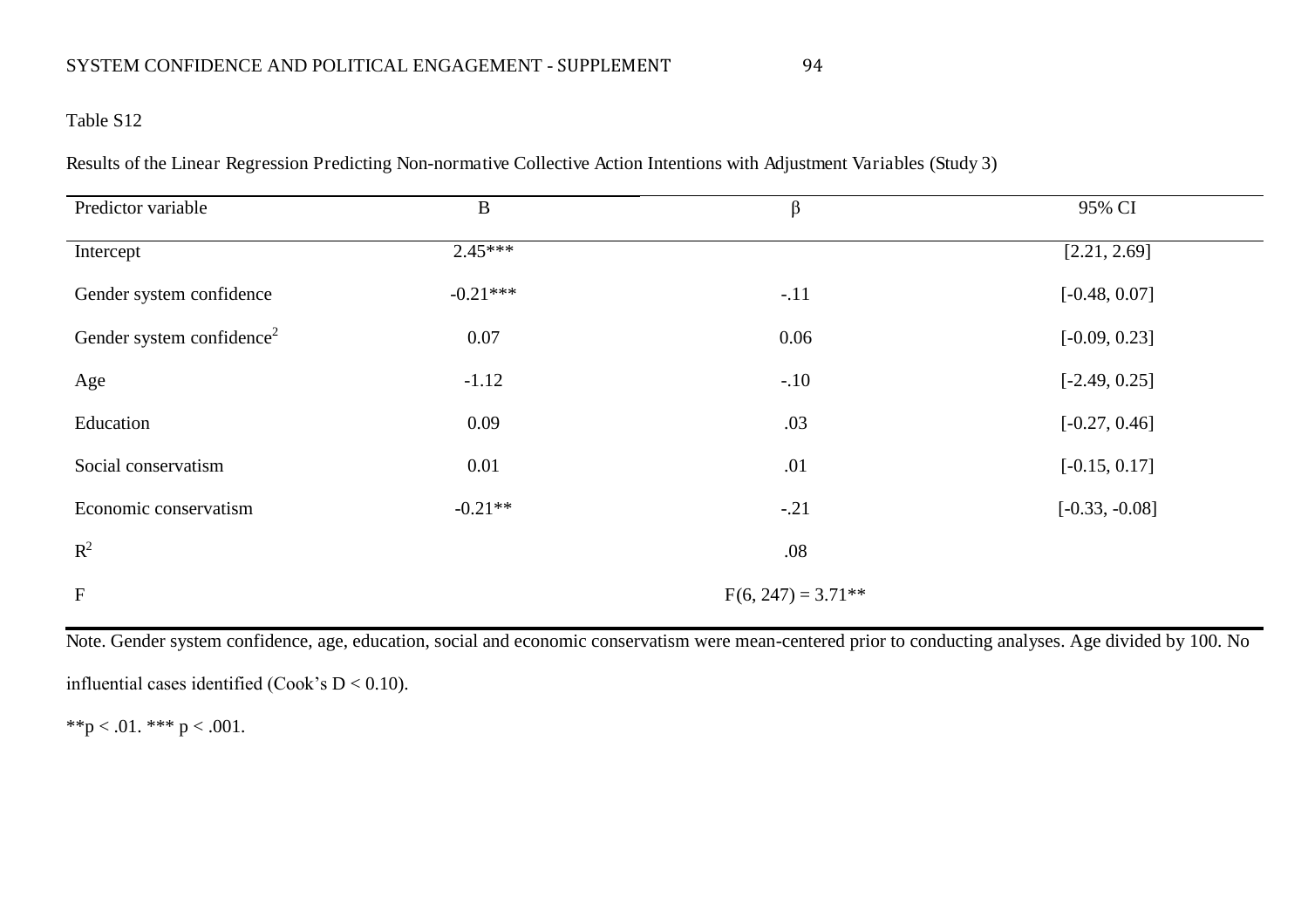|  | Results of a Binomial Logistic Regression Predicting Participation in the Demonstration with Adjustment Variables (Study 4) |  |
|--|-----------------------------------------------------------------------------------------------------------------------------|--|
|  |                                                                                                                             |  |

| Predictor variable             | $\bf{B}$  | <b>OR</b> | OR 95% CI        |
|--------------------------------|-----------|-----------|------------------|
| Intercept                      | $2.14***$ | 8.51      |                  |
| System confidence              | $-0.22$   | 0.81      | [0.54, 1.20]     |
| System confidence <sup>2</sup> | $-0.41*$  | 0.66      | [0.47, 0.93]     |
| Age                            | $6.53**$  | 687.50    | [9.10, 51921.86] |
| Gender                         | 0.06      | 1.065     | [0.38, 3.01]     |
| Social conservatism            | 0.11      | 1.12      | [0.87, 1.43]     |
| Economic conservatism          | $-0.11$   | 0.90      | [0.69, 1.17]     |
| Nagelkerke's $R^2$             |           | .14       |                  |
| -2 log-likelihood              |           | 177.39    |                  |

Note. System confidence, age, social and economic conservatism were mean-centered prior to conducting analyses. Age divided by 100. Gender coded -0.5

for men and 0.5 for women.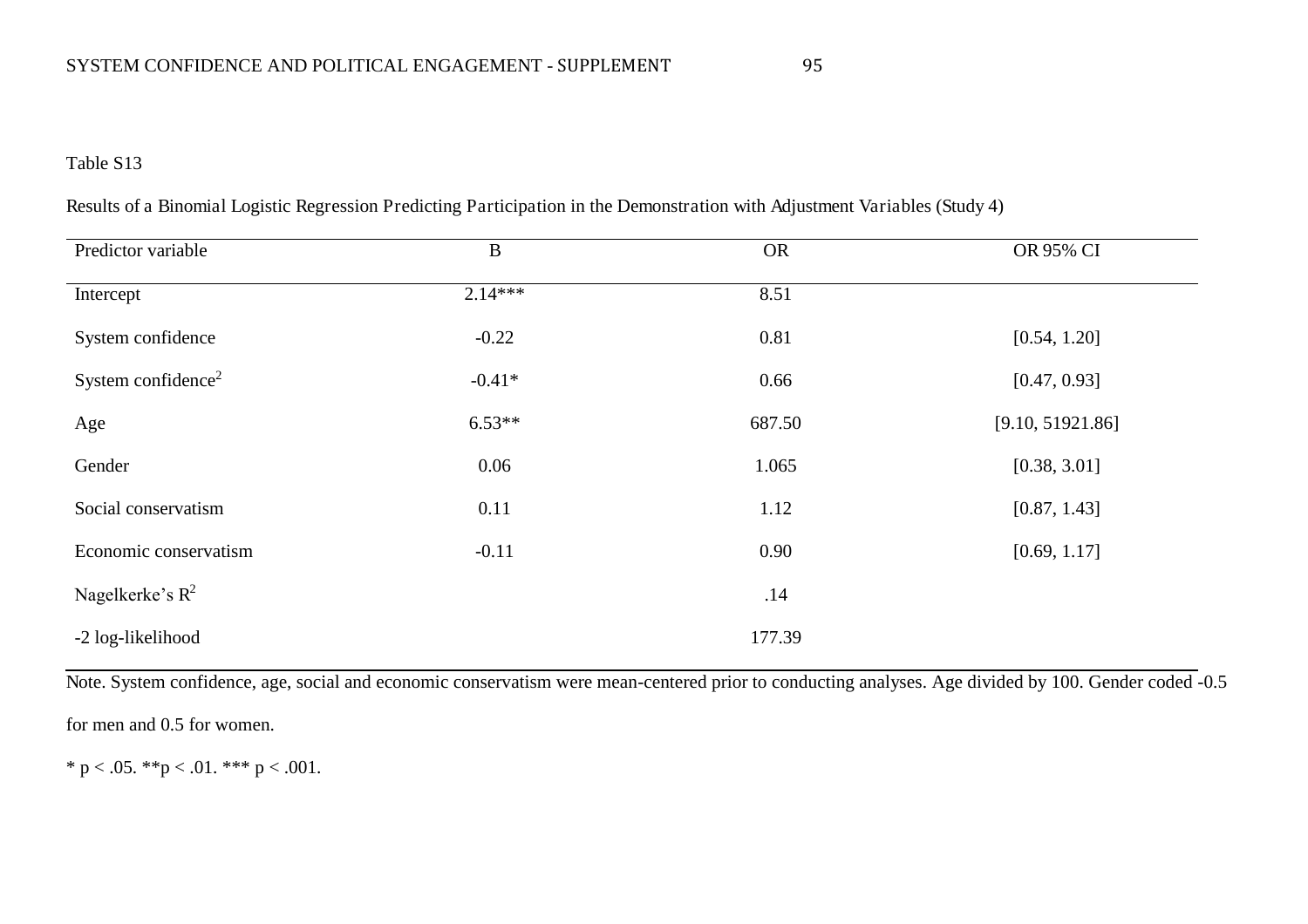Human Development Index, Gini coefficient and the Type of Political Regime for 60 Countries Participating in the 6th Wave of the World Values Survey (Study 5)

| Country                      | WVS Year  | HDI                    | HDI year  | Gini              | Gini year | <b>Political Regime</b> |
|------------------------------|-----------|------------------------|-----------|-------------------|-----------|-------------------------|
| Algeriaabc                   | 2014      | 0.736 <sup>d</sup>     | 2014      | $35.3^{g}$        | 1995      | Authoritarian           |
|                              |           |                        |           |                   |           | regime                  |
| Argentinaabc                 | 2013      | $0.833^{d}$            | 2013      | $42.3^{8}$        | 2013      | Flawed democracy        |
| Armenia <sup>abc</sup>       | 2011      | 0.723 <sup>d</sup>     | 2011      | 31.3 <sup>g</sup> | 2011      | Hybrid regime           |
| Australia <sup>abc</sup>     | 2012      | 0.932 <sup>d</sup>     | 2012      | 34.9 <sup>g</sup> | 2010      | Full democracy          |
|                              |           |                        |           |                   | 2005      | Authoritarian           |
| Azerbaijan <sup>abc</sup>    | 2011-2012 | $0.7435$ <sup>ce</sup> | 2011/2012 | 16.6 <sup>g</sup> |           | regime                  |
|                              |           |                        |           |                   |           | Authoritarian           |
| Bahrain                      | 2014      | 0.824 <sup>d</sup>     | 2014      |                   |           | regime                  |
|                              |           |                        |           |                   | 2011      | Authoritarian           |
| <b>Belarus</b> <sup>ac</sup> | 2011      | 0.793 <sup>d</sup>     | 2011      | $26.5^{g}$        |           | regime                  |
| Brazil <sup>abc</sup>        | 2014      | $0.755^d$              | 2014      | 52.9 <sup>g</sup> | 2013      | Flawed democracy        |
| Colombiaabc                  | 2012      | 0.715 <sup>d</sup>     | 2012      | 53.5 <sup>g</sup> | 2012      | Flawed democracy        |
| Cyprus <sup>abc</sup>        | 2011      | 0.852 <sup>d</sup>     | 2011      | 32.6 <sup>g</sup> | 2011      | Flawed democracy        |
| Chileabc                     | 2011      | 0.821 <sup>d</sup>     | 2011      | 50.8 <sup>g</sup> | 2011      | Flawed democracy        |
|                              |           |                        |           |                   |           | Authoritarian           |
| China                        | 2012      | $0.718^{d}$            | 2012      | 42.1 <sup>g</sup> | 2010      | regime                  |
| Ecuadorab                    | 2013      | 0.730 <sup>d</sup>     | 2013      | 47.38             | 2013      | Hybrid regime           |
| Egypt                        | 2012      | $0.688^{d}$            | 2012      | 30.8 <sup>g</sup> | 2008      | Hybrid regime           |
| Estonia <sup>abc</sup>       | 2011      | $0.849$ <sup>d</sup>   | 2011      | 32.7 <sup>g</sup> | 2011      | Flawed democracy        |
| Georgia <sup>abc</sup>       | 2014      | $0.754$ <sup>d</sup>   | 2014      | 40.0 <sup>g</sup> | 2013      | Hybrid regime           |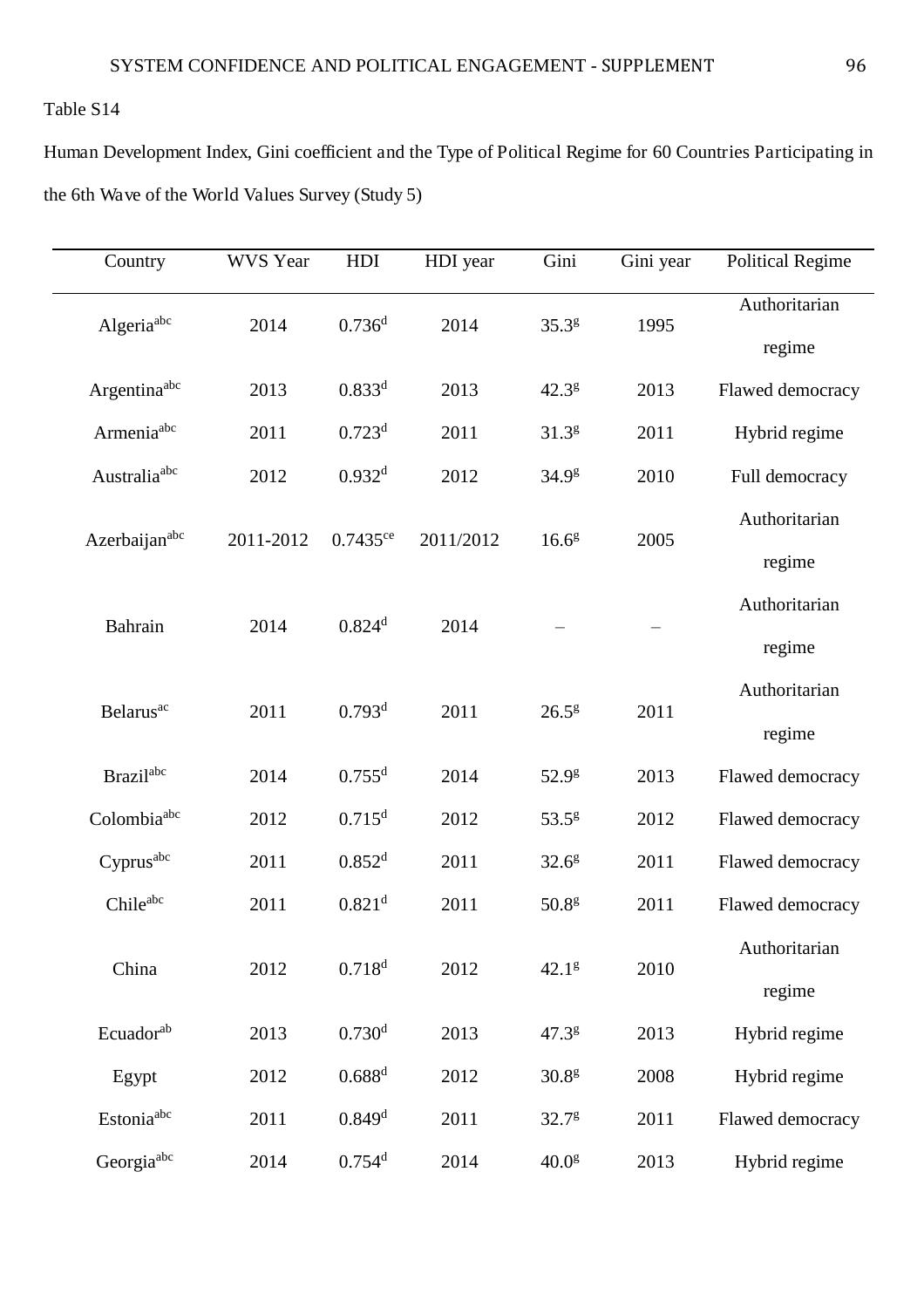|                            |           |                        | SYSTEM CONFIDENCE AND POLITICAL ENGAGEMENT - SUPPLEMENT |                   |      | 97                      |
|----------------------------|-----------|------------------------|---------------------------------------------------------|-------------------|------|-------------------------|
| Germanyabc                 | 2013      | 0.915 <sup>d</sup>     | 2013                                                    | 30.1 <sup>g</sup> | 2011 | Full democracy          |
| Ghanaabc                   | 2011      | $0.566$ <sup>d</sup>   | 2011                                                    | 42.8 <sup>g</sup> | 2005 | Flawed democracy        |
| Hong Kongabc               | 2013      | 0.908 <sup>d</sup>     | 2013                                                    | $53.7^h$          | 2011 | Flawed democracy        |
| India <sup>abc</sup>       | 2012/2014 | $0.6045$ <sup>df</sup> | 2012/2014                                               | 33.9 <sup>g</sup> | 2009 | Flawed democracy        |
| Iraqabc                    | 2013      | $0.657$ <sup>d</sup>   | 2013                                                    | $29.5^g$          | 2012 | Hybrid regime           |
| Japanabc                   | 2010      | $0.884$ <sup>d</sup>   | 2010                                                    | 32.1 <sup>g</sup> | 2008 | Full democracy          |
| Jordan                     | 2014      | 0.748 <sup>d</sup>     | 2014                                                    | $33.7^{8}$        | 2010 | Authoritarian<br>regime |
| Kazakhstan <sup>abc</sup>  | 2011      | $0.772$ <sup>d</sup>   | 2011                                                    | $27.4^{g}$        | 2011 | Authoritarian<br>regime |
| Kuwait                     | 2013      | $0.816^{d}$            | 2013                                                    |                   |      | Authoritarian<br>regime |
| Kyrgyzstanabc              | 2011      | 0.639 <sup>d</sup>     | 2011                                                    | $27.8^{g}$        | 2011 | Hybrid regime           |
| Lebanon                    | 2013      | 0.768 <sup>d</sup>     | 2013                                                    |                   |      | Hybrid regime           |
| Libya                      | 2013      | 0.738 <sup>d</sup>     | 2013                                                    |                   |      | Hybrid regime           |
| Malaysia <sup>abc</sup>    | 2011      | $0.772$ <sup>d</sup>   | 2011                                                    | $46.3^{8}$        | 2009 | Flawed democracy        |
| Mexicoabc                  | 2012      | $0.754$ <sup>d</sup>   | 2012                                                    | 48.1 <sup>g</sup> | 2012 | Flawed democracy        |
| Moroccoabc                 | 2011      | $0.621$ <sup>d</sup>   | 2011                                                    | 40.7 <sup>g</sup> | 2007 | Authoritarian<br>regime |
| Netherlands <sup>abc</sup> | 2012      | 0.920 <sup>d</sup>     | 2012                                                    | 28.0 <sup>g</sup> | 2012 | Full democracy          |
| New Zealand <sup>abc</sup> | 2011      | 0.907 <sup>d</sup>     | 2011                                                    | $36.2^h$          | 1997 | Full democracy          |
| Nigeria <sup>abc</sup>     | 2011      | $0.499$ <sup>d</sup>   | 2011                                                    | 43.0 <sup>g</sup> | 2009 | Authoritarian<br>regime |
| Pakistan <sup>abc</sup>    | 2012      | 0.532 <sup>d</sup>     | 2012                                                    | $29.6^{\circ}$    | 2010 | Hybrid regime           |
| Palestineabc               | 2013      | 0.679 <sup>d</sup>     | 2013                                                    | $34.5^{8}$        | 2009 | Hybrid regime           |
| Peruabc                    | 2012      | 0.728 <sup>d</sup>     | 2012                                                    | 45.1 <sup>g</sup> | 2012 | Flawed democracy        |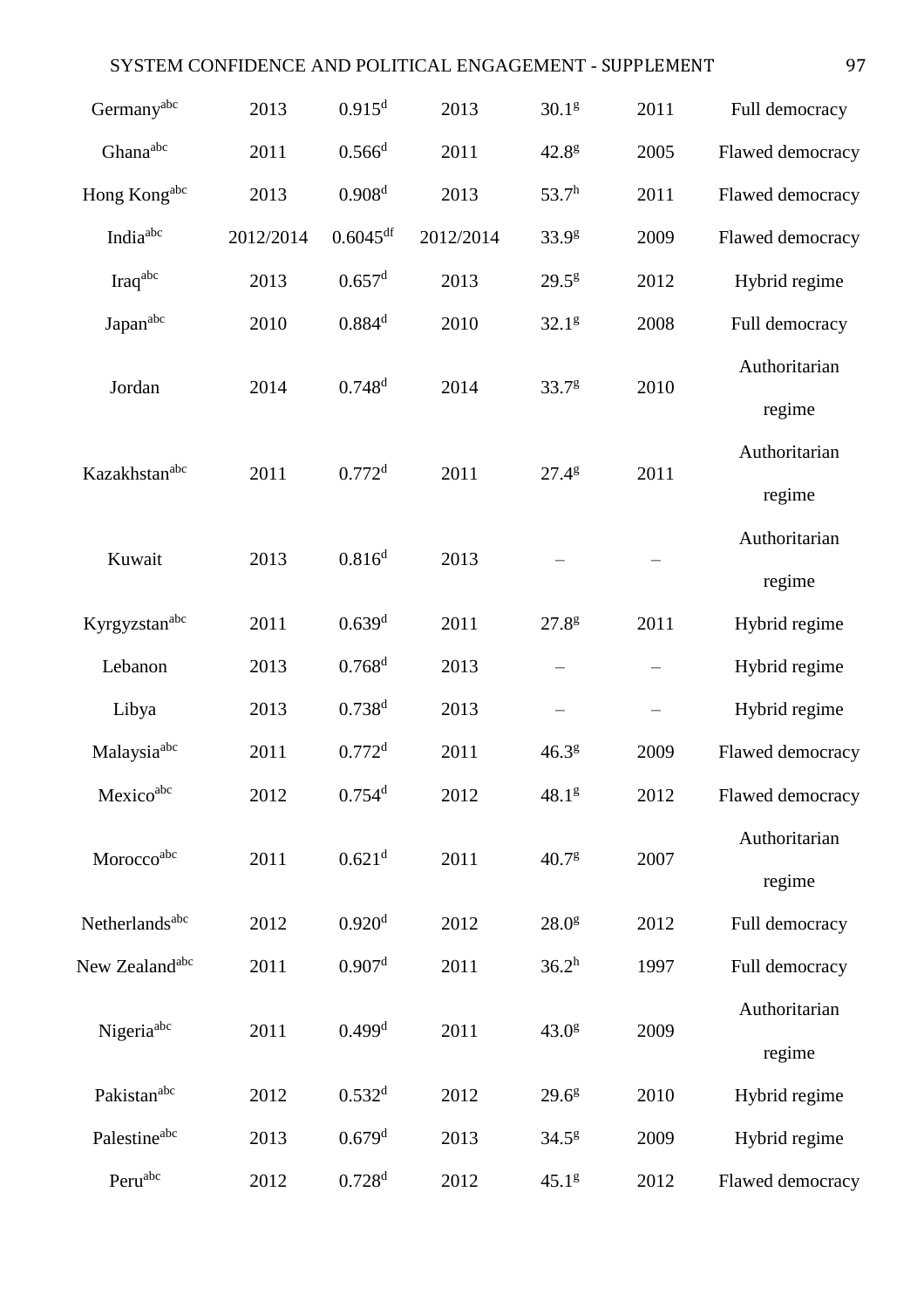| SYSTEM CONFIDENCE AND POLITICAL ENGAGEMENT - SUPPLEMENT |      |                      |      |                   |      | 98               |
|---------------------------------------------------------|------|----------------------|------|-------------------|------|------------------|
| Philippines <sup>abc</sup>                              | 2012 | $0.657$ <sup>d</sup> | 2012 | 43.0 <sup>g</sup> | 2012 | Flawed democracy |
| Polandabc                                               | 2012 | $0.838^{d}$          | 2012 | $32.4^{g}$        | 2012 | Flawed democracy |
|                                                         |      | $0.844$ <sup>d</sup> |      |                   |      | Authoritarian    |
| Qatar                                                   | 2010 |                      | 2010 |                   |      | Regime           |
| Romania <sup>abc</sup>                                  | 2012 | $0.788^{d}$          | 2012 | $27.3^{g}$        | 2012 | Flawed democracy |
| Russia <sup>abc</sup>                                   |      | 0.790 <sup>d</sup>   |      |                   |      | Authoritarian    |
|                                                         | 2011 |                      | 2011 | 41.0 <sup>g</sup> | 2011 | regime           |
| Rwanda <sup>abc</sup>                                   | 2012 | 0.476 <sup>d</sup>   | 2012 | 51.3 <sup>g</sup> | 2010 | Authoritarian    |
|                                                         |      |                      |      |                   |      | regime           |
| Singapore                                               | 2012 | 0.905 <sup>d</sup>   | 2012 | 46.3 <sup>h</sup> | 2013 | Hybrid regime    |
| Slovenia <sup>abc</sup>                                 | 2011 | $0.877$ <sup>d</sup> | 2011 | 24.9 <sup>g</sup> | 2011 | Flawed democracy |
| South Koreaabc                                          | 2010 | $0.886^{d}$          | 2010 | 30.2 <sup>h</sup> | 2013 | Full democracy   |
| South Africaabc                                         | 2013 | 0.663 <sup>d</sup>   | 2013 | 63.4 <sup>g</sup> | 2011 | Flawed democracy |
| Spainabc                                                | 2011 | $0.870$ <sup>d</sup> | 2011 | 36.1 <sup>g</sup> | 2011 | Full democracy   |
| Swedenabc                                               | 2011 | 0.903 <sup>d</sup>   | 2011 | 27.2 <sup>g</sup> | 2011 | Full democracy   |
| Taiwan                                                  | 2012 |                      | 2012 | 33.8 <sup>h</sup> | 2012 | Flawed democracy |
| Thailand <sup>abc</sup>                                 | 2013 | $0.724$ <sup>d</sup> | 2013 | 39.3 <sup>h</sup> | 2012 | Flawed democracy |
| Trinidad and                                            |      |                      |      |                   |      |                  |
| Tobagoabc                                               | 2010 | 0.772 <sup>d</sup>   | 2010 | 40.3 <sup>g</sup> | 1992 | Flawed democracy |
| Tunisiaabc                                              | 2013 | 0.720 <sup>d</sup>   | 2013 | 35.8 <sup>g</sup> | 2010 | Hybrid regime    |
| Turkeyabc                                               | 2011 | $0.751$ <sup>d</sup> | 2011 | 40.0 <sup>g</sup> | 2011 | Hybrid regime    |
| Ukraineabc                                              | 2011 | $0.738^{d}$          | 2011 | $24.6^{\circ}$    | 2011 | Hybrid regime    |
| United States <sup>abc</sup>                            | 2011 | $0.911$ <sup>d</sup> | 2011 | 40.5 <sup>g</sup> | 2010 | Full democracy   |
| Uruguayabc                                              | 2011 | $0.784$ <sup>d</sup> | 2011 | $43.4^{\circ}$    | 2011 | Full democracy   |
|                                                         |      |                      |      |                   |      | Authoritarian    |
| Uzbekistan <sup>ac</sup>                                | 2011 | 0.661 <sup>d</sup>   | 2011 | $35.3^{8}$        | 2003 | regime           |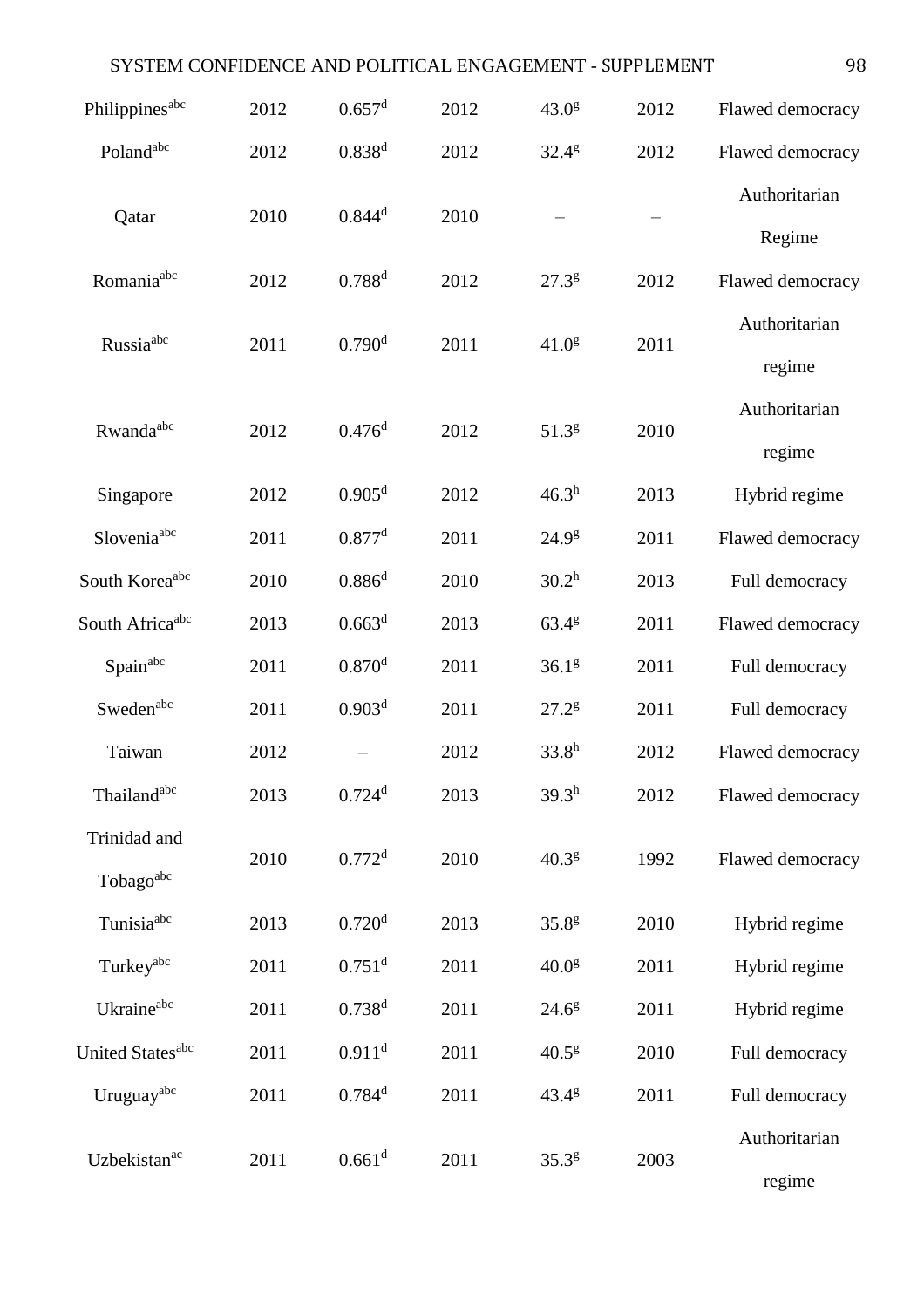| Yemen <sup>abc</sup>    | 2013 | $0.498$ <sup>d</sup> | 2013 | 35.9 <sup>g</sup> | 2005 | Authoritarian |
|-------------------------|------|----------------------|------|-------------------|------|---------------|
|                         |      |                      |      |                   |      | regime        |
| Zimbabwe <sup>abc</sup> | 2011 | $0.474$ <sup>d</sup> | 2011 | $50.1^{\rm h}$    | 2006 | Authoritarian |
|                         |      |                      |      |                   |      | regime        |

Note. HDI = Human Development Index. Political regime based on the Economist Intelligence Unit data

corresponding to the year of WVS survey.

<sup>a</sup> Country included in the main text descriptive analysis

<sup>b</sup> Country included in the main text analyses of collective action.

c Country included in the main text analyses of voting.

d United Nations Development Programme estimate.

e The average of values for 2011 (0.742) and 2012 (0.745).

<sup>f</sup> The average of values for 2012 (0.600) and 2014 (0.609).

g World Bank estimate.

<sup>h</sup> Central Intelligence Agency estimate (World Bank estimate unavailable).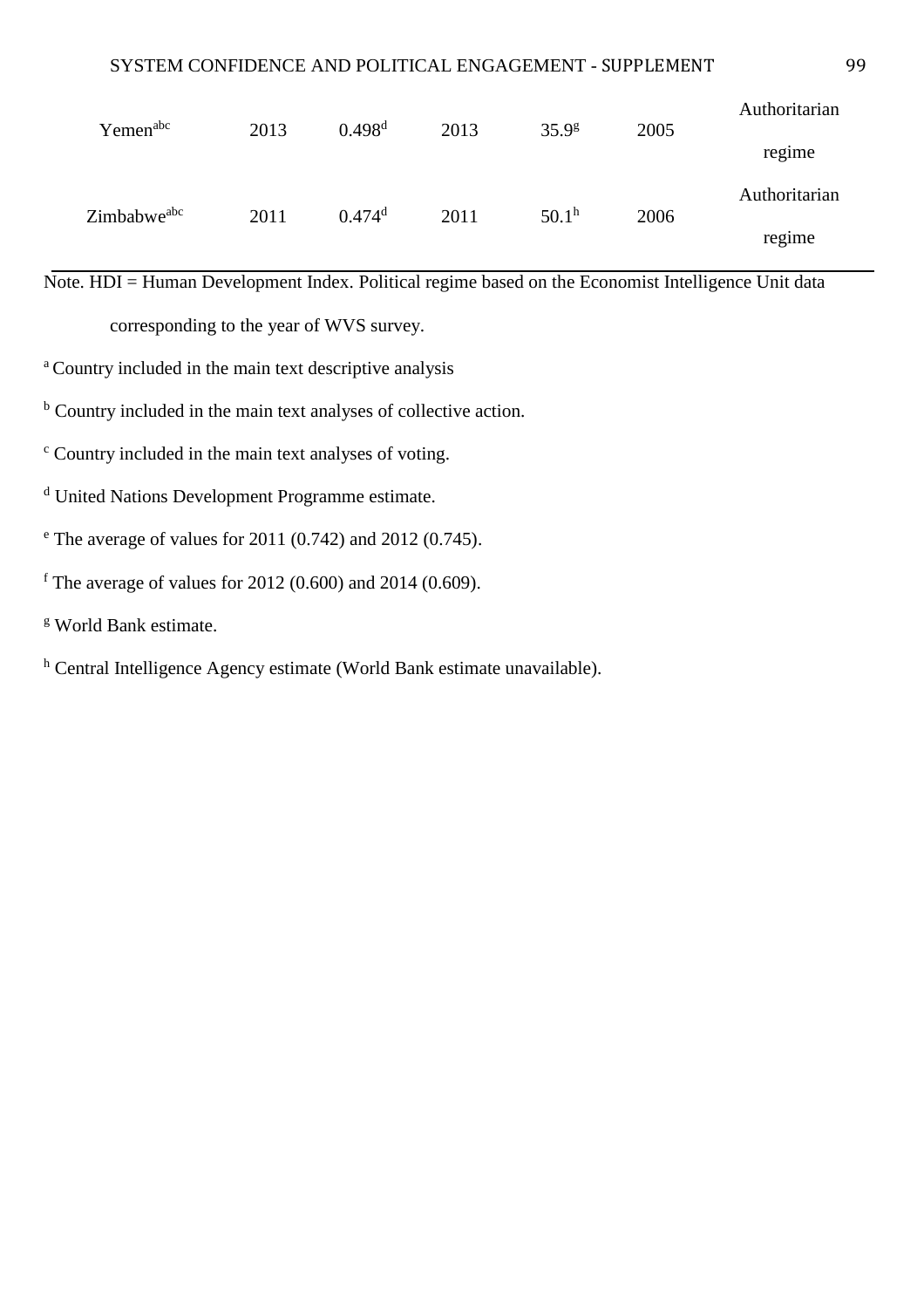# Table S15

Individual-level and Societal-Level Predictors of Collective Action (no adjustment variables, 53 countries; Study 5)

| Predictor variable                  | Model 1            | Model 2            | Model 3            | Model 4            |
|-------------------------------------|--------------------|--------------------|--------------------|--------------------|
| Intercept                           | $1.53(0.03)$ ***   | $1.57(0.05)$ ***   | $1.35(0.06)$ ***   | $1.33(0.06)$ ***   |
| Individual level effects            |                    |                    |                    |                    |
| <b>SC</b>                           |                    | $-0.01(0.01)$      | $0.18(0.04)$ ***   | $0.13(0.05)$ **    |
| SC <sup>2</sup>                     |                    |                    | $-0.04(0.01)$ ***  | $-0.03(0.01)$ ***  |
| Societal level effects              |                    |                    |                    |                    |
| Political regime type               |                    |                    |                    | 0.09(0.14)         |
| $SC \times$ Political regime type   |                    |                    |                    | $0.28(0.09)$ **    |
| $SC^2$ × Political regime type      |                    |                    |                    | $-0.06(0.02)$ ***  |
| Variance                            |                    |                    |                    |                    |
| IL variation of DV                  | $0.246(0.009)$ *** | $0.243(0.009)$ *** | $0.242(0.009)$ *** | $0.242(0.009)$ *** |
| SL variation of DV                  | $0.063(0.012)$ *** | $0.104(0.021)$ *** | $0.142(0.035)$ *** | $0.140(0.04)$ ***  |
| SL variation in IL effect of SC     |                    | $0.007(0.002)$ *** | $0.078(0.018)$ *** | $0.066(0.017)$ *** |
| SL variation in IL effect of $SC^2$ |                    |                    | $0.002(0.001)$ *** | $0.002(0.001)$ **  |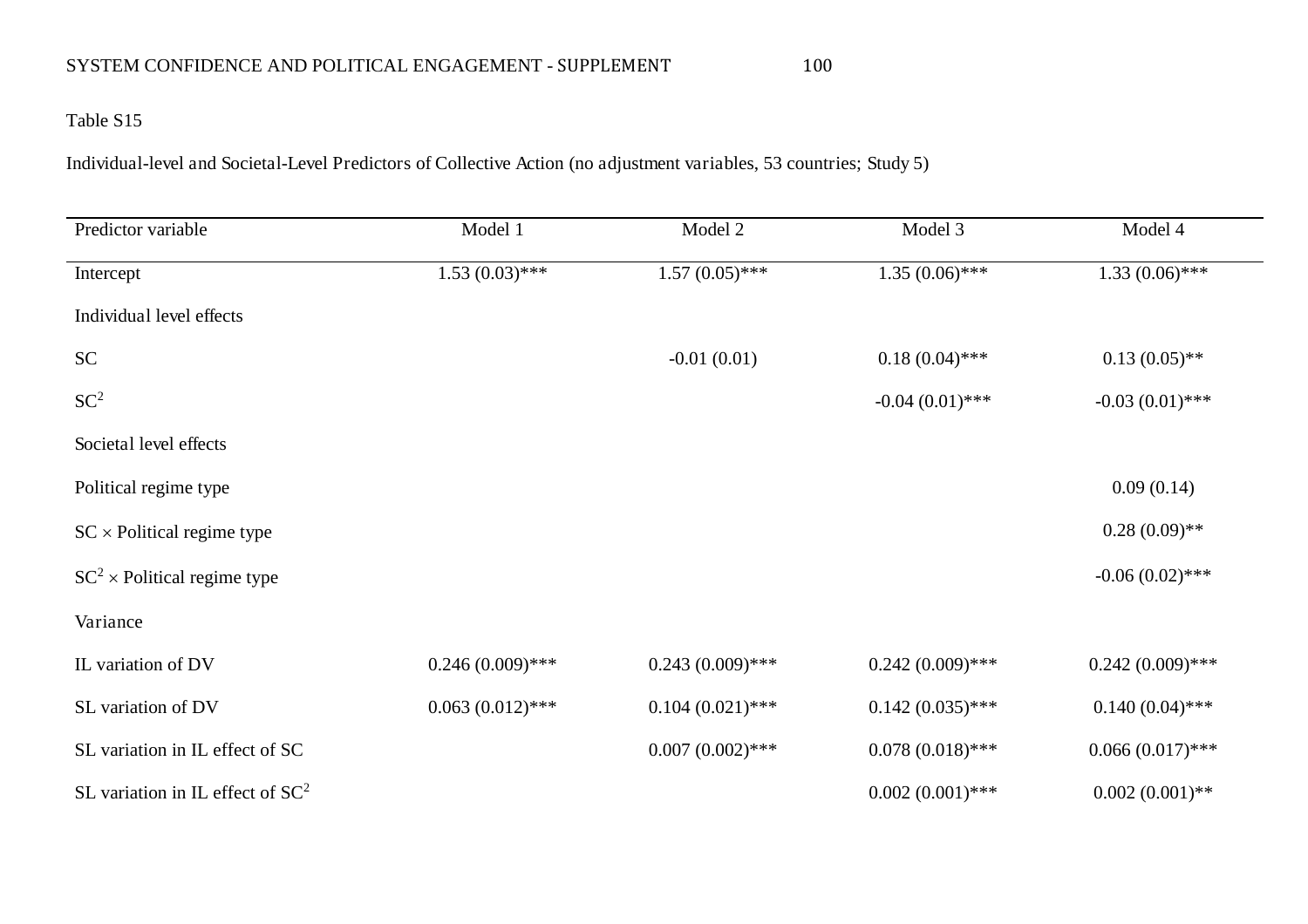| SYSTEM CONFIDENCE AND POLITICAL ENGAGEMENT - SUPPLEMENT | 101 |
|---------------------------------------------------------|-----|
|                                                         |     |

| -2 loglikelihood<br>$\overline{\phantom{0}}$ | 109476.92 | 108734.40 | 108491.34 | 108460.91 |
|----------------------------------------------|-----------|-----------|-----------|-----------|
| ---                                          | $-1$      | ___       | ----      | .         |

Note. SC = System confidence. System confidence was grand-mean centered prior to conducting analyses. Unstandardized coefficients reported. Robust standard errors reported in the parentheses. Political regime type coded 1 for full democracies and 0 for other systems. Out of 60 countries participating in the 6th wave of WVS 7 (Bahrain, Belarus, Kuwait, Qatar, Singapore, Uzbekistan, Egypt) were excluded. Only adult ( $\geq$  18) respondents included. Missing data handled with multiple imputation (20 imputed datasets). ICC (Model 1) = .20, 95% CI [.14, .27].

\*\*p < .01. \*\*\* p < .001.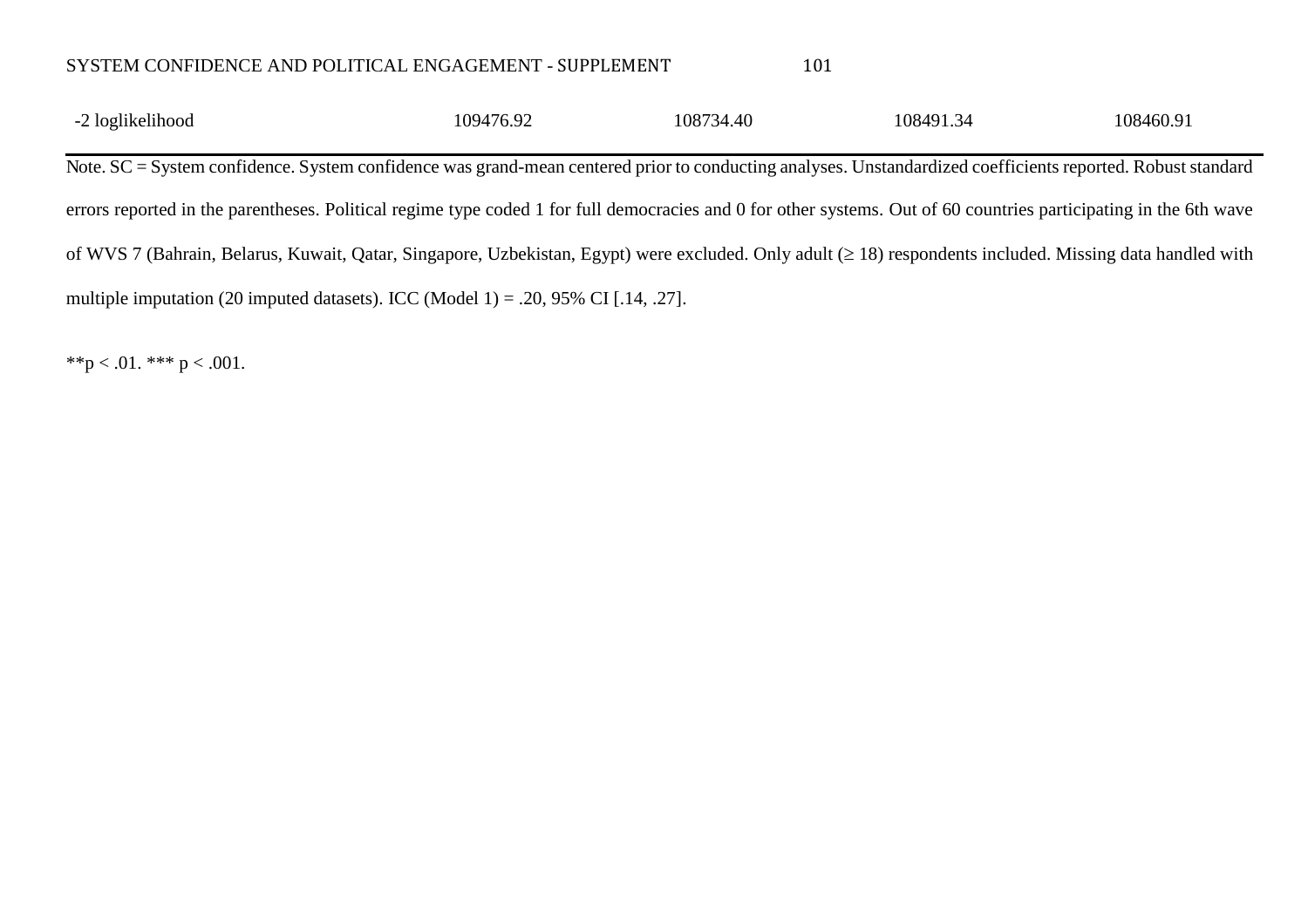# Table S16

Individual-Level and Societal-Level Predictors of Collective Action (No Multiple Imputation, 48 Countries; Study 5)

| Predictor variable                | Model 1          | Model 2          | Model 3           | Model 4            | Model 5                 |
|-----------------------------------|------------------|------------------|-------------------|--------------------|-------------------------|
| Intercept                         | $1.55(0.04)$ *** | $1.56(0.04)$ *** | $1.57(0.04)$ ***  | $1.60(0.04)$ ***   | $1.53(0.04)$ ***        |
| Individual level effects          |                  |                  |                   |                    |                         |
| SC                                |                  | $-0.01(0.01)$    | $-0.01(0.01)$     | $-0.004(0.013)$    | 0.003(0.01)             |
| $SC^2$                            |                  |                  | $-0.04(0.01)$ *** | $-0.03(0.01)$ **   | $-0.02(0.01)^{\dagger}$ |
| Gender                            |                  |                  |                   | $-0.07(0.004)$ *** | $-0.07(0.004)$ ***      |
| Age                               |                  |                  |                   | $-0.05(0.01)$ ***  | $-0.05(0.01)$ ***       |
| Education                         |                  |                  |                   | $0.04(0.001)$ ***  | $0.04(0.001)$ ***       |
| Political conservatism            |                  |                  |                   | $-0.02(0.001)$ *** | $-0.02(0.001)$ ***      |
| Societal level effects            |                  |                  |                   |                    |                         |
| Political regime type             |                  |                  |                   |                    | $0.33(0.03)$ ***        |
| HDI                               |                  |                  |                   |                    | 0.48(0.32)              |
| Gini                              |                  |                  |                   |                    | $0.01(0.003)*$          |
| Cross-level interactions          |                  |                  |                   |                    |                         |
| $SC \times$ Political regime type |                  |                  |                   |                    | $-0.03(0.03)$           |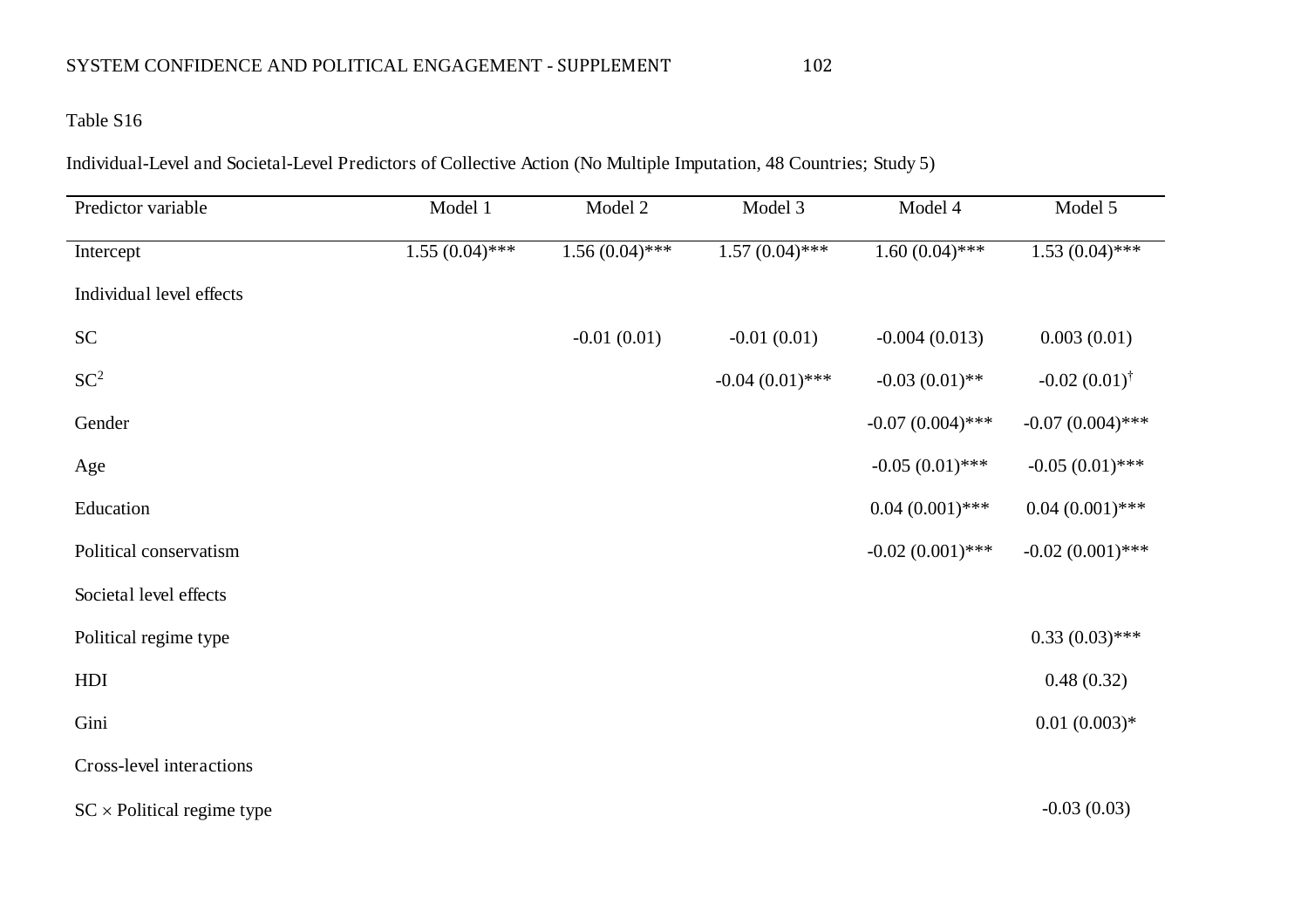| $SC^2$ × Political regime type      |                    |                    |                    |                    | $-0.06(0.02)$ **   |
|-------------------------------------|--------------------|--------------------|--------------------|--------------------|--------------------|
| Variance                            |                    |                    |                    |                    |                    |
| IL variation of DV                  | $0.249(0.001)$ *** | $0.245(0.001)$ *** | $0.244(0.001)$ *** | $0.230(0.001)$ *** | $0.230(0.001)$ *** |
| SL variation of DV                  | $0.065(0.013)$ *** | $0.065(0.013)$ *** | $0.070(0.015)$ *** | $0.068(0.014)$ *** | $0.040(0.008)$ *** |
| SL variation in IL effect of SC     |                    | $0.008(0.002)$ *** | $0.008(0.002)$ *** | $0.007(0.002)$ *** | $0.007(0.002)$ **  |
| SL variation in IL effect of $SC^2$ |                    |                    | $0.003(0.001)$ *** | $0.003(0.001)$ *** | $0.002(0.001)$ **  |
| Deviance (-2 loglikelihood)         | 96829.08           | 96192.86           | 95239.47           | 76766.04           | 76737.39           |

Note. SC = System confidence. Gender coded -.50 for men and .50 for women. Age divided by 100. Political regime type coded 1 for full democracies and 0 for other systems. Continuous individual and societal-level predictors were grand-mean centered prior to conducting analyses. Unstandardized coefficients reported. Standard errors reported in the parentheses. Missing data handled with ML estimation. ICC (Model 1) = .21, 95% CI [.14, .27].

 $\dagger$  p < .10. \* p < .05. \*\*p < .01. \*\*\* p < .001.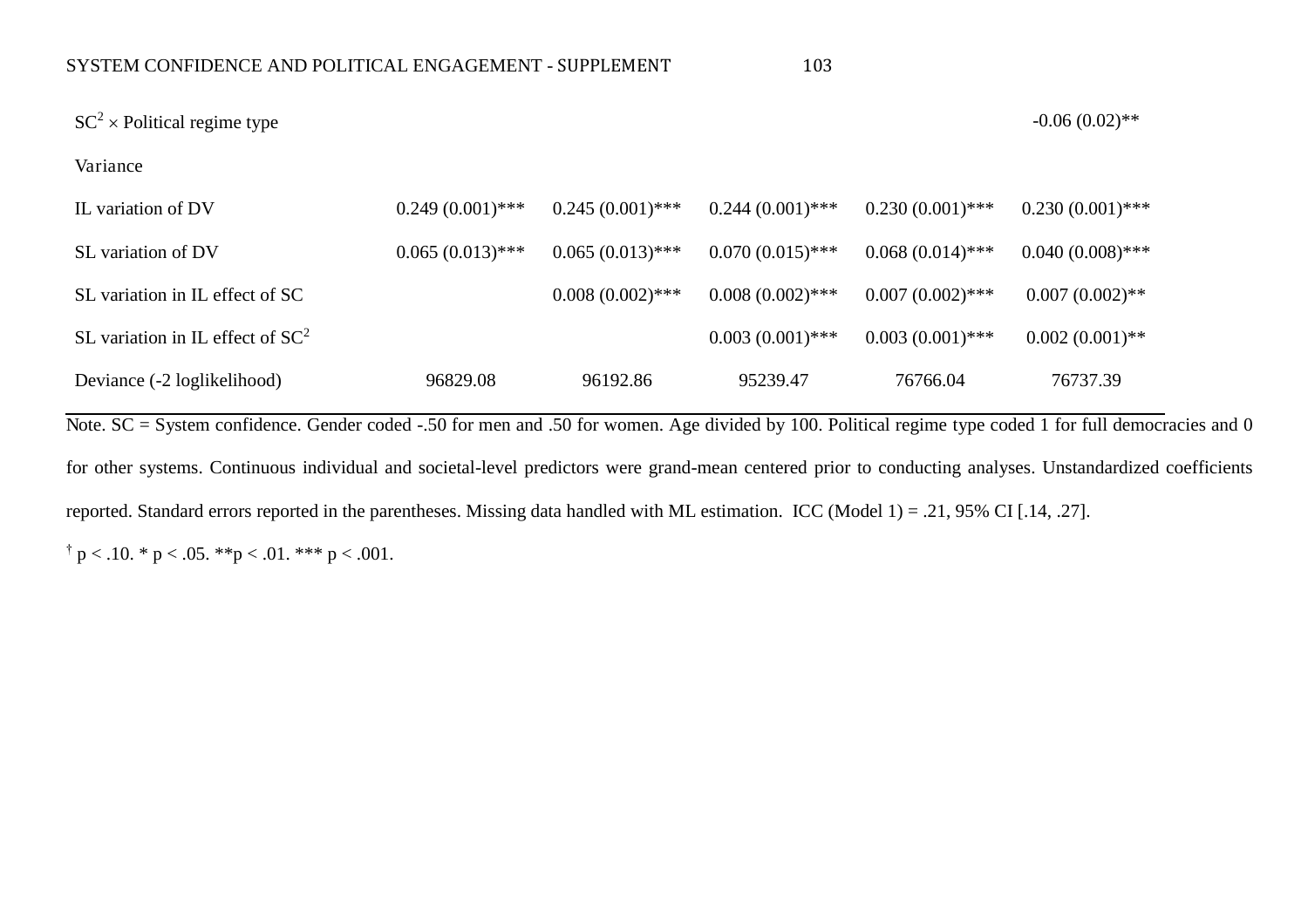Individual-Level and Societal-Level Predictors of Collective Action (Different Reference Categories for Political Regime Types, 48 Countries; Study 5)

|                          | Reference category   |                             |                               |  |  |
|--------------------------|----------------------|-----------------------------|-------------------------------|--|--|
| Predictor variable       | Authoritarian regime | Hybrid regime               | Flawed democracy              |  |  |
| Intercept                | $1.42(0.09)$ ***     | $1.39 \overline{(0.05)***}$ | $1.57(0.05)$ ***              |  |  |
| Individual level effects |                      |                             |                               |  |  |
| SC                       | 0.001(0.02)          | 0.02(0.03)                  | $-0.01(0.02)$                 |  |  |
| $SC^2$                   | $-0.03(0.01)$ *      | $-0.01(0.02)$               | $-0.02$ $(0.01)$ <sup>†</sup> |  |  |
| Sex                      | $-0.08(0.01)$ ***    | $-0.08(0.01)$ ***           | $-0.08(0.01)$ ***             |  |  |
| Age                      | $-0.06(0.04)$        | $-0.06(0.04)$               | $-0.06(0.04)$                 |  |  |
| Education                | $0.04(0.004)$ ***    | $0.04(0.004)$ ***           | $0.04(0.004)$ ***             |  |  |
| Political conservatism   | $-0.02(0.003)$ ***   | $-0.02(0.003)$ ***          | $-0.02(0.003)$ ***            |  |  |
| Societal level effects   |                      |                             |                               |  |  |
| Authoritatian regimes    |                      | 0.03(0.09)                  | $-0.15(0.11)$                 |  |  |
| Hybrid regime            | $-0.03(0.09)$        |                             | $-0.18(0.08)*$                |  |  |
| Flawed democracy         | 0.15(0.11)           | $0.17(0.08)*$               |                               |  |  |
| Full democracy           | $0.46(0.15)$ **      | $0.49(0.11)$ ***            | $0.32(0.09)$ ***              |  |  |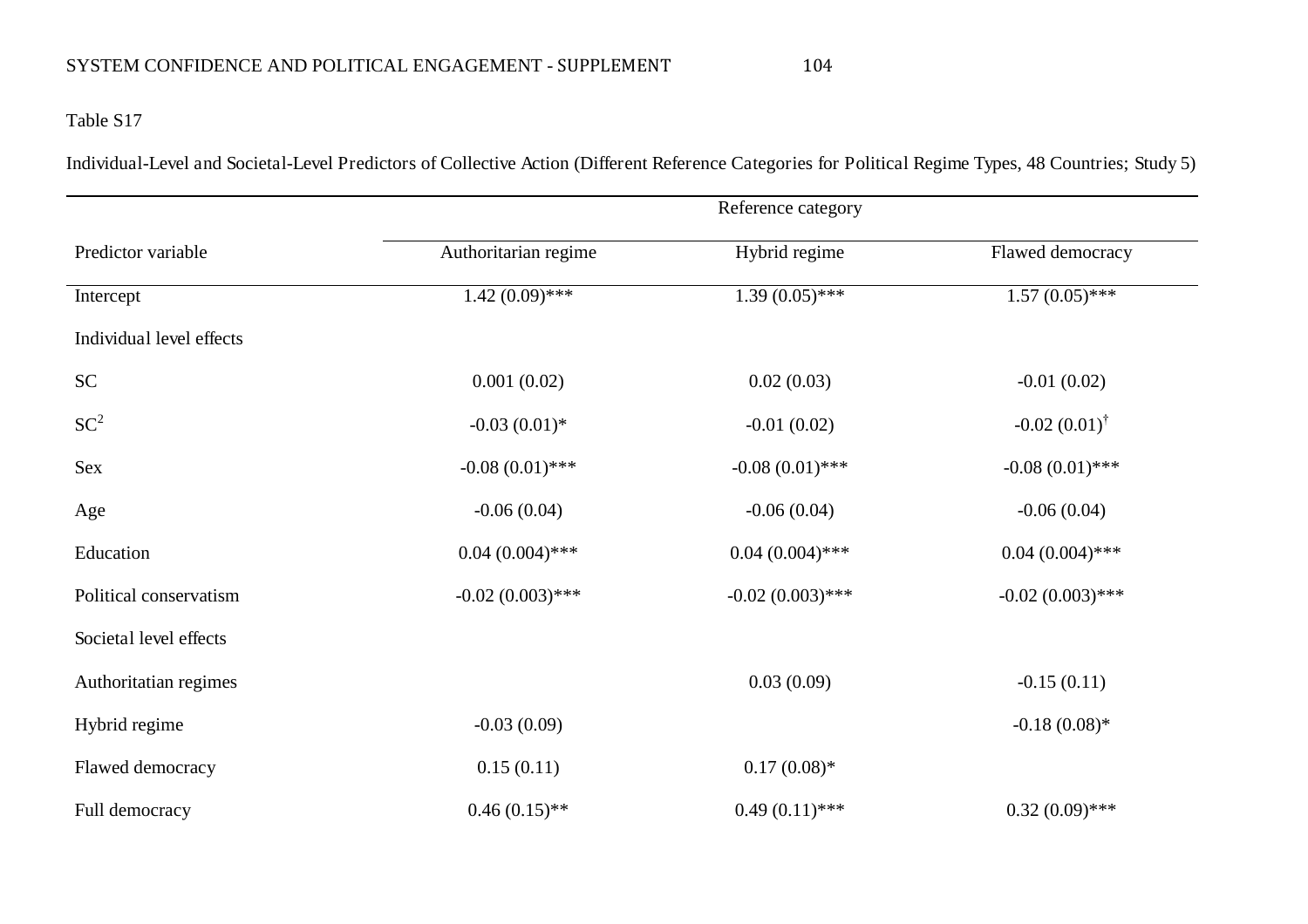| SYSTEM CONFIDENCE AND POLITICAL ENGAGEMENT - SUPPLEMENT |                    | 105                |                    |
|---------------------------------------------------------|--------------------|--------------------|--------------------|
| HDI                                                     | $-0.02(0.37)$      | $-0.002(0.37)$     | $-0.02(0.37)$      |
| Gini                                                    | 0.004(0.003)       | 0.004(0.003)       | 0.004(0.003)       |
| Cross-level interactions                                |                    |                    |                    |
| $SC \times$ Authoritarian regime                        |                    | $-0.02(0.04)$      | 0.01(0.03)         |
| $SC \times Hybrid regime$                               | 0.02(0.04)         |                    | 0.03(0.04)         |
| $SC \times Flawed$ democracy                            | $-0.01(0.03)$      | $-0.03(0.04)$      |                    |
| $SC \times Full$ democracy                              | $-0.02(0.02)$      | $-0.04(0.04)$      | $-0.01(0.03)$      |
| $SC^2$ × Authoritarian regime                           |                    | $-0.02(0.02)$      | $-0.01(0.02)$      |
| $SC^2$ × Hybrid regime                                  | 0.02(0.02)         |                    | 0.01(0.02)         |
| $SC^2$ × Flawed democracy                               | 0.01(0.02)         | $-0.01(0.02)$      |                    |
| $SC^2$ × Full democracy                                 | $-0.04(0.02)$ *    | $-0.06(0.02)$ **   | $-0.05(0.02)$ **   |
| Variance                                                |                    |                    |                    |
| IL variation of DV                                      | $0.232(0.008)$ *** | $0.232(0.008)$ *** | $0.232(0.008)$ *** |
| SL variation of DV                                      | $0.034(0.006)$ *** | $0.034(0.006)$ *** | $0.034(0.006)$ *** |
| SL variation in IL effect of SC                         | $0.005(0.001)$ *** | $0.005(0.001)$ *** | $0.005(0.001)$ *** |
| SL variation in IL effect of $SC^2$                     | $0.002(0.000)$ **  | $0.002(0.000)$ *** | $0.002(0.000)$ *** |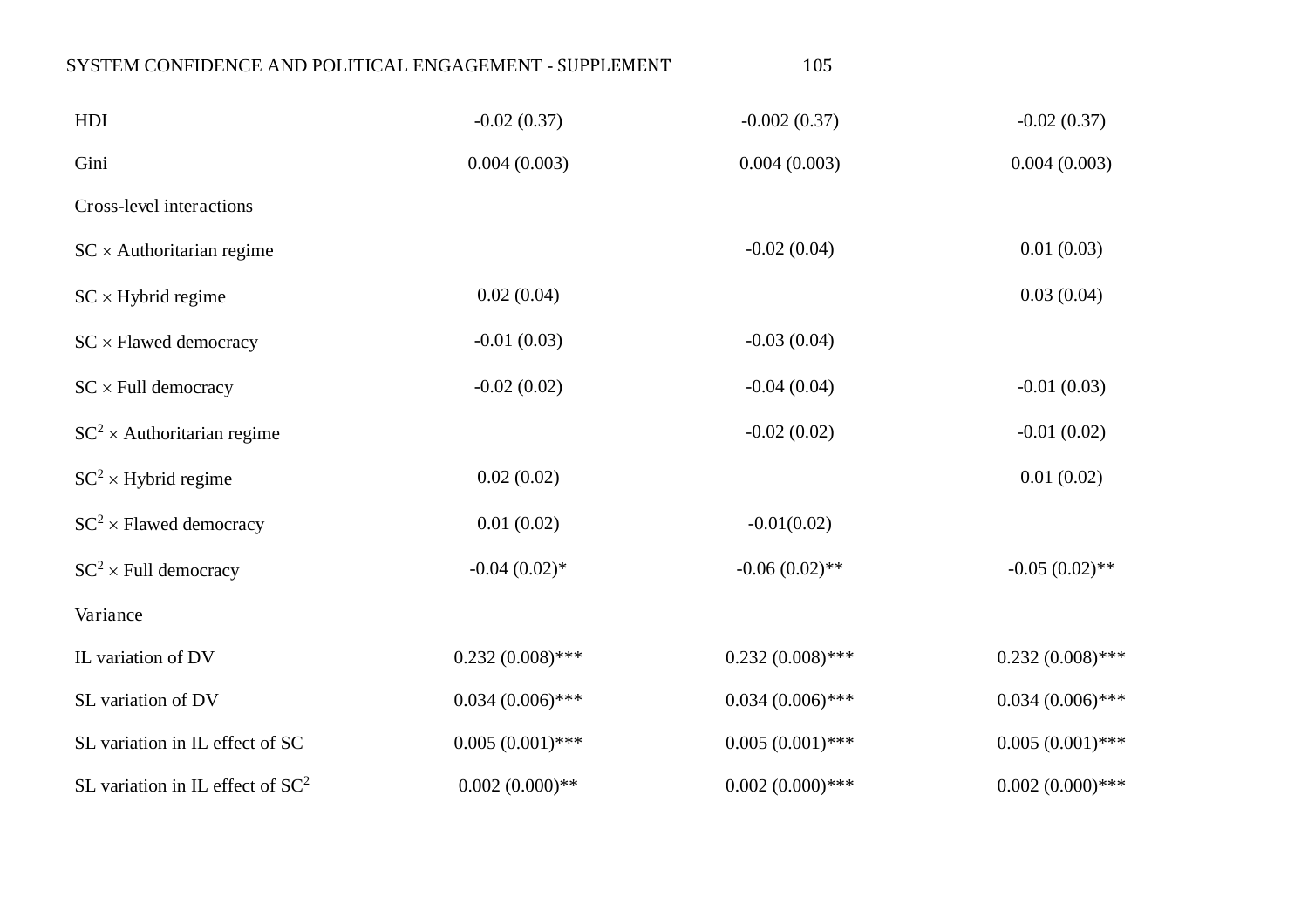| 94133.85<br>Deviance (-2 loglikelihood)<br>94141.74<br>94139.60 |  |
|-----------------------------------------------------------------|--|
|-----------------------------------------------------------------|--|

Note. Gender coded -.50 for men and .50 for women. Age divided by 100. Continuous individual and societal-level predictors were grand-mean centered prior to conducting analyses. Unstandardized coefficients reported. Robust standard errors reported in the parentheses. Missing data handled with multiple imputation (20 imputed datasets).

 $\dagger$  p < .10. \* p < .05. \*\*p < .01. \*\*\* p < .001.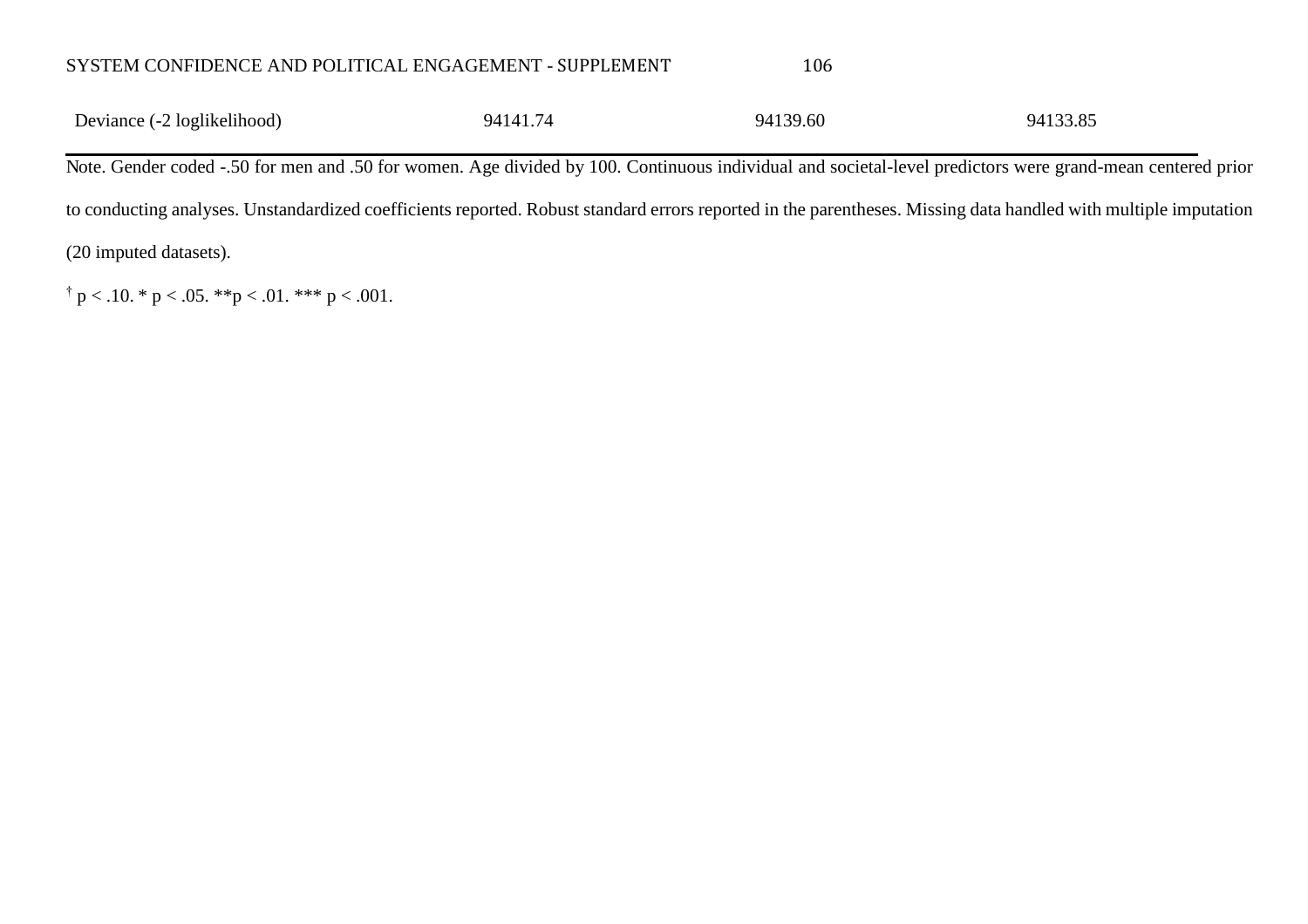# Table S18

Individual-Level and Societal-Level Predictors of Voting (No Adjustment Variables, 57 Countries; Study 5)

| Predictor variable                | Model 1           | Model 2           | Model 3           | Model 4           |
|-----------------------------------|-------------------|-------------------|-------------------|-------------------|
|                                   |                   |                   |                   |                   |
| Individual level effects          |                   |                   |                   |                   |
| ${\rm SC}$                        |                   | $0.40(0.04)$ ***  | $0.37(0.04)$ ***  | $0.32(0.04)$ ***  |
| $SC^2$                            |                   |                   | $-0.04(0.03)$     | 0.00(0.03)        |
| Societal level effects            |                   |                   |                   |                   |
| Political regime type             |                   |                   |                   | $1.09(0.31)$ ***  |
| $SC \times$ Political regime type |                   |                   |                   | $0.33(0.07)$ ***  |
| $SC^2$ × Political regime type    |                   |                   |                   | $-0.29(0.10)$ **  |
| Thresholds                        |                   |                   |                   |                   |
| Cut 1                             | $-1.80(0.14)$ *** | $-1.80(0.06)$ *** | $-1.77(0.09)$ *** | $-1.68(0.13)$ *** |
| Cut 2                             | $-0.44(0.14)$ **  | $-0.42(0.04)$ *** | $-0.39(0.08)$ *** | $-0.29(0.12)$ *   |
| Variance                          |                   |                   |                   |                   |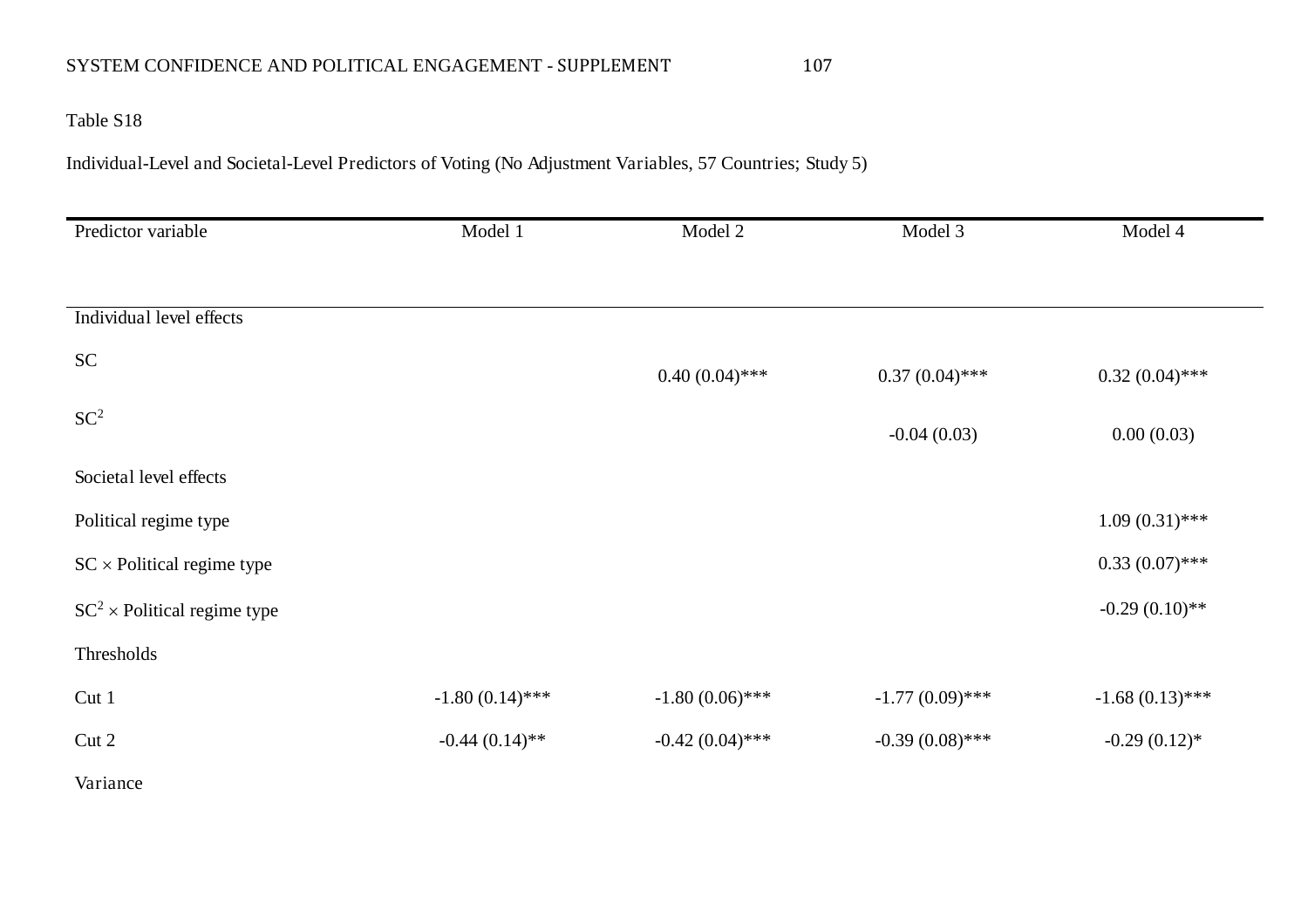| SL variation of DV                  | $1.04~(0.26)$ *** | $1.13(0.27)$ *** | $1.18(0.28)$ *** | $0.99(0.23)$ *** |
|-------------------------------------|-------------------|------------------|------------------|------------------|
| SL variation in IL effect of SC     |                   | $0.08(0.02)$ *** | $0.07(0.02)$ *** | $0.05(0.01)$ *** |
| SL variation in IL effect of $SC^2$ |                   |                  | $0.04(0.01)$ **  | $0.03(0.01)$ *** |
| -2 loglikelihood                    | 141635.59         | 140274.04        | 140178.11        | 140151.49        |

Note. SC = System confidence. System confidence was grand-mean centered prior to conducting analyses. Unstandardized coefficients reported. Robust standard errors reported in the parentheses. Political regime type coded 1 for full democracies and 0 for other systems. Out of 60 countries participating in the 6th wave of WVS three (Bahrain, Egypt and Ecuador) were excluded. Only adult  $( \geq 18)$  respondents included. Missing data handled with multiple imputation (20 imputed datasets). ICC (Model 1) = .24, 95% CI [.15, .33].

\*\*  $p < .01$ . \*\*\*  $p < .001$ .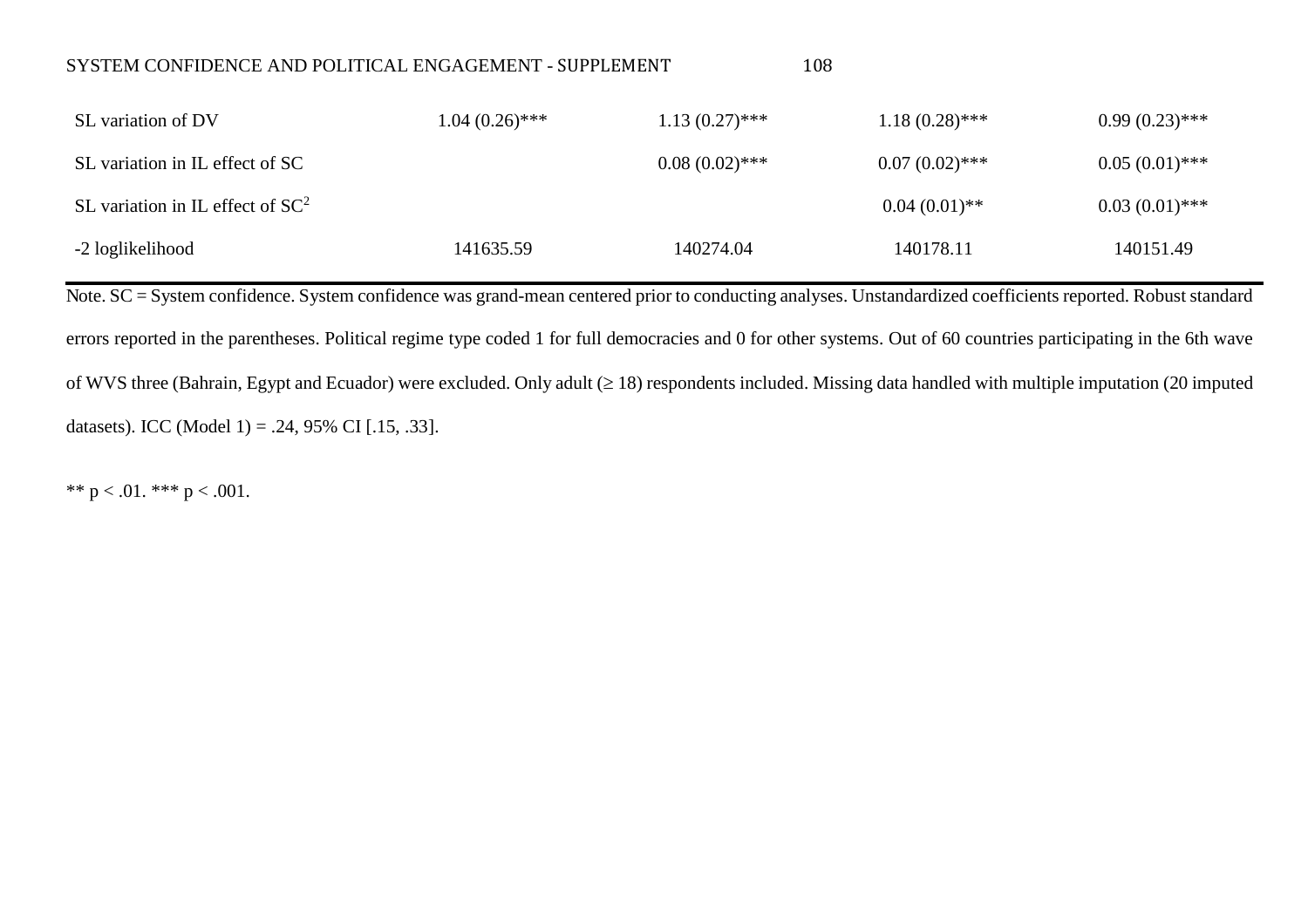# Table S19

Individual-Level and Societal-Level Predictors of Voting (No Multiple Imputation, 49 Countries; Study 5)

| Predictors                        | Model 1 | Model 2          | Model 3                 | Model 4          | Model 5                |
|-----------------------------------|---------|------------------|-------------------------|------------------|------------------------|
| Individual level effects          |         |                  |                         |                  |                        |
| SC                                |         | $0.43(0.05)$ *** | $0.41(0.04)$ ***        | $0.35(0.05)$ *** | $0.29(0.05)$ ***       |
| $SC^2$                            |         |                  | $-0.06(0.03)^{\dagger}$ | $-0.05(0.04)$    | 0.003(0.03)            |
| Gender                            |         |                  |                         | $-0.09(0.04)$ *  | $-0.09(0.04)$ *        |
| Age                               |         |                  |                         | $0.36(0.03)$ *** | $0.36(0.03)$ ***       |
| Education                         |         |                  |                         | $0.08(0.02)$ *** | $0.08(0.02)$ ***       |
| Political conservatism            |         |                  |                         | $0.04(0.01)$ *** | $0.04(0.01)$ ***       |
| Societal level effects            |         |                  |                         |                  |                        |
| Political regime type             |         |                  |                         |                  | $0.87(0.46)^{\dagger}$ |
| HDI                               |         |                  |                         |                  | 0.44(1.40)             |
| Gini                              |         |                  |                         |                  | $0.02(0.01)^{\dagger}$ |
| Cross-level interactions          |         |                  |                         |                  |                        |
| $SC \times$ Political regime type |         |                  |                         |                  | $0.30(0.09)$ **        |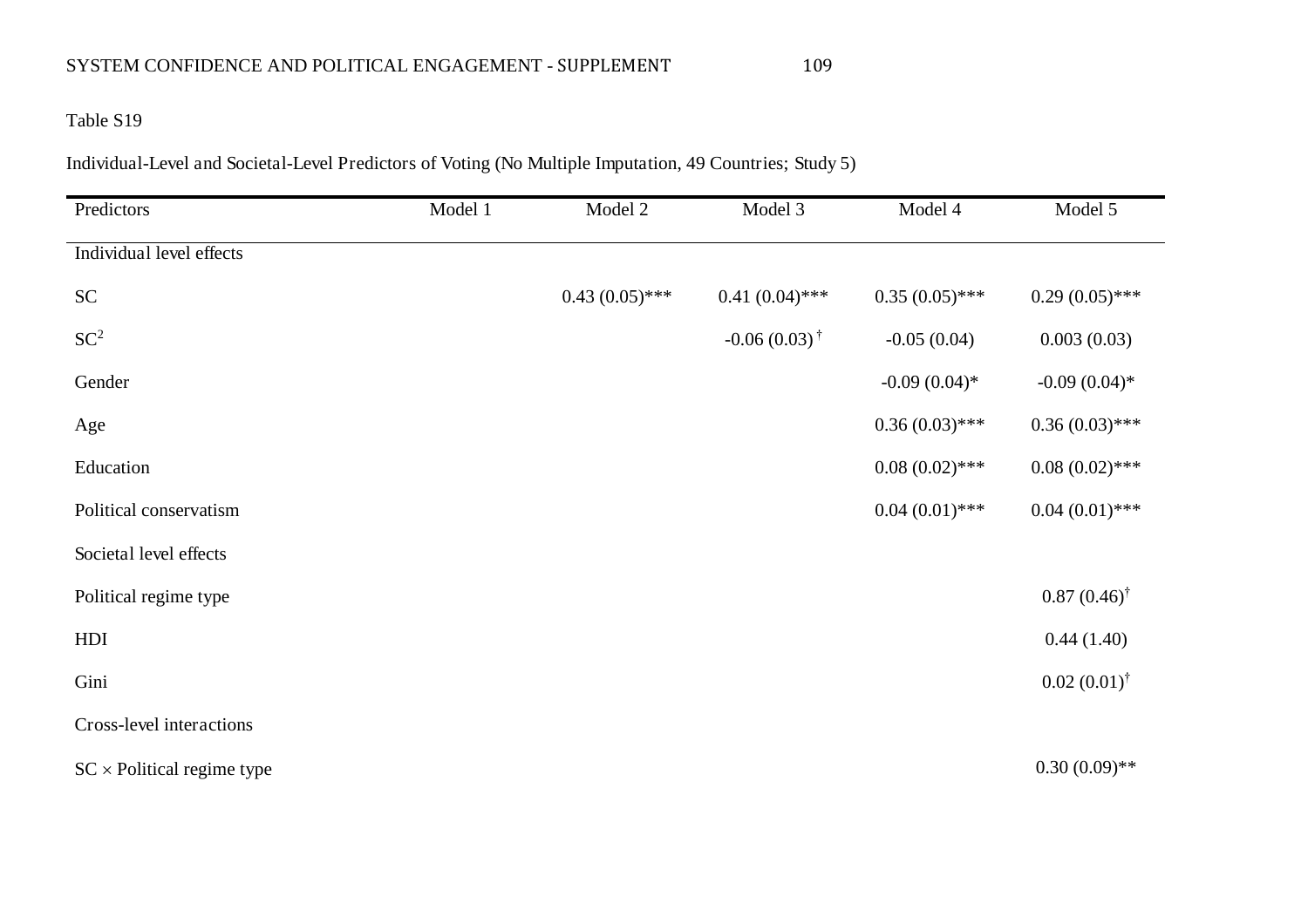| $SC^2$ × Political regime type      |                   |                   |                   |                   | $-0.24(0.10)*$    |
|-------------------------------------|-------------------|-------------------|-------------------|-------------------|-------------------|
| Thresholds                          |                   |                   |                   |                   |                   |
| Cut 1                               | $-1.99(0.14)$ *** | $-1.99(0.08)$ *** | $-2.02(0.06)$ *** | $-2.28(0.09)$ *** | $-2.01(0.17)$ *** |
| Cut 2                               | $-0.58(0.14)$ *** | $-0.55(0.06)$ *** | $-0.58(0.03)$ *** | $-0.74(0.08)$ *** | $-0.46(0.16)$ **  |
| Variance                            |                   |                   |                   |                   |                   |
| SL variation of DV                  | $0.91(0.20)$ ***  | $0.94(0.20)$ ***  | $0.99(0.22)$ ***  | $0.92(0.18)$ ***  | $0.80(0.15)$ ***  |
| SL variation in IL effect of SC     |                   | $0.10(0.02)$ ***  | $0.09(0.02)$ ***  | $0.10(0.03)$ ***  | $0.09(0.03)$ ***  |
| SL variation in IL effect of $SC^2$ |                   |                   | $0.04(0.02)$ **   | $0.03(0.01)$ **   | $0.03(0.01)*$     |
| Deviance (-2 loglikelihood)         | 116841.90         | 114676.94         | 114589.87         | 90107.23          | 90089.60          |

Note. SC = System confidence. Gender coded -.50 for men and .50 for women. Age divided by 100. Political regime type coded 1 for full democracies and 0 for other systems. Continuous individual and societal-level predictors were grand-mean centered prior to conducting analyses. Unstandardized coefficients reported. Standard errors reported in the parentheses. Missing data handled with ML estimation. ICC (Model 1) = .22, 95% CI [.14, .29], p < .001. Because there was no convergence for Models 4 and 5 when MLR estimator was used, we applied ML estimators in these two cases.

 $\dagger$  p < .10. \* p < .05. \*\*p < .01. \*\*\* p < .001.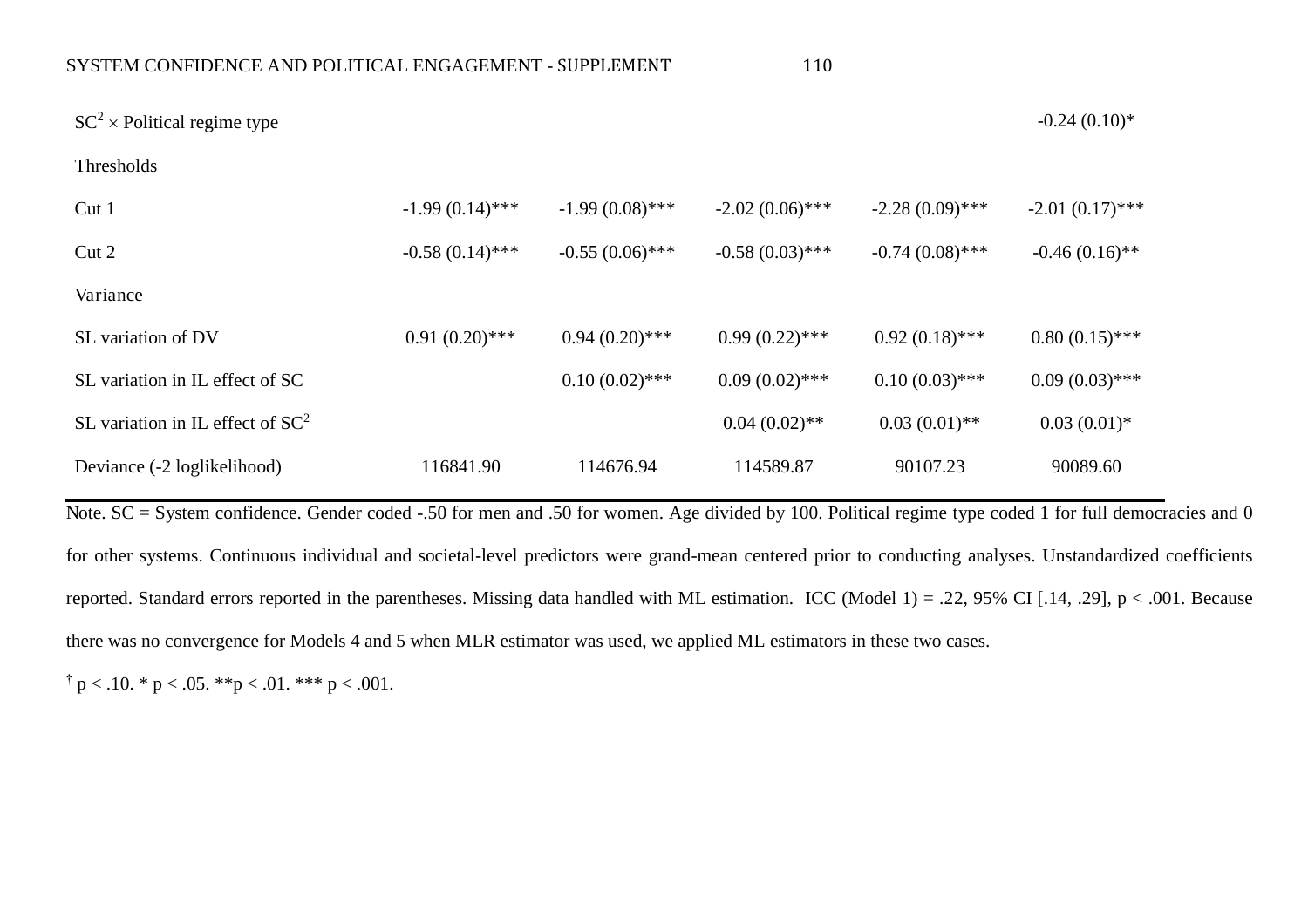# Table S20

Individual-Level and Societal-Level Predictors of Voting (Different Reference Categories for Political Regime Types, 49 Countries; Study 5)

|                          | Reference category      |                         |                        |  |
|--------------------------|-------------------------|-------------------------|------------------------|--|
| Predictor variable       | Authoritarian regime    | Hybrid regime           | Flawed democracy       |  |
| Individual level effects |                         |                         |                        |  |
| <b>SC</b>                | $0.30(0.08)$ ***        | $0.28(0.14)$ *          | $0.31(0.07)$ ***       |  |
| $SC^2$                   | 0.02(0.05)              | $-0.12(0.06)^{\dagger}$ | 0.003(0.05)            |  |
| Sex                      | $-0.09(0.04)$ *         | $-0.09(0.04)$ *         | $-0.09(0.04)$ *        |  |
| Age                      | $0.35(0.03)$ ***        | $0.35(0.03)$ ***        | $0.35(0.03)$ ***       |  |
| Education                | $0.08(0.02)$ ***        | $0.08(0.02)$ ***        | $0.08(0.02)$ ***       |  |
| Political conservatism   | $0.03(0.01)$ ***        | $0.03(0.01)$ ***        | $0.03(0.01)$ ***       |  |
| Societal level effects   |                         |                         |                        |  |
| Authoritatian regimes    |                         | $-0.73(0.33)*$          | $-1.00(0.29)$ **       |  |
| Hybrid regime            | $0.64~(0.34)^{\dagger}$ |                         | $-0.15(0.34)$          |  |
| Flawed democracy         | $0.91(0.38)*$           | 0.54(0.37)              |                        |  |
| Full democracy           | $1.44(0.57)*$           | $1.14(0.53)*$           | $0.73(0.43)^{\dagger}$ |  |
| HDI                      | $-0.98(1.74)$           | $-2.06(1.61)$           | $-1.42(1.60)$          |  |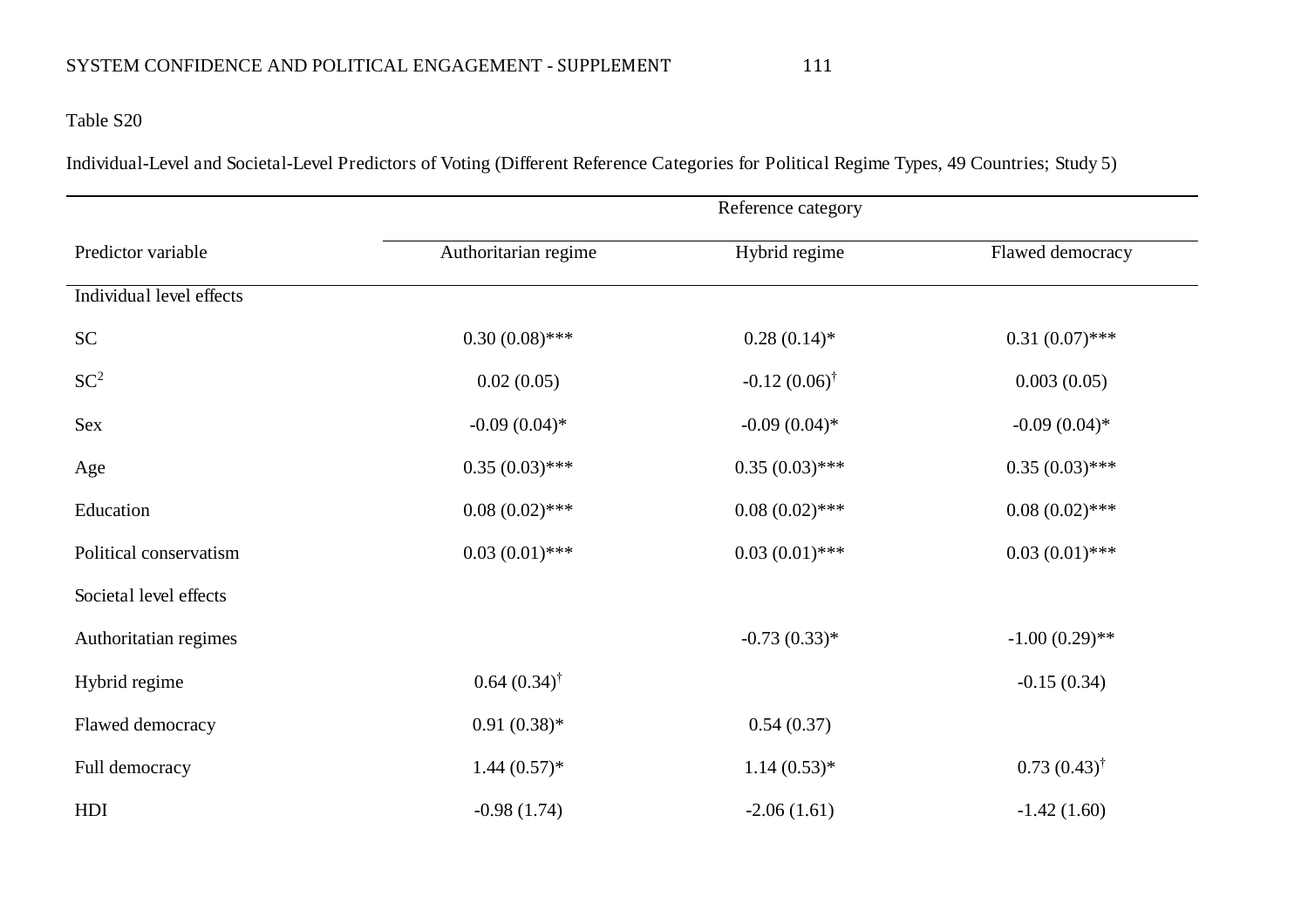| SYSTEM CONFIDENCE AND POLITICAL ENGAGEMENT - SUPPLEMENT |                   | 112                     |                        |
|---------------------------------------------------------|-------------------|-------------------------|------------------------|
| Gini                                                    | 0.01(0.02)        | 0.00(0.02)              | 0.01(0.01)             |
| Cross-level interactions                                |                   |                         |                        |
| $SC \times$ Authoritarian regime                        |                   | 0.01(0.17)              | $-0.01(0.10)$          |
| $SC \times Hybrid regime$                               | $-0.01(0.16)$     |                         | $-0.02(0.16)$          |
| $SC \times Flawed$ democracy                            | 0.01(0.10)        | 0.03(0.16)              |                        |
| $SC \times Full$ democracy                              | $0.28(0.10)$ **   | $0.29(0.17)^{\dagger}$  | $0.27(0.09)$ **        |
| $SC^2$ × Authoritarian regime                           |                   | $0.14(0.08)^{\dagger}$  | 0.02(0.06)             |
| $SC^2$ × Hybrid regime                                  | $-0.14(0.07)*$    |                         | $0.12(0.07)^{\dagger}$ |
| $SC^2$ × Flawed democracy                               | $-0.02(0.06)$     | 0.12(0.09)              |                        |
| $SC^2$ × Full democracy                                 | $-0.30(0.09)$ *** | $-0.16(0.14)$           | $-0.28(0.10)$ **       |
| Thresholds                                              |                   |                         |                        |
| Cut 1                                                   | $-1.40(0.33)$ *** | $0.28(0.14)$ *          | $-2.18(0.19)$ ***      |
| Cut 2                                                   | 0.10(0.32)        | $-0.12(0.06)^{\dagger}$ | $-0.67(0.19)$ ***      |
| Variance                                                |                   |                         |                        |
| SL variation of DV                                      | $0.67(0.13)$ ***  | $0.67(0.14)$ ***        | $0.66(0.13)$ ***       |
| SL variation in IL effect of SC                         | $0.07(0.02)$ ***  | $0.07(0.02)$ ***        | $0.07(0.02)$ ***       |